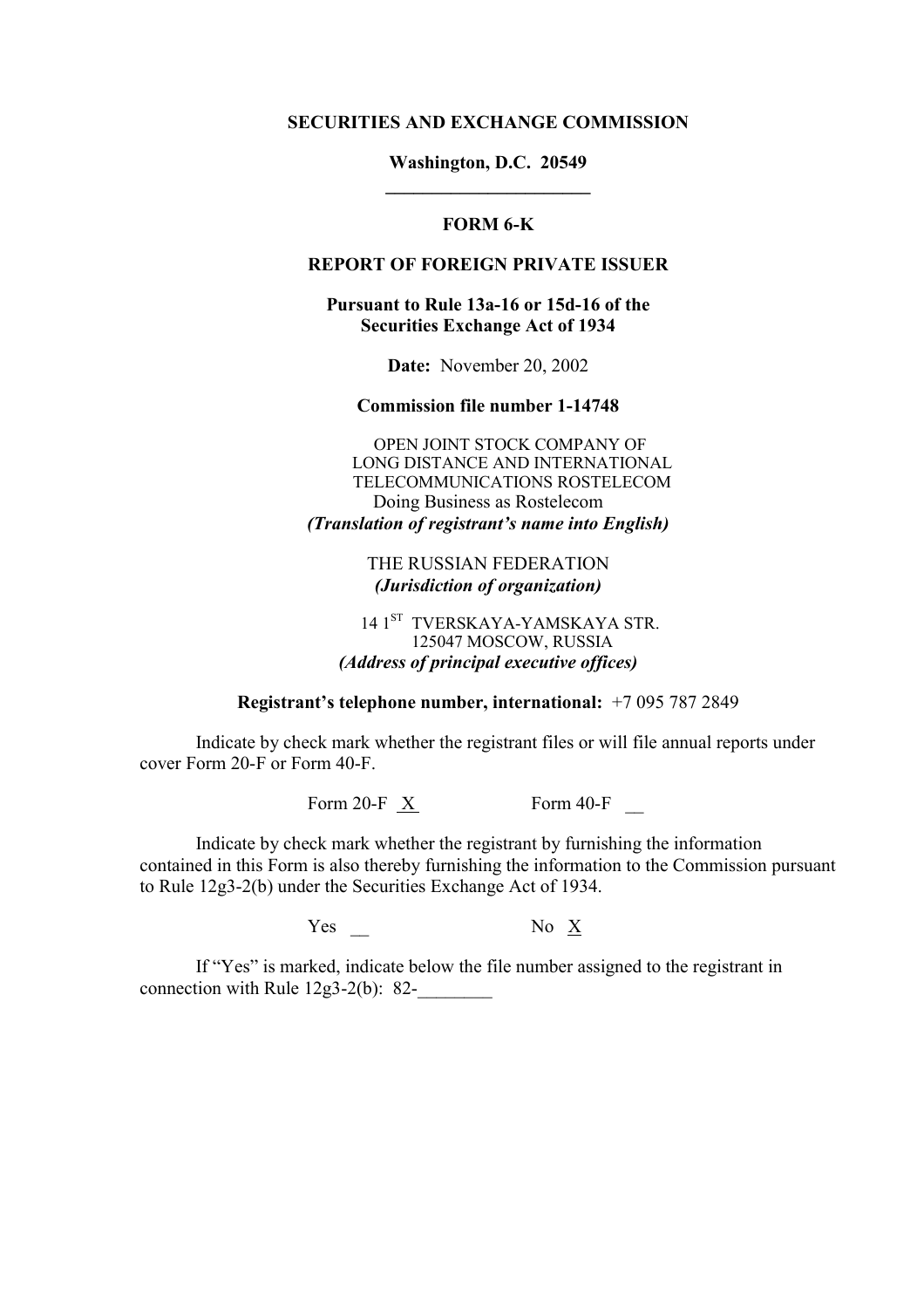On November 15, 2002, OJSC Rostelecom (the "*Company*") filed its quarterly report for the fiscal quarter ended September 30, 2002 (the *"Quarterly Report"*) with the Russian Federal Commission for the Securities Market as required by the Russian Federation's securities legislation.

The requirements for the contents of the Quarterly Report and criteria for the information to be disclosed in the Quarterly Report are established by the laws and regulations of the Russian Federation. Such requirements and criteria for the information disclosure may, therefore, materially differ from the reporting and disclosure requirements under the U.S. securities laws to which the Company is subject, including the reporting and disclosure requirements applicable to the Annual Report on Form 20-F.

As a consequence of such differences, the Quarterly Report includes unaudited unconsolidated statutory financial statements of the Company prepared in accordance with Russian accounting standards (*'RAS*<sup>*'*</sup>). RAS differs in significant respects from International Accounting Standards and from generally accepted accounting principles in the United States. Therefore, the results disclosed in the Quarterly Report are prepared on a basis different from the basis used to prepare the Company's audited annual consolidated financial statements included in its Annual Reports on Form 20-F.

Terms used in the Quarterly Report have the meaning given to them by the laws and regulations of the Russian Federation, which meaning may be different from the meaning given to the same terms by the U.S. securities laws and reporting and disclosure requirements including the reporting and disclosure requirements, applicable to the Annual Report on Form 20-F.

Certain statements in the Quarterly Report are "forward-looking statements" within the meaning of the U.S. federal securities laws and are intended to be covered by the safe harbors created thereby. Those forward-looking statements include, but are not limited to:

- the Company's plans to construct and modernize its network;
- the Company's plans relating to the expansion of the range of its services;
- the Company's plans concerning the restructuring of its branch network;
- $\bullet$  the Company's expectations as to its position in the telecommunications market;
- the Company's expectations as to the increase of its revenues; and
- other statements regarding matters that are not historical facts.

These forward-looking statements are subject to risks, uncertainties and other factors, which could cause actual results to differ materially from those expressed or implied by these forward-looking statements. These risks, uncertainties and other factors include:

- risks relating to changes in political, economic and social conditions in Russia;
- risks relating to Russian legislation, regulation and taxation, including laws, regulations, decrees and decisions governing the Russian telecommunications industry and currency and exchange controls relating to Russian entities and their official interpretation by regulatory bodies;
- risks relating to the Company, including demand for and market acceptance of, its services and competitive pressure; and
- other risks and uncertainties.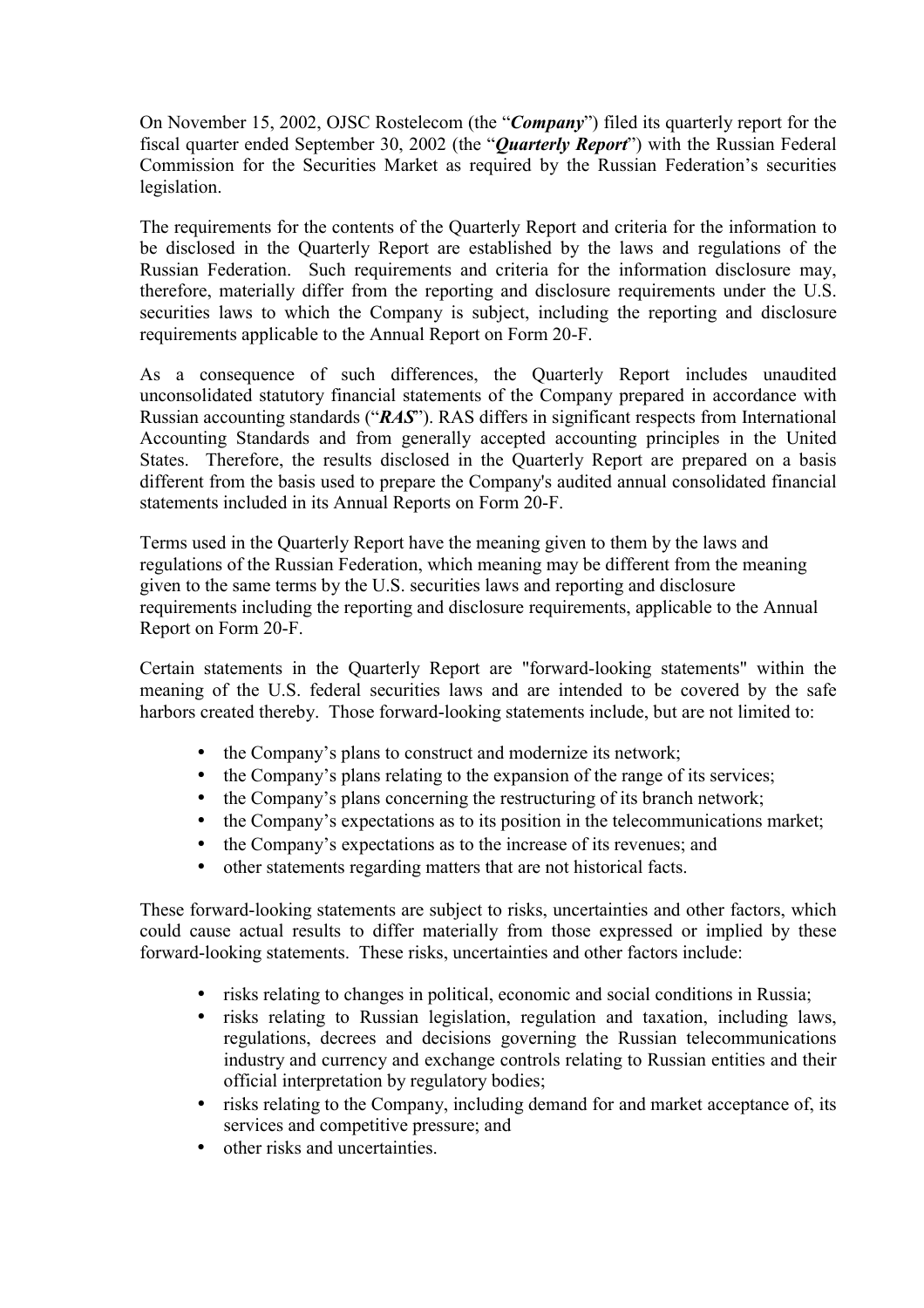For a more detailed discussion of these and other factors, see the Company's Annual Report on Form 20-F for its most recently completed fiscal year and the Company's other public filings. Many of these factors are beyond the Company's ability to control or predict. Given these and other uncertainties, readers are cautioned not to place undue reliance on any of the forward-looking statements contained herein or otherwise. The Company does not undertake any obligation to release publicly any revisions to these forward-looking statements (which speak only as of the date hereof) to reflect events or circumstances after the date hereof or to reflect the occurrence of unanticipated events, except as maybe required under applicable securities laws.

For any questions concerning the Quarterly Report, contact Olga Vladimirovna Mokhoreva, Head of the Securities Department of the Company, by phone at  $+7$  (095)973-9940, by facsimile at  $+7$ (095)787-2850 or by email at mokhoreva@hq.rt.ru*.*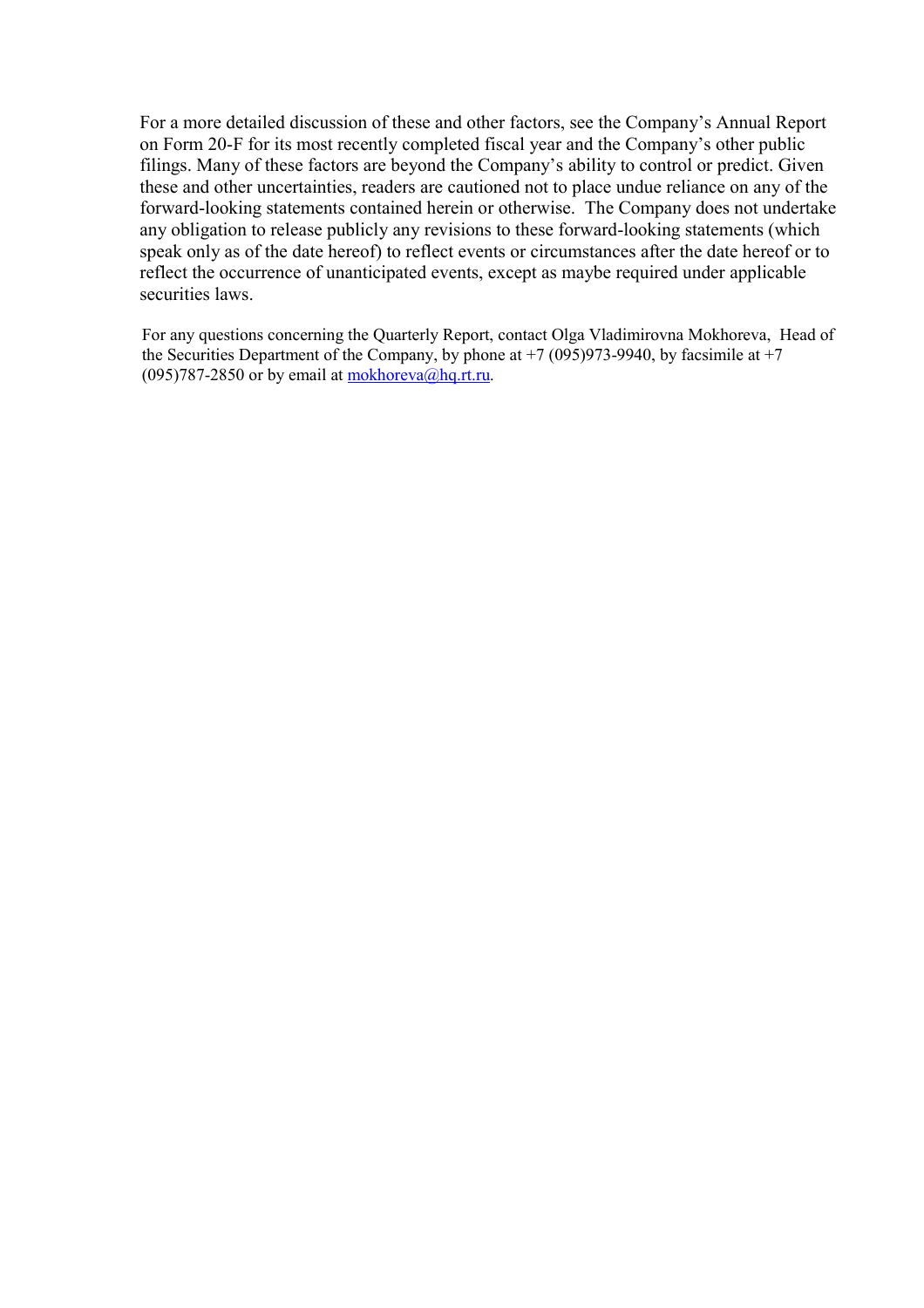# **SIGNATURE**

Pursuant to the requirements of the Securities Exchange Act of 1934, the registrant has duly caused this report to be signed on its behalf by the undersigned, thereunto duly authorized.

Date: November 20, 2002 By: Gignature) Name: Vladimir I. Androsik Title: Deputy General Director -

ÖÖÖÖÖÖÖÖÖÖÖÖÖÖ.. Finance Director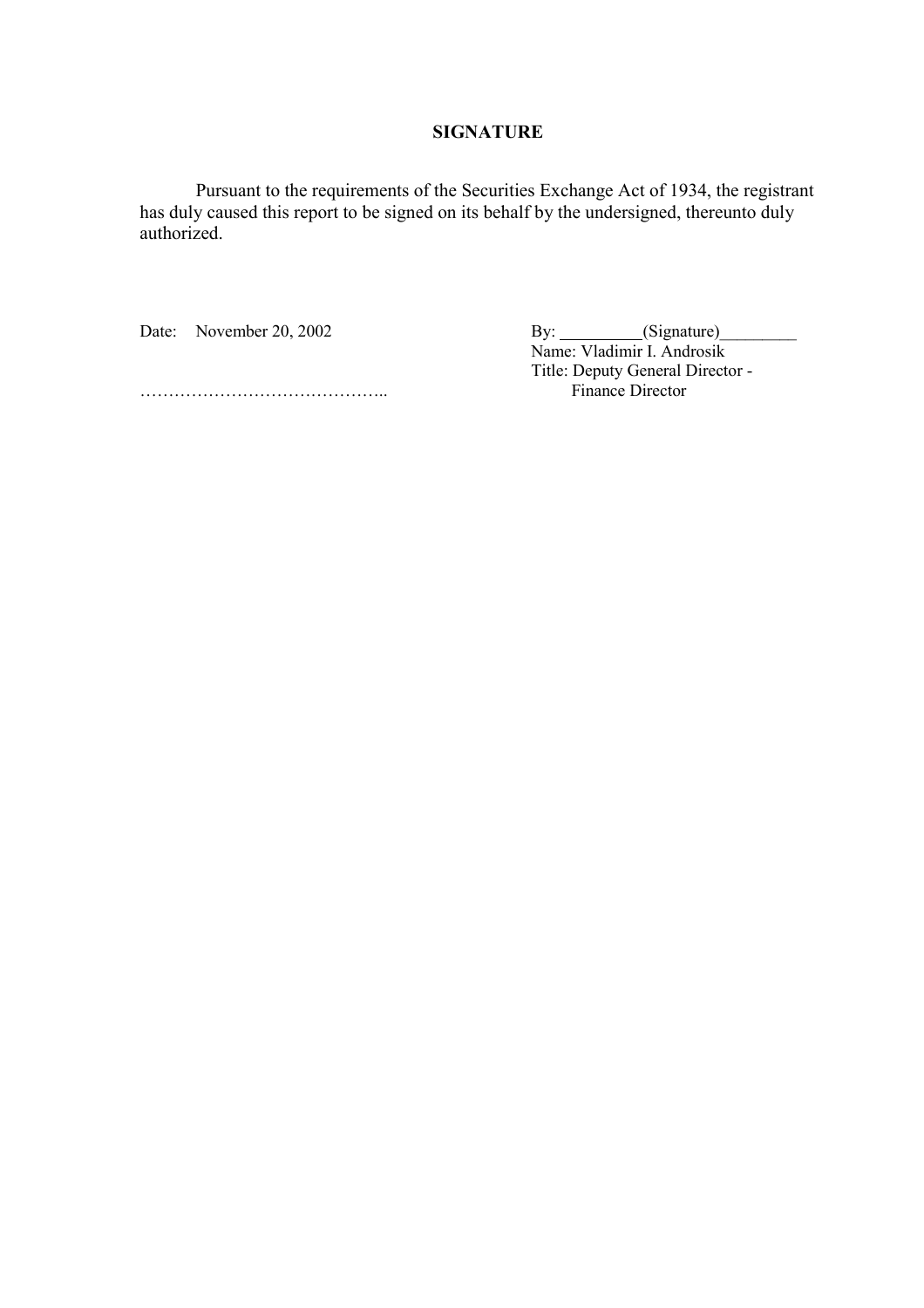# **EXHIBIT INDEX**

The following exhibit has been filed as part of this Form 6-K:

Exhibit Number Description

1. English translation of the Company's Quarterly Report for its third fiscal quarter ended September 30, 2002 filed with the Russian Federation Commission for the Securities Market .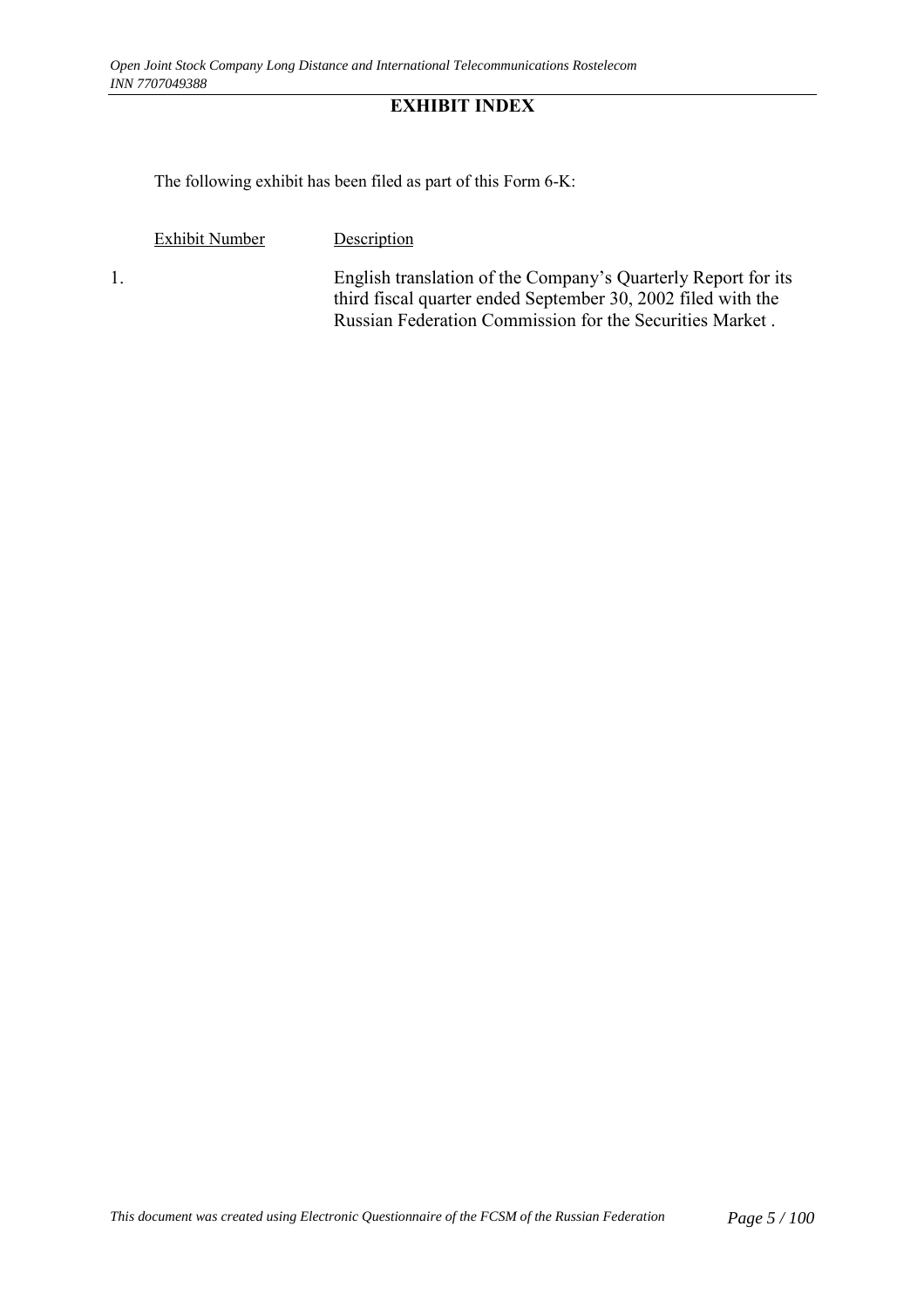APPROVED Board of Directors Protocol No. 6 of November 11, 2002

Chairman of the Board of Directors V. N. Yashin  $\qquad$  [signature] (Signature)

(Seal)

# **SECURITIES ISSUER'S QUARTERLY REPORT**

# **For Quarter III, 2002**

# *Open Joint Stock Company Long Distance and International Telecommunications Rostelecom*

*Issuer Code: 00124-A*

*Location: 5 Delegatskaya Str., Moscow 127091. Postal address: 14, 1st Tverskaya-Yamskaya Str., Moscow 125047*

*Information included in this quarterly report is subject to disclosure in accordance with the Russian Federation's securities legislation.*

> General Director of Open Joint Stock Company Rostelecom S. I. Kuznetsov [signature] (Signature)

> > Chief Accountant A. A. Lutsky [signature] (Signature)

> > > October 31, 2002

(Seal)

Contact Person: *Valentina Fedorovna Galova Chief Specialist* Tel.: *(095)973-9921* Fax: *(095)787-2850* Email: *oracb@hq.rt.ru*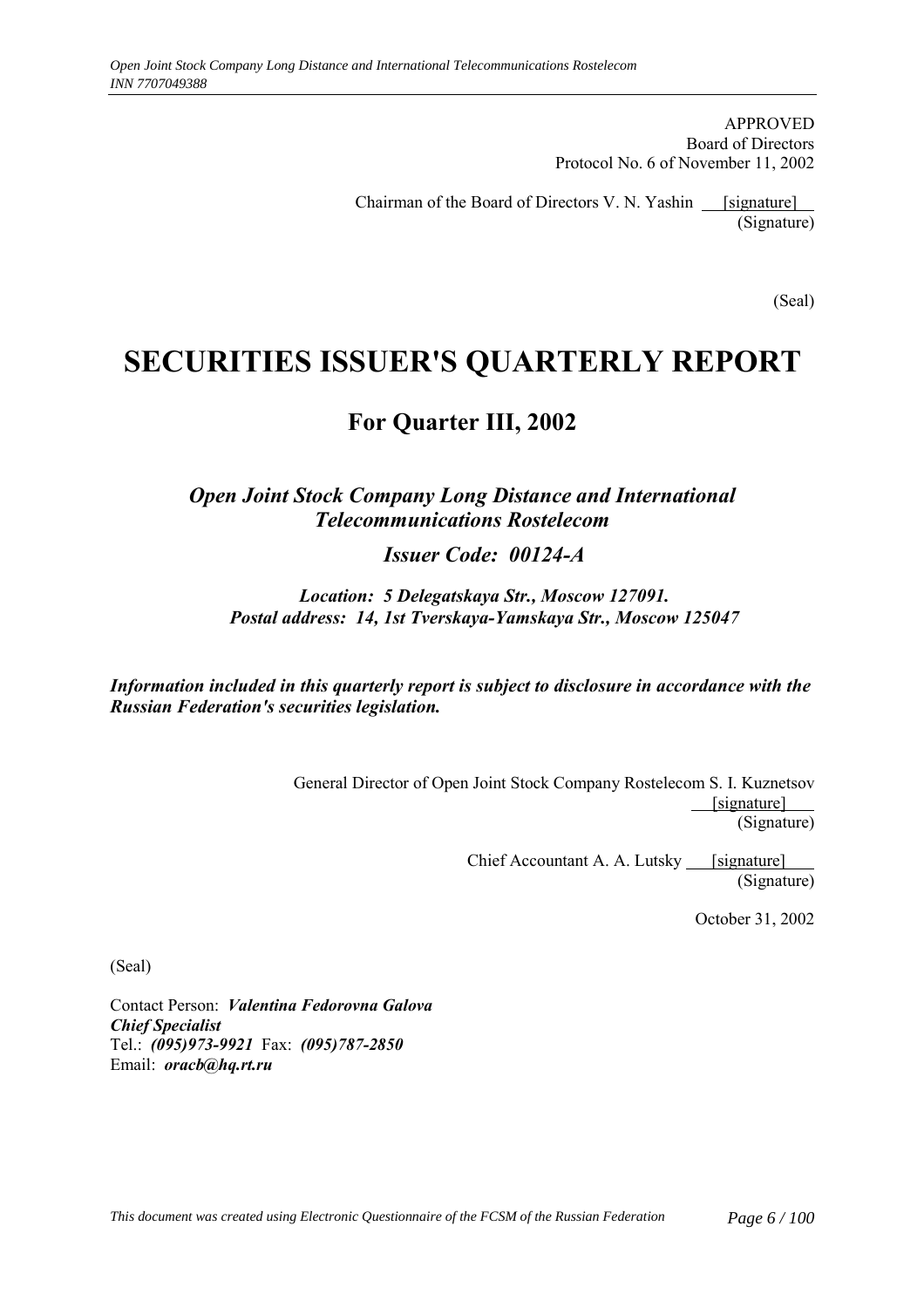# **А. Information on the Issuer**

#### **9. Full Company Name of the Issuer**

*Открытое акционерное общество междугородной и международной электрической связи "Ростелеком" Open Joint Stock Company Long-distance and International Telecommunications Rostelecom*

**10. Abbreviated Name**

*ОАО "Ростелеком"* **OJSC** "Rostelecom"

**11. Information on Changes in the Name and Legal and Organizational Structure of the Issuer**

*Joint Stock Company of the Open Type Long-distance and International Telecommunications Rostelecom JSCOT Rostelecom* Established: *September 23, 1993*

Current name established: *July 28, 1998*

#### **12. Information on Registration of the Issuer with the State Authorities and on its Licenses**

Date of state registration of the issuer: *September 23, 1993* Number of the State Registration Certificate (or other document confirming the issuer's state registration): *021.833* The state authority, which effected the registration: *Moscow Registration Chamber*

Licenses: No.: *FLTs 000922-2(III)\BT* Issue date: *December 27, 2000* Expiry date: *December 27, 2003* Licensing authority: *State Committee of the Russian Federation for Construction and Municipal Housing Complex* Activities: *production of building structures and materials*

No.: *FLTs 000922-2 (II)\DT* Issue date: *December 27, 2000* Expiry date: *December 27, 2003* Licensing authority: *State Committee of the Russian Federation for Construction and Municipal Housing Complex* Activities: *building and construction activities*

No.: *FLTs 005371-1 (I)* Issue date: *October 25, 2000* Expiry date: *October 25, 2003* Licensing authority: *State Committee of the Russian Federation for Construction and Municipal Housing Complex* Activities: *building and construction activities*

*This document was created using Electronic Questionnaire of the FCSM of the Russian Federation Page 7 / 100* No.: *FLTs 005371-1 (II)* Issue date: *September 25, 2000*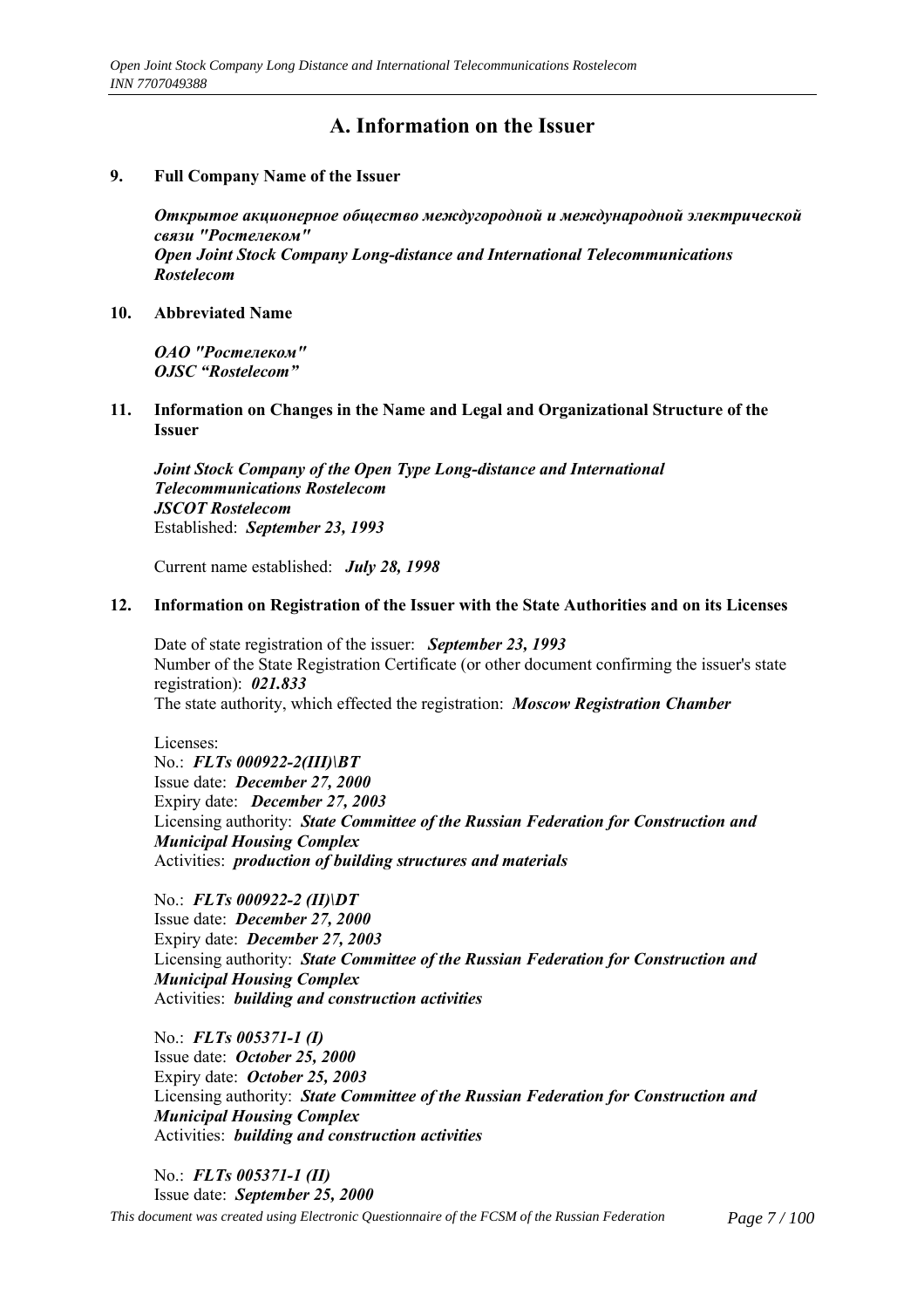Expiry date: *25 September, 2003* Licensing authority: *State Committee of the Russian Federation for Construction and Municipal Housing Complex* Activities: *building and construction activities*

No.: *FLTs 005371-1 (III)* Issue date: *September 25, 2000* Expiry date: *September 25, 2003* Licensing authority: *State Committee of the Russian Federation for Construction and Municipal Housing Complex* Activities: *production of building structures and materials*

No.: *8701* Issue date: *October 17, 1997* Expiry date: *November 1, 2005* Licensing authority: *State Committee for Communications and Informatization of the Russian Federation* Activities: *rendering local telecommunications services*

No.: *8777* Issue date: *October 17, 1997* Expiry date: *January 1, 2004* Licensing authority: *State Committee for Communications and Informatization of the Russian Federation* Activities: *rendering domestic long-distance and international telecommunications services*

No.: *3136*

Issue date: *August 16, 1996* Expiry date: *October 1, 2006* Licensing authority: *Ministry of Telecommunications and Informatization of the Russian Federation* Activities: *rendering cellular telecommunications services in the 900 MHz bandwidth*

No.: *3137* Issue date: *August 16, 1996* Expiry date: *October 1, 2006* Licensing authority: *Ministry of Telecommunications and Informatization of the Russian Federation* Activities: *rendering cellular telecommunications services in the 900 MHz bandwidth*

No.: *3138* Issue date: *August 16, 1996* Expiry date: *October 1, 2006* Licensing authority: *Ministry of Telecommunications and Informatization of the Russian Federation* Activities: *rendering cellular telecommunications services*

No.: *3226* Issue date: *May 15, 1997* Expiry date: *May 15, 2007* Licensing authority: *Ministry of Telecommunications and Informatization of the Russian Federation* Activities: *rendering of telematic services*

No.: *3227* Issue date: *May 15, 1997*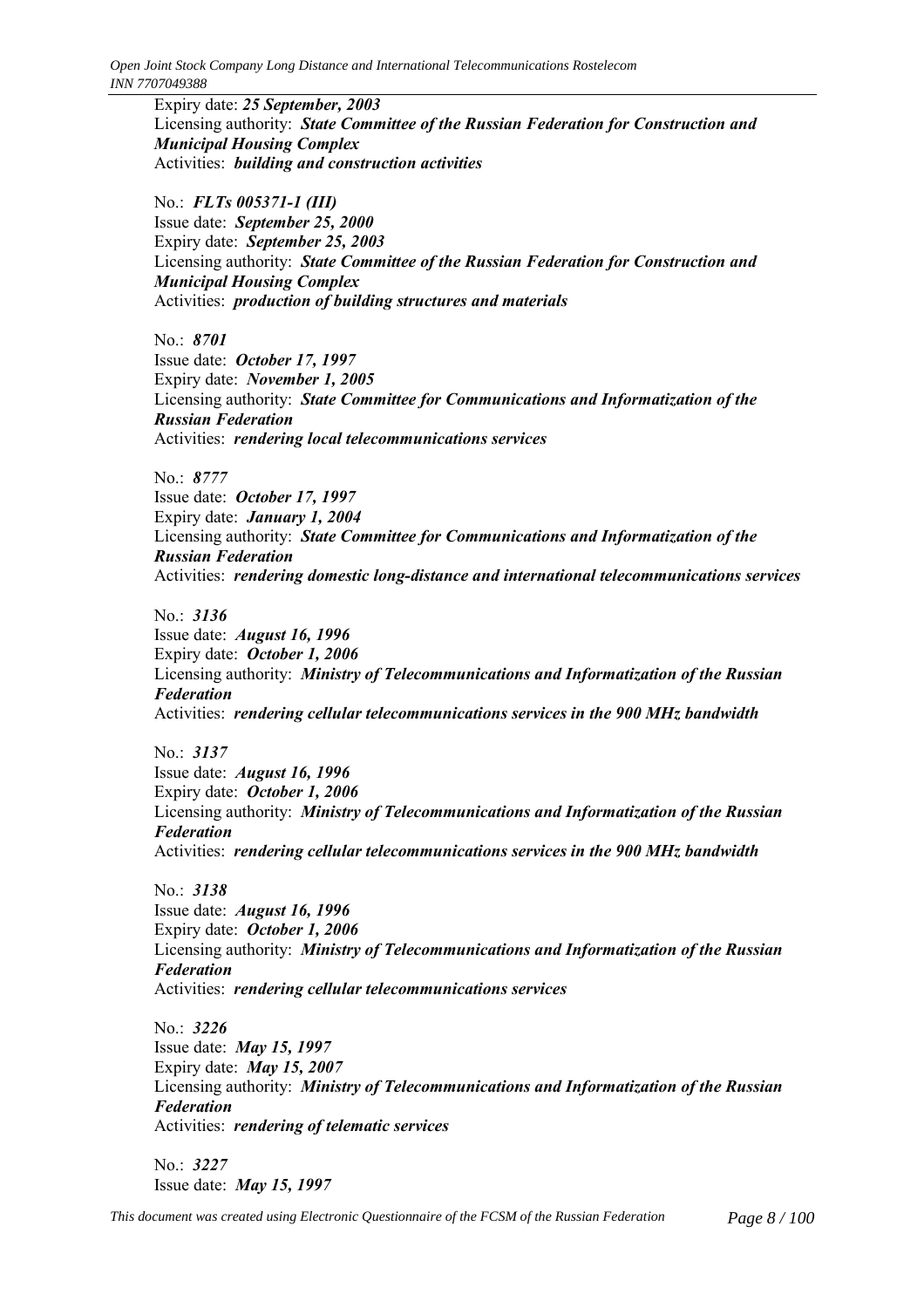Expiry date: *May 15, 2007* Licensing authority: *Ministry of Telecommunications and Informatization of the Russian Federation* Activities: *rendering of data transmission services*

No.: *10857* Issue date: *October 9, 1998* Expiry date: *October 9, 2003* Licensing authority: *State Committee for Communications and Informatization of the Russian Federation* Activities: *rendering of telegraph communications services*

No.: *13378* Issue date: *November 30, 1999* Expiry date: *November 30, 2004* Licensing authority: *State Committee for Communications and Informatization of the Russian Federation* Activities: *rendering television and radio broadcasting services and transmission of additional data*

No.: *FLTs 000922-2(I)* Issue date: *April 28, 2000* Expiry date: *April 28, 2003* Licensing authority: *State Committee of the Russian Federation for Construction and Municipal Housing Complex* Activities: *structural engineering activities*

### **13. Taxpayer Identification Number**

*7707049388*

#### **14. Industry of the Issuer**

OKONKh Codes:

*52300*

# **15. Issuer's Location, Postal Address and Contact Telephone Numbers**

Location: *5 Delegatskaya Str., Moscow 127091.* Postal address: *14, 1st Tverskaya-Yamskaya Str., Moscow 125047* Тel.: *(095) 787-2849* Fax: *(095) 787-2850* Email: *rostelecom @ nmc.rospac.ru*

### **16. Information on the Issuer's Auditor**

Name: *Closed Joint Stock Company Ernst & Young Vneshaudit* Location: *20/12 Podsosensky per., Moscow, 103062* Tax payer identification number: *7717025097* Postal address: *20/12 Podsosensky per., Moscow, 103062* Tel: *(095) 917-3306* Fax: *(095) 917-2410* Email: *moscow@ru.eyi.com*

Information on auditor's license: License No.: *004768* Issue date: *March 13, 2000*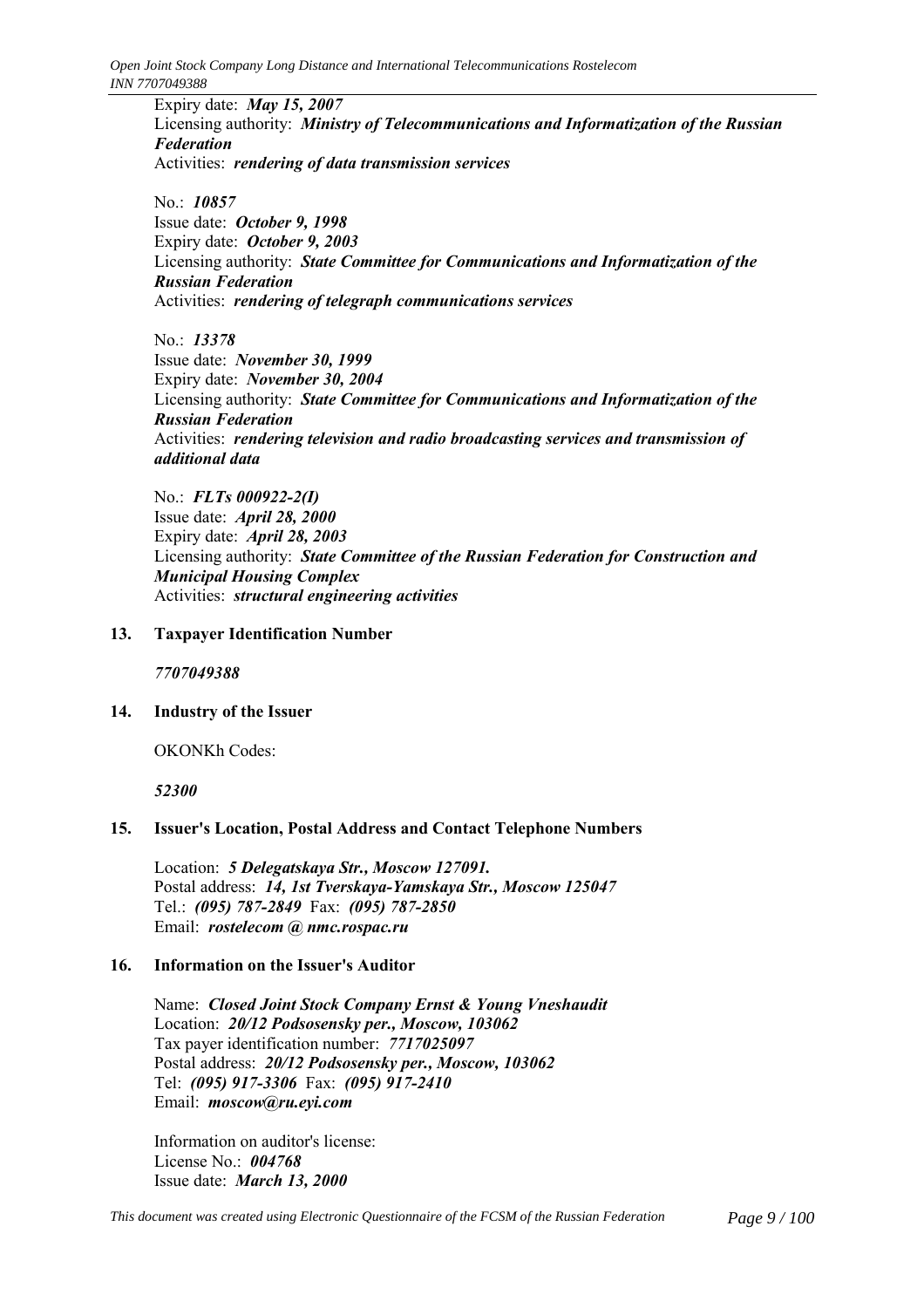Expiry date: *February 8, 2003* Licensing authority: *Ministry of Finance of the Russian Federation*

### **17. Information on Organizations Registering Rights to Issuer's Securities**

Registrar:

Name: *Branch of RTC-Registrator Closed Joint Stock Company Registrator-Svyaz* Location: *5, Delegatskaya Str., Moscow, 127091* Postal address: *5, Delegatskaya Str., Moscow, 127091* Tel: *(095)200-5313* Fax: *(095)973-2700* Email: *rtk\_adm@ ropnet.ru*

License: License No.: *01147* Issue date: *October 5, 1996* Expiry date: *October 8, 2002* Licensing authority: *Federal Commission for the Securities Market of the Russian Federation (FCSM)*

Date on which the above registrar started maintaining the register of the issuer's registered securities: *May 5, 1997*

*Centralized keeping of issuer's Securities was not performed in the reporting quarter.*

### **18. The Issuer's Depositary**

*None*

### **19. The Issuer's Participants**

Total number of shareholders (participants): *21,933*

Shareholders (participants) having in their ownership at least  $5\%$  of the issuer's charter capital:

- 19.1 Name: *Open Joint Stock Company Svyazinvest* Location: *55, Bldg. 2, Plyuschikha Str., 119121, Moscow* Postal address: *55, Bldg. 2, Plyuschikha Str., 119121, Moscow* Share in the issuer's charter capital: 38.005 % Shareholders (participants) having in their ownership at least 25 % of the charter capital of the issuer's shareholder (participant):
	- 19.1.1 Name: *Ministry of Property Relations of the Russian Federation* Location: *9, Nikolskiy Per., 103685, Moscow* Postal address: *9, Nikolskiy Per., 103685, Moscow* Share in the charter capital of the issuer's shareholder (participant): *50 % + 1*
	- 19.1.2 Name: *MUSTCOM LIMITED* Location: *3 Themistoklis Dervis street Julyia House CY-1066 Nicosia Cyprus* Postal address: *22/13, Voznesensky Per., 103009, Moscow* Share in the charter capital of the issuer's shareholder (participant): *25 % + 1*
- 19.2 Name: *ING Bank (Eurasia) ZAO / ING DEPOSITARY-ING Barings* Location: *31, Krasnaya Presnya Str., 123022, Moscow* Postal address: *31, Krasnaya Presnya Str., 123022, Moscow* Share in the issuer's charter capital: **18.676 % (nominee holder)**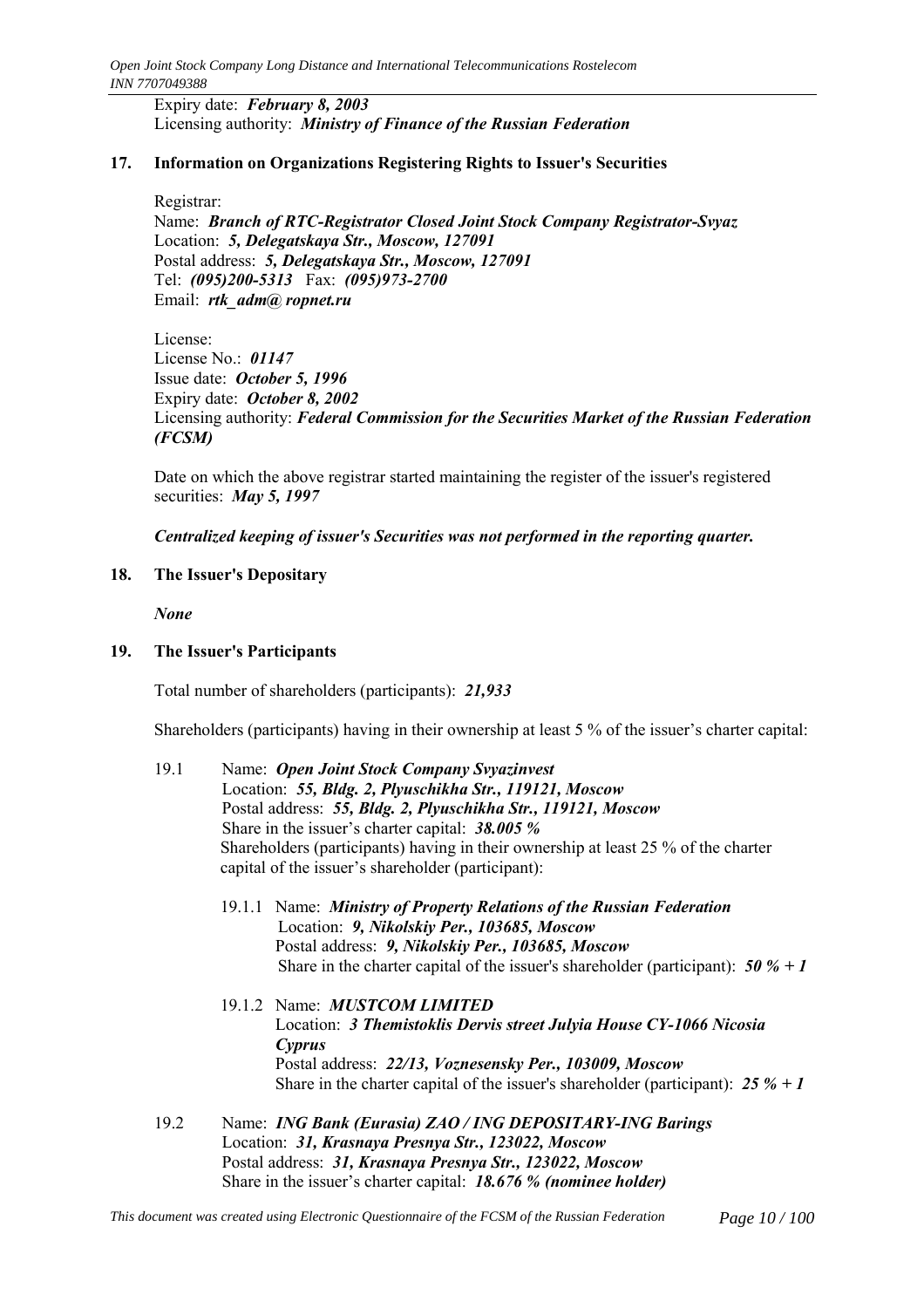|                 | Shareholders (participants) having in their ownership at least 25 % of the charter<br>capital of the issuer's shareholder (participant): |
|-----------------|------------------------------------------------------------------------------------------------------------------------------------------|
| 19.3            | Name: National Depositary Center, a non-commercial partnership                                                                           |
|                 | Location: 12, Zhitnaya Str., 117049, Moscow                                                                                              |
|                 | Postal address: 1/13, Sredniy Kislovskiy Per., 103009, Moscow                                                                            |
|                 | Share in the issuer's charter capital: 8.193 % (nominee holder)                                                                          |
|                 | Shareholders (participants) having in their ownership at least 25 % of the charter                                                       |
|                 | capital of the issuer's shareholder (participant): None                                                                                  |
|                 |                                                                                                                                          |
| 10 <sub>4</sub> | Nomo: Closed Joint Stock Company Depository Cleaving Company                                                                             |

- 19.4 Name: *Closed Joint Stock Company Depositary Clearing Company* Location: *13, 1st Tverskaya-Yamskaya Str., 125047, Moscow* Postal address: *14/2, Bldg. 4, Staraya Basmannaya Str., 103064, Moscow* Share in the issuer's charter capital: 5.47 % (nominee holder) Shareholders (participants) having in their ownership at least 25 % of the charter capital of the issuer's shareholder (participant): *None*
- 19.5 Name: *Closed Joint Stock Company ING Bank (Eurasia) ZAO* Location: *31, Krasnaya Presnya Str., 123022, Moscow* Postal address: *31, Krasnaya Presnya Str., 123022, Moscow* Share in the issuer's charter capital: **5.46** % (nominee holder) Shareholders (participants) having in their ownership at least  $25\%$  of the issuer's shareholder (participant) charter capital: *None*

### **20. Management Structure of the Issuer**

#### *Management bodies of the issuer are: General Shareholders Meeting, Board of Directors, General Director and Management Board*

Competence of the issuer's general shareholders (participants) meeting under the issuer's charter (foundation documents):

*14.2.1. introduction of amendments and additions to this Charter with the exception of cases stipulated in Clause 4.3. hereof, or approval of a restated version of the Charter of the Company, which is adopted by not less than three quarters of the votes of shareholders holding voting shares of the Company and participating in the meeting, with the exception of cases stipulated in Clause 31.3. hereof;*

*14.2.2. the Company's reorganization, the decision on which shall be adopted by not less than three quarters of the voting shares of the Company participating in the meeting;*

*14.2.3. the Company's liquidation, appointment of the Liquidation Commission, approval of the interim and final liquidation balance sheets, the decisions on which shall be adopted by shareholders holding voting shares not less than three quarters of the Company's voting shares participating in the meeting;*

*14.2.4. election of members to the Board of Directors, the decision on which is adopted by cumulative voting. Premature termination of powers of the members of the Board of Directors, the decision on which shall be adopted by a simple majority of the shareholders holding voting shares of the Company participating in the meeting;*

*14.2.5. determination of amount, nominal value, category (class) of authorized shares, the decision on which shall be adopted by not less than three quarters of the shareholders holding voting shares of the Company participating in the meeting;*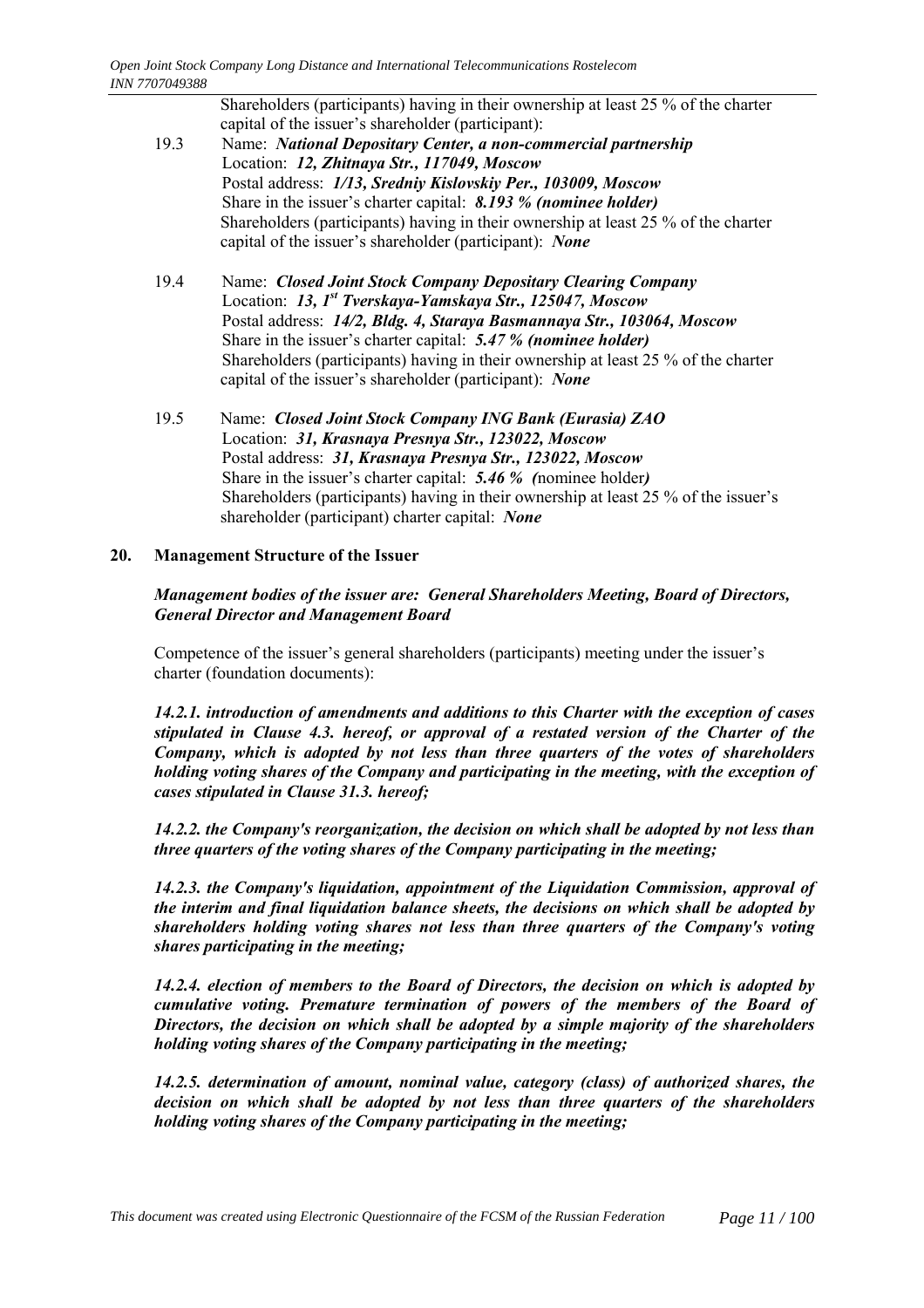*14.2.6. decrease of the Charter Capital of the Company, the decision on which shall be adopted by a simple majority of the shareholders holding voting shares of the Company participating in the meeting;*

*14.2.7. election of members to the Audit Commission and premature termination of their powers, the decision on which shall be adopted by a simple majority of the shareholders holding voting shares of the Company participating in the meeting;*

*14.2.8. approval of the external auditor of the Company, the decision on which shall be adopted by a simple majority of the voting shares of the Company participating in the meeting;*

*14.2.9. approval of the annual reports of the Company; annual accounting statements, including the profit and loss statements of the Company; distribution of profit, including the payment (declaration) of dividends, approval of the amount, form and term of dividends payable in each category and class of shares, approval of losses upon the results of a financial year, the decisions on which shall be adopted by a simple majority of the Shareholders holding voting shares of the Company participating in the meeting;*

*14.2.10. approval of the Regulations on the Board of Directors, Regulations on the Audit Commission, Regulations on the General Director, Regulations on the General Shareholders Meeting, as well as of amendments and additions to such Regulations, the decisions on which shall be adopted by a simple majority of the shareholders holding voting shares of the Company participating in the meeting;*

*14.2.11. determination of the procedure for holding a General Shareholders' Meeting drawn up in the form of the Regulations on the General Shareholders Meeting, introduction of amendments and additions to such Regulations, the decision on which shall be adopted by a simple majority of the shareholders holding voting shares of the Company participating in the meeting;*

*14.2.12. increase of the charter capital of the Company through increase of the nominal value of shares, the decision on which shall be adopted by a simple majority of shareholders;*

*14.2.13 increase of the charter capital of the Company through placement of additional shares by way of public subscription in the event the number of additionally placed shares exceeds twenty-five (25) percent of the ordinary shares previously placed by the Company; such decision shall be adopted by at least three-quarters of votes of the shareholders holding the Company's voting shares and participating in the meeting;*

*14.2.14 increase of the charter capital of the Company through placement of additional Company shares by way of closed subscription; such decision shall be adopted by at least three-quarters of votes of the shareholders holding the Company's voting shares and participating in the meeting;*

*14.2.15 placement by the Company of bonds convertible into shares and of other securities convertible into shares in the event such bonds (other securities) are placed by way of closed subscription or public subscription provided that, in the event of public subscription, bonds convertible into Company shares (other issue securities) may be converted into ordinary shares of the Company totaling more than twenty-five (25) percent of the previously placed ordinary shares; such decision shall be approved by at least three-quarters of votes of the shareholders holding the Company's voting shares and participating in the meeting;*

*14.2.16. splitting and consolidation of the Company's shares, the decision on which shall be adopted by a simple majority of the shareholders holding voting shares of the Company participating in the meeting;*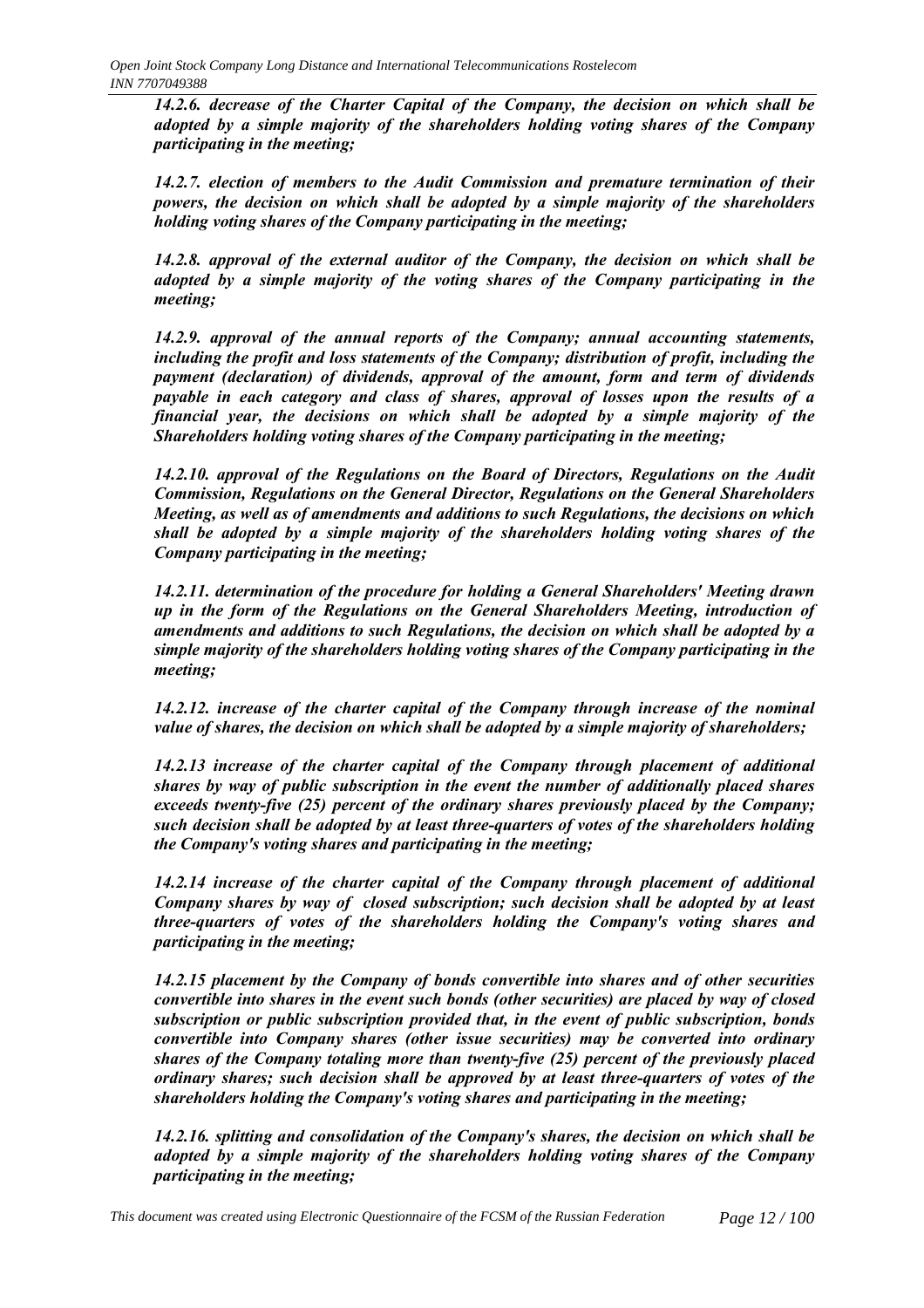*14.2.17. approval of transactions in cases and through the procedures stipulated in Clause 32 of this Charter;*

*14.2.18. approval of major transactions in cases and through the procedure stipulated in Clause 31 of this Charter;*

*14.2.19. decision on the payment (declaration) of annual dividends, approval of the amount, form and term of payment of the dividends payable for each category and class of shares, which is adopted upon the distribution of the Company's profit and loss, upon results of the financial year;*

*14.2.20. decision on the acquisition by the Company of its placed shares in cases stipulated by this Charter and the Law of the Russian Federation "On Joint Stock Companies", which shall be adopted by not less than three quarters of the shareholders holding voting shares of the Company participating in the meeting;*

*14.2.21. decision on participation in holding companies, financial and industrial groups, associations and other affiliations of commercial organizations, which shall be adopted by a simple majority of the shareholders holding voting shares of the Company participating in the meeting;*

*14.2.22. decision on matters on which members of the Board of Directors have failed to vote unanimously, as required by this Charter or the federal laws of the Russian Federation, in order to adopt such decision;*

*14.2.23. reimbursement, at the Company's expense, of expenses in connection with the preparation and holding of an extraordinary General Shareholders' Meeting in the event that, in violation of the requirements of the applicable laws of the Russian Federation, the Board of Directors has failed to adopt the decision on convening the extraordinary General Shareholders' Meeting and such meeting has been convened by third persons, the decision on which is to be adopted by a simple majority of the Shareholders holding voting shares of the Company participating in the meeting;*

*14.2.24. formation of the Counting Commission of the General Shareholders' Meeting, if the number of shareholders of the Company is less than 500, the decision on which is to be adopted by a majority of the shareholders holding voting shares of the Company participating in the meeting;*

*14.2.25. decisions on other matters referenced by this Charter, to the competence of a General Shareholders' Meeting.*

*14.3. The General Shareholders' Meeting shall be entitled to adopt decisions on the matters stipulated in Clauses 14.2.2, 14.2.10, 14.2.12, 14.2.13, 14.2.14, 14.2.15, 14.2.16, 14.2.17, 14.2.18, 14.2.19, 14.2.20, 14.2.21, 14.2.22 and 14.2.23, if proposed by the Board of Directors only.*

*14.4. The General Shareholders' Meeting shall also be competent to decide on other issues which are regarded by the applicable laws of the Russian Federation, as within the competence of a General Shareholders' Meeting.*

The powers of the issuer's Board of Directors (Supervisory Council) in accordance with the charter (foundation documents):

*23.2 The competence of the Board of Directors of the Company shall include decisionmaking on matters of the overall management of the Company's operations, except in matters*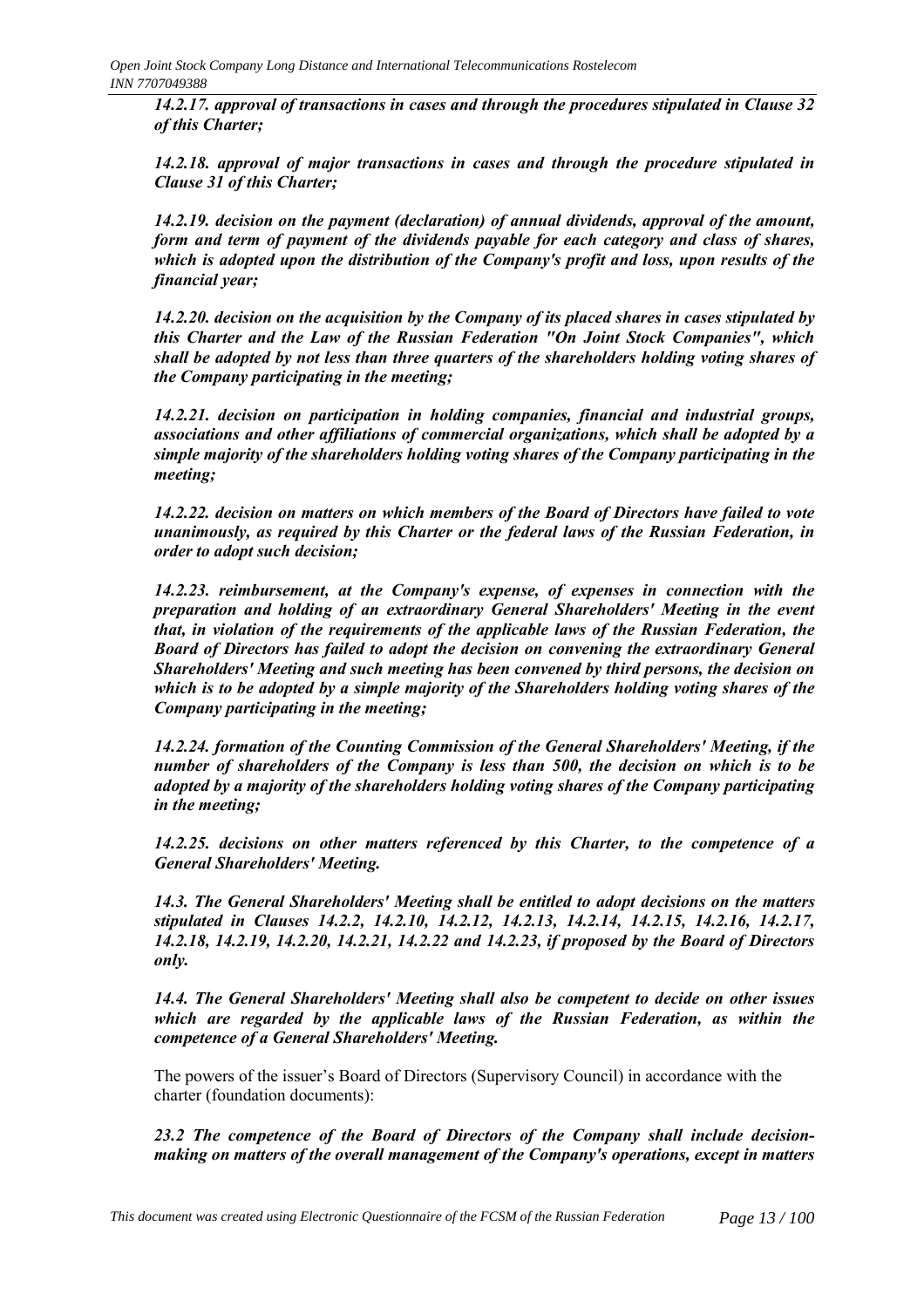*cited hereunder, which are relegated to the competence of the General Shareholders' Meeting.*

*23.3 The following issues shall be within the competence of the Board of Directors:*

*23.3.1 determination of the priority aspects of the Company's activities, including the approval of the Company's budgets, business plans and development strategies and programs;*

*23.3.2 convening of the annual and extraordinary General Shareholders' Meetings of the Company, except in instances provided for under Section 55.8 of the Law of the Russian Federation "On Joint Stock Companies";*

*23.3.3 approval of the agenda of the General Shareholders' Meeting;*

*23.3.4 determination of the date for the preparation of the list of persons entitled to take part in the General Shareholders' Meeting and other issues relegated to the competence of the Board of Directors of the Company pursuant to the law of the Russian Federation and this Charter, and related to the preparation and conduct of the General Shareholders' Meeting;*

*23.3.5 submission of the matters provided for under Clause 14.3 hereof to the General Shareholders' Meeting for decision;*

*23.3.6 increase of the Company's charter capital by having the Company place additional shares, within the limits of the number and categories of authorized shares, as determined hereunder;*

*23.3.7 determination of the market value of property under applicable law of the Russian Federation and this Charter;*

*23.3.8 decision-making pertaining to the acquisition of shares placed by the Company, namely bonds and other securities;*

*23.3.9 determination of the numerical membership of the Management Board of the Company and appointment and early termination of the powers of its members, as proposed by the General Director;*

*23.3.10 recommendations pertaining to the amount of the remuneration and compensation payable to the members of the Audit Commission and determination of the amount to be paid for the services of the external auditor;*

*23.3.11 recommendations pertaining to the amount of dividends on the shares of each category and class and procedure for their payment;*

*23.3.12 decision-making pertaining to the use of the reserves and other funds of the Company;*

*23.3.13 approval of the Company's internal documents governing the matters within the competence of the Board of Directors of the Company, in accordance with the laws of the Russian Federation, this Charter and the Regulations of the Board of Directors, except the documents for which approval is relegated to the competence of the General Shareholders' Meeting and the executive bodies of the Company;*

*23.3.14 establishment and liquidation of branches; establishment and closing of the Company's representative offices, approval of the Model Regulations on the Company*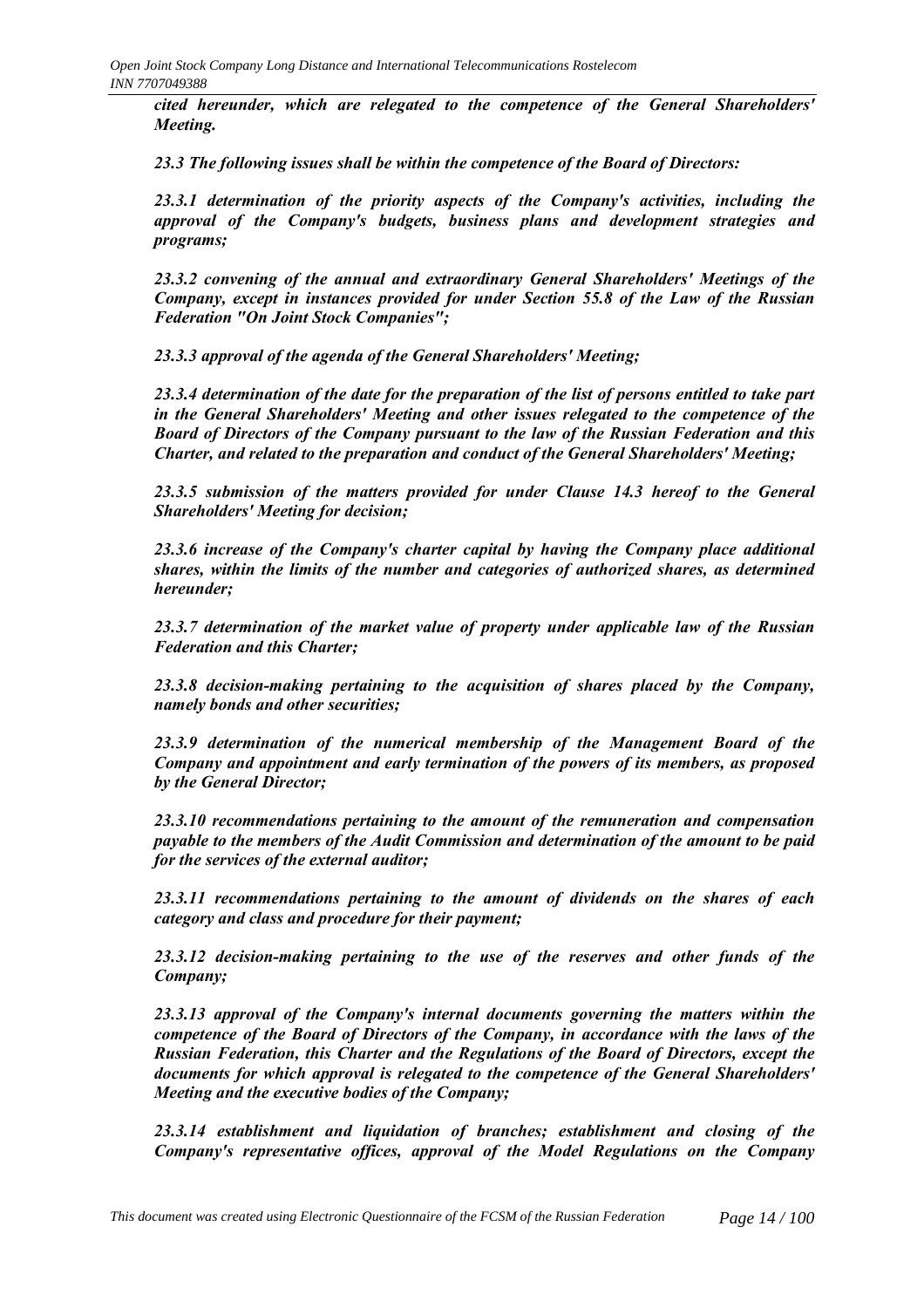*Branch (Representative Office) and approval of regulations on branches (representative offices) approved by the General Director and of amendments and additions thereto;*

*23.3.15 decision-making pertaining to the Company's participation (accession as a member, termination of participation or change of participatory interest) in other organizations, including by the sale or purchase of shares or interest in other organizations, except for the instances provided under Clause 14.2.21 of this Charter;*

*23.3.16 decision-making pertaining to the approval of major transactions in the instance provided for under Article 31 hereof;*

*23.3.17 decision-making pertaining to the approval of the transactions in the instance provided for under Article 32 hereof;*

*23.3.18 appointment and early dismissal of the General Director of the Company;*

*23.3.19 determination of the composition, scope and procedure for the protection of information constituting a commercial secret;*

*23.3.20 approval of decisions to issue securities, prospectuses and reports on the results of the issuance of securities; amendments and additions thereto;*

*23.3.21 approval of the registrar and the terms of the agreement on maintaining the Company's shareholder register; decision-making on the termination of such an agreement with the registrar;*

*23.3.22 decision-making pertaining to the reimbursement to the Company officers, including members of the Board of Directors, for losses incurred by such officers in connection with the performance of their official duties and/or the exercise of the powers of the Company as its representative as a result of claims, complaints, demands or amounts of liability against them from any third parties, including the government and municipal agencies;*

*23.3.23 decision-making pertaining to the making of insurance agreements to cover the liability of Company's officers, including members of the Board of Directors, for losses inflicted on third parties by the Company's officers in the performance of their official duties and/or exercise of the powers of the Company's representatives;*

*23.3.24 consideration of the opinions of the Audit Commission and the external auditor of the Company;*

*23.3.25 approval of the terms of the agreements made with the General Director and members of the Management Board;*

*23.3.26 consideration of matters related to the remuneration of the General Director for performance results pursuant to the terms of the agreement with the General Director of the Company;*

*23.3.27 termination of the agreement with the General Director in the event of early termination of his/her powers;*

*23.3.28 decision-making pertaining to the placement by the Company of bonds, and other issued securities where, under the terms of the placement of such shares and other issued securities, they are not convertible into Company shares;*

*23.3.29 decision-making pertaining to the placement, by the Company, of bonds convertible into shares and of other issued securities convertible into shares where such bonds (other issue securities) are placed by way of public subscription and may be converted into the*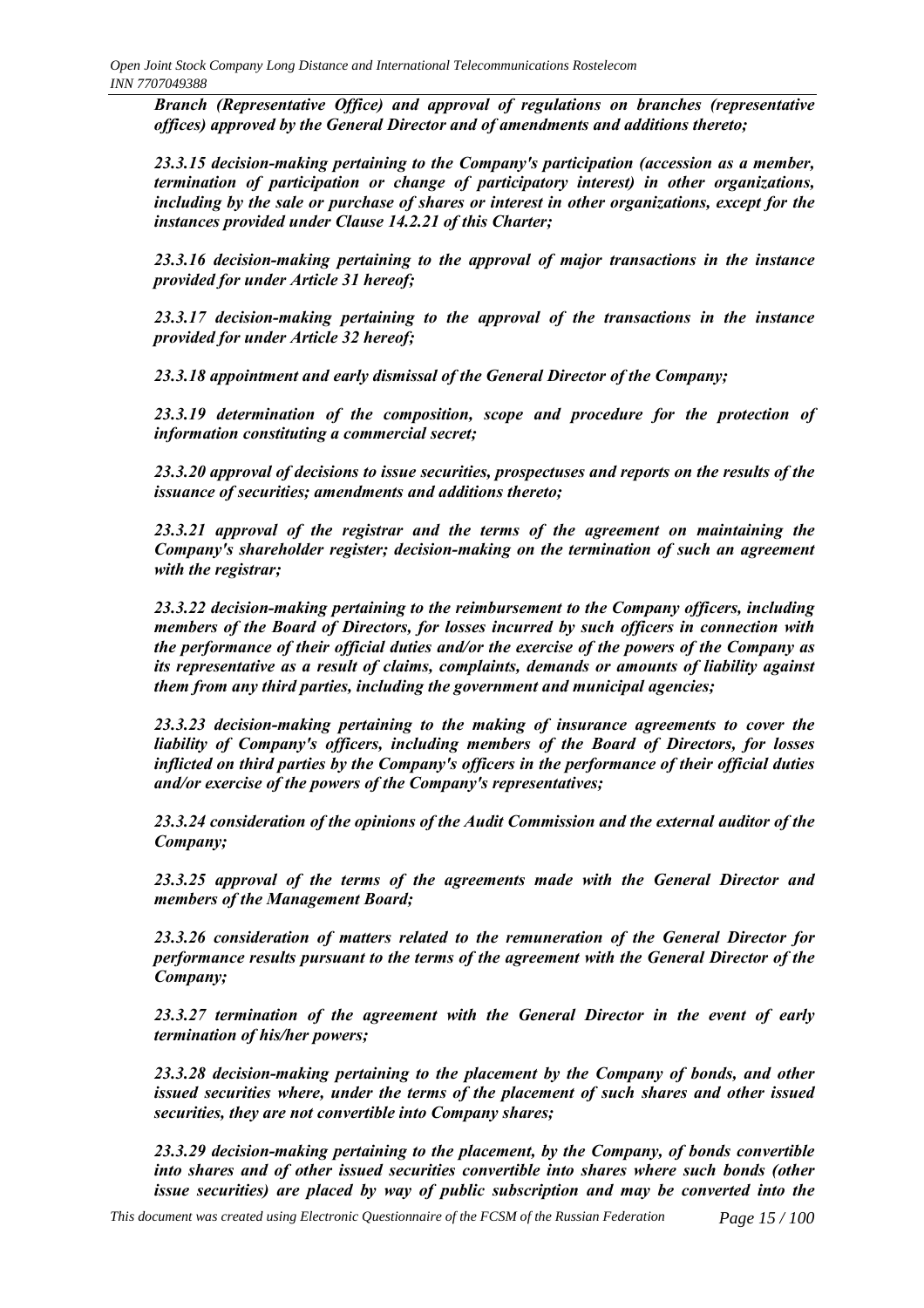*Company's ordinary shares, amounting to 25 or less percent of the Company's previously placed ordinary shares;*

*23.3.30 decision-making pertaining to the introduction of amendments and additions hereto related to the establishment and liquidation of branches, to the establishment and closing of representative offices of the Company and to the results of the placement of the Company's shares in the instances provided for under this Charter;*

*23.3.31 election (re-election) of the Chairman and Vice-Chairman of the Board of Directors;*

*23.3.32 appointment of the Secretary of the Board of Directors and determination of the amount of his/her remuneration;*

*23.3.33 increase of the charter capital of the Company by way of the Company's placement of additional shares by public subscription, within the limits of the number of authorized shares, if the number of additionally placed shares is twenty-five (25) or less percent of the ordinary shares previously placed by the Company;*

*23.2.34 determining the procedure for interacting with the organizations in which the Company participates, including the passing of decisions on agenda items of the general meetings of participants of the subsidiaries (the highest governing bodies of organizations having other legal or organizational forms), in which the Company is the sole participant; and*

*23.3.35 other matters relegated to the competence of the Board of Directors under this Charter and the law of the Russian Federation "On Joint Stock Companies".*

Competence of the issuer's sole and collegial executive body in accordance with the charter (foundation documents):

*27.4 The General Director acts, without a power of attorney, on behalf of the Company for the following:*

- − *representing the Company in the Russian Federation and abroad;*
- − *presiding at the General Shareholders' Meeting, in accordance with the Regulations on the General Shareholders Meeting;*
- − *arranging for execution of the resolutions of the General Shareholders' Meeting and the Board of Directors;*
- − *supervising the Directorate General of the Company, approving the Regulations on the Directorate General (an apparatus of corporate management of the Company) and determining the structure and numerical composition of the Directorate General of the Company and the amounts, procedures and forms of remuneration;*
- − *exercising overall supervision of the operation of the Company's branches and approving Regulations on branches and amendments and additions thereto subject to approval by the Board of Directors of the Company in accordance with the Model Regulations on the Branch (Representative Office) of the Company as approved by the Board of Directors of the Company;*
- − *appointing and dismissing the directors of branches, and entering into and terminating employment agreements with them;*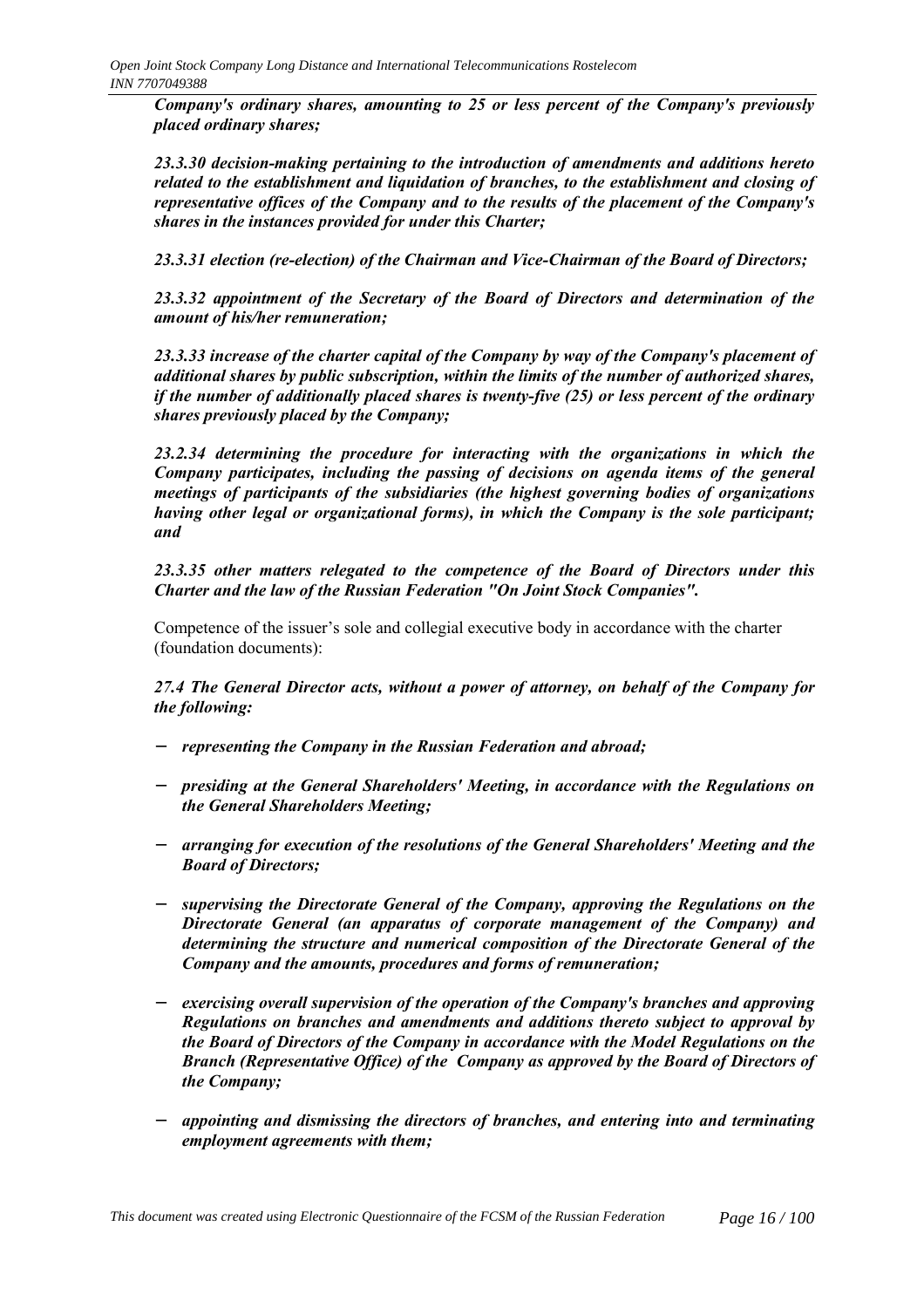- − *approving and endorsing the Company's internal regulations except those to be approved, in accordance with Clauses 14.2.11 and 23.3.13 hereof, by the General Shareholders' Meeting and the Board of Directors;*
- − *issuing orders, directives and instructions that are binding on all the Company's employees;*
- − *approving, under an order, the List of Branch Employees to be appointed (dismissed) directly by the General Director under an employment agreement (contract);*
- − *performing any transactions on behalf of the Company within the limits determined under the Federal Law of the Russian Federation "On Joint Stock Companies" and this Charter;*
- − *the right to affix the first signature to financial documents;*
- − *issuing powers of attorney on behalf of the Company;*
- − *opening bank accounts for the Company;*
- − *organizing and arranging for the compilation of a list of information that can be designated "commercial secrets"; issuing orders and instructions on compliance with the requirements to protect such commercial secrets;*

*27.5 The Management Board, the Company's collective executive body, is guided in its operation by this Charter and the Regulations on the Management Board, which are approved at the General Shareholders' Meeting.*

*27.6 The number and personal membership of the Management Board of the Company is to be determined by a decision of the Board of Directors, as nominated by the General Director, in accordance with this Charter.*

*27.7 The following management matters of the Company's current operations fall within the competence of the Management Board of the Company:*

- *(1) determination of the Company's technical, financial, economic and tariff policy;*
- *(2) preparation of proposals on the main aspects of the Company's operation, including draft budgets, business plans, development strategies and programs of the Company;*
- *(3) arrangements to monitor the Company's business operations;*
- *(4) determination of the Company's personnel and social policy;*
- *(5) preparation of materials and draft resolutions on matters to be considered by the General Shareholders' Meeting and the Board of Directors, including preparation of proposals on the performance of transactions to be approved by the General Shareholders' Meeting and the Board of Directors of the Company on the Company's participation in other organizations, etc.;*
- *(6) organizational and technical support for the operations of the Company's bodies;*
- *(7) approval of internal regulations governing matters within the competence of the Management Board of the Company except internal regulations which should be approved by the General Shareholders' Meeting, the Board of Directors and the Management Board of the Company;*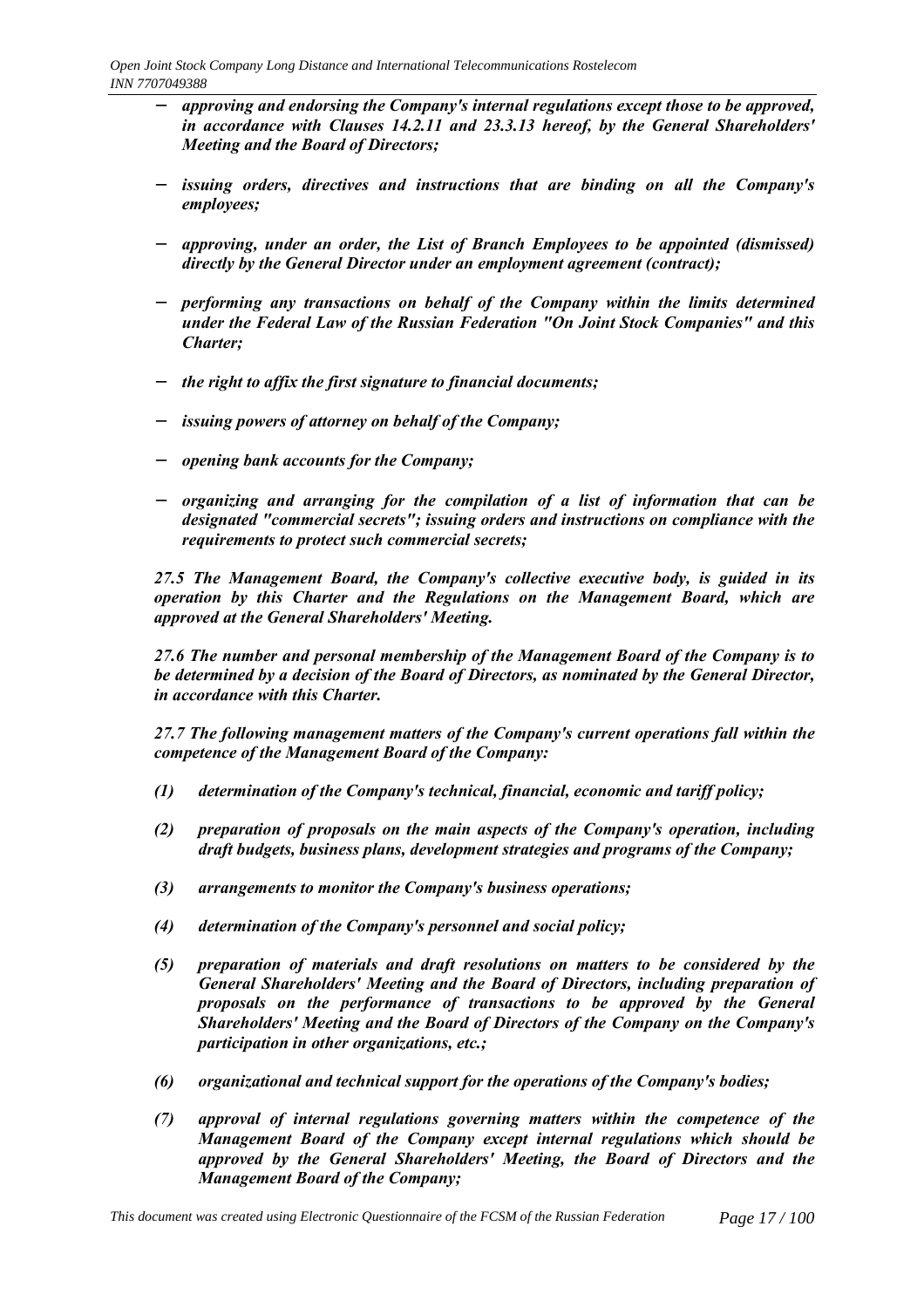- *(8) analysis of performance results of the Company's structural subdivisions, branches and other separate subdivisions and issuance of binding instructions to improve their performance;*
- *(9) discussion of organizational matters related to the Company's branches and representative offices and of other matters, in accordance with the Regulations on the Management Board.*

*The Management Board of the Company may also decide other matters pertaining to the management of the Company's current operations, based on instructions from the Board of Directors, or as proposed by the General Director of the Company, except decisions pertaining to matters relegated to the competence of the General Shareholders' Meeting or the Board of Directors of the Company.*

#### 21. Members of Issuer's Board of Directors (Supervisory Council) of the Issuer

The Board of Directors

Chairman: *Valery Nikolaevich Yashin*

Members of the Board of Directors:

*Vadim Evgenievich Belov* Year of birth: *1958*

Positions held during the last 5 years:

Period: *1997 - 1998* Organization: Joint Stock Commercial Bank *ìMezhdunarodnaya Finansovaya Kompaniyaî* **(**ì*International Financial Companyî)* Scope of activities: *banking* Title: *Deputy Chairman of the Management Board*

Period: *1998 - 1999* Organization: *Moscow representative office of SPK Capital Limited* Scope of activities: *finance* Title: *managing director*

Period: 1999 – present time Organization: *Open Joint Stock Company Svyazinvest* Scope of activities: *communications* Title: *Deputy General Director, Member of the Management Board*

Share in the issuer's charter capital: *None* Shares in the issuer's subsidiaries/dependent companies: *None* 

Remuneration paid in reporting quarter: *This information is confidential*

*Nikolai Pavlovich Emelianov* Year of birth: *1948*

Positions held during the last 5 years:

Period: *1995 - present time* Organization: *Open Joint Stock Company Novgorodtelecom*

*This document was created using Electronic Questionnaire of the FCSM of the Russian Federation Page 18 / 100*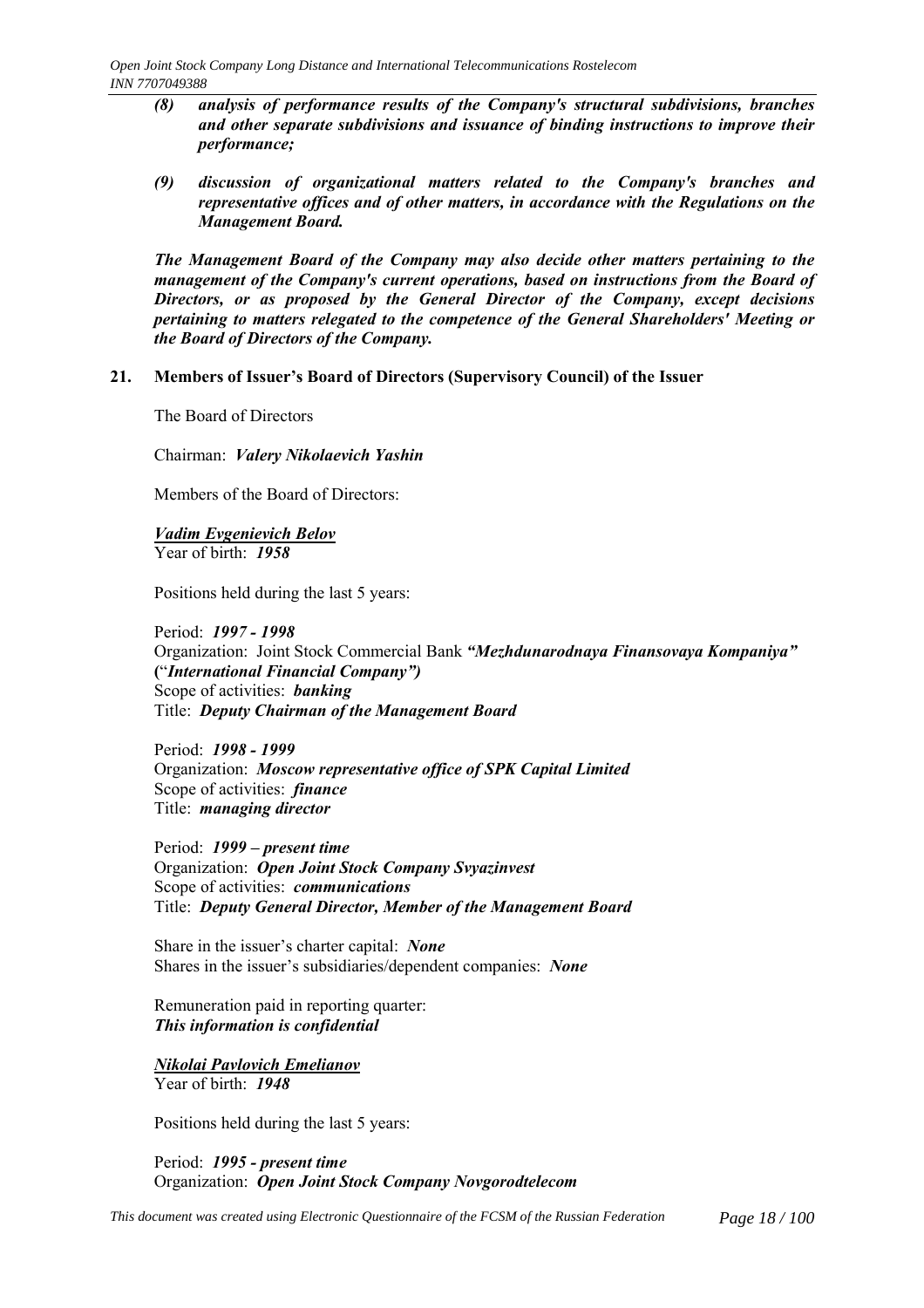Scope of activities: *communications* Title: *General Director*

Share in the issuer's charter capital: *None* Shares in the issuer's subsidiaries/dependent companies: *None* 

Remuneration paid in reporting quarter: *This information is confidential*

*Sergei Ivanovich Kuznetsov* Year of birth: *1953*

Positions held during the last 5 years:

Period: *1995 - 1998* Organization: *Open Joint Stock Company Telecominvest* Scope of activities: *communications* Title: *General Director*

Period: *1998 - 2001* Organization: *Open Joint Stock Company Peter Star* Scope of activities: *communications* Title: *General Director*

Period: *2001 - present time* Organization: *Open Joint Stock Company Rostelecom* Scope of activities: *communications* Title: *General Director*

Share in the issuer's charter capital: *None* Shares in the issuer's subsidiaries/dependent companies: *None* 

Remuneration paid in reporting quarter: *This information is confidential*

*Alexander Vladimirovich Lopatin* Year of birth: *1964*

Positions held during the last 5 years:

Period: *1995 - 1999* Organization: *RAO UES Russia* Scope of activities: *energy* Title: *Deputy Director for Asset Management, Director for Asset Management – Deputy Chief of Finance Department, Director of Treasury*

Period: *1999 - 2000* Organization: *Open Joint Stock Company Svyazinvest* Scope of activities: *communications* Title: *First Deputy General Director*

Period: *2000 - present time* Organization: *Open Joint Stock Company Svyazinvest* Scope of activities: *communications* Title: *Deputy General Director, Member of the Management Board*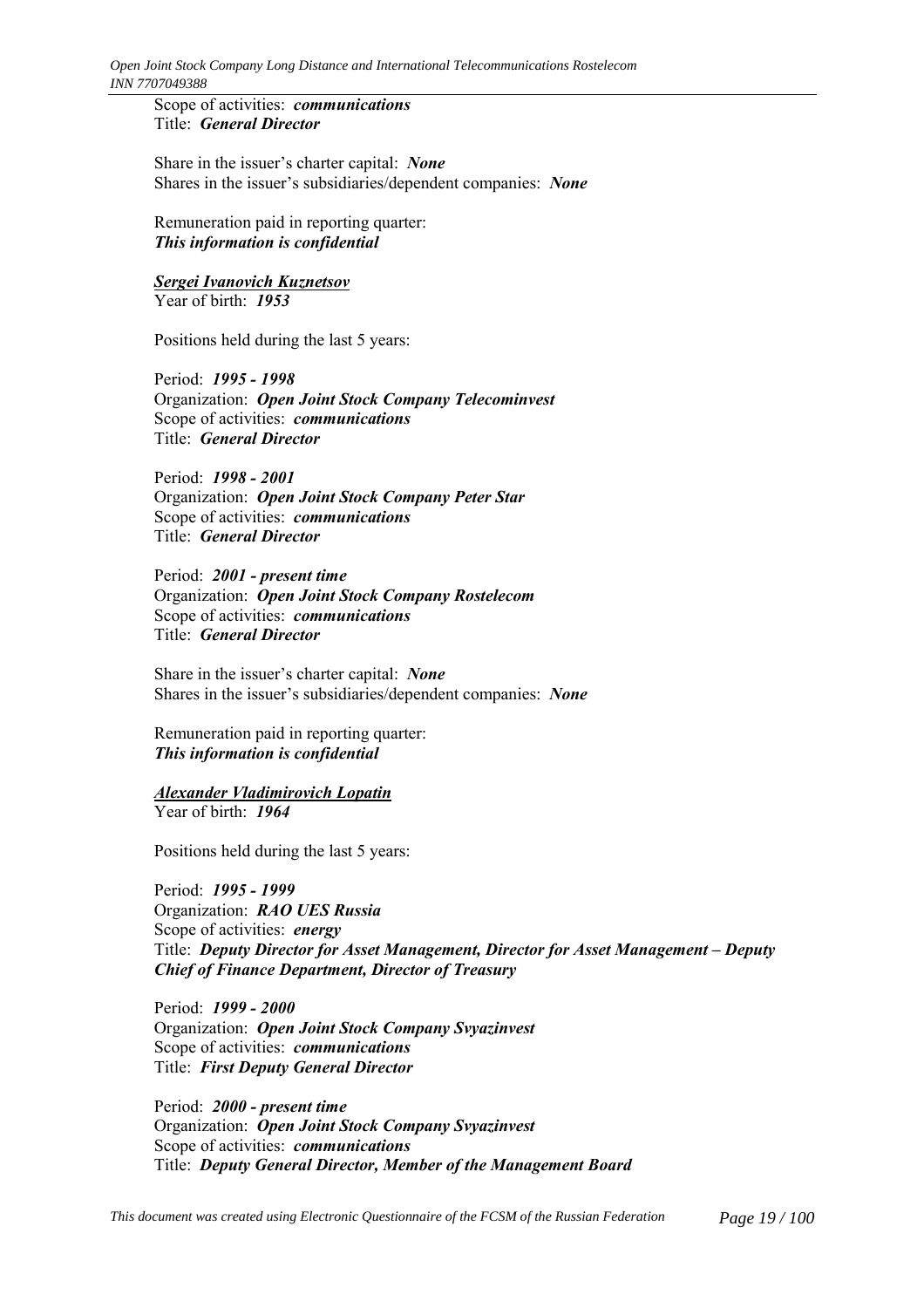Share in the issuer's charter capital: *None* Shares in the issuer's subsidiaries/dependent companies: *None* 

Remuneration paid in reporting quarter: *This information is confidential*

*Anton Igorevich Osipchuk* Year of birth: *1967*

Positions held during the last 5 years:

Period: *1997 - 2000* Organization: *Open Joint Stock Company Telecominvest* Scope of activities: *communications* Title: *Deputy General Director of Economics and Finance*

Period: *2000 - present time* Organization: *Open Joint Stock Company Svyazinvest* Scope of activities: *communications* Title: *First Deputy General Director, member of the Management Board*

Share in the issuer's charter capital: *None* Shares in the issuer's subsidiaries/dependent companies: *None* 

Remuneration paid in reporting quarter: *This information is confidential*

*Stanislav Nikolaevich Panchenko* Year of birth: *1945*

Positions held during the last 5 years:

Period: *1996 - present time* Organization: *Open Joint Stock Company Svyazinvest* Scope of activities: *communications* Title: *Deputy General Director, member of the Management Board*

Share in the issuer's charter capital: *None* Shares in the issuer's subsidiaries/dependent companies: *None* 

Remuneration paid in reporting quarter: *This information is confidential*

*Viktor Abramovich Polishuk* Year of birth: *1938*

Positions held during the last 5 years:

Period: *1995 - present time* Organization: *Open Joint Stock Company Rossiyskaya Telekommunikatsionnaya Set (ìRussian Telecommunications Networkî)* Scope of activities: *communications* Title: *President*

Share in the issuer's charter capital: *None* Shares in the issuer's subsidiaries/dependent companies: *None* 

*This document was created using Electronic Questionnaire of the FCSM of the Russian Federation Page 20 / 100*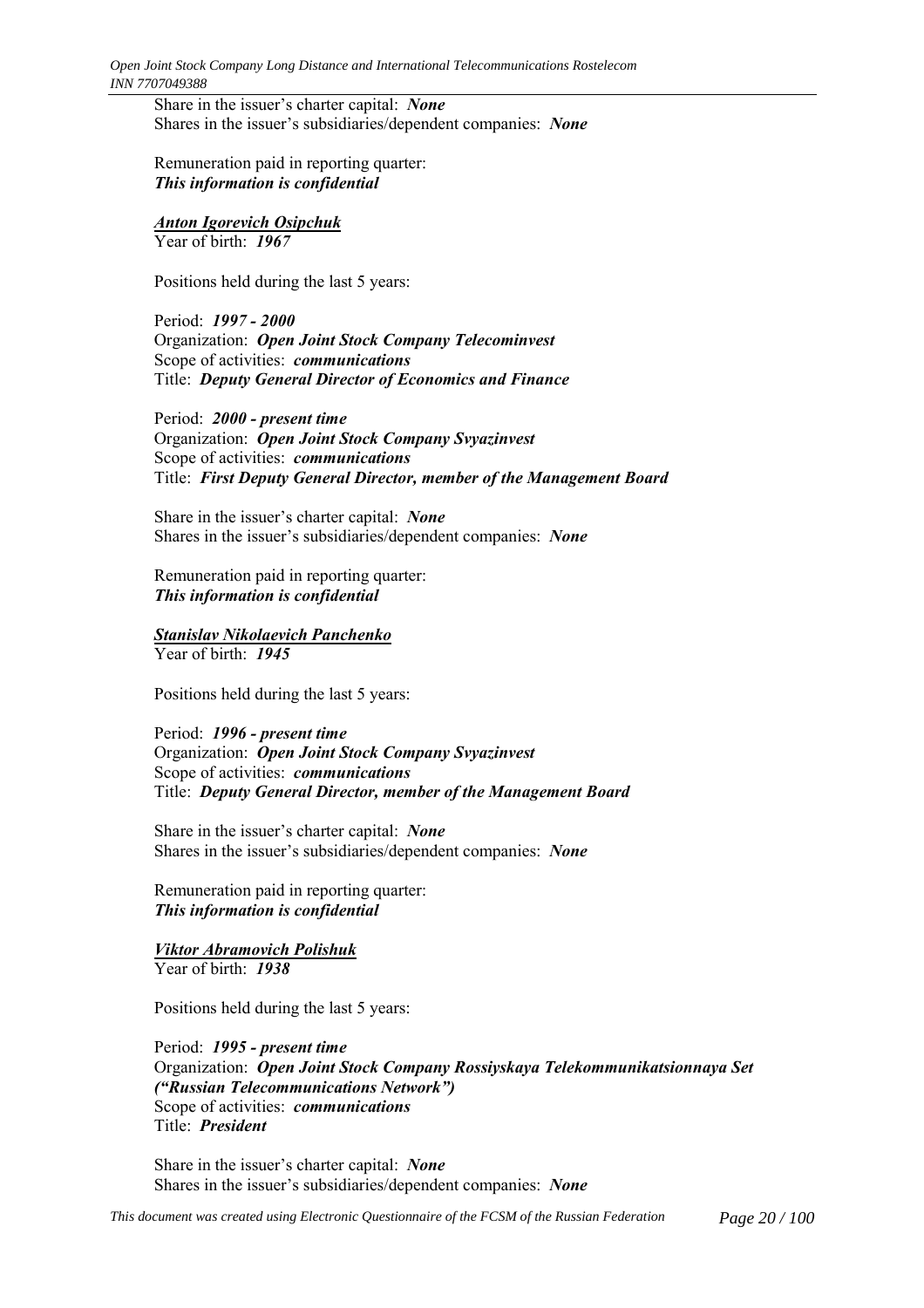Remuneration paid in reporting quarter: *This information is confidential*

### *Irina Mikhailovna Ragozina*

Year of birth: *1950*

Positions held during the last 5 years:

Period: *1997 - 1999* Organization: *Open Joint Stock Company Svyazinvest* Scope of activities: *communications* Title: *Head of Service for Share Blocks Management*

Period: *1999 - present time* Organization: *Open Joint Stock Company Svyazinvest* Scope of activities: *communications* Title: *Director of Corporate Governance Department*

Share in the issuer's charter capital: *None* Shares in the issuer's subsidiaries/dependent companies: *None* 

Remuneration paid in reporting quarter: *This information is confidential*

### *Mikhail Viktorovich Slipenchuk*

Year of birth: *1965*

Positions held during the last 5 years:

Period: *1997 - 1998* Organization: *Commercial Bank Metropol* Scope of activities: *finance* Title: *Head of Securities Department, Chairman of the Management Board on Equity Market*

Period: *1998 - present time* Organization: *Limited Liability Company Investment Financial Company Metropol* Scope of activities: *finance* Title: *General Director*

Share in the issuer's charter capital: *None* Shares in the issuer's subsidiaries/dependent companies: *None* 

Remuneration paid in reporting quarter: *This information is confidential*

*Grigory Moiseevich Finger* Year of birth: *1966*

Positions held during the last 5 years:

Period: *1995 - present time* Organization: *Lindsell Enterprises Limited* Scope of activities: *finance* Title: *Authorized Representative*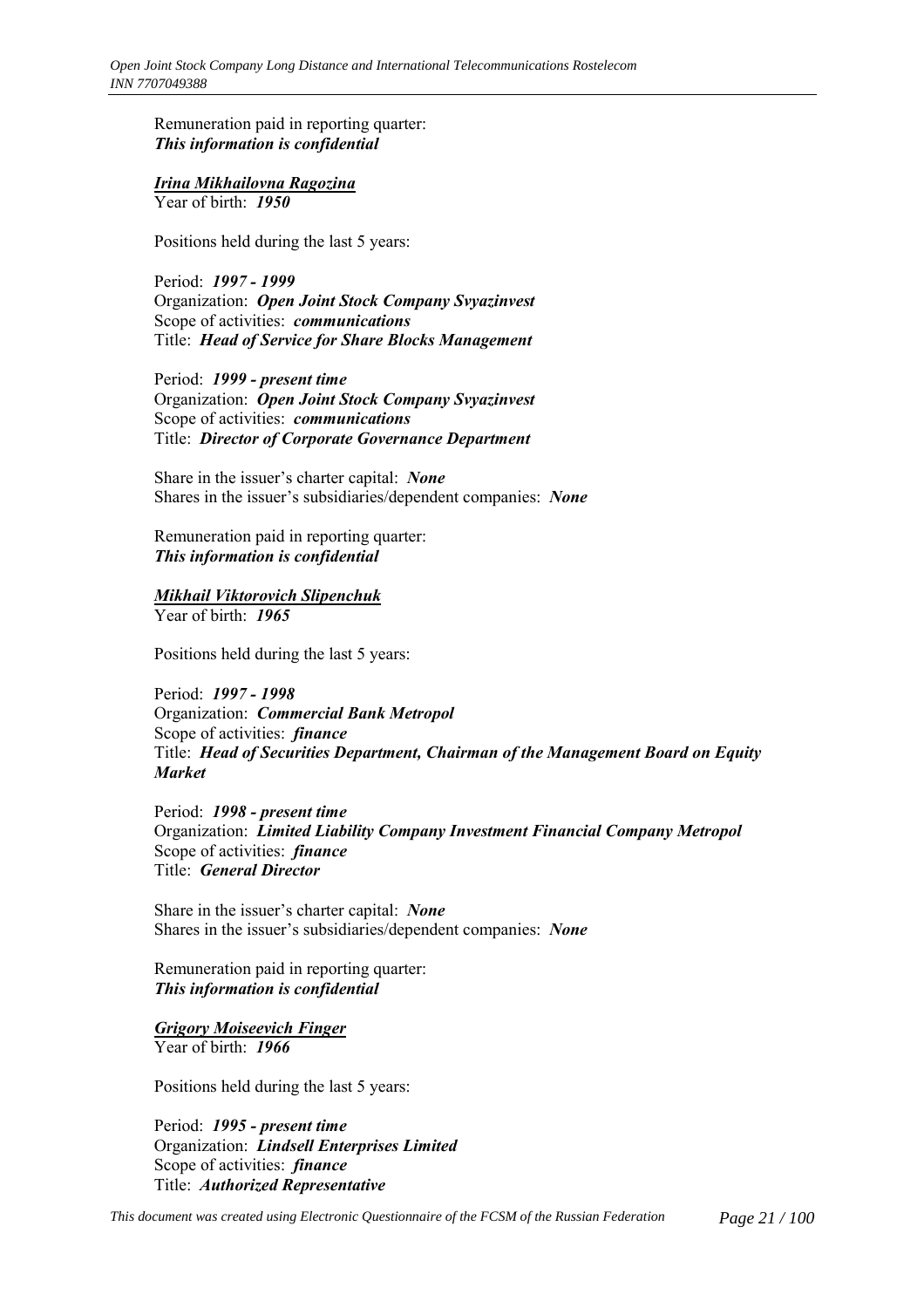Share in the issuer's charter capital: *None* Shares in the issuer's subsidiaries/dependent companies: *None* 

Remuneration paid in reporting quarter: *This information is confidential*

*Valeriy Nikolaevich Yashin* Year of birth: *1941*

Positions held during the last 5 years:

Period: *1995 - 1999* Organization: *Open Joint Stock Company "Peterburgskaya Telefonnaya Set" ("Petersburg Telephone Network")* Scope of activities: *communications* Title: *General Director*

Period: *1999 - present time* Organization: *Open Joint Stock Company Svyazinvest* Scope of activities: *communications* Title: *General Director*

Share in the issuer's charter capital: *None* Shares in the issuer's subsidiaries/dependent companies: *None* 

Remuneration paid in reporting quarter: *This information is confidential*

### **22. Sole and Collegial Management Bodies of the Issuer and Executive Officers of the Management Organization of the Issuer**

Sole executive body and members of the collective executive body of the issuer:

#### *Sergei Ivanovich Kuznetsov*

Year of birth: *1953*

Positions held during the last 5 years:

Period: *1995 - 1998* Organization: *Closed Joint Stock Company Telecominvest* Scope of activities: *communications* Title: *General Director*

Period: *1998 - 2001* Organization: *Closed Joint Stock Company Peter Star* Scope of activities: *communications* Title: *General Director*

Period: *2001 - present time* Organization: *Open Joint Stock Company Rostelecom* Scope of activities: *communications* Title: *General Director*

Share in the issuer's charter capital: *None* Shares in the issuer's subsidiaries/dependent companies: *None*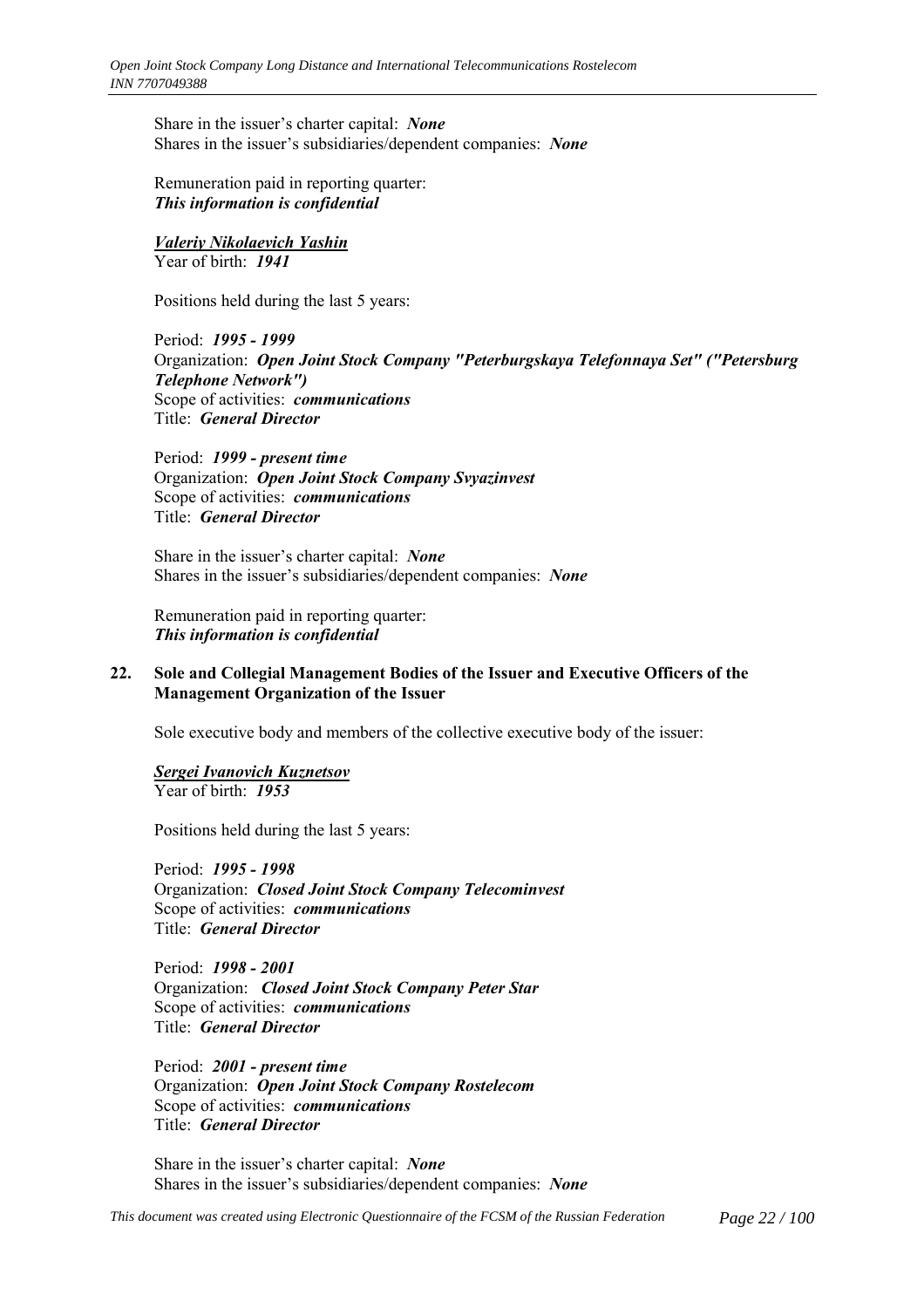Remuneration paid in reporting quarter: *This information is confidential*

# *Vladimir Ivanovich Androsik*

Year of birth: *1975*

Positions held during the last 5 years:

Period: *1997 - 2001* Organization: *Closed Joint Stock Company Peter Star* Scope of activities: *communications* Title: Junior Specialist, Specialist, Senior Specialist, Finance Manager, Deputy Finance Director for Management Accounting

Period: *2001 - 2001* Organization: *Open Joint Stock Company Rostelecom* Scope of activities: *communications* Title: *Advisor to General Director for Economy and Finance*

Period: *2001 - present time* Organization: *Open Joint Stock Company Rostelecom* Scope of activities: *communications* Title: *Deputy General Director - Finance Director* 

Share in the issuer's charter capital: *None* Shares in the issuer's subsidiaries/dependent companies: *None* 

Remuneration paid in reporting quarter: *This information is confidential*

# *Dmitry Evgenievich Erokhin*

Year of birth: *1950*

Positions held during the last 5 years:

Period: *1997 - 2001* Organization: *Open Joint Stock Company Rostelecom* Scope of activities: *communications* Title: *Deputy General Director - Director of TTsMS-9 Branch* 

Period: *2001 - present time* Organization: *Open Joint Stock Company Rostelecom* Scope of activities: *communications* Title: *First Deputy General Director*

Share in the issuer's charter capital:  $0.0004\%$ Shares in the issuer's subsidiaries/dependent companies: *None* 

Remuneration paid in reporting quarter: *This information is confidential*

# *Igor Viktorovich Zabolotny*

Year of birth: *1967*

Positions held during the last 5 years: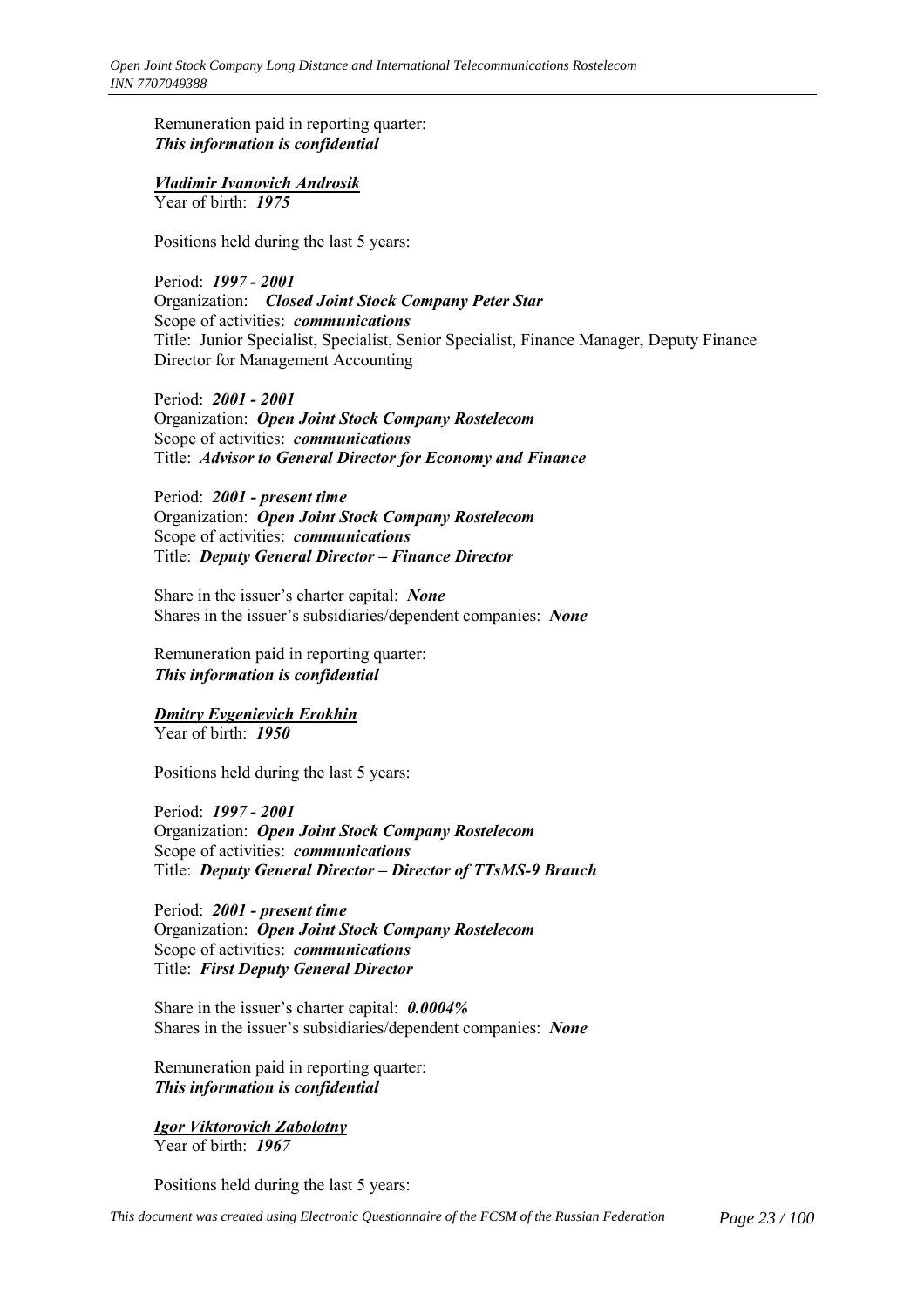Period: *1997 - 1998* Organization: *Open Joint Stock Company Rostelecom* Scope of activities: *communications* Title: *Executive Director – Chief of Local Long-Distance and International Telephone Services and Tariffs Operations and Planning Department*

Period: *1998 - 1999* Organization: *Open Joint Stock Company Rostelecom* Scope of activities: *communications* Title: *Executive Director – Chief of General Operations of Telecommunications Services Department*

Period: *1999 - present time* Organization: *Open Joint Stock Company Svyazinvest* Scope of activities: *communications* Title: *Executive Director – Director of Marketing and Service Sales Department* 

Share in the issuer's charter capital: *None* Shares in the issuer's subsidiaries/dependent companies: *None* 

Remuneration paid in reporting quarter: *This information is confidential*

*Vadim Yurievich Izotov* Year of birth: *1968*

Positions held during the last 5 years:

Period: *1995 - 2001* Organization: *Closed Joint Stock Company Severo-Zapadny GSM* Scope of activities: *communications* Title: *System Programmer, Senior Engineer, Head of Group, Deputy Director – Chief of Information Technology Department Group*

Period: *2001 - 2001* Organization: *Open Joint Stock Company Rostelecom* Scope of activities: *communications* Title: *advisor to General Director on informational technologies*

Period: *2001 - present time* Organization: *Open Joint Stock Company Rostelecom* Scope of activities: *communications* Title: *Deputy General Director - Director for Informational Technologies* 

Share in the issuer's charter capital: *None* Shares in the issuer's subsidiaries/dependent companies: *None* 

Remuneration paid in reporting quarter: *This information is confidential*

*Alexander Vladimirovich Lopatin* Year of birth: *1964*

Positions held during the last 5 years: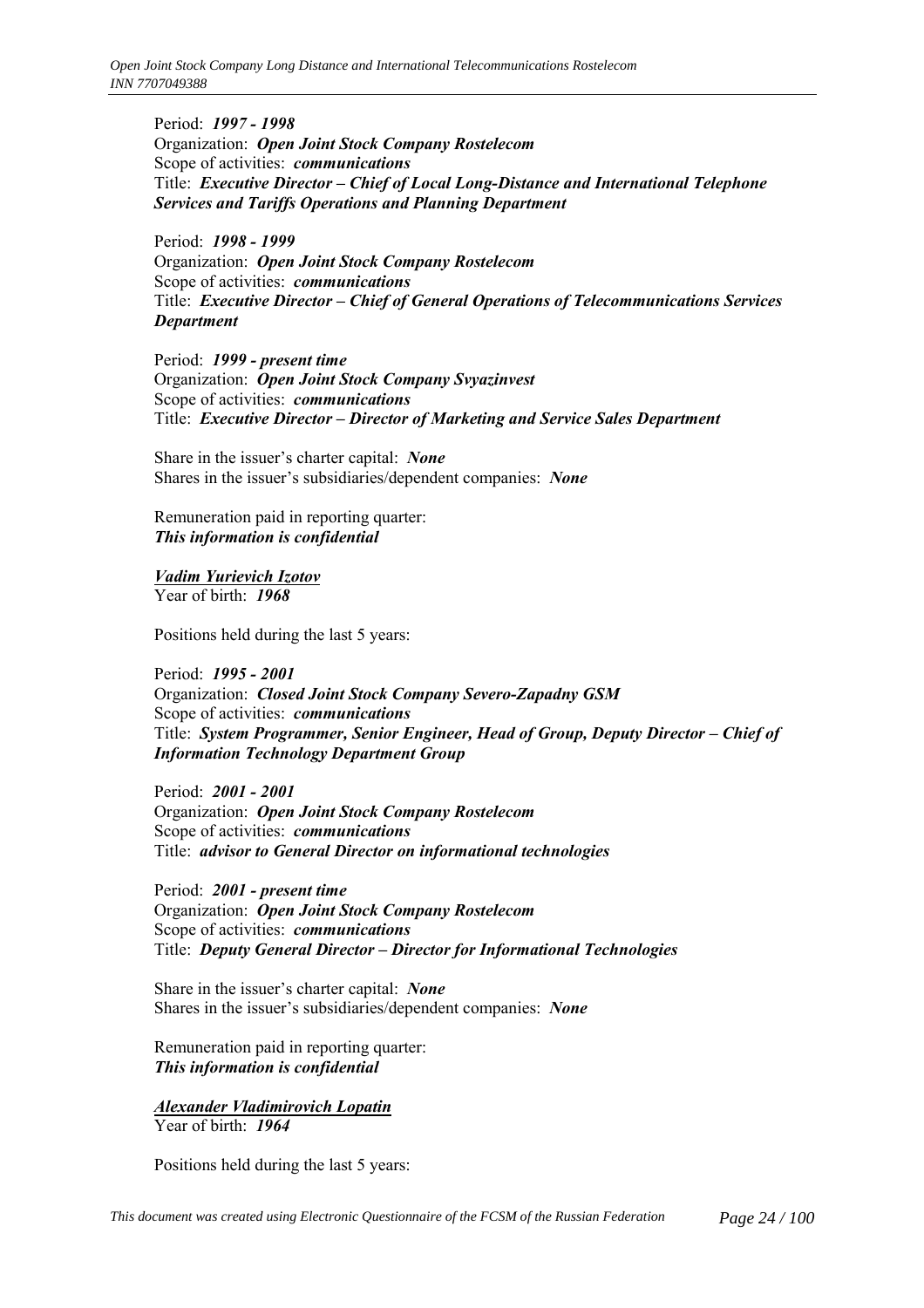*Open Joint Stock Company Long Distance and International Telecommunications Rostelecom INN 7707049388*

Period: *1995 - 1999* Organization: *RAO UES Russia* Scope of activities: *energy* Title: *Deputy Director for Asset Management, Director for Asset Management – Deputy Finance Director, Director of Treasury*

Period: *1999 - 2000* Organization: *Open Joint Stock Company Svyazinvest* Scope of activities: *communications* Title: *First Deputy General Director*

Period: *2000 - present time* Organization: *Open Joint Stock Company Svyazinvest* Scope of activities: *communications* Title: *Deputy General Director, Member of the Management Board*

Share in the issuer's charter capital: *None* Shares in the issuer's subsidiaries/dependent companies: *None* 

Remuneration paid in reporting quarter: *This information is confidential*

*Alexander Alexandrovich Lutsky* Year of birth: *1972*

Positions held during the last 5 years:

Period: *1997 - 2000* Organization: *Closed Joint Stock Company Sankt-Peterburgskie Taksofony* Scope of activities: *communications* Title: *Finance Director*

Period: *2000 - 2001* Organization: *Closed Joint Stock Company Petersburg Transit Telecom* Scope of activities: *communications* Title: *Finance Director*

Period: *2001 - present time* Organization: *Open Joint Stock Company Rostelecom* Scope of activities: *communications* Title: *Chief Accountant*

Share in the issuer's charter capital: *None* Shares in the issuer's subsidiaries/dependent companies: *None* 

Remuneration paid in reporting quarter: *This information is confidential*

*Vladimir Konstantinovich Mironov* Year of birth: *1956*

Positions held during the last 5 years:

Period: *1997 - 2000* Organization: *Armed Forces of the Russian Federation* Scope of activities: *military*

*This document was created using Electronic Questionnaire of the FCSM of the Russian Federation Page 25 / 100*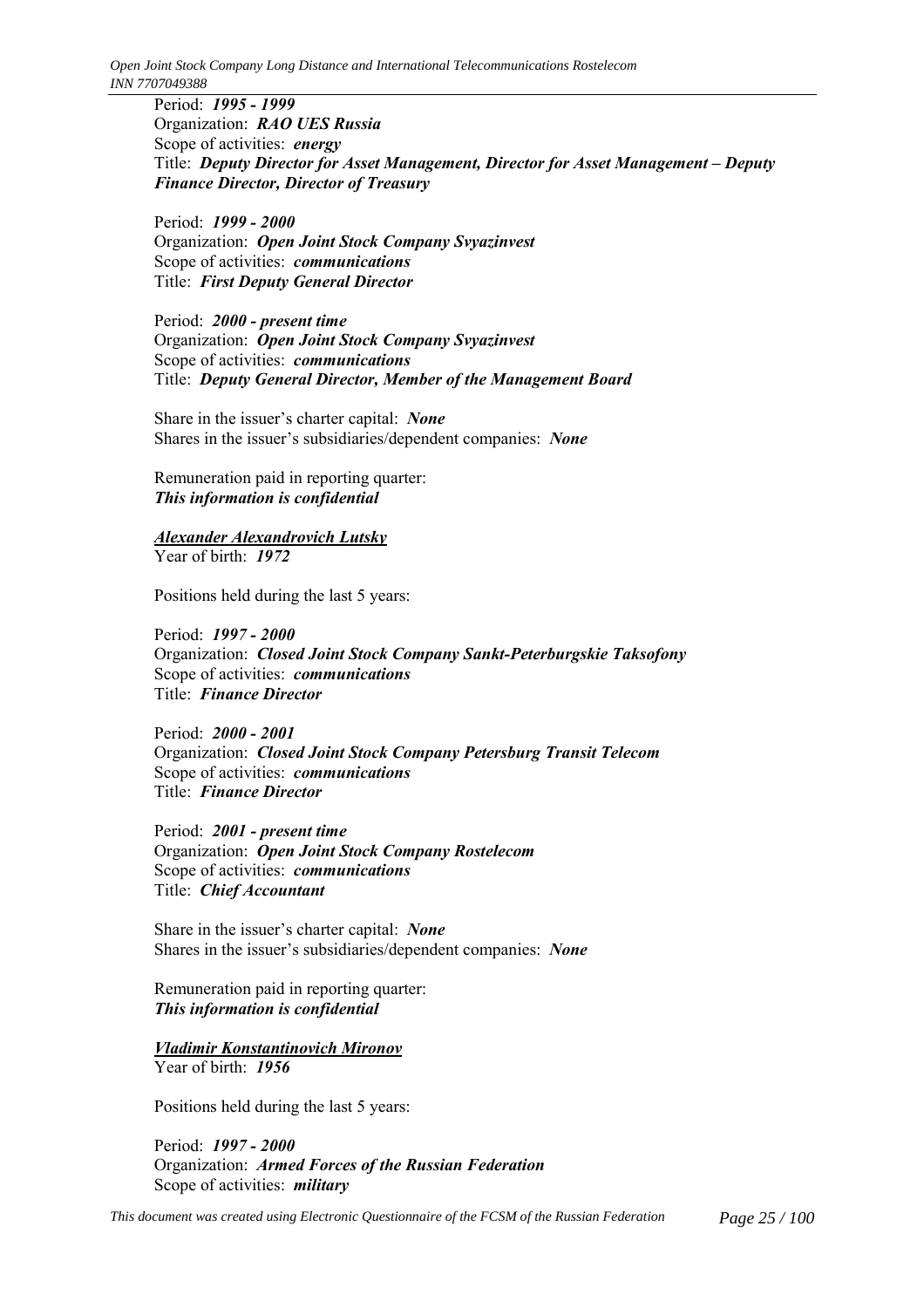Title: *Military Servant*

Period: *2001 - 2002* Organization: *Closed Joint Stock Company Peter Star* Scope of activities: *communications* Title: *Regime and Security Department Director, Security Department Director*

Period: *2002 - present time* Organization: *Open Joint Stock Company Rostelecom* Scope of activities: *communications* Title: *Deputy General Director for Human Resources and Security*

Share in the issuer's charter capital: *None* Shares in the issuer's subsidiaries/dependent companies: *None* 

Remuneration paid in reporting quarter: *This information is confidential*

# *Alexander Viktorovich Mikhalev*

Year of birth: *1958*

Positions held during the last 5 years:

Period: *1997 - 1999* Organization: *Closed Joint Stock Company Delta Telecom* Scope of activities: *communications* Title: *Senior Construction Manager, Senior Network Maintenance Manager*

Period: *1999 - 2001* Organization: *Closed Joint Stock Company Peter Star* Scope of activities: *communications* Title: *Deputy Director for General Matters*

Period: *2001 - 2002* Organization: *Closed Joint Stock Company Petersburg Transit Telecom* Scope of activities: *communications* Title: *Acting Director of Administrative Department, Administrative Department Director*

Period: *2002 - present time* Organization: *Open Joint Stock Company Rostelecom* Scope of activities: *communications* Title: *Counsel to General Director, Deputy General Director - Administrative Director*

Share in the issuer's charter capital: *None* Shares in the issuer's subsidiaries/dependent companies: *None* 

Remuneration paid in reporting quarter: *This information is confidential*

*Marina Dmitrievna Oleshek* Year of birth: *1961*

Positions held during the last 5 years:

Period: *1997 - 1998* Organization: *Erport Management Company Limited*

*This document was created using Electronic Questionnaire of the FCSM of the Russian Federation Page 26 / 100*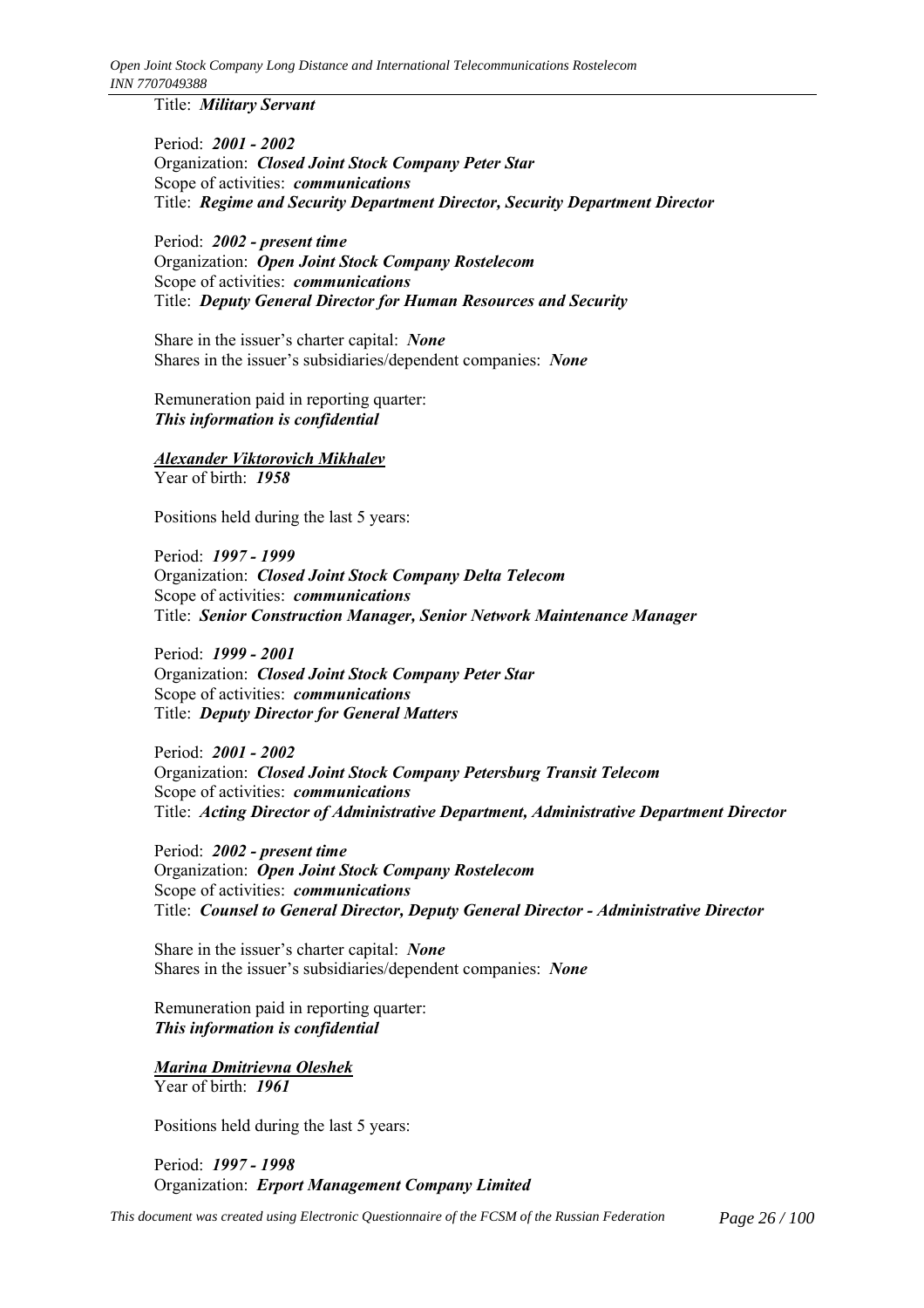*Open Joint Stock Company Long Distance and International Telecommunications Rostelecom INN 7707049388*

Scope of activities: *information and human resources service* Title: *Human Resources Director*

Period: *1998 - 1999* Organization: *Vacant* Scope of activities: *information and human resources service*

Title: *General Director*

Period: *1999 - 2001* Organization: *Open Joint Stock Company Vympelcom* Scope of activities: *communications* Title: *Personnel Director*

Period: *2001 - present time* Organization: *Open Joint Stock Company Rostelecom* Scope of activities: *communications* Title: *Deputy General Director of Rostelecom-Director for Structure Development and Personnel Administration*

Share in the issuer's charter capital: *None* Shares in the issuer's subsidiaries/dependent companies: *None* 

Remuneration paid in reporting quarter: *This information is confidential*

#### *Vladimir Vladimirovich Terekhov* Year of birth: *1958*

Positions held during the last 5 years:

Period: *1997 - 2001* Organization: *Closed Joint Stock Company Peter Star* Scope of activities: *communications* Title: *Engineer of radio relay stations, Manager, Senior Manager, Deputy Technical Director on Development and Engineering*

Period: *2001 - 2002* Organization: *Closed Joint Stock Company Petersburg Transit Telecom* Scope of activities: *communications* Title: *Deputy General Director for Technical Development, Deputy General Director ñ Technical Director*

Period: *2002 - present time* Organization: *Open Joint Stock Company Rostelecom* Scope of activities: *communications* Title: *Deputy General Director and Technical Director*

Share in the issuer's charter capital: *None* Shares in the issuer's subsidiaries/dependent companies: *None* 

Remuneration paid in reporting quarter: *This information is confidential*

Person performing the functions of the sole executive body of the issuer: *Sergei Ivanovich Kuznetsov*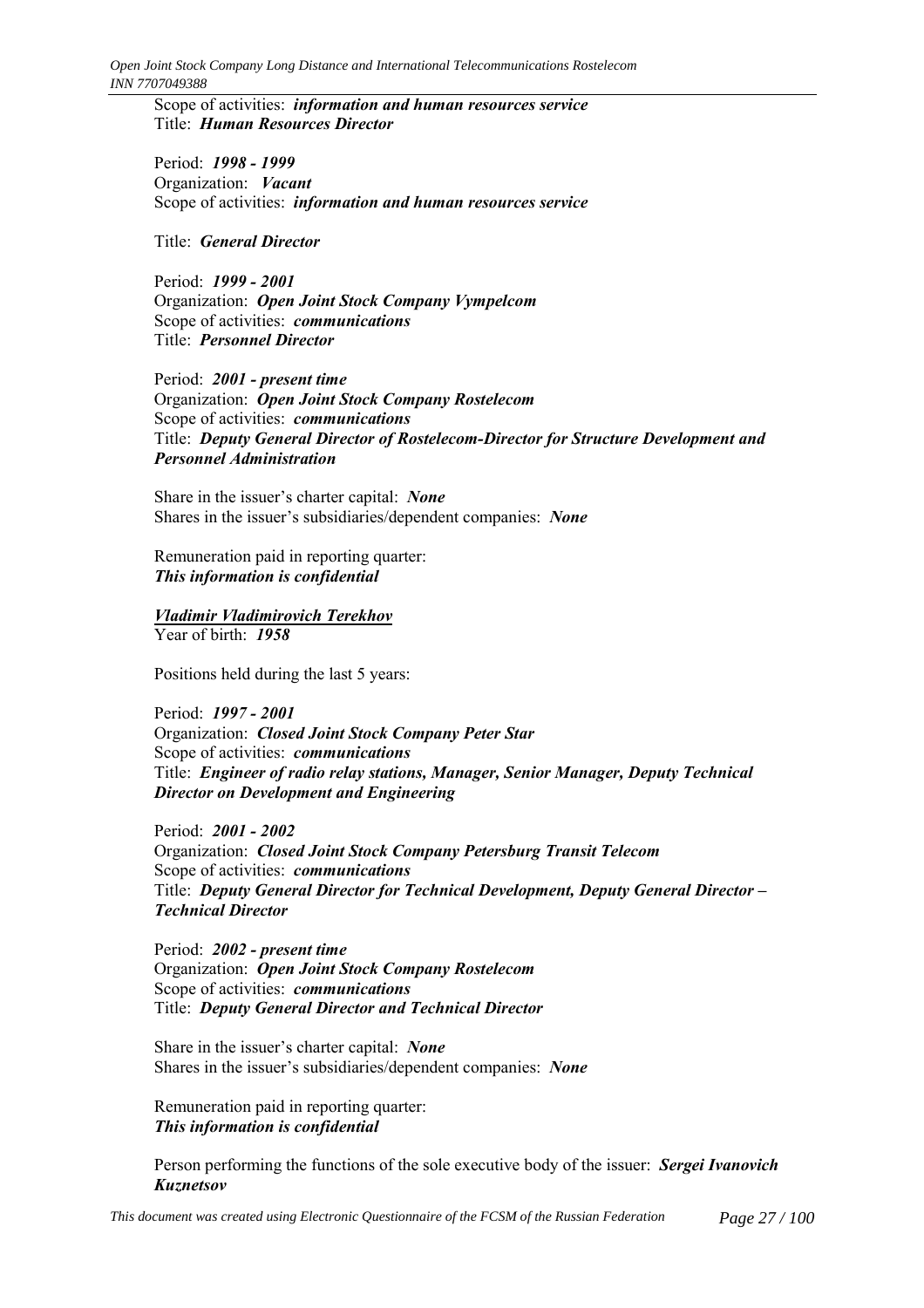#### **23. Remuneration Paid to the Board of Directors (Supervisory Council) Members and Other Executive Officers of the Issuer**

Total remuneration paid to all persons listed in items 21 and 22 in reporting period: Salary (rub. *4,856,254* Bonuses (rub.): *3,979,631* Commission (rub.): *0* Other benefits in kind (rub.): *7,800,000* Total (rub.): *16,635,885*

*See also items 21 and 22*

#### **24. Information on Legal Entities with Issuer's Participation**

Legal entities in which the issuer owns not less than 5 percent of the charter capital

Name: *Subsidiary Rest House Malakhit* Location: *15, Scherbakova Str., 334200, Yalta, Autonomous Republic of Crimea, Ukraine* Postal address: *15, Scherbakova Str., 334200, Yalta, Autonomous Republic of Crimea, Ukraine*

Issuer's share in the charter capital of the legal entity: *100 %*

Name: *Limited Liability Company INFORMTECH* Location: *7, Sohanya Str., 334200, Yalta, Autonomous Republic of Crimea, Ukraine* Postal address: *7, Sohanya Str., 334200, Yalta, Autonomous Republic of Crimea, Ukraine* Issuer's share in the charter capital of the legal entity: *99.9 %*

Name: *Closed Joint Stock Company RTC-Center* Location: *5, Delegatskaya Str., 127091, Moscow* Postal address: *15a, Kalanchevskaya Str., 107078, Moscow* Issuer's share in the charter capital of the legal entity: *99.001 %*

Name: *Closed Joint Stock Company ROSPAK* Location: *2a, Bryusov Per., 103009, Moscow* Postal address: *2a, Bryusov Per., 103009, Moscow* Issuer's share in the charter capital of the legal entity: *90.8 %*

Name: *Limited Liability Company Eniseyskoye Televideniye ("Enisey Broadcasting")* Location: *246, Karl Marx Str., 660100, Krasnoyarsk* Postal address: *246, Karl Marx Str., 660100, Krasnoyarsk* Issuer's share in the charter capital of the legal entity: *90 %*

Name: *Closed Joint Stock Company Telecomcity* Location: *5, Delegatskaya Str., 127091, Moscow* Postal address: *5, Delegatskaya Str., 127091, Moscow* Issuer's share in the charter capital of the legal entity: *80 %*

Name: *Commercial Bank Russky Aktseptny Bank ("Russian Acceptance Bank")* Location: *15a, Kalanchevskaya Str., 107078, Moscow* Postal address: *15a, Kalanchevskaya Str., 107078, Moscow* Issuer's share in the charter capital of the legal entity: *77.59 %*

Name: *Closed Joint Stock Company RTC-Internet* Location: *5, Delegatskaya Str., 127091, Moscow* Postal address: *15a, Kalanchevskaya Str., 107078, Moscow* Issuer's share in the charter capital of the legal entity: *63.5 %*

*This document was created using Electronic Questionnaire of the FCSM of the Russian Federation Page 28 / 100*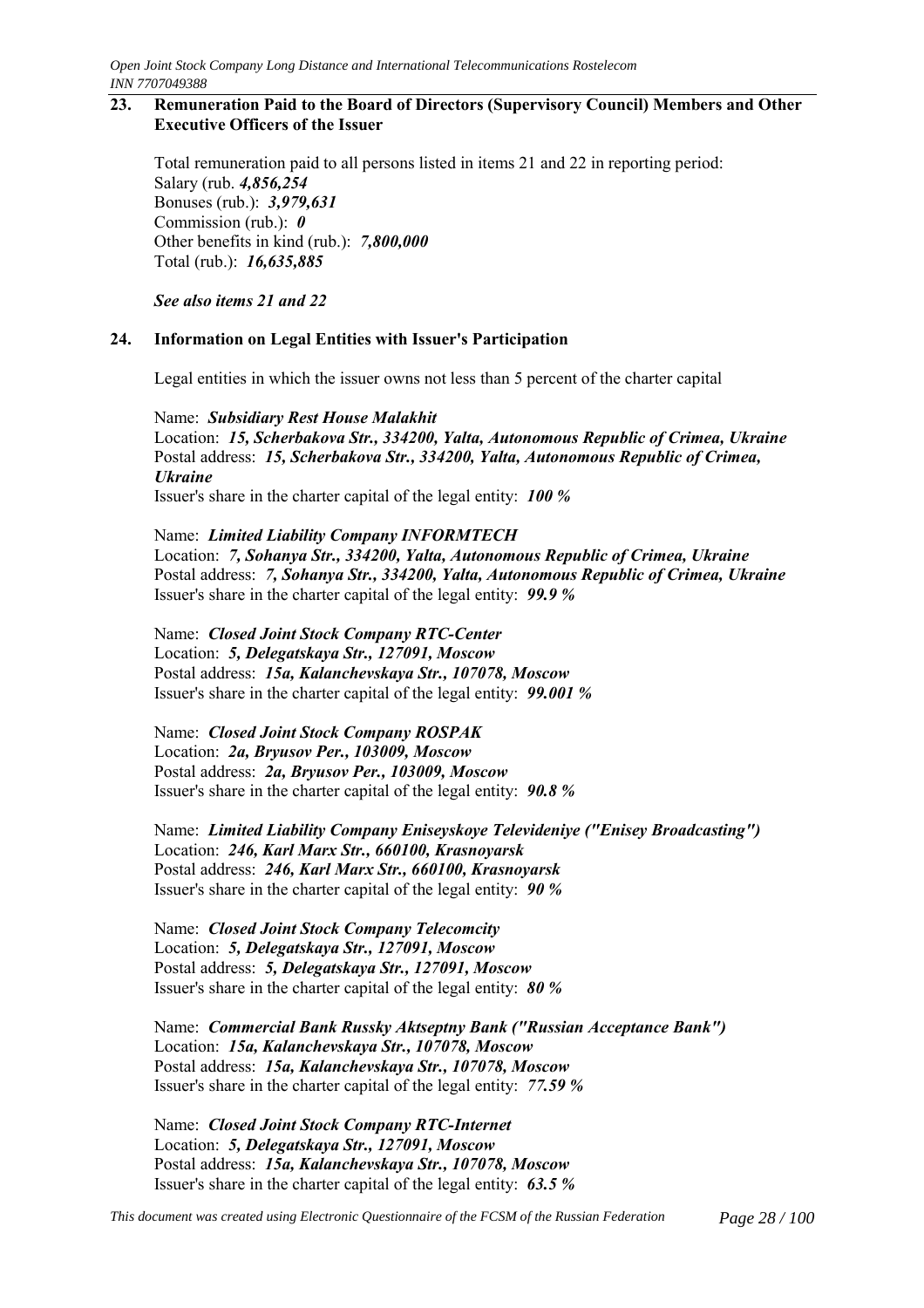Name: *Closed Joint Stock Company Insurance Company Costars* Location: *Apt. 33-08, 42, Bldg. 3, Leninsky Prospect, 117119, Moscow* Postal address: *15a, Kalanchevskaya Str., 107078, Moscow* Issuer's share in the charter capital of the legal entity: *60 %*

Name: *Closed Joint Stock Company Inzhenerny Tsentr ("Engineering Center")* Location: *16, Kazakova Str., 103064, Moscow* Postal address: *16, Kazakova Str., 103064, Moscow* Issuer's share in the charter capital of the legal entity: *60 %*

Name: *Closed Joint Stock Company Incom* Location: *27/26, Bldg. 3d, Zubovsky Boulevard, 119021, Moscow* Postal address: *27/26, Bldg. 3d, Zubovsky Boulevard, 119021, Moscow* Issuer's share in the charter capital of the legal entity: *54.4 %*

Name: *Closed Joint Stock Company Telebarents* Location: *37, Parkovaya Str., 185014, Petrozavodsk* Postal address: *37, Parkovaya Str., 185014, Petrozavodsk* Issuer's share in the charter capital of the legal entity: *51 %*

Name: *Closed Joint Stock Company Globalstar Space Telecommunications (Globaltel)* Location: *25, Bldg. 2, Dubovaya Roscha Str., 127427, Moscow* Postal address: *Office 500, 15, B. Cherkassky Per., 103626 Moscow* Issuer's share in the charter capital of the legal entity: *51 %*

Name: *Closed Joint Stock Company Rostelecomport* Location: *22, Oktyabrskaya Str., 188450 Kingisepp, Russia* Postal address: *22, Oktyabrskaya Str., 188450 Kingisepp, Russia* Issuer's share in the charter capital of the legal entity: *50 %*

Name: *Closed Joint Stock Company Aquapark-RT* Location: *5, Delegatskaya Str., 127091, Moscow* Postal address: *5, Delegatskaya Str., 127091, Moscow* Issuer's share in the charter capital of the legal entity: *50 %*

Name: *Closed Joint Stock Company Westelcom* Location: *26, Suschevsky Val Str,. 127018, Moscow* Postal address: *26, Suschevsky Val Str,. 127018, Moscow* Issuer's share in the charter capital of the legal entity: *50 %*

Name: *Closed Joint Stock Company Telecom-Tsentr* Location: *25, Dubovaya Roscha Str., 127427, Moscow* Postal address: *25, Dubovaya Roscha Str., 127427, Moscow* Issuer's share in the charter capital of the legal entity: *45 %*

Name: *Closed Joint Stock Company Teleport-TP* Location: *All-Russia Exhibition Center, Prospect Mira, 129223 Moscow* Postal address: *All-Russia Exhibition Center, Prospect Mira, 129223 Moscow* Issuer's share in the charter capital of the legal entity: *44 %*

Name: *Open Joint Stock Company Tsentralnaya Kompaniya Delovaya Set ("Central Company Business Network")* Location: *1, Bldg. 2, Marshala Vasilevskogo Str., 123098 Moscow* Postal address: *1, Bldg. 2, Marshala Vasilevskogo Str., 123098 Moscow* Issuer's share in the charter capital of the legal entity: *43.5 %*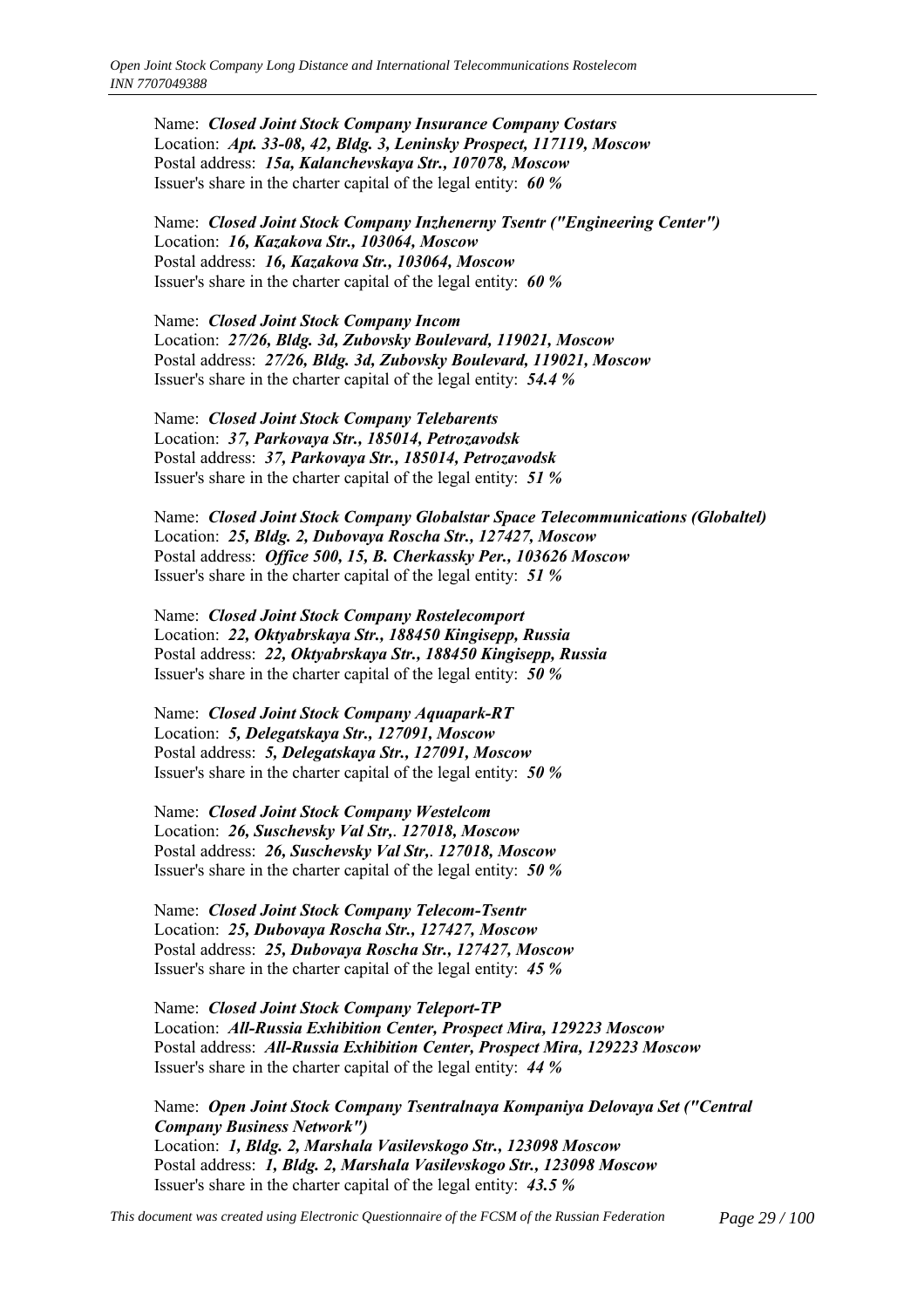Name: *Autonomous Non-Commercial Organization NTTsS TsNIIS-RTC* Location: *8, 1st Proezd Perova Polya, 111141 Moscow* Postal address: *8, 1st Proezd Perova Polya, 111141 Moscow* Issuer's share in the charter capital of the legal entity: *40 %*

Name: *Open Joint Stock Company MMTS-9* Location: *7, Butlerova Str., 117485 Moscow* Postal address: *7, Butlerova Str., 117485 Moscow* Issuer's share in the charter capital of the legal entity: *36.86 %*

Name: *Closed Joint Stock Company Razbeg-Marafon* Location: *56, Trifonovskaya, 129110 Moscow* Postal address: *56, Trifonovskaya, 129110 Moscow* Issuer's share in the charter capital of the legal entity: *33.33 %*

Name: *Open Joint Stock Company Teleradiocompaniya Yalta* Location: *7, Sokhanya Str., 334200 Yalta, Crimea, Ukraine* Postal address: *7, Sokhanya Str., 334200 Yalta, Crimea, Ukraine* Issuer's share in the charter capital of the legal entity: *30 %*

Name: *Open Joint Stock Company RTC-Leasing* Location: *5, Delegatskaya Str., 127091 Moscow* Postal address: *42, Bld. 2 Schepkina Str., 129110 Moscow* Issuer's share in the charter capital of the legal entity: *27.12 %*

Name: *Closed Joint Stock Company Informcouriersvyaz* Location: **6, Bldg. 1, 4<sup>th</sup> Mikhailovsky Proezd, 117419 Moscow** Postal address: *6, Bldg. 1, 4th Mikhailovsky Proezd, 117419 Moscow* Issuer's share in the charter capital of the legal entity: *25.25 %*

Name: *Open Joint Stock Company RTComm.RU* Location: *15a, Kalanchevskaya Str., 107078 Moscow* Postal address: *15a, Kalanchevskaya Str., 107078 Moscow* Issuer's share in the charter capital of the legal entity: *25.00001 %*

Name: *Closed Joint Stock Company Rustel* Location: *10/4, Staraya Ploschad, 103070, Moscow* Postal address: *10/4, Staraya Ploschad, 103070, Moscow* Issuer's share in the charter capital of the legal entity: *25 %*

Name: *Non-governmental Pension Fund Rostelecom-Garantia* Location: *5, Delegatskaya Str., 127091 Moscow* Postal address: *15a, Kalanchevskaya Str., 107078 Moscow* Issuer's share in the charter capital of the legal entity: *24.85 %*

Name: *Open Joint Stock Company Moskovskaya Sotovaya Svyaz ("Moscow Cellular Communications")* Location: *18/20, Vorontsovskaya Str., 109044, Moscow* Postal address: *18/20, Vorontsovskaya Str., 109044, Moscow* Issuer's share in the charter capital of the legal entity: *23.5 %*

Name: *Closed Joint Stock Company NTTs Comset* Location: *7, Zelyony Pr., 111141, Moscow* Postal address: *7, Zelyony Pr., 111141, Moscow* Issuer's share in the charter capital of the legal entity: *22.18 %*

*This document was created using Electronic Questionnaire of the FCSM of the Russian Federation Page 30 / 100*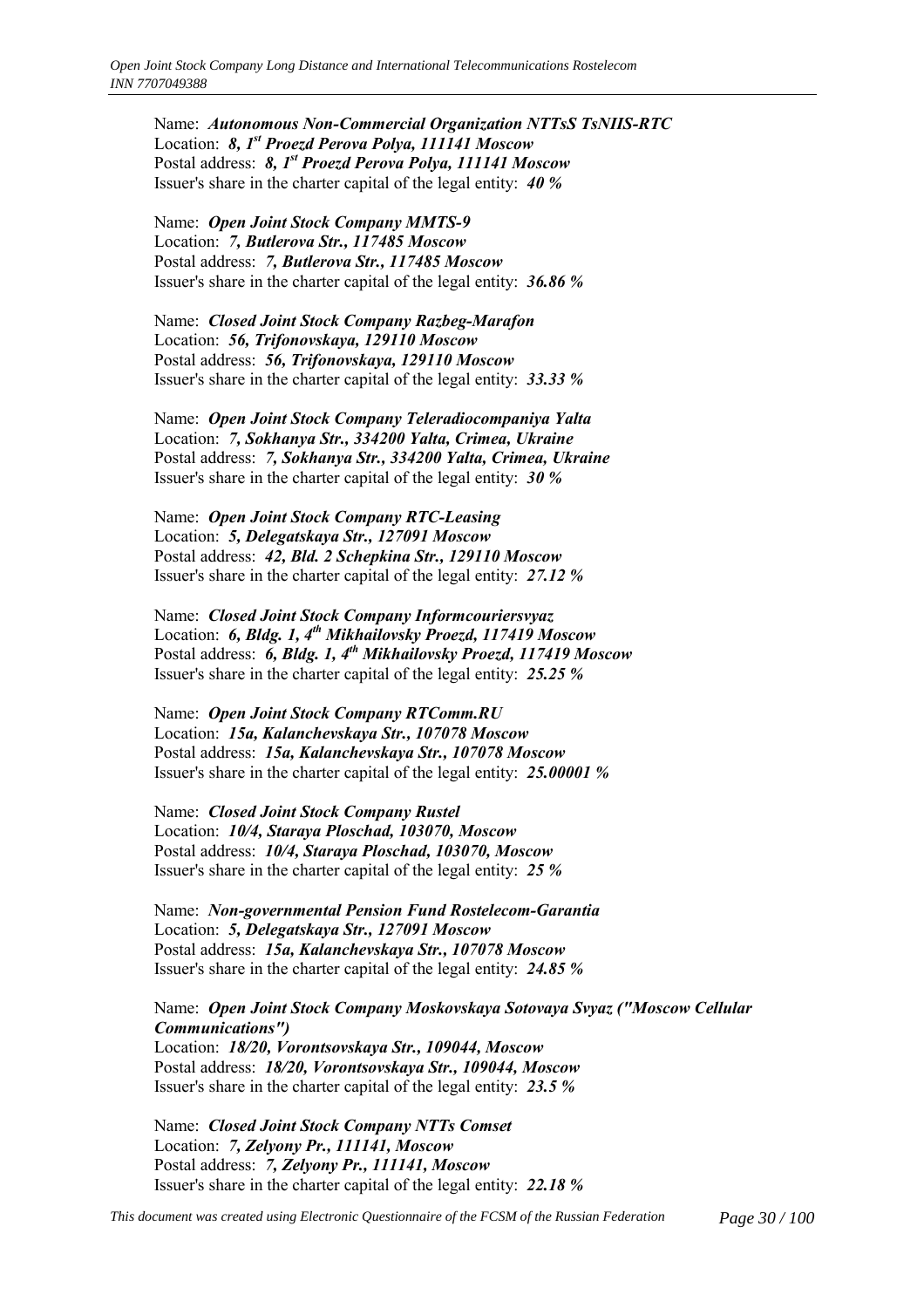Name: *Limited Liability Company ChOP Rostelecom-Bezopasnost* Location: *2, Bldg. 2, Deguninskaya Str., 127486, Moscow* Postal address: *2, Bldg. 2, Deguninskaya Str., 127486, Moscow* Issuer's share in the charter capital of the legal entity: *20 %*

Name: *Closed Joint Stock Company Telmos* Location: *15, Zemledelchesky Per., 119121, Moscow* Postal address: *15, Zemledelchesky Per., 119121, Moscow* Issuer's share in the charter capital of the legal entity: *20 %*

Name: *Closed Joint Stock Company Moskovsky Center Novikh Technologiy Telecommunikatsiy* Location: *46, Arbat Str., 121002, Moscow*

Postal address: *46, Arbat Str., 121002, Moscow* Issuer's share in the charter capital of the legal entity: *20 %*

Name: *Closed Joint Stock Company MS-Trust* Location: *18/20, Bldg. 2, Vorontsovskaya Str., 109044, Moscow* Postal address: *18/20, Bldg. 2, Vorontsovskaya Str., 109044, Moscow* Issuer's share in the charter capital of the legal entity: *20 %*

Name: *Limited Liability Company Medicom-33* Location: *16, Malakhitovaya Str., 129128, Moscow* Postal address: *16, Malakhitovaya Str., 129128, Moscow* Issuer's share in the charter capital of the legal entity: *18.52 %*

Name: *Limited Liability Company Arkhangelskaya GTS* Location: *4, Priorova Str., 163071, Arkhangelsk* Postal address: *4, Priorova Str., 163071, Arkhangelsk* Issuer's share in the charter capital of the legal entity: *17 %*

Name: *Closed Joint Stock Company RT-Radiotext* Location: *12, Akademika Korolyova Str., 127427, Moscow* Postal address: *12, Akademika Korolyova Str., 127427, Moscow* Issuer's share in the charter capital of the legal entity: *15 %*

Name: *Closed Joint Stock Company Transportniye Tsifroviye Seti ("Transport Digital Networks")* Location: *TTsMS-21, Posyolok Sosnovka, Odintsovsky District, Moscow Region, 143070* Postal address: *TTsMS-21, Posyolok Sosnovka, Odintsovsky District, Moscow Region, 143070* Issuer's share in the charter capital of the legal entity: *15 %*

Name: *Limited Liability Company Tver Telecom* Location: *24, Novotorzhskaya Str., 170000, Tver* Postal address: *24, Novotorzhskaya Str., 170000, Tver*

Issuer's share in the charter capital of the legal entity: *15 %*

Name: *Golden Telecom, Inc.* Location: *National Corporate Research Ltd. In the City of Dover, County of Kent, State of Delaware, USA* Postal address: *615 South DuPont, Highway, Dover, 19901 USA* Issuer's share in the charter capital of the legal entity: *15 %*

Name: *Closed Joint Stock Company RTC-Invest*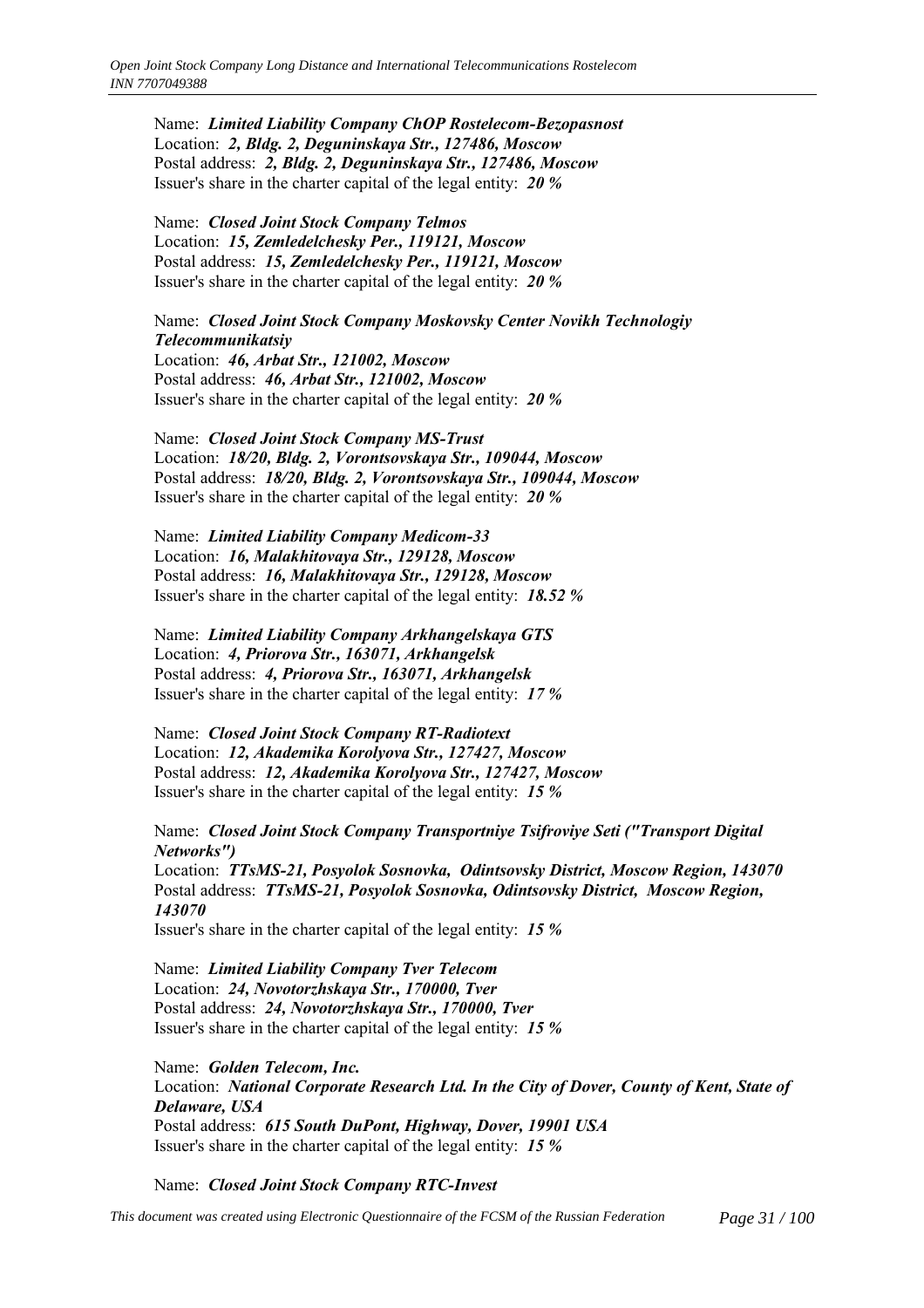*Open Joint Stock Company Long Distance and International Telecommunications Rostelecom INN 7707049388*

Location: *5, Delegatskaya Str., 127091, Moscow* Postal address: *5, Delegatskaya Str., 127091, Moscow* Issuer's share in the charter capital of the legal entity: *13.5 %*

Name: *Limited Liability Partnership RON* Location: *5, Delegatskaya Str., 127091, Moscow* Postal address: *5, Delegatskaya Str., 127091, Moscow* Issuer's share in the charter capital of the legal entity: *12.4 %*

Name: *Closed Joint Stock Company Expo-Telecom* Location: *7, Tverskaya Str., 103375, Moscow* Postal address: *7, Tverskaya Str., 103375, Moscow* Issuer's share in the charter capital of the legal entity: *11.1 %*

Name: *Closed Joint Stock Company TV-Inform* Location: *1, Rusakovskaya Nab., 106076, Moscow* Postal address: *1, Rusakovskaya Nab., 106076, Moscow* Issuer's share in the charter capital of the legal entity: *10.5 %*

Name: *Open Joint Stock Company Avianet* Location: *Apartment 7, 37, Leningradsky Prospect., 109052, Moscow* Postal address: *Apartment 7, 37, Leningradsky Prospect., 109052, Moscow* Issuer's share in the charter capital of the legal entity: *10.3 %*

Name: *Closed Joint Stock Company Telekros* Location: *27, Presnensky Val, 123557, Moscow* Postal address: *27, Presnensky Val, 123557, Moscow* Issuer's share in the charter capital of the legal entity: *10 %*

Name: *Closed Joint Stock Company VestBalt Telecom* Location: *32, Leninsky Pr., 236040, Kaliningrad* Postal address: *32, Leninsky Pr., 236040, Kaliningrad* Issuer's share in the charter capital of the legal entity: *10 %*

Name: *Closed Joint Stock Company Sankt-Peterburgskiy Center Electrosvyazi* Location: *24, Prospect Bolshevikov, 193232, Saint-Petersburg* Postal address: *24, Prospect Bolshevikov, 193232, Saint-Petersburg* Issuer's share in the charter capital of the legal entity: *9.4 %*

Name: *Association of Telecommunications of Povolzhye Region* Location: *1/3, Kuprina Str., 440606, Penza* Postal address: *1/3, Kuprina Str., 440606, Penza* Issuer's share in the charter capital of the legal entity: *9.09 %*

Name: *Closed Joint Stock Company Registrator-svyaz* Location: *27, Presnensky Val, 123557, Moscow* Postal address: *15a, Bolshaya Olenya Str., 107014, Moscow* Issuer's share in the charter capital of the legal entity: *8.64 %*

Name: *Closed Joint Stock Company Ramsatcom* Location: *32-A, Leninsky Prospect, 117334, Moscow* Postal address: *3, Bldg, 2, 109028, Moscow* Issuer's share in the charter capital of the legal entity: *6.55 %*

Name: *Closed Joint Stock Company Teleinf* Location: *Office 1042, 19, Akademika Korolyova Str., 127427, Moscow*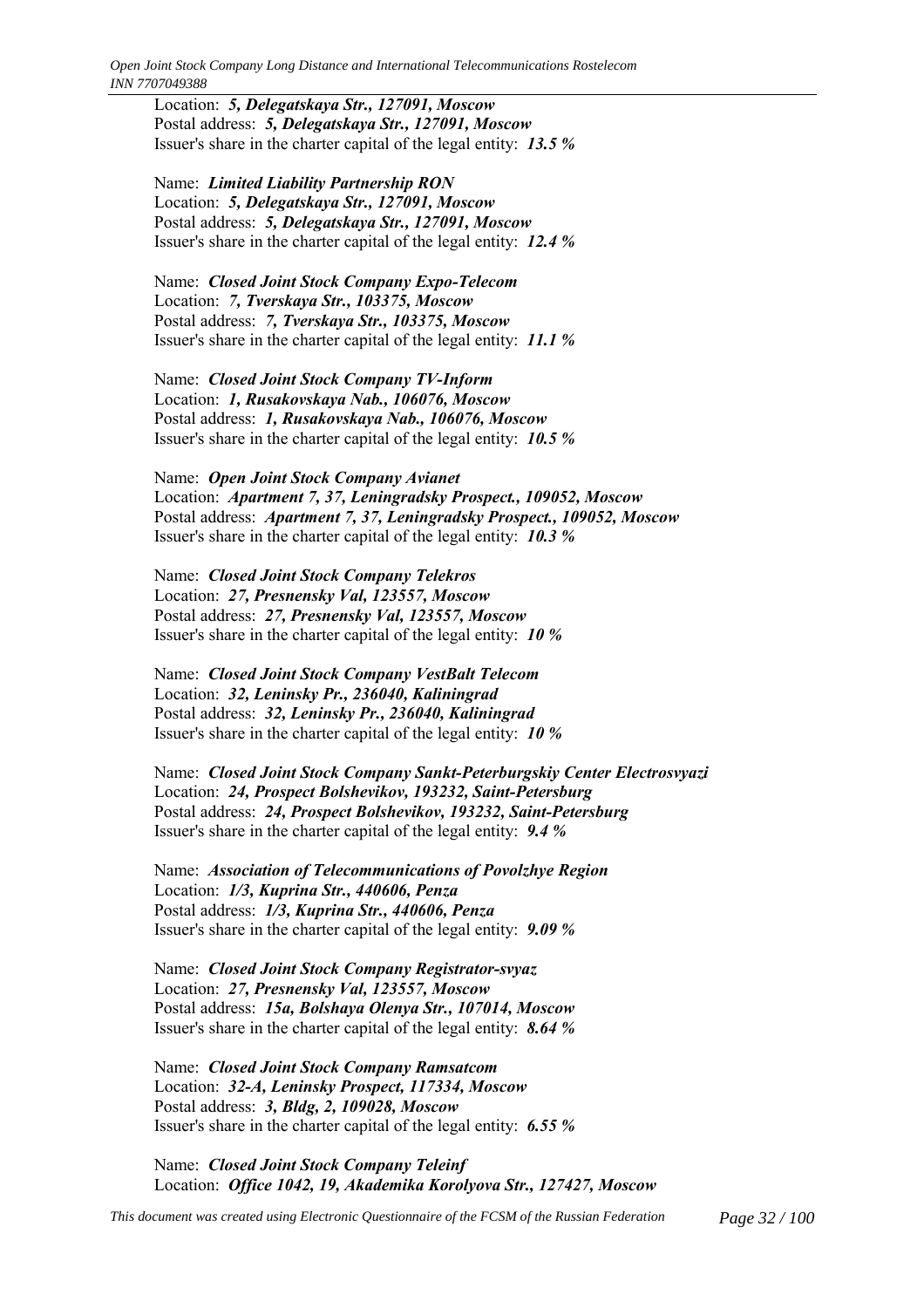Postal address: *Office 1042, 19, Akademika Korolyova Str., 127427, Moscow* Issuer's share in the charter capital of the legal entity: *6.25 %*

Name: *Closed Joint Stock Company Rossiyskiye Informatsionniye Tsentry* Location: *3, 1st Tverskaya-Yamskaya Str., 125047, Moscow* Postal address: *3, 1st Tverskaya-Yamskaya Str., 125047, Moscow* Issuer's share in the charter capital of the legal entity: *6.18 %*

Name: *Limited Liability Company Svyaz Expertiza* Location: *22, Bldg. 22, Marxistskaya Str., 109147, Moscow* Postal address: *22, Bldg. 22, Marxistskaya Str., 109147, Moscow* Issuer's share in the charter capital of the legal entity: *5.7 %*

Name: *Non-Commercial Partnership Tsentr Issledovaniy Problem Razvitiya Telecommunikatsiy* Location: *55., Bldg. 2, Plyuschikha Str., 119121, Moscow* Postal address: *55., Bldg. 2, Plyuschikha Str., 119121, Moscow* Issuer's share in the charter capital of the legal entity: *0 %*

Name: *Association of Telecommunications of Tsentralno-Tchernozemny Region* Location: *Central District of the City of Voronezh* Postal address: *35, Prospect Revolyutsii, 394000, Voronezh* Issuer's share in the charter capital of the legal entity: *0 %*

Name: *Association of Operators of the Federal Network of Business Services ISKRA* Location: *40, Leninsky Prospect, 117334, Moscow* Postal address: *40, Leninsky Prospect, 117334, Moscow* Issuer's share in the charter capital of the legal entity: *0 %*

Name: *Association of Communications Enterprises of Sibir and Far East* Location: *8, Bogdanova Per., 664011, Irkutsk* Postal address: *8, Bogdanova Per., 664011, Irkutsk* Issuer's share in the charter capital of the legal entity: *0 %*

### **25. Participating Shares of All Legal Entities where the Issuer Owns 5 % of the Charter Capital, and Shares of the Executives of Such Legal Entities in the Issuer's Charter Capital**

25.1 Name: *Subsidiary Rest House Malakhit* Location: *15, Scherbakova Str., Yalta, Autonomous Republic of Crimea, 334200, Ukraine* Postal address: *15, Scherbakova Str., Yalta, Autonomous Republic of Crimea, 334200, Ukraine* Issuer's share in the charter capital of the legal entity: *100 %* This entity's share in the issuer's charter capital: *None* 

25.2 Name: *Limited Liability Company INFORMTEK* Location: *7, Sokhanya Str., Yalta, Autonomous Republic of Crimea, 334200, Ukraine* Postal address: *7, Sokhanya Str., Yalta, Crimea, 334200, Ukraine* Issuer's share in the charter capital of the legal entity: *99.9 %* This entity's share in the issuer's charter capital: *None* 

Officers:

# 25.2.1 *Yuly Pavlovich Konontsev*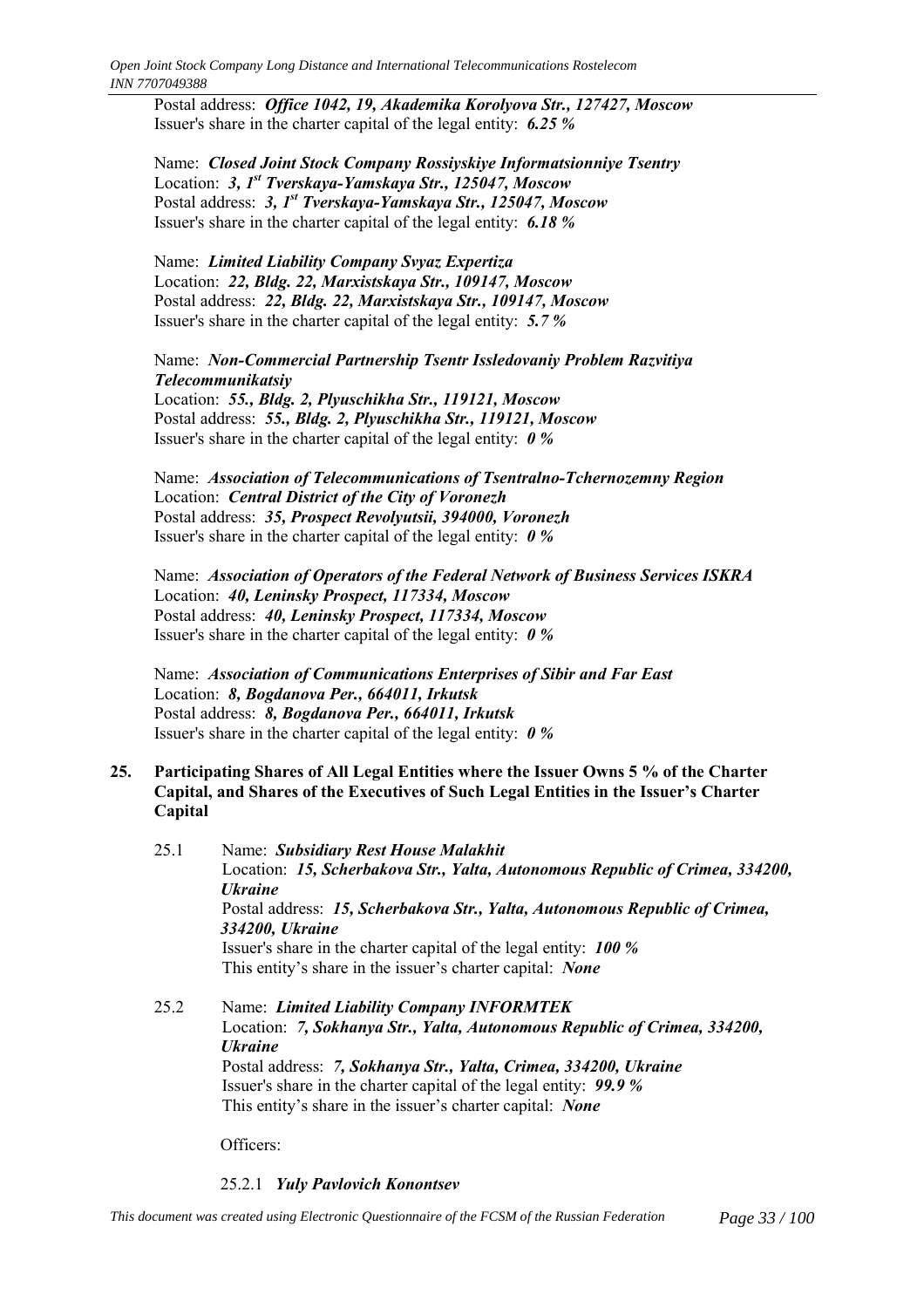Functions of this person: *Sole Executive Body* This person's share in the issuer's charter capital: **0.0002** %

25.3 Name: *Closed Joint Stock Company RTC-Center* Location: *5, Delegatskaya Str., 127091, Moscow* Postal address: *15a, Kalanchevskaya Str., 107078 Moscow* Issuer's share in the charter capital of the legal entity: *99.001 %* This entity's share in the issuer's charter capital: *None* 

Officers:

25.3.1 *Pavel Ivanovich Alpetyan* Functions of this person: *Member of the Board of Directors (Supervisory Council)* This person's share in the issuer's charter capital: **0.001** %

25.4 Name: *Closed Joint Stock Company Rospak* Location: *2a, Bryusov Per., 103009, Moscow* Postal address: *2a, Bryusov Per., 103009, Moscow* Issuer's share in the charter capital of the legal entity: *90.8 %* This entity's share in the issuer's charter capital: *None* 

Officers:

- 25.4.1 *Viktor Anatolievich Grishkevich* Functions of this person: *Sole Executive Body* This person's share in the issuer's charter capital: **0.0007** %
- 25.4.2 *Pavel Ivanovich Alpetyan* Functions of this person: *Member of the Board of Directors (Supervisory Council)* This person's share in the issuer's charter capital: **0.001** %
- 25.5 Name: *Limited Liability Company Eniseyskoye Televideniye* Location: *246, Karla Marxa Str., 660100, Krasnoyarsk* Postal address: *246, Karla Marxa Str., 660100, Krasnoyarsk* Issuer's share in the charter capital of the legal entity: *90 %* This entity's share in the issuer's charter capital: *None*
- 25.6 Name: *Closed Joint Stock Company Telecomcity* Location: *5, Delegatskaya Str., 127091, Moscow* Postal address: *5, Delegatskaya Str., 127091, Moscow* Issuer's share in the charter capital of the legal entity: *80 %* This entity's share in the issuer's charter capital: *None*
- 25.7 Name: *Commercial Bank Russkiy Aktseptny Bank* Location: *15a Kalanchevskaya Str., 107078 Moscow* Postal address: *15a Kalanchevskaya Str., 107078 Moscow* Issuer's share in the charter capital of the legal entity: *77.59 %* This entity's share in the issuer's charter capital: *None*
- 25.8 Name: *Closed Joint Stock Company RTC-Internet* Location: *5 Delegatskaya Str., 127091 Moscow* Postal address: *15a Kalanchevskaya Str., 107078 Moscow* Issuer's share in the charter capital of the legal entity: *63.5 %* This entity's share in the issuer's charter capital: *None*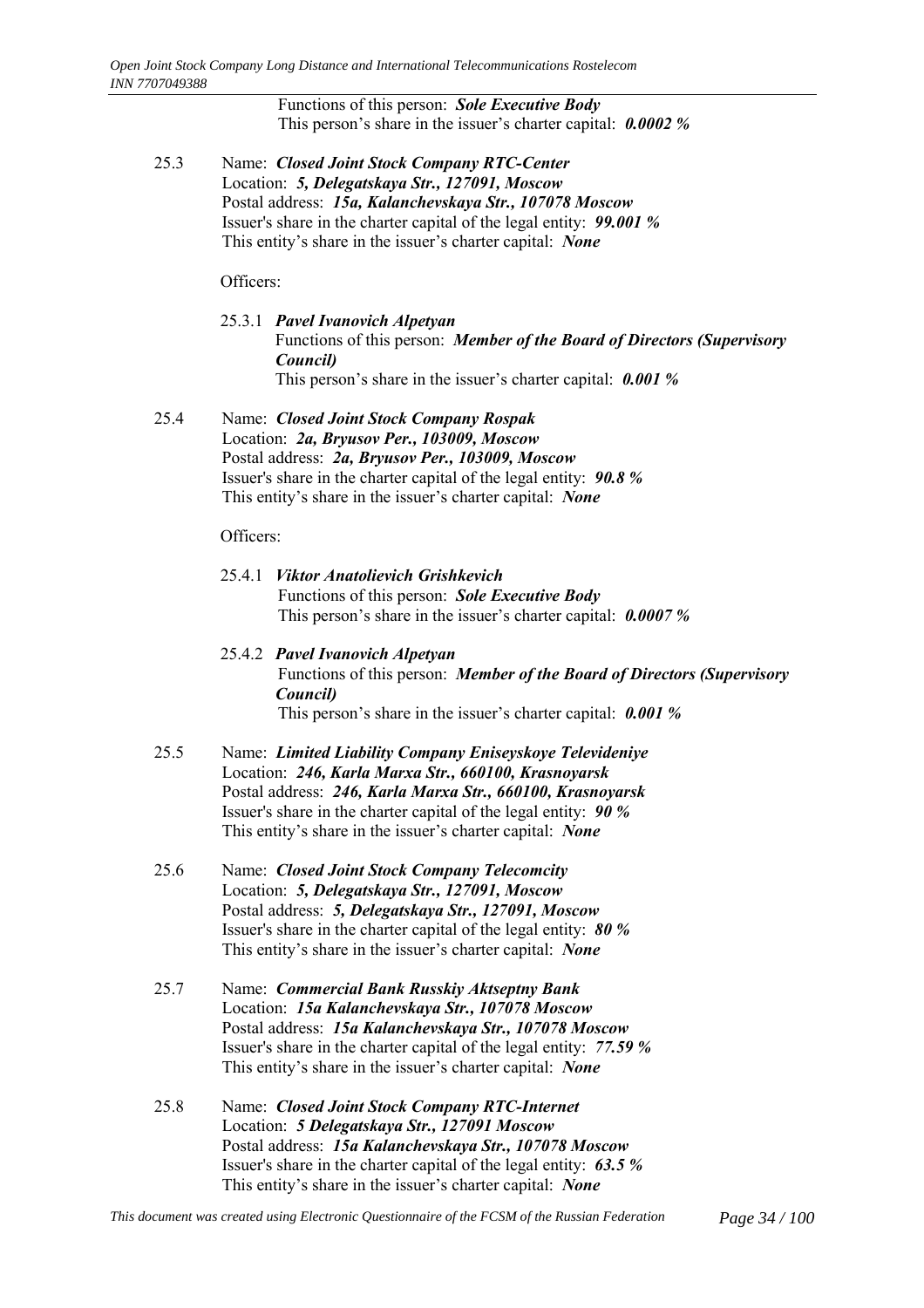Officers:

- 25.8.1 *Pavel Ivanovich Alpetyan* Functions of this person: *Member of the Board of Directors (Supervisory Council)* This person's share in the issuer's charter capital: **0.001** %
- 25.8.2 *Igor Vladimirovich Kocheshkov* Functions of this person: *Member of the Board of Directors (Supervisory Council)* This person's share in the issuer's charter capital: **0.0007 %**
- 25.8.3 *Viktor Anatolievich Grishkevich* Functions of this person: *Member of the Board of Directors (Supervisory Council)* This person's share in the issuer's charter capital: **0.0007 %**
- 25.9 Name: *Closed Joint Stock Company Inzhenerny Center* Location: *16, Kazakova Str., 103064, Moscow* Postal address: *16, Kazakova Str., 103064, Moscow* Issuer's share in the charter capital of the legal entity: *60 %* This entity's share in the issuer's charter capital: *None*
- 25.10 Name: *Closed Joint Stock Company Insurance Company Costars* Location: *Apartment 33-08, 42, Bldg. 42, Leninsky Prospect, 117119, Moscow* Postal address: *15a Kalanchevskaya Str., 107078 Moscow* Issuer's share in the charter capital of the legal entity: *60 %* This entity's share in the issuer's charter capital: *None*

Officers:

- 25.10.1 *Dmitry Evgenievich Erokhin* Functions of this person: *Member of the Board of Directors (Supervisory Council)* This person's share in the issuer's charter capital: **0.0004** %
- 25.11 Name: *Closed Joint Stock Company Incom* Location: *27/26, Bldg. 3d, Zubovsky Blvd., 119021, Moscow* Postal address: *27/26, Bldg. 3d, Zubovsky Blvd., 119021, Moscow* Issuer's share in the charter capital of the legal entity: *54.4 %* This entity's share in the issuer's charter capital: *None*

Officers:

- 25.11.1 *Dmitry Evgenievich Erokhin* Functions of this person: *Member of the Board of Directors (Supervisory Council)* This person's share in the issuer's charter capital: **0.0004** %
- 25.12 Name: *Closed Joint Stock Company Telebarents* Location: *37, Parkovaya Str., 185014, Petrozavodsk* Postal address: *37, Parkovaya Str., 185014, Petrozavodsk* Issuer's share in the charter capital of the legal entity: *51 %* This entity's share in the issuer's charter capital: *None*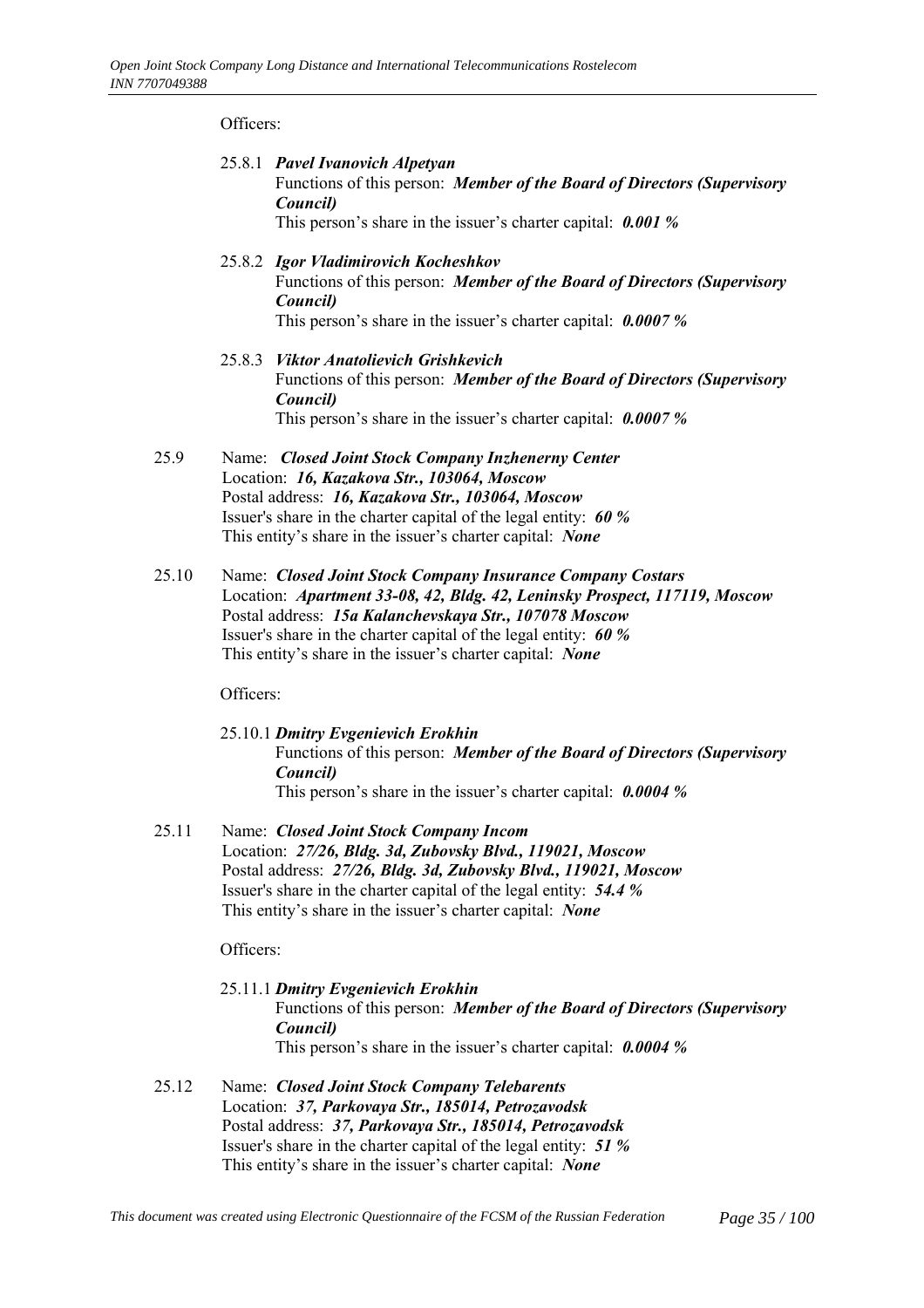Officers:

25.12.1 *Alexei Alexeevich Domoroschin*

Functions of this person: *Member of the Board of Directors (Supervisory Council)*

This person's share in the issuer's charter capital: **0.0075** %

25.13 Name: *Closed Joint Stock Company Globalstar Space Telecommunications (Globaltel)*

Location: *25, Bldg. 2, Dubovaya Roscha Str., 127427 Moscow* Postal address: *Office 500, 15, Bolshoy Cherkassky Per., 103626 Moscow* Issuer's share in the charter capital of the legal entity: *51 %* This entity's share in the issuer's charter capital: *None* 

Officers:

25.13.1 *Dmitry Evgenievich Erokhin* Functions of this person: *Member of the Board of Directors (Supervisory Council)* This person's share in the issuer's charter capital: **0.0004** %

- 25.14 Name: *Closed Joint Stock Company Acquapark-RT* Location: *5, Delegatskaya Str., 127091, Moscow* Postal address: *5, Delegatskaya Str., 127091, Moscow* Issuer's share in the charter capital of the legal entity: *50 %* This entity's share in the issuer's charter capital: *None*
- 25.15 Name: *Closed Joint Stock Company Westelcom* Location: *26, Suschevsky Val, 127018, Moscow* Postal address: *26, Suschevsky Val, 127018, Moscow* Issuer's share in the charter capital of the legal entity: *50 %* This entity's share in the issuer's charter capital: *None*
- 25.16 Name: *Closed Joint Stock Company Rostelecomport* Location: *22, Oktyabrskaya Str., 188450, Kingisepp* Postal address: *22, Oktyabrskaya Str., 188450, Kingisepp* Issuer's share in the charter capital of the legal entity: *50 %* This entity's share in the issuer's charter capital: *None*
- 25.17 Name: *Closed Joint Stock Company Telecom-Center* Location: *25, Dubovaya Roscha Str., 127427, Moscow* Postal address: *25, Dubovaya Roscha Str., 127427, Moscow* Issuer's share in the charter capital of the legal entity: *45 %* This entity's share in the issuer's charter capital: *None*

Officers:

- 25.17.1 *Anatoly Grigorievich Uryev* Functions of this person: *Member of the Board of Directors (Supervisory Council)* This person's share in the issuer's charter capital: **0.001** %
- 25.17.2 *Gennady Efimovich Itkis* Functions of this person: *Member of the Board of Directors (Supervisory Council)* This person's share in the issuer's charter capital: **0.001** %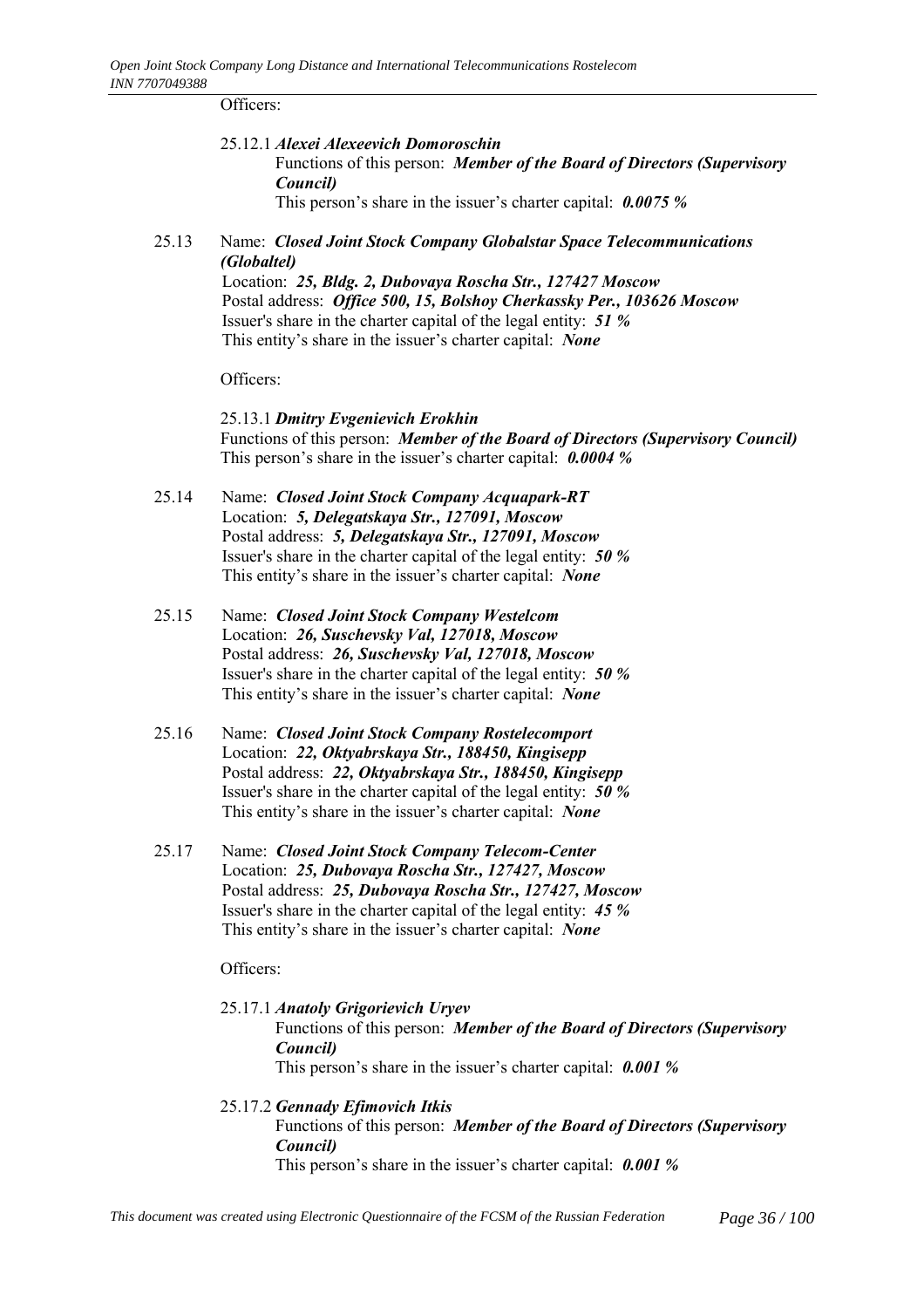- 25.17.3 *Dmitry Evgenievich Erokhin* Functions of this person: *Member of the Board of Directors (Supervisory Council)* This person's share in the issuer's charter capital: **0.0004** %
- 25.18 Name: *Closed Joint Stock Company Teleport-TP* Location: *All-Russia Exhibition Center, Prospect Mira, 129223, Moscow* Postal address: *All-Russia Exhibition Center, Prospect Mira, 129223, Moscow* Issuer's share in the charter capital of the legal entity: *44 %* This entity's share in the issuer's charter capital: *None*
- 25.19 Name: *Open Joint Stock Company Tsentralnaya Kompaniya Delovaya Set* Location: *1, Bldg. 2, Marshala Vasilevskogo Str., 123098, Moscow* Postal address: *1, Bldg. 2, Marshala Vasilevskogo Str., 123098, Moscow* Issuer's share in the charter capital of the legal entity: *43.5 %* This entity's share in the issuer's charter capital: *None*

Officers:

- 25.19.1 *Oleg Gennadievich Belov* Functions of this person: *Member of the Board of Directors (Supervisory Council)* This person's share in the issuer's charter capital: **0.0051** %
- 25.19.2 *Viktor Anatolievich Grishkevich* Functions of this person: *Member of the Board of Directors (Supervisory Council)* This person's share in the issuer's charter capital: **0.0007 %**
- 25.20 Name: *Autonomous Non-Commercial Organization NTTsS TsNIIS-RTC* Location: *8, 1st Proezd Perova Polya, 111141, Moscow* Postal address: *8, 1st Proezd Perova Polya, 111141, Moscow* Issuer's share in the charter capital of the legal entity: *40 %* This entity's share in the issuer's charter capital: *None*
- 25.21 Name: *Open Joint Stock Company MMTS-9* Location: *7, Butlerova Str., 117485, Moscow* Postal address: *7, Butlerova Str., 117485, Moscow* Issuer's share in the charter capital of the legal entity: *36.86 %* This entity's share in the issuer's charter capital: *None*

- 25.21.1 *Boris Vasilyevich Zverev* Functions of this person: *Member of the Board of Directors (Supervisory Council)* This person's share in the issuer's charter capital: **0.0178 %**
- 25.21.2 *Dmitry Evgenievich Erokhin* Functions of this person: *Member of the Board of Directors (Supervisory Council)* This entity's share in the issuer's charter capital: **0.0004** %
- 25.22 Name: *Closed Joint Stock Company Razbeg-Marafon* Location: *56, Trifonovskaya Str., 129110, Moscow* Postal address: *56, Trifonovskaya Str., 129110, Moscow*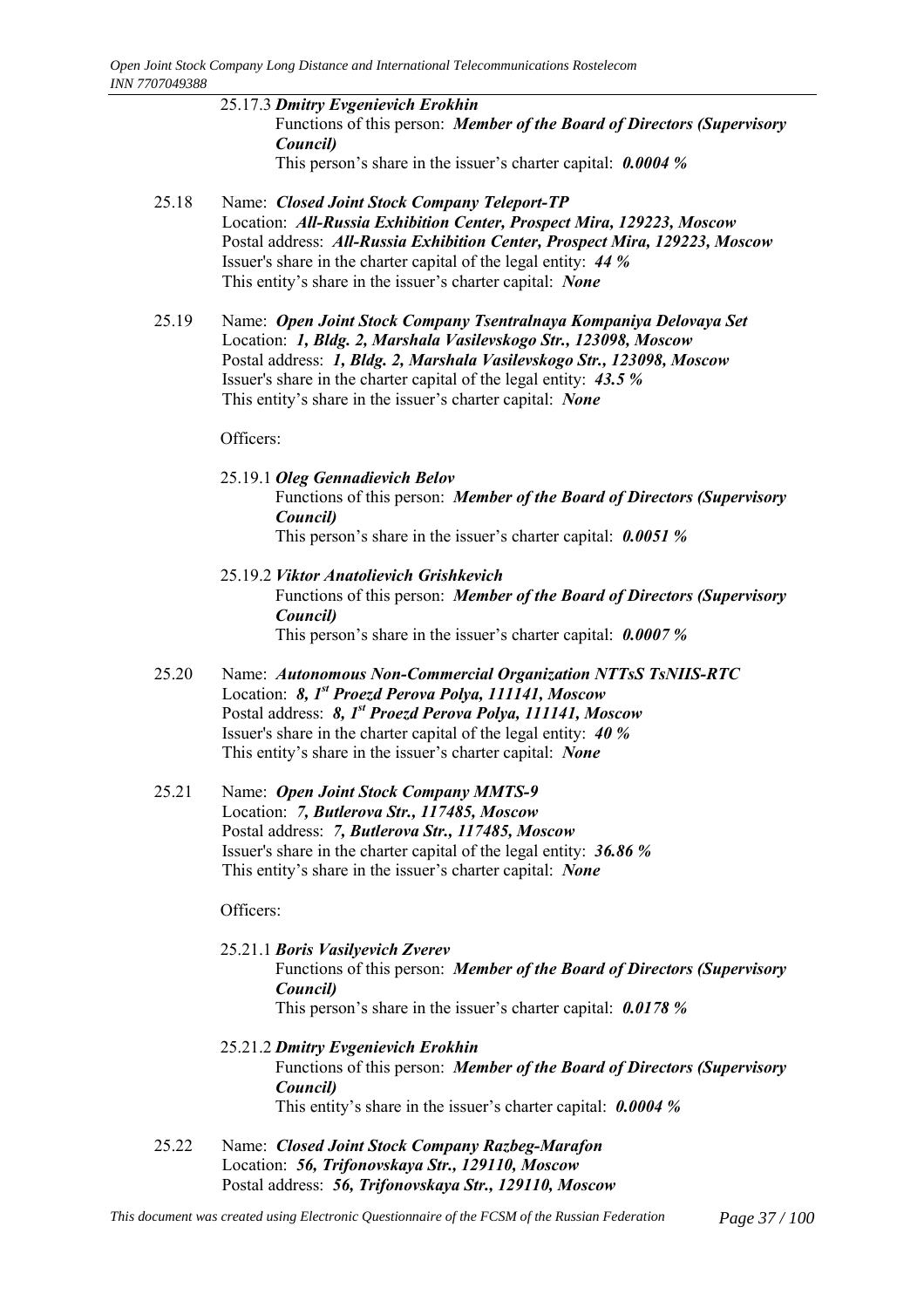Issuer's share in the charter capital of the legal entity: *33.33 %* This entity's share in the issuer's charter capital: *None* 

25.23 Name: *Open Joint Stock Company Teleradiocompaniya Yalta* Location: *Sokhanya Str., Yalta, Autonomous Republic of Crimea, 334200, Ukrain* Postal address: *Sokhanya Str., Yalta, Autonomous Republic of Crimea, 334200, Ukraine*

Issuer's share in the charter capital of the legal entity: *30 %* This entity's share in the issuer's charter capital: *None* 

Officers:

- 25.23.1 *Yuly Pavlovich Konontsev* Functions of this person: *Sole Executive Body* This person's share in the issuer's charter capital: **0.0002** %
- 25.24 Name: *Open Joint Stock Company RTC-Leasing* Location: *5, Delegatskaya Str.,127091, Moscow* Postal address: *42, Bldg. 2, Schepkina Str., 129110, Moscow* Issuer's share in the charter capital of the legal entity: *27.12 %* This entity's share in the issuer's charter capital: *None*

- 25.24.1 *Oleg Gennadievich Belov* Functions of this person: *Member of the Board of Directors (Supervisory Council)* This person's share in the issuer's charter capital: **0.0051** %
- 25.25 Name: *Closed Joint Stock Company Informcouriersvyaz* Location: **6, Bldg. 1, 4<sup>th</sup> V. Mikhailovsky Pr., 117419, Moscow** Postal address: *6, Bldg. 1, 4th V. Mikhailovsky Pr., 117419, Moscow* Issuer's share in the charter capital of the legal entity: *25.25 %* This entity's share in the issuer's charter capital: *None*
- 25.26 Name: *Open Joint Stock Company RTComm.Ru* Location: *15a, Kalanchevskaya Str., 107078, Moscow* Postal address: *15a, Kalanchevskaya Str., 107078, Moscow* Issuer's share in the charter capital of the legal entity: *25.00001 %* This entity's share in the issuer's charter capital: *None*
- 25.27 Name: *Closed Joint Stock Company Rustel* Location: *10\4, Staraya Pl., 103070, Moscow.* Postal address: *10\4, Staraya Pl., 103070, Moscow.* Issuer's share in the charter capital of the legal entity: *25 %* This entity's share in the issuer's charter capital: *None*
- 25.28 Name: *Non-Commercial Pension Fund Rostelecom-Garantia* Location: *5, Delegatskaya Str., 127091, Moscow* Postal address: *15a Kalanchevskaya Str., 107078 Moscow* Issuer's share in the charter capital of the legal entity: *24.85 %* This entity's share in the issuer's charter capital: *None*
- 25.29 Name: *Open Joint Stock Company Moskovskaya Sotovaya Svyaz (Moscow Cellular Communications)* Location: *18/20, Vorontsovskaya Str., 109044, Moscow*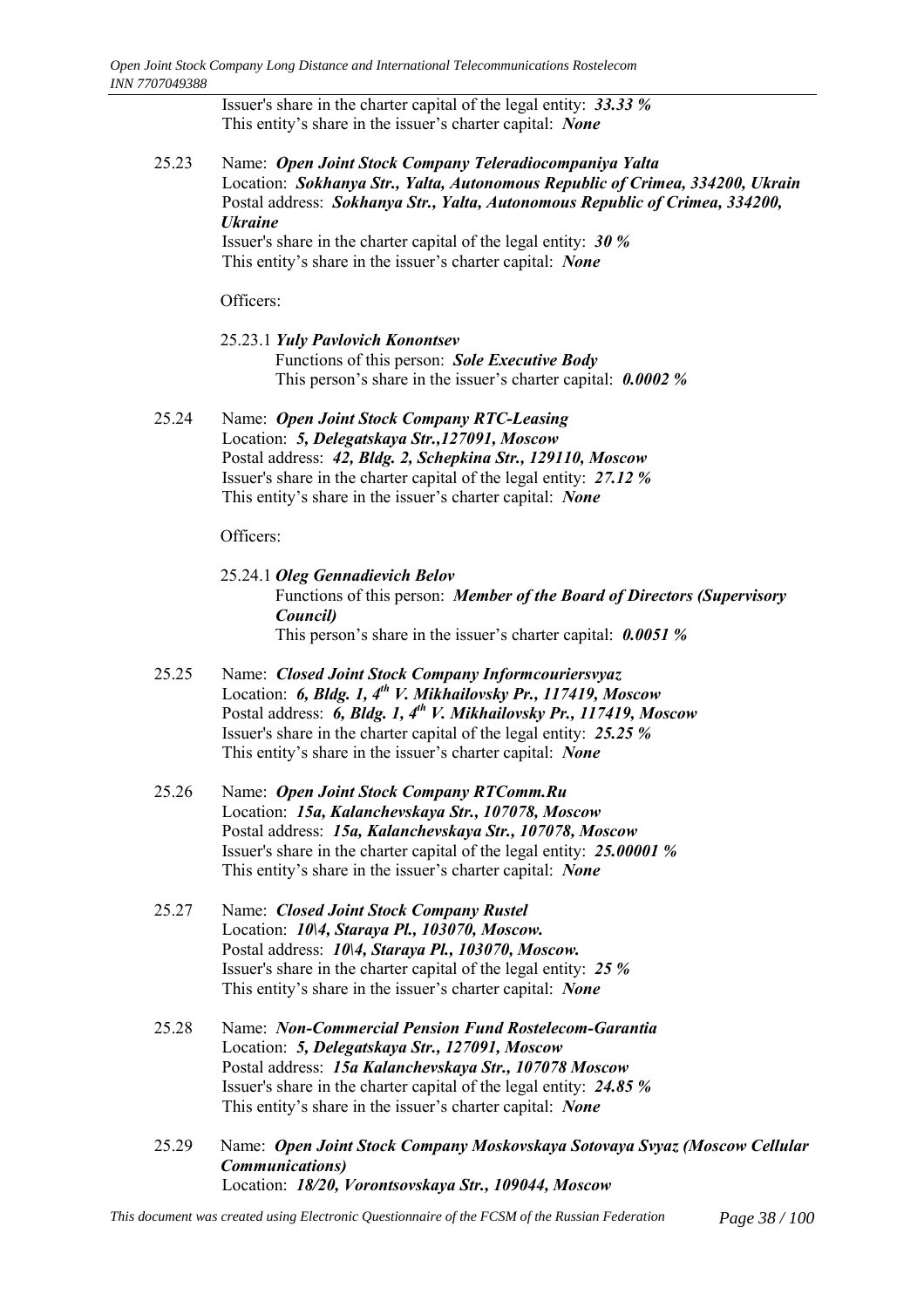Postal address: *18/20, Vorontsovskaya Str., 109044, Moscow* Issuer's share in the charter capital of the legal entity: *23.5 %* This entity's share in the issuer's charter capital: *None* 

Officers:

- 25.29.1 *Yury Anatolievich Khromov* Functions of this person: *Member of the Board of Directors (Supervisory Council)* This person's share in the issuer's charter capital: **0.0001** %
- 25.30 Name: *Closed Joint Stock Company NTTs Comset* Location: *7, Zeleny Pr., 111141, Moscow* Postal address: *7, Zeleny Pr., 111141, Moscow* Issuer's share in the charter capital of the legal entity: *22.18 %* This entity's share in the issuer's charter capital: *None*

Officers:

- 25.30.1 *Mikhail Ivanovich Slyshenkov* Functions of this person: *Member of the Board of Directors (Supervisory Council)* This person's share in the issuer's charter capital: **0.0012** %
- 25.31 Name: *Closed Joint Stock Company Moskovskiy Tsentr Novykh Tekhnologiy Telekommunikatsiy* Location: *46, Arbat Str., 121002, Moscow.*

Postal address: *46, Arbat Str., 121002, Moscow.* Issuer's share in the charter capital of the legal entity: *20 %* This entity's share in the issuer's charter capital: *None* 

- 25.31.1 *Dmitry Evgenievich Erokhin* Functions of this person: *Member of the Board of Directors (Supervisory Council)* This person's share in the issuer's charter capital: **0.0004** %
- 25.32 Name: *Closed Joint Stock Company Telmos* Location: *15, Zemledelchesky Per., 119121, Moscow* Postal address: *15, Zemledelchesky Per., 119121, Moscow* Issuer's share in the charter capital of the legal entity: *20 %* This entity's share in the issuer's charter capital: *None*
- 25.33 Name: *Limited Liability Company ChOP Rostelecom-Bezopasnost* Location: *2, Bldg. 2, Deguninskaya Str., 127486, Moscow* Postal address: *2, Bldg. 2, Deguninskaya Str., 127486, Moscow* Issuer's share in the charter capital of the legal entity: *20 %* This entity's share in the issuer's charter capital: *None*
- 25.34 Name: *Closed Joint Stock Company MS-Trust* Location: *18\20, Bldg. 2, Vorontsovskaya Str., 109044, Moscow* Postal address: *18\20, Bldg. 2, Vorontsovskaya Str., 109044, Moscow* Issuer's share in the charter capital of the legal entity: *20 %* This entity's share in the issuer's charter capital: *None*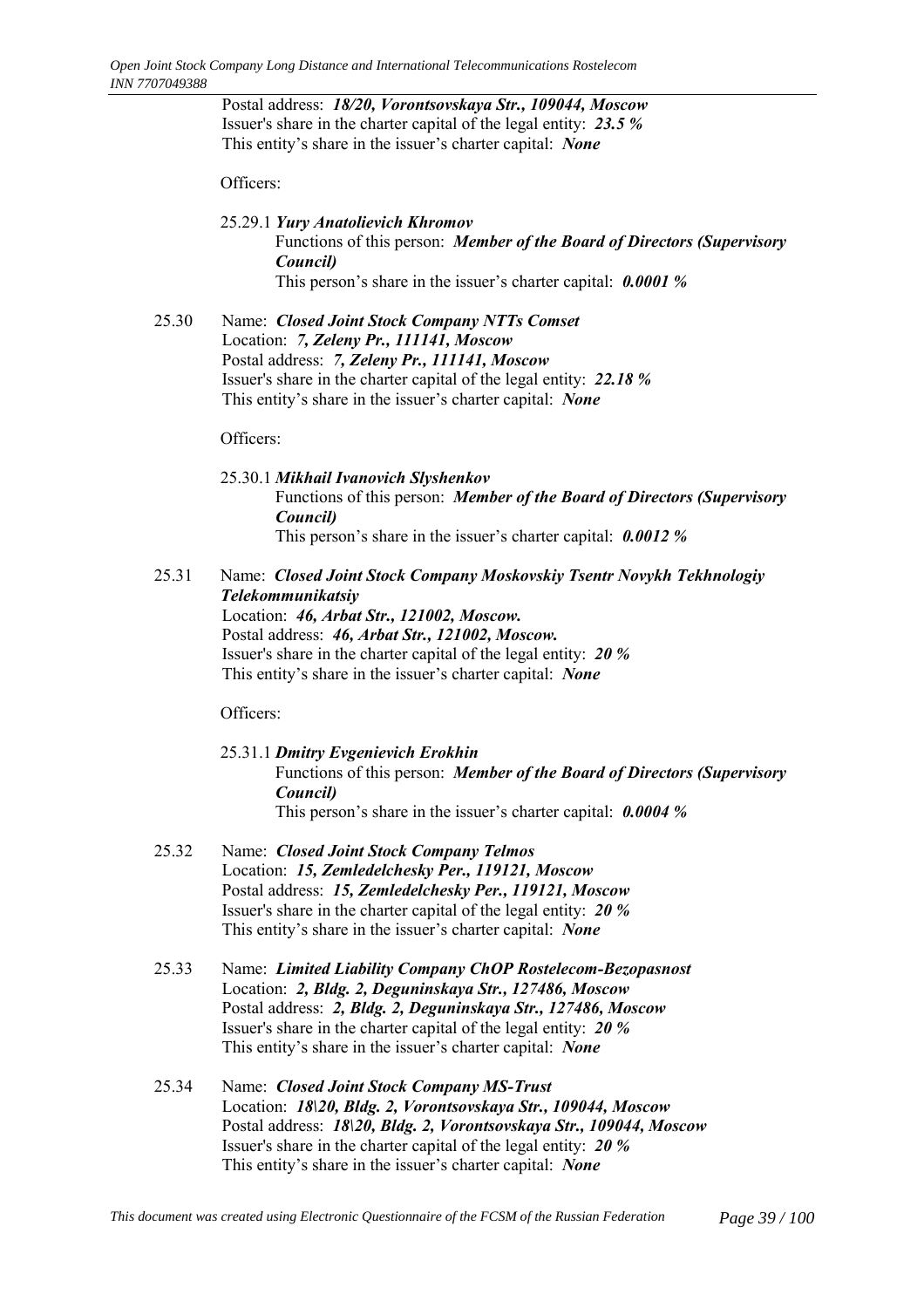25.35 Name: *Limited Liability Company Medicom-33* Location: *16, Malakhitovaya Str., 129128, Moscow* Postal address: *16, Malakhitovaya Str., 129128, Moscow* Issuer's share in the charter capital of the legal entity: *18.52 %* This entity's share in the issuer's charter capital: *None* Officers: 25.35.1 *Roman Borisovich Kreynin* Functions of this person: *Member of the Board of Directors (Supervisory Council)* This person's share in the issuer's charter capital: **0.0035** % 25.35.2 *Vladimir Yuzovich Kolker* Functions of this person: *Member of the Board of Directors (Supervisory Council)* This person's share in the issuer's charter capital: **0.0006** % 25.36 Name: *Limited Liability Company Arkhangelskaya GTS* Location: *4, Priorova Str., 163071, Arkhangelsk* Postal address: *4, Priorova Str., 163071, Arkhangelsk* Issuer's share in the charter capital of the legal entity: *17 %* This entity's share in the issuer's charter capital: *None* 25.37 Name: *Closed Joint Stock Company Transportniye Tsifroviye Seti* Location: *Posyolok Sosnovka, Odintsovsky District, Moscow Region, 143070, TTsMS-21* Postal address: *Posyolok Sosnovka, Odintsovsky District, Moscow Region, 143070, TTsMS-21* Issuer's share in the charter capital of the legal entity: *15 %* This entity's share in the issuer's charter capital: *None* 

Officers:

25.37.1 *Valery Petrovich Zavyalov* Functions of this person: *Sole Executive Body*

This person's share in the issuer's charter capital: **0.0021** %

- 25.37.2 *Galina Vladimirovna Garanina*
	- Functions of this person: *Member of the Board of Directors (Supervisory Council)*

This person's share in the issuer's charter capital: **0.0007 %** 

25.37.3 *Yury Vasilyevich Zhilin*

Functions of this person: *Member of the Board of Directors (Supervisory Council)* This person's share in the issuer's charter capital: **0.005** %

- 25.38 Name: *Closed Joint Stock Company RT\_Radioteletext* Location: *12, Akademika Koroleva Str., 127427, Moscow* Postal address: *12, Akademika Koroleva Str., 127427, Moscow* Issuer's share in the charter capital of the legal entity: *15 %* This entity's share in the issuer's charter capital: *None*
- 25.39 Name: *Golden Telecom Inc.* Location: *National Corporate Research Ltd. In the City of Dover, County of Kent,*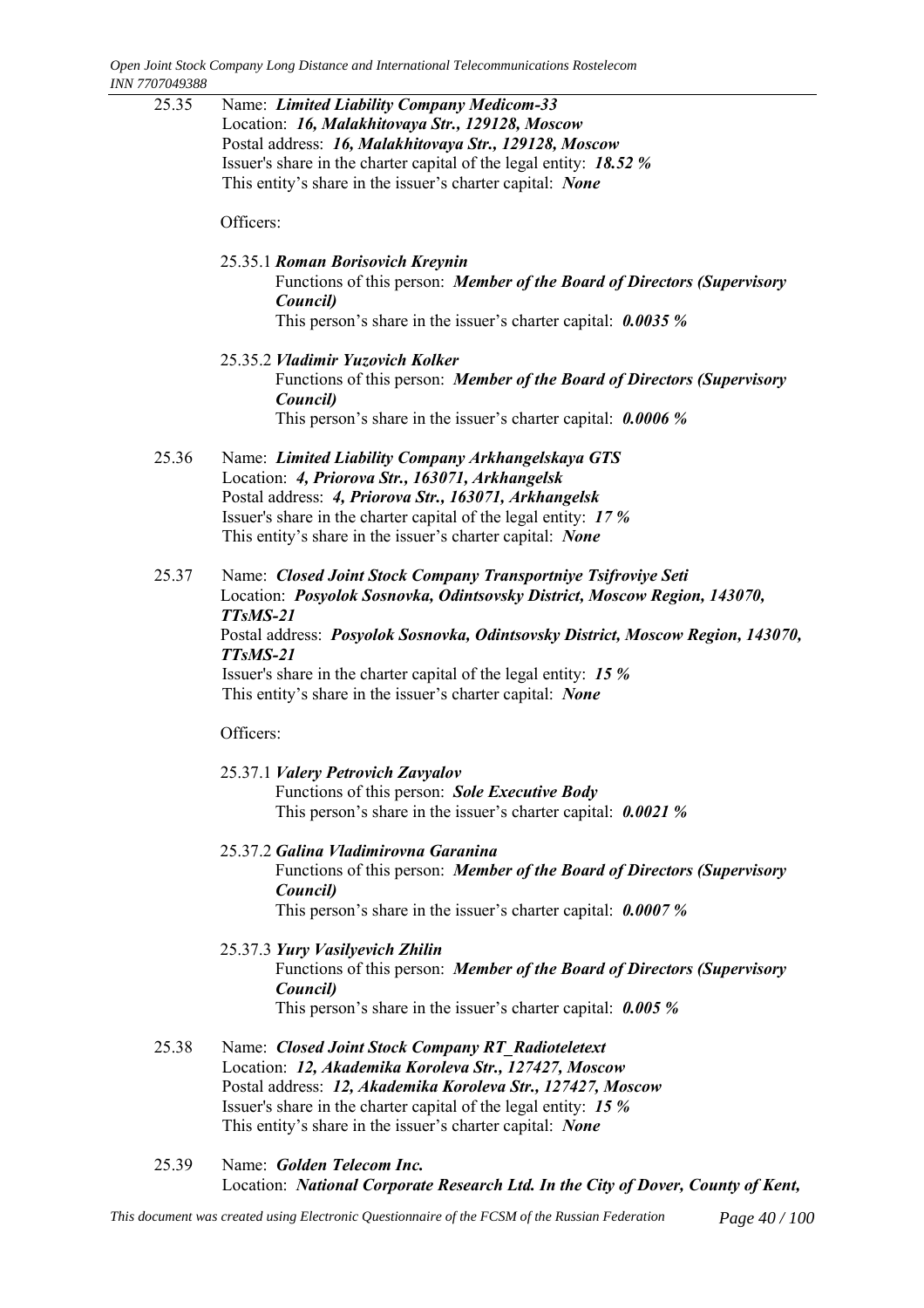*State of Delaware, USA* Postal address: *615 South DuPont, Highway, Dover, 19901 USA* Issuer's share in the charter capital of the legal entity: *15 %* This entity's share in the issuer's charter capital: *None* 

- 25.40 Name: *Limited Liability Company Tver-Telecom* Location: *24, Novotorzhskaya Str., 170000, Tver* Postal address: *24, Novotorzhskaya Str., 170000, Tver* Issuer's share in the charter capital of the legal entity: *15 %* This entity's share in the issuer's charter capital: *None*
- 25.41 Name: *Closed Joint Stock Company RTC-Invest* Location: *5, Delegatskaya Str., 127091, Moscow* Postal address: *5, Delegatskaya Str., 127091, Moscow* Issuer's share in the charter capital of the legal entity: *13.5 %* This entity's share in the issuer's charter capital: *None*
- 25.42 Name: *Limited Liability Partnership RON* Location: *5, Delegatskaya Str., 127091, Moscow* Postal address: *5, Delegatskaya Str., 127091, Moscow* Issuer's share in the charter capital of the legal entity: *12.4 %* This entity's share in the issuer's charter capital: *None*
- 25.43 Name: *Closed Joint Stock Company Expo-Telecom* Location: *7, Tverskaya Str., 103375, Moscow* Postal address: *7, Tverskaya Str., 103375, Moscow* Issuer's share in the charter capital of the legal entity: *11.1 %* This entity's share in the issuer's charter capital: *None*

Officers:

25.43.1 *Evgeny Georgievich Kalinikhin* Functions of this person: *Sole Executive Body* This person's share in the issuer's charter capital: **0.0051** %

- 25.44 Name: *Closed Joint Stock Company TV-Inform* Location: *1, Rusakovskaya Nab., 106076, Moscow* Postal address: *1, Rusakovskaya Nab., 106076, Moscow* Issuer's share in the charter capital of the legal entity: *10.5 %* This entity's share in the issuer's charter capital: *None*
- 25.45 Name: *Open Joint Stock Company Avianet* Location: *37, Bldg. 7, Leningradsky Pr., 109052, Moscow* Postal address: *37, Bldg. 7, Leningradsky Pr., 109052, Moscow* Issuer's share in the charter capital of the legal entity: *10.3 %* This entity's share in the issuer's charter capital: *None*

Officers:

25.45.1 *Boris Vasilyevich Zverev* Functions of this person: *Member of the Board of Directors (Supervisory Council)* This person's share in the issuer's charter capital: **0.0178 %** 

25.46 Name: *Closed Joint Stock Company Telekros* Location: *27, Presnensky Val, 123557, Moscow*

*This document was created using Electronic Questionnaire of the FCSM of the Russian Federation Page 41 / 100*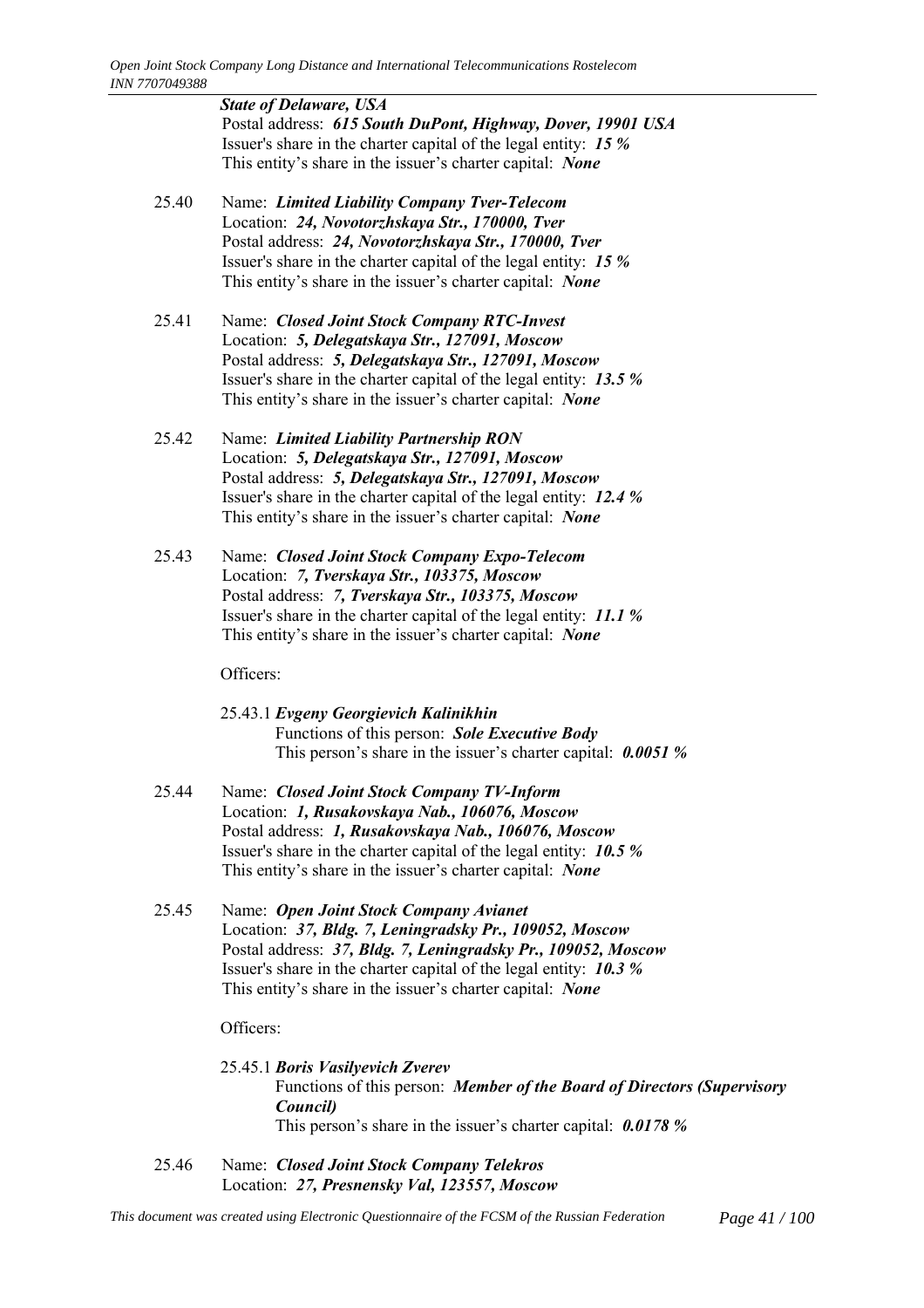Postal address: *27, Presnensky Val, 123557, Moscow* Issuer's share in the charter capital of the legal entity: *10 %* This entity's share in the issuer's charter capital: *None* 

- 25.47 Name: *Closed Joint Stock Company WestBalt Telecom* Location: *32, Leninsky Pr., 236040, Kaliningrad* Postal address: *32, Leninsky Pr., 236040, Kaliningrad* Issuer's share in the charter capital of the legal entity: *10 %* This entity's share in the issuer's charter capital: *None*
- 25.48 Name: *Closed Joint Stock Company Sankt-Peterburgskiy Tsentr Elektrosvyazi* Location: *24, Bolshevikov Pr., 193232, St. Peterburg* Postal address: *24, Bolshevikov Pr., 193232, St. Peterburg* Issuer's share in the charter capital of the legal entity: *9.4 %* This entity's share in the issuer's charter capital: *None*
- 25.49 Name: *Association of Telecommuncations Enterprises of Povolzhye Region* Location: *1/3, Kuprina Str., 440606, Penza* Postal address: *1/3, Kuprina Str., 440606, Penza* Issuer's share in the charter capital of the legal entity: *9.09 %* This entity's share in the issuer's charter capital: *None*
- 25.50 Name: *Closed Joint Stock Company Registrator-Svyaz* Location: *27, Presnensky Val, 123557, Moscow* Postal address: *15а, Bolshaya Olenya Str., 107014, Moscow* Issuer's share in the charter capital of the legal entity: *8.64 %* This entity's share in the issuer's charter capital: *None*
- 25.51 Name: *Closed Joint Stock Company Ramsatcom* Location: *32-А, Leninsky Pr., 117334, Moscow* Postal address: *3, Bldg. 3, Solyanka Str., 109028, Moscow* Issuer's share in the charter capital of the legal entity: *6.55 %* This entity's share in the issuer's charter capital: *None*
- 25.52 Name: *Closed Joint Stock Company Teleinf* Location: *Office 1042, 19, Akademika Korolyova Str., 127427, Moscow* Postal address: *Office 1042, 19, Akademika Korolyova Str., 127427, Moscow* Issuer's share in the charter capital of the legal entity: *6.25 %* This entity's share in the issuer's charter capital: *None*

- 25.52.1 *Evgeny Ivanovich Mishin* Functions of this person: *Member of the Board of Directors (Supervisory Council)* This person's share in the issuer's charter capital: **0.0102** %
- 25.53 Name: *Closed Joint Stock Company Rossiyskiye Informatsionniye Tstentry* Location: *3, 1st Tverskaya-Yamskaya Str., 125047, Moscow* Postal address: *3, 1st Tverskaya-Yamskaya Str., 125047, Moscow* Issuer's share in the charter capital of the legal entity: *6.18 %* This entity's share in the issuer's charter capital: *None*
- 25.54 Name: *Limited Liability Company Svyazexpertiza* Location: *22, Bldg. 1, Marksistskaya Str., 109147,Moscow* Postal address: *22, Bldg. 1, Marksistskaya Str., 109147,Moscow*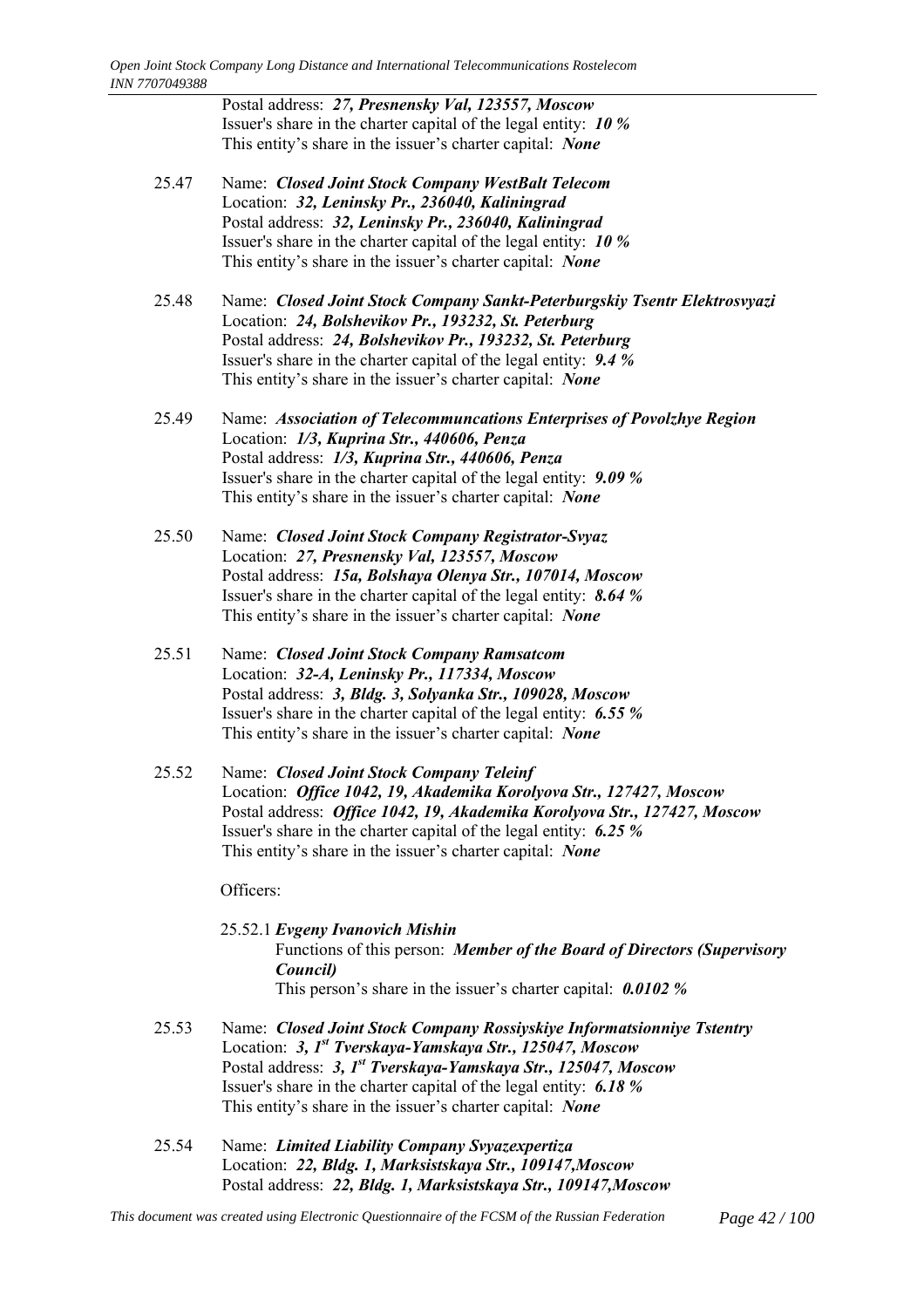Issuer's share in the charter capital of the legal entity: *5.7 %* This entity's share in the issuer's charter capital: *None* 

- 25.55 Name: *Association of Telecommunications of Tsentralno-Chernozemny Region* Location: *Central District of the City of Voronezh* Postal address: *35, Pr. Revolyutsii, 394000, Voronezh* Issuer's share in the charter capital of the legal entity: *0 %* This entity's share in the issuer's charter capital: *None*
- 25.56 Name: *Association of Communications Enterprises of Sibir and Far East* Location: *8, Bogdanova Per., 664011, Irkutsk* Postal address: *8, Bogdanova Per., 664011, Irkutsk* Issuer's share in the charter capital of the legal entity: *0 %* This entity's share in the issuer's charter capital: *None*
- 25.57 Name: *Non-Commercial Partnership Tsentr Issledovaniy Problem Razvitiya Telecommunikatsiy* Location: *55, Bldg. 2, Plyuschikha Str., 119121, Moscow* Postal address: *55, Bldg. 2, Plyuschikha Str., 119121, Moscow* Issuer's share in the charter capital of the legal entity: *0 %* This entity's share in the issuer's charter capital: *None*
- 25.58 Name: *Association of Operators of Federal Network of Business Services ISKRA* Location: *40, Leninsky Pr., 117334, Moscow* Postal address: *40, Leninsky Pr., 117334, Moscow* Issuer's share in the charter capital of the legal entity: *0 %* This entity's share in the issuer's charter capital: *None*

# **26. Other Affiliates of the Issuer**

- 26.1 Name: *Open Joint-Stock Company Electrosvyaz of the Republic of Adygeya* Location: *18, Gogolya Str., Maikop, 352700, Adygeya Republic* Postal address: *18, Gogolya Str., Maikop, 352700, Adygeya Republic* Share of the issuer in the charter capital of this entity: *None* This entity's share in the issuer's charter capital: *None*
- 26.2 Name: *Open Joint Stock Company Elekricheskaya Svyaz of the Republic of Khakasiya* Location: *20, Schetinkina Str., 662600, Abakan* Postal address: *20, Schetinkina Str., 662600, Abakan* Share of the issuer in the charter capital of this entity: *None* This entity's share in the issuer's charter capital: *None*
- 26.3 Name: *Open Joint-Stock Company Artelecom of Arkhangelsk Region* Location: *45, Troitsky Pr., 163061, Arkhangelsk* Postal address: *45, Troitsky Pr., 163061, Arkhangelsk* Share of the issuer in the charter capital of this entity: *None* This entity's share in the issuer's charter capital: *None*
- 26.4 Name: *Open Joint-Stock Company Electrozsvyaz of Vologda Region* Location: *4, Sovetsky Pr., 160035, Vologda* Postal address: *4, Sovetsky Pr., 160035, Vologda* Share of the issuer in the charter capital of this entity: *None* This entity's share in the issuer's charter capital: *None*
- 26.5 Name: *Open Joint-Stock Company Cherepovestelectrosvyaz*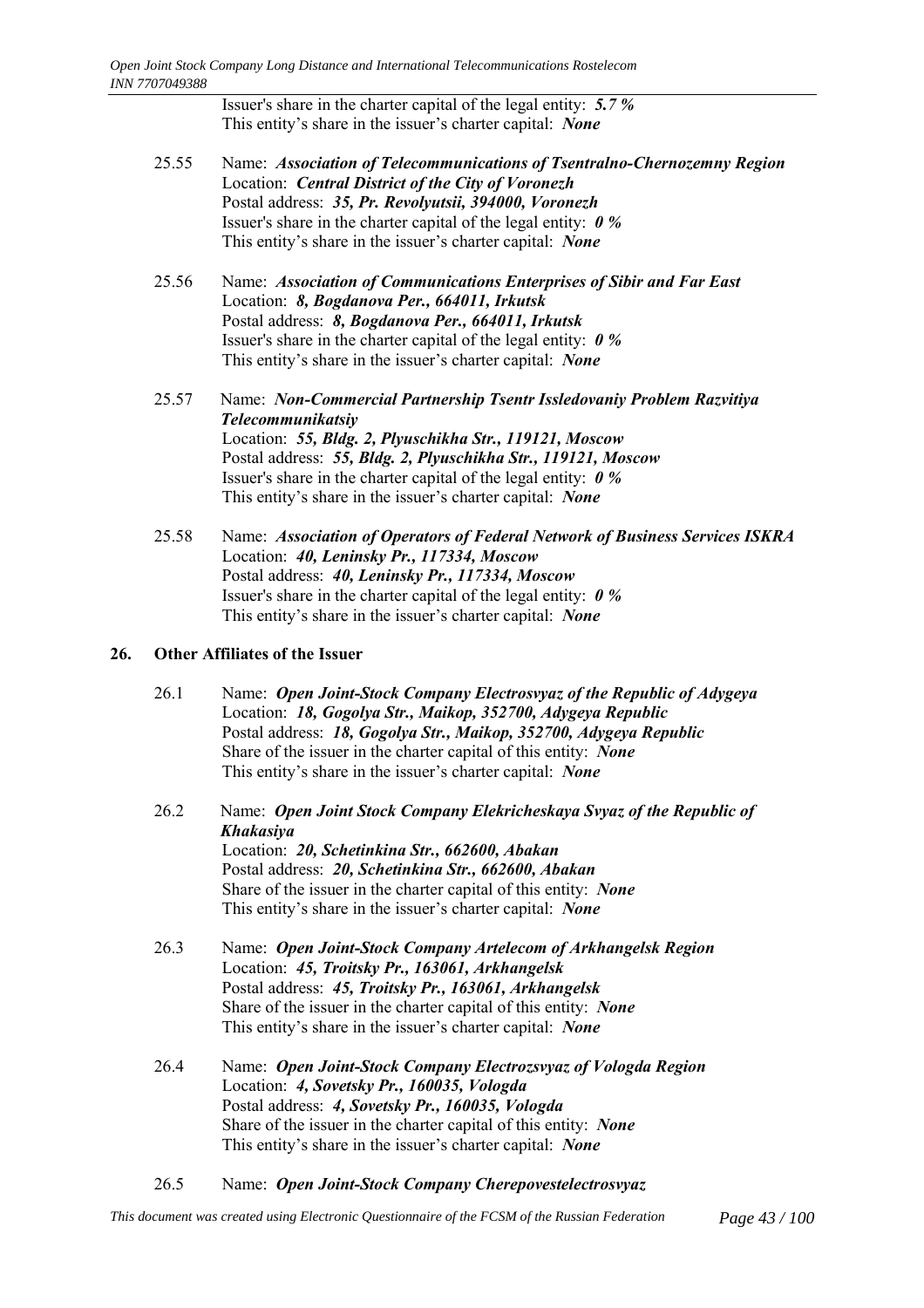Location: *12, Komsomolskaya Str., 162600, Cherepovets* Postal address: *12, Komsomolskaya Str., 162600, Cherepovets* Share of the issuer in the charter capital of this entity: *None* This entity's share in the issuer's charter capital: *None* 

- 26.6 Name: *Open Joint-Stock Company Murmanelectrosvyaz* Location: *82-А, Pr. Lenina, 183038, Murmansk* Postal address: *82-А, Pr. Lenina, 183038, Murmansk* Share of the issuer in the charter capital of this entity: *None* This entity's share in the issuer's charter capital: *None*
- 26.7 Name: *Open Joint-Stock Company Electrosvyaz of the Republic of Karelia* Location: *5, Dzerzhinskogo Str., 185000,Petrozavodsk* Postal address: *5, Dzerzhinskogo Str., 185000,Petrozavodsk* Share of the issuer in the charter capital of this entity: *None* This entity's share in the issuer's charter capital: *None*
- 26.8 Name: *Open Joint-Stock Company Lensvyaz* Location: *61, Morskaya Str., 190000, St.-Petersburg* Postal address: *61, Morskaya Str., 190000, St.-Petersburg* Share of the issuer in the charter capital of this entity: *None* This entity's share in the issuer's charter capital: *None*
- 26.9 Name: *Open Joint-Stock Company Severo-Zapadny Telecom* Location: *24, Morskaya Str., 191186, St.-Petersburg* Postal address: *24, Morskaya Str., 191186, St.-Petersburg* Share of the issuer in the charter capital of this entity: *None* This entity's share in the issuer's charter capital: *None*
- 26.10 Name: *Open Joint-Stock Company Novgorodtelecom* Location: *2, B. Dvortsovaya St., 170000, Novgorod* Postal address: *2, B. Dvortsovaya St., 170000, Novgorod* Share of the issuer in the charter capital of this entity: *None* This entity's share in the issuer's charter capital: *None*
- 26.11 Name: *Open Joint-Stock Company Electrosvyaz of Pskov Region* Location: *5, Oktyabrsky Pr., 180000, Pskov* Postal address: *5, Oktyabrsky Pr., 180000, Pskov* Share of the issuer in the charter capital of this entity: *None* This entity's share in the issuer's charter capital: *None*
- 26.12 Name: *Open Joint-Stock Company of Telecommunications and Informatics of the Bryansk Region Bryansksvyazinform* Location: *9, Karla Marxa St., 241000, Bryansk* Postal address: *9, Karla Marxa St., 241000, Bryansk* Share of the issuer in the charter capital of this entity: *None* This entity's share in the issuer's charter capital: *None*
- 26.13 Name: *Open Joint-Stock Company Electrosvyaz of Vladimir Region* Location: *42, Gorkogo St., 600000, Vladimir* Postal address: *42, Gorkogo St., 600000, Vladimir* Share of the issuer in the charter capital of this entity: *None* This entity's share in the issuer's charter capital: *None*
- 26.14 Name: *Open Joint-Stock Company Ivanovskiye Telecommunikatsionniye Seti* Location: *17, Pr. Lenina, 153000, Ivanovo*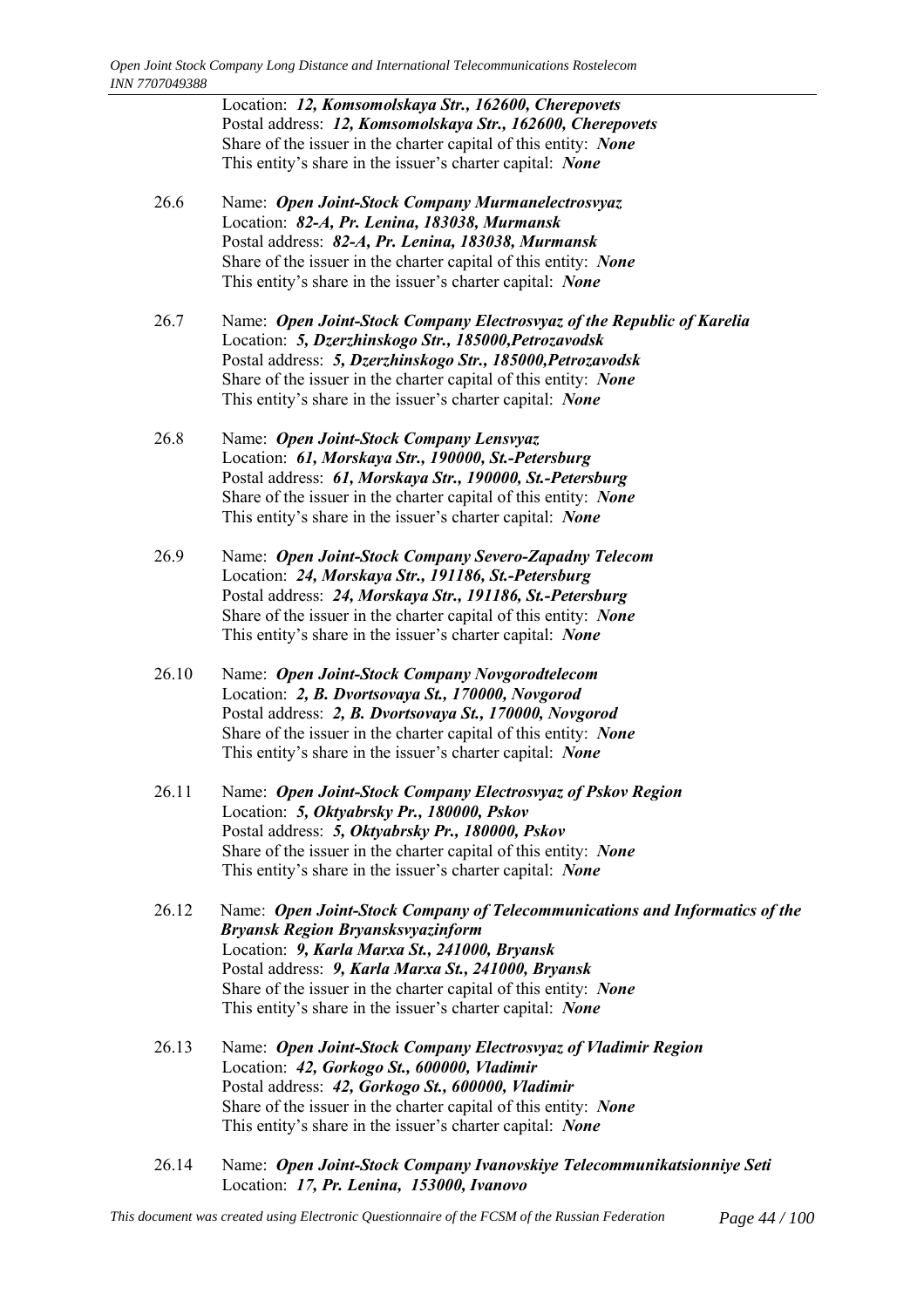Postal address: *17, Pr. Lenina, 153000, Ivanovo* Share of the issuer in the charter capital of this entity: *None* This entity's share in the issuer's charter capital: *None* 

- 26.15 Name: *Open Joint-Stock Company Electrosvyaz of the Tver Region* Location: *24, Novotorzhskaya St., 170000, Tver* Postal address: *24, Novotorzhskaya St., 170000, Tver* Share of the issuer in the charter capital of this entity: *None* This entity's share in the issuer's charter capital: *None*
- 26.16 Name: *Open Joint-Stock Company Electrosvyaz of the Kaluga Region* Location: *38, Teatralnaya St., 248600, Kaluga* Postal address: *38, Teatralnaya St., 248600, Kaluga* Share of the issuer in the charter capital of this entity: *None* This entity's share in the issuer's charter capital: *None*
- 26.17 Name: *Open Joint-Stock Company Electrosvyaz of the Kostroma Region* Location: *1, Podlipaeva St., 156601,Kostroma* Postal address: *1, Podlipaeva St., 156601,Kostroma* Share of the issuer in the charter capital of this entity: *None* This entity's share in the issuer's charter capital: *None*
- 26.18 Name: *Open Joint-Stock Company Tsentralnaya Telekommunikatsionnaya Kompaniya* Location: *33, Proletarskaya St., Khimki, 141400, Moscow Region* Postal address: *29, Bldg. 2, Narodnogo Opolcheniya St., 123154, GSP-317, Moscow* Share of the issuer in the charter capital of this entity: *None* This entity's share in the issuer's charter capital: *None*
- 26.19 Name: *Open Joint-Stock Company Central Telegraph* Location: *7, Tverskaya St., 103375, Moscow* Postal address: *7, Tverskaya St., 103375, Moscow* Share of the issuer in the charter capital of this entity: *None* This entity's share in the issuer's charter capital: *None*
- 26.20 Name: *Open Joint-Stock Company Electrosvyaz of the Orel Region* Location: *43, Lenina St., 302000, Orel* Postal address: *43, Lenina St., 302000, Orel* Share of the issuer in the charter capital of this entity: *None* This entity's share in the issuer's charter capital: *None*
- 26.21 Name: *Open Joint-Stock Company Electrosvyaz of the Ryazan Region* Location: *49, Pochtovaya St., 390000, Ryazan* Postal address: *49, Pochtovaya St., 390000, Ryazan* Share of the issuer in the charter capital of this entity: *None* This entity's share in the issuer's charter capital: *None*
- 26.22 Name: *Open Joint-Stock Company of Communications and Informatics of the Smolensk Region Smolensksvyazinform* Location: *6, Oktyabrskoy Revolyutsii St., 214000, Smolensk* Postal address: *6, Oktyabrskoy Revolyutsii St., 214000, Smolensk* Share of the issuer in the charter capital of this entity: *None* This entity's share in the issuer's charter capital: *None*
- 26.23 Name: *Open Joint-Stock Company Tulatelecom* Location: *33, Pr. Lenina, 300000, Tula*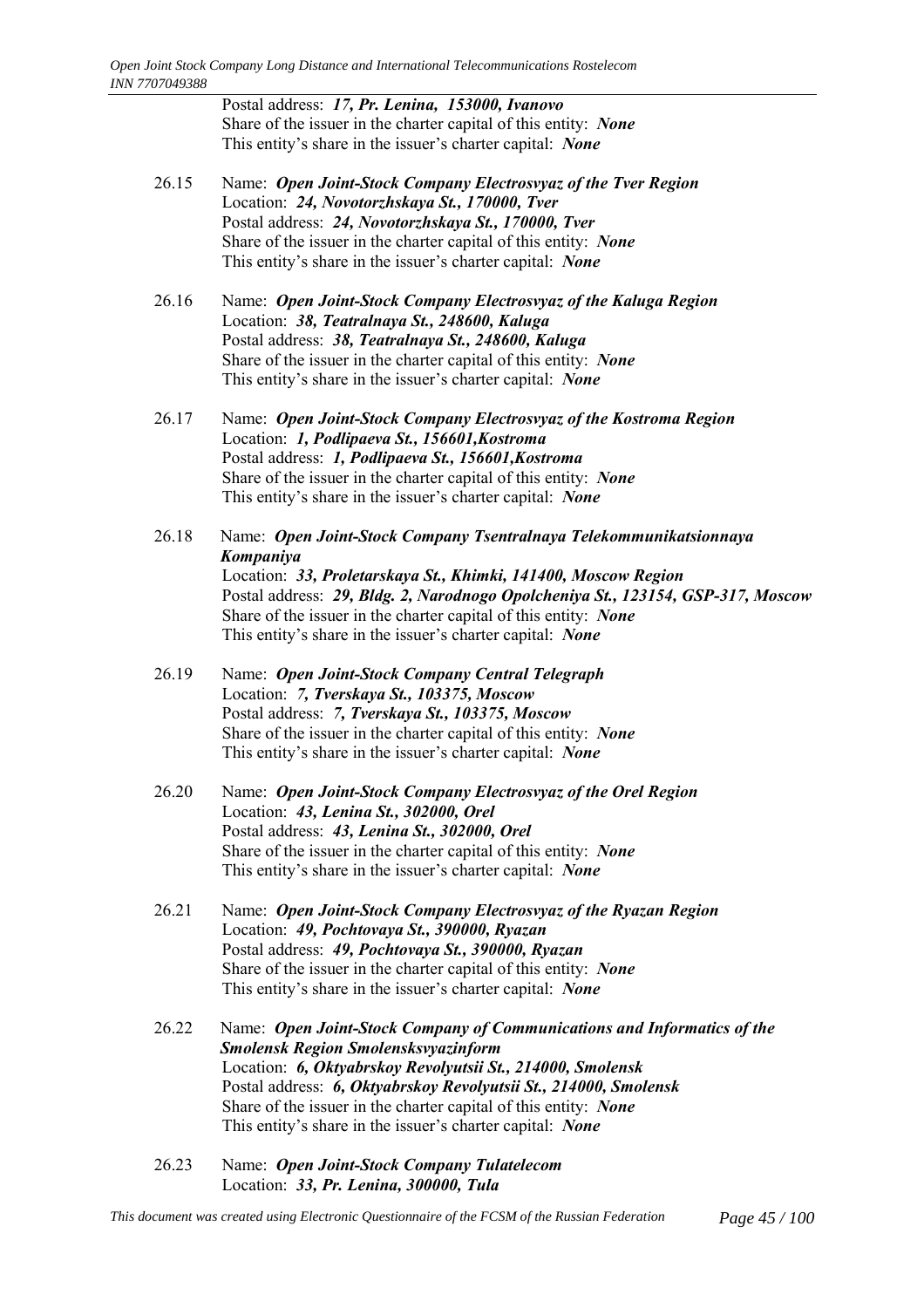Postal address: *33, Pr. Lenina, 300000, Tula* Share of the issuer in the charter capital of this entity: *None* This entity's share in the issuer's charter capital: *None* 

- 26.24 Name: *Open Joint-Stock Company Yaroslavskiye Telecommunikatsionniye Seti* Location: *22/28, Bogoyavlenskaya Pl., 150000, Yaroslavl* Postal address: *22/28, Bogoyavlenskaya Pl., 150000, Yaroslavl* Share of the issuer in the charter capital of this entity: *None* This entity's share in the issuer's charter capital: *None*
- 26.25 Name: *Open Joint-Stock Company VolgaTelecom* Location: *Dom Svyazi, Maxima Gorkogo Pl., 603000, Nizhny Novgorod* Postal address: *Dom Sviazi, Maxima Gorkogo Pl., 603000, Nizhny Novgorod* Share of the issuer in the charter capital of this entity: *None* This entity's share in the issuer's charter capital: *None*
- 26.26 Name: *Open Joint-Stock Company Kirovelectrosvyaz* Location: *43/1, Drelevskogo St., 610000, Kirov* Postal address: *43/1, Drelevskogo St., 610000, Kirov* Share of the issuer in the charter capital of this entity: *None* This entity's share in the issuer's charter capital: *None*
- 26.27 Name: *Open Joint-Stock Company Martelecom of the Republic Mariy El* Location: *138, Sovetskaya St., 424000, Yoshkar-Ola, Mariy-El Republic* Postal address: *138, Sovetskaya St., 424000, Yoshkar-Ola, Mariy-El Republic* Share of the issuer in the charter capital of this entity: *None* This entity's share in the issuer's charter capital: *None*
- 26.28 Name: *Open Joint-Stock Company Svyazinform of the Republic of Mordovia* Location: *13, Bolshevistskaya St., 430000, Saranks, Mordovia Republic* Postal address: *13, Bolshevistskaya St., 430000, Saranks, Mordovia Republic* Share of the issuer in the charter capital of this entity: *None* This entity's share in the issuer's charter capital: *None*
- 26.29 Name: *Open Joint-Stock Company Svyazinform of the Repulic of Chuvashia* Location: *2, Pr. Lenina, 428000, Cheboksary, Chuvashskaya Republic* Postal address: *2, Pr. Lenina, 428000, Cheboksary, Chuvashskaya Republic* Share of the issuer in the charter capital of this entity: *None* This entity's share in the issuer's charter capital: *None*
- 26.30 Name: *Open Joint-Stock Company Belgorodskaya Electricheskaya Svyaz* Location: *3, Pl. Revolyutsii, 308800, Belgorod* Postal address: *3, Pl. Revolyutsii, 308800, Belgorod* Share of the issuer in the charter capital of this entity: *None* This entity's share in the issuer's charter capital: *None*
- 26.31 Name: *Open Joint-Stock Company of Communications and Informatics of the Voronezh Region* Location: *35, Pr. Revolyutsii, 394000, Voronezh* Postal address: *35, Pr. Revolyutsii, 394000, Voronezh* Share of the issuer in the charter capital of this entity: *None* This entity's share in the issuer's charter capital: *None*
- 26.32 Name: *Open Joint-Stock Company Electrosvyaz of the Kursk Region* Location: *8, Krasnaya Pl., 305000, Central District, Kursk* Postal address: *8, Krasnaya Pl., 305000, Central District, Kursk*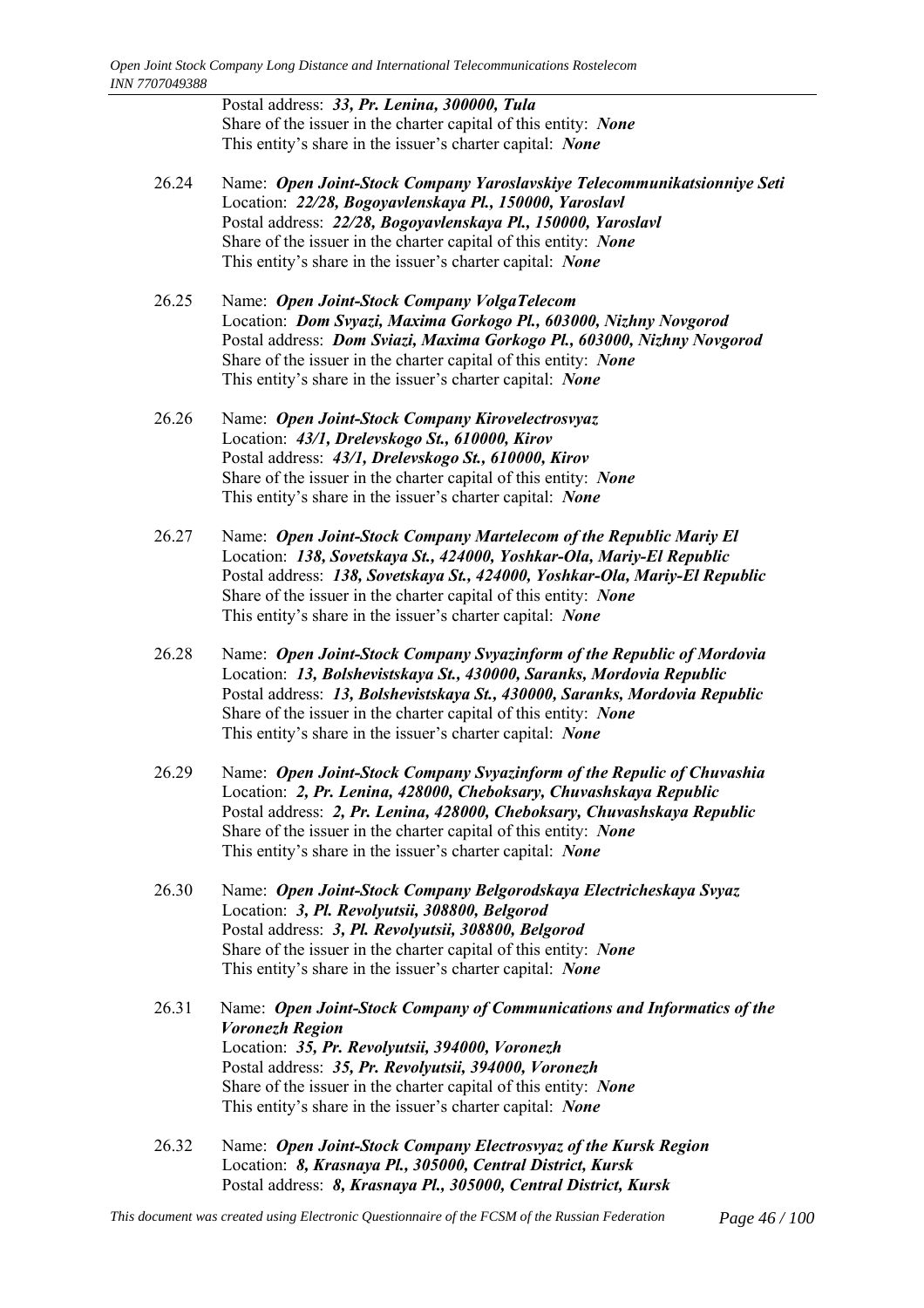Share of the issuer in the charter capital of this entity: *None* This entity's share in the issuer's charter capital: *None* 

- 26.33 Name: *Open Joint-Stock Company Lipetskelectrosvyaz* Location: *2, Zegelya St., 398000, Lipetsk* Postal address: *2, Zegelya St., 398000, Lipetsk* Share of the issuer in the charter capital of this entity: *None* This entity's share in the issuer's charter capital: *None*
- 26.34 Name: *Open Joint-Stock Company Tambovskaya Electrosvyaz* Location: *2V, Antonova-Ovseenko, 392002, Tambov* Postal address: *2V, Antonova-Ovseenko, 392002, Tambov* Share of the issuer in the charter capital of this entity: *None* This entity's share in the issuer's charter capital: *None*
- 26.35 Name: *Open Joint-Stock Company Svyazinform of the Astrakhan Region* Location: *7/8, Teatralny Per., 414000, Astrakhan* Postal address: *7/8, Teatralny Per., 414000, Astrakhan* Share of the issuer in the charter capital of this entity: *None* This entity's share in the issuer's charter capital: *None*
- 26.36 Name: *Volgograd Open Joint-Stock Company Electrosvyaz* Location: *9, Mira St., 400066, Volgograd* Postal address: *9, Mira St., 400066, Volgograd* Share of the issuer in the charter capital of this entity: *None* This entity's share in the issuer's charter capital: *None*
- 26.37 Name: *Open Joint-Stock Company Svyazinform of the Samara Region* Location: *24, Leningradskaya St., 443099, Samara* Postal address: *24, Leningradskaya St., 443099, Samara* Share of the issuer in the charter capital of this entity: *None* This entity's share in the issuer's charter capital: *None*
- 26.38 Name: *Open Joint-Stock Company Svyazinform of the Penza Region* Location: *1/3, Kuprina St., 440606, Penza* Postal address: *1/3, Kuprina St., 440606, Penza* Share of the issuer in the charter capital of this entity: *None* This entity's share in the issuer's charter capital: *None*
- 26.39 Name: *Open Joint-Stock Company Saratovelectrosvyaz* Location: *40, Kiseleva St., 410600, Saratov* Postal address: *124, Pervomayskaya St., 410600, Saratov* Share of the issuer in the charter capital of this entity: *None* This entity's share in the issuer's charter capital: *None*
- 26.40 Name: *Open Joint-Stock Company Electrosvyaz of the Ulyanovsk Region* Location: *60, L. Tolstogo St., 432601, Ulyanovsk* Postal address: *60, L. Tolstogo St., 432601, Ulyanovsk* Share of the issuer in the charter capital of this entity: *None* This entity's share in the issuer's charter capital: *None*
- 26.41 Name: *Open Joint-Stock Company Electricheskaya Svyaz of the Republic of Kalmykiya* Location: *255, Lenina St., 358000, Elista, Kalmykia Republic* Postal address: *255, Lenina St., 358000, Elista, Kalmykia Republic* Share of the issuer in the charter capital of this entity: *None*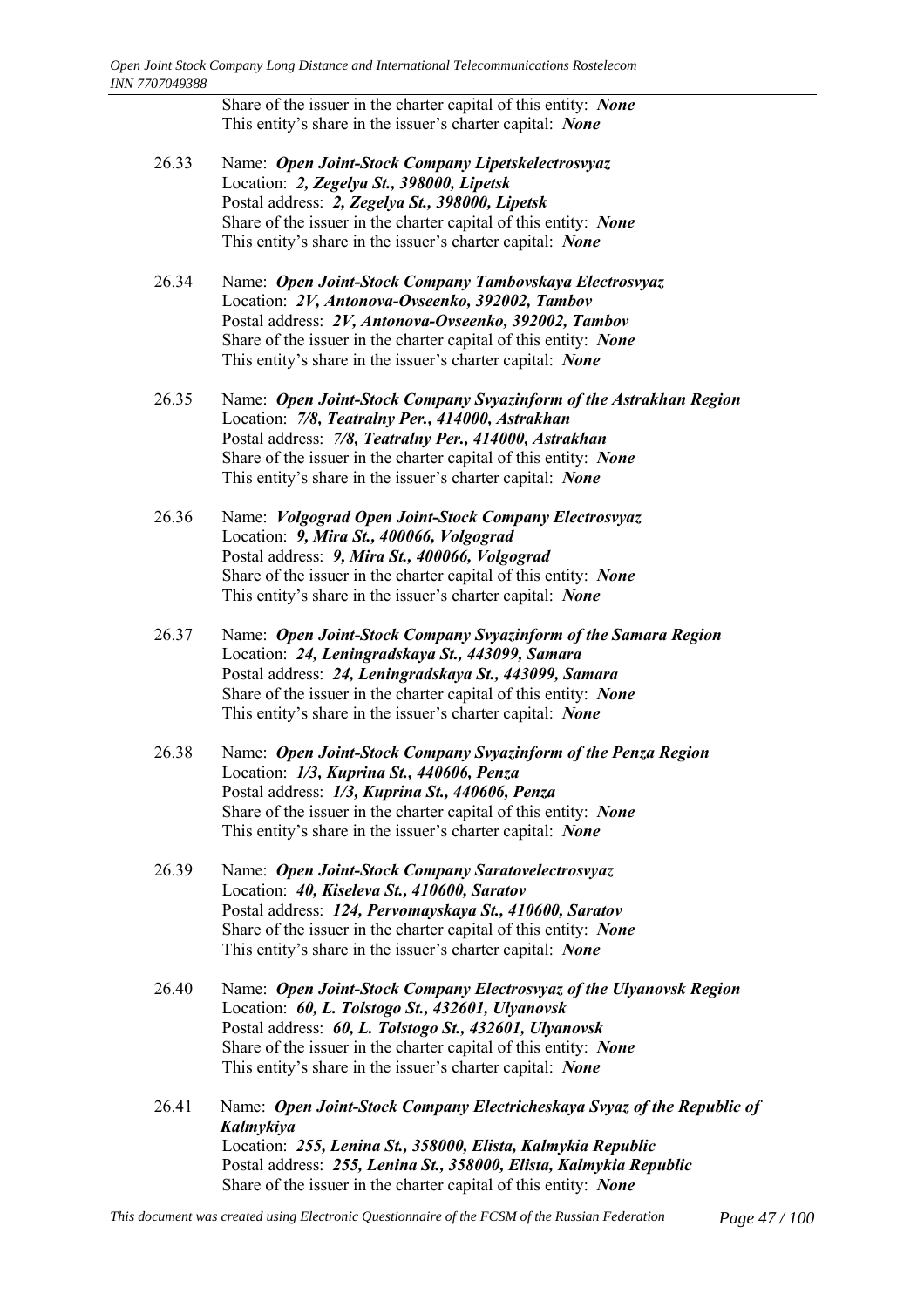This entity's share in the issuer's charter capital: *None* 

| 26.42 | Name: Open Joint-Stock Company Yuzhnaya Telecommunikatsionnaya<br>Kompaniya<br>Location: 66, Karasunskaya St., 350000, Krasnodar<br>Postal address: 66, Karasunskaya St., 350000, Krasnodar<br>Share of the issuer in the charter capital of this entity: None<br>This entity's share in the issuer's charter capital: None                                                              |
|-------|------------------------------------------------------------------------------------------------------------------------------------------------------------------------------------------------------------------------------------------------------------------------------------------------------------------------------------------------------------------------------------------|
| 26.43 | Name: Open Joint-Stock Company Electrosvyaz of the Stavropol Region<br>Location: 10/12, Oktyabrskoy Revolutsii Pr., 355035, Stavropol<br>Postal address: 10/12, Oktyabrskoy Revolutsii Pr., 355035, Stavropol<br>Share of the issuer in the charter capital of this entity: None<br>This entity's share in the issuer's charter capital: None                                            |
| 26.44 | Name: Open Joint-Stock Company Karachaevo-Cherkesskelectrosvyaz<br>Location: 17, Soyuzny Per., 357100, Cherkessk, Karachaevo-Cherkesskaya<br>Republic<br>Postal address: 17, Soyuzny Per., 357100, Cherkessk, Karachaevo-Cherkesskaya<br><b>Republic</b><br>Share of the issuer in the charter capital of this entity: None<br>This entity's share in the issuer's charter capital: None |
| 26.45 | Name: Open Joint-Stock Company Electrosvyaz of the Rostov Region<br>Location: 50, Budennovsky Pr., 344007, Rostov-on-Don<br>Postal address: 50, Budennovsky Pr., 344007, Rostov-on-Don<br>Share of the issuer in the charter capital of this entity: None<br>This entity's share in the issuer's charter capital: None                                                                   |
| 26.46 | Name: Dagestan Open Joint-Stock Company of Communications and Informatics<br>Location: 1, Pr. Lenina, 367012, Makhachkala, Dagestan Republic<br>Postal address: 1, Pr. Lenina, 367012, Makhachkala, Dagestan Republic<br>Share of the issuer in the charter capital of this entity: None<br>This entity's share in the issuer's charter capital: None                                    |
| 26.47 | Name: Open Joint-Stock Company Kabardino-Balkarskiye Telekommunikatsii<br>Location: 14, Shogentsukova, 360051, Nalchik<br>Postal address: 14, Shogentsukova, 360051, Nalchik<br>Share of the issuer in the charter capital of this entity: None<br>This entity's share in the issuer's charter capital: None                                                                             |
| 26.48 | Name: Open Joint-Stock Company Sevosetinelectrosvyaz<br>Location: 8-a, Butyrina St., 362040, Vladikavkaz, Republic of Northern Osetia-<br><b>Alania</b><br>Postal address: 8-a, Butyrina St., 362040, Vladikavkaz, Republic of Northern<br>Osetia-Alania<br>Share of the issuer in the charter capital of this entity: None<br>This entity's share in the issuer's charter capital: None |
| 26.49 | Name: Open Joint-Stock Company Electrosvyaz of the Orenburg Region<br>Location: 11, Volodarskogo St., 460000, Orenburg<br>Postal address: 11, Volodarskogo St., 460000, Orenburg<br>Share of the issuer in the charter capital of this entity: None<br>This entity's share in the issuer's charter capital: None                                                                         |

26.50 Name: *Open Joint-Stock Company Uralsvyazinform*

*This document was created using Electronic Questionnaire of the FCSM of the Russian Federation Page 48 / 100*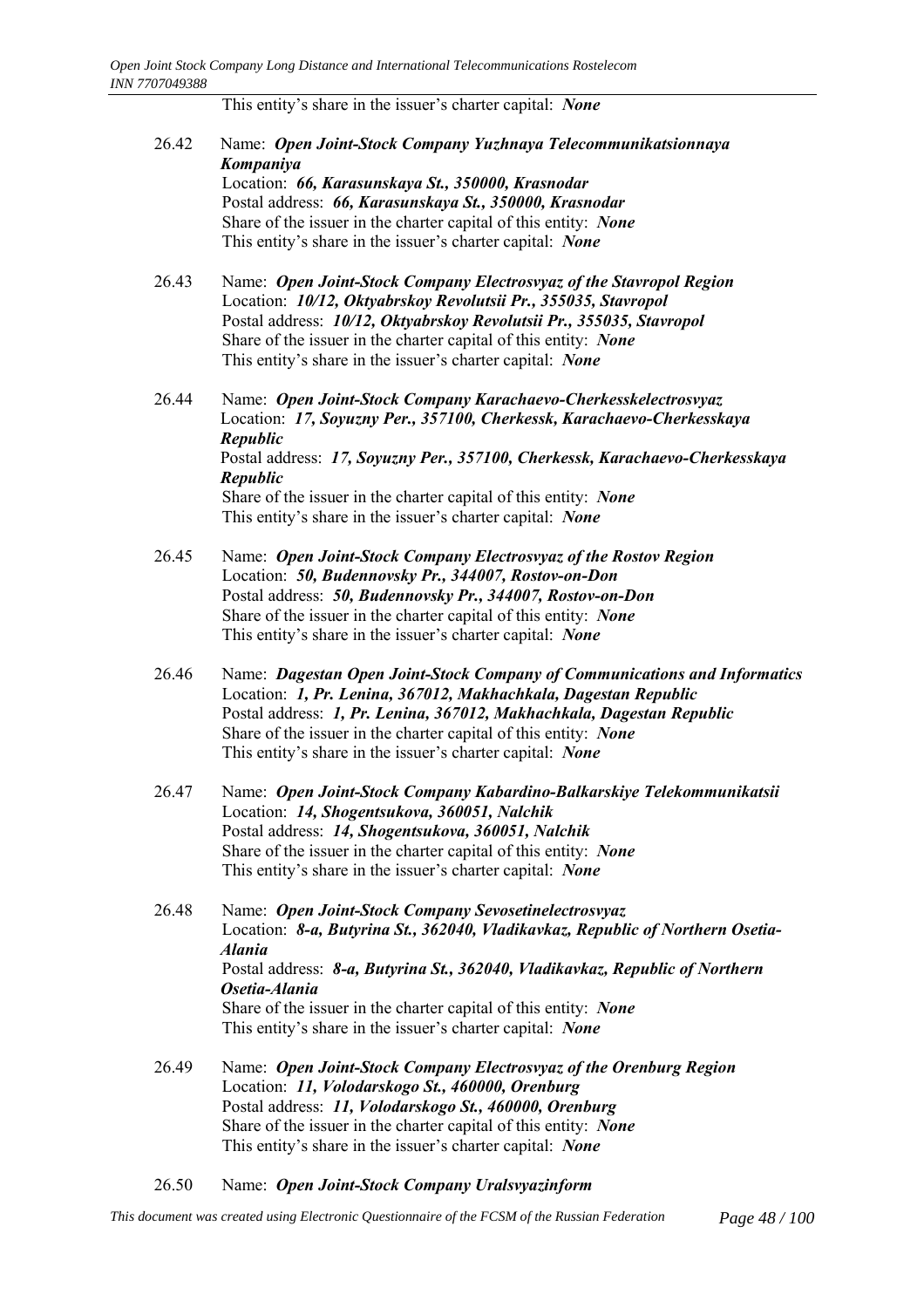Location: *68, Lenina St., 614096, Perm* Postal address: *68, Lenina St., 614096, Perm* Share of the issuer in the charter capital of this entity: *None* This entity's share in the issuer's charter capital: *None* 

- 26.51 Name: *Open Joint-Stock Company Telekommunikatsionniye Seti Svyazi of the Republic of Udmurtia* Location: *278, Pushkinskaya St., 426000, Izhevsk* Postal address: *278, Pushkinskaya St., 426000, Izhevsk* Share of the issuer in the charter capital of this entity: *None* This entity's share in the issuer's charter capital: *None*
- 26.52 Name: *Open Joint-Stock Company Altaiskaya Telefonno-Telegrafnaya Kompaniya* Location: *54, Lenina St., 656099, Barnaul, Altai Territory* Postal address: *54, Lenina St., 656099, Barnaul, Altai Territory* Share of the issuer in the charter capital of this entity: *None* This entity's share in the issuer's charter capital: *None*
- 26.53 Name: *Open Joint-Stock Company Electrosvyaz of the Republic of Altai* Location: *36, Choros Gurkina St., 659700, Gorno-Altaysk, Altay Republic* Postal address: *36, Choros Gurkina St., 659700, Gorno-Altaysk, Altay Republic* Share of the issuer in the charter capital of this entity: *None* This entity's share in the issuer's charter capital: *None*
- 26.54 Name: *Open Joint-Stock Company Elektricheskoy Svyazi of the Kemerovo Region* Location: *61, Sovetsky Pr., 650099, Kemerovo* Postal address: *61, Sovetsky Pr., 650099, Kemerovo* Share of the issuer in the charter capital of this entity: *None* This entity's share in the issuer's charter capital: *None*
- 26.55 Name: *Open Joint-Stock Company Sibirtelecom* Location: *5, Lenina St., 630099, Novosibirsk* Postal address: *5, Lenina St., 630099, Novosibirsk* Share of the issuer in the charter capital of this entity: *None* This entity's share in the issuer's charter capital: *None*
- 26.56 Name: *Open Joint-Stock Company Electricheskaya Svyaz of the Omsk Region* Location: *36, Gagarina St., 644099, Omsk* Postal address: *36, Gagarina St., 644099, Omsk* Share of the issuer in the charter capital of this entity: *None* This entity's share in the issuer's charter capital: *None*
- 26.57 Name: *Open Joint-Stock Company Tomsktelecom* Location: *21, Krylova St., 634050, Tomsk* Postal address: *21, Krylova St., 634050, Tomsk* Share of the issuer in the charter capital of this entity: *None* This entity's share in the issuer's charter capital: *None*
- 26.58 Name: *Open Joint-Stock Company Electrosvyaz of the Krasnoyarsk Territory* Location: *102, Pr. Mira, 660017, Krasnoyarsk* Postal address: *102, Pr. Mira, 660017, Krasnoyarsk* Share of the issuer in the charter capital of this entity: *None* This entity's share in the issuer's charter capital: *None*
- 26.59 Name: *Open Joint-Stock Company Electrosvyaz of the Irkutsk Region* Location: *37, Sverdlova St., 664011, Irkutsk*

*This document was created using Electronic Questionnaire of the FCSM of the Russian Federation Page 49 / 100*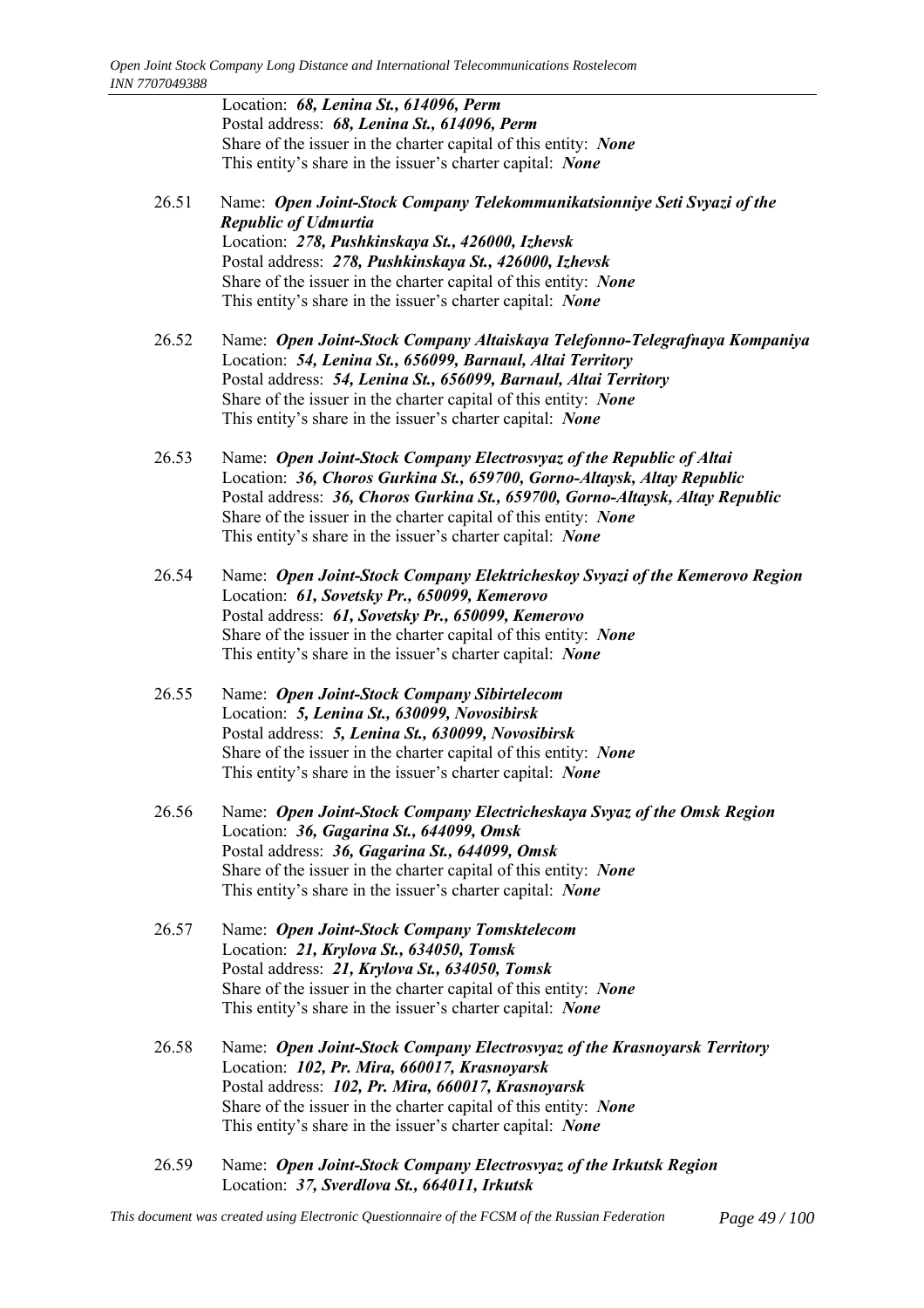Postal address: *37, Sverdlova St., 664011, Irkutsk* Share of the issuer in the charter capital of this entity: *None* This entity's share in the issuer's charter capital: *None* 

- 26.60 Name: *Open Joint-Stock Company Electrosvyaz of the Chita Region* Location: *107, Lenina St., 672076, Chita* Postal address: *107, Lenina St., 672076, Chita* Share of the issuer in the charter capital of this entity: *None* This entity's share in the issuer's charter capital: *None*
- 26.61 Name: *Open Joint-Stock Company Electrosvyaz of the Republic of Buryatia* Location: *61, Lenina St., 670000, Ulan-Ude* Postal address: *61, Lenina St., 670000, Ulan-Ude* Share of the issuer in the charter capital of this entity: *None* This entity's share in the issuer's charter capital: *None*
- 26.62 Name: *Open Joint-Stock Company Dalnevostochnaya Kompaniya Electrosvyazi* Location: *57, Svetlanskaya St., 690600, Vladivostok* Postal address: *57, Svetlanskaya St., 690600, Vladivostok* Share of the issuer in the charter capital of this entity: *None* This entity's share in the issuer's charter capital: *None*
- 26.63 Name: *Open Joint-Stock Company Electrosvyaz of the Kalimingrad Region* Location: *24, Bolnichnaya St., 236040, Kaliningrad* Postal address: *24, Bolnichnaya St., 236040, Kaliningrad* Share of the issuer in the charter capital of this entity: *None* This entity's share in the issuer's charter capital: *None*
- 26.64 Name: *Open Joint-Stock Company Giprosvyaz* Location: *11, 3rd Khoroshevskaya St., 123298, Moscow* Postal address: *11, 3rd Khoroshevskaya St., 123298, Moscow* Share of the issuer in the charter capital of this entity: *None* This entity's share in the issuer's charter capital: *None*
- 26.65 Name: *Closed Joint-Stock Company Mobilniye Telekommunikatsii ("Mobile Telecommunications")* Location: *55, Bldg. 2, Plyuschikha St., 119121, Moscow* Postal address: *55, Bldg. 2, Plyuschikha St., 119121, Moscow* Share of the issuer in the charter capital of this entity: *None* This entity's share in the issuer's charter capital: *None*
- **27. The Issuer's Share in Charter Capitals of Affiliated Legal Entities**

# *See sections 24, 25, 26*

**28. Share of the Issuer's Affiliates as Well as the Share of Founders and Executive Officers of Such Affiliates in the Issuer's Charter Capital**

*See sections 24, 25, 26*

# **29. Persons Holding at Least 5 % of Votes in the Issuer's Supreme Management Body**

Name: *Open Joint-Stock Company Svyazinvest* Share: *50.669 %*

Name: *ING Bank (Eurasia) ZAO / ING Depositary-ING Barings (nominee holder)*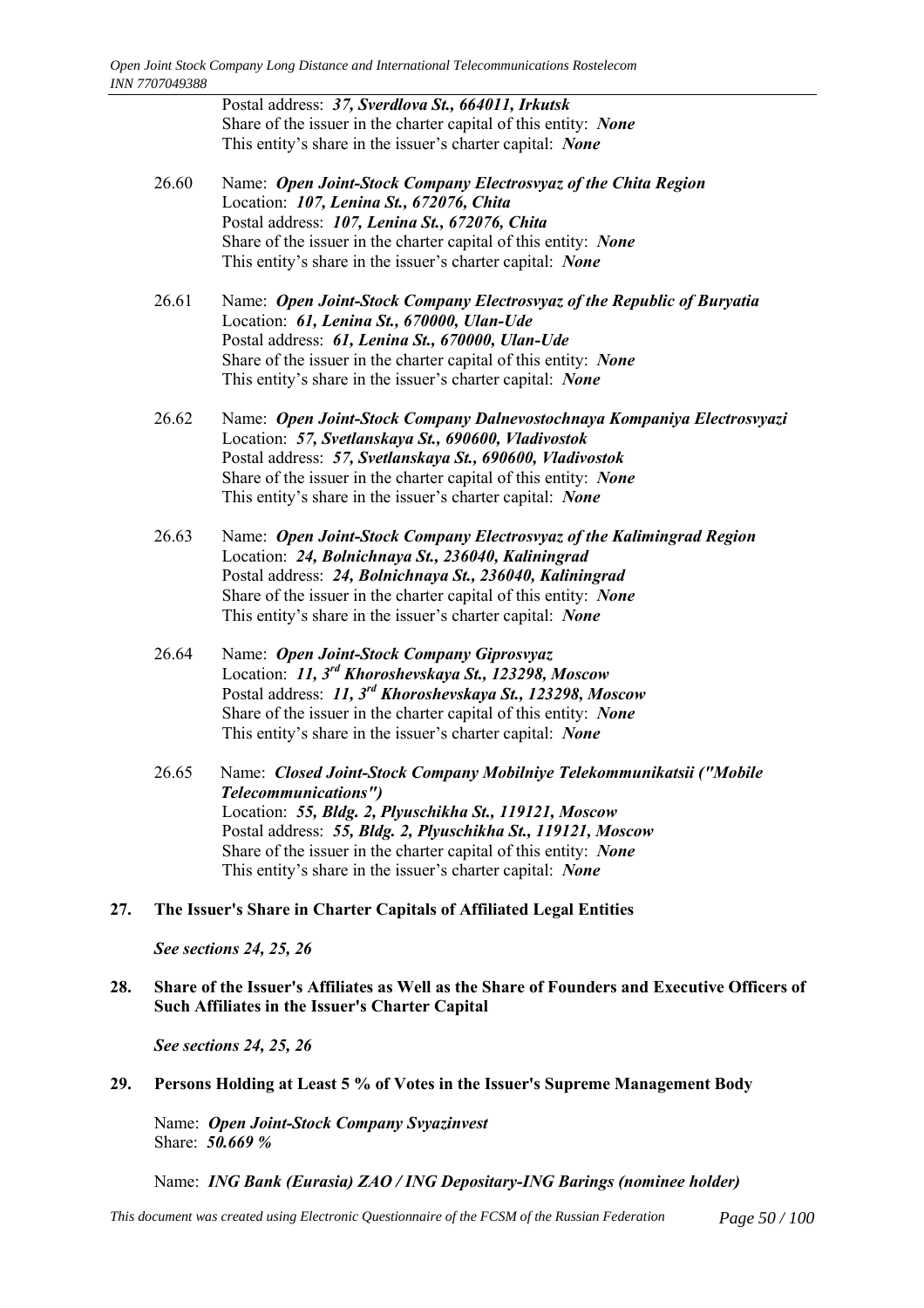Share: *24.9 %*

Name: *National Depositary Center, a non-commercial partnership (nominee holder)* Share: *8.694 %*

# **30. Issuer's Participation in Industrial, Banking and Financial Groups, Holdings, Concerns and Associations**

Organization: *Association of Telecommunications Enterprises of the Povolzhye Region* Issuer's position and role in the organization: *The issuer is one of the members of the Association and, equally with the other members, has the rights and obligations in connection with Association's main objectives: development and popularization of telecommunications and services rendered by the members of the Association, co-ordination of activities of telecommunications enterprises in the region and representation of joint interests in governmental and other authorities, international organizations.*

Organization: *Association of Telecommunications Enterprises of Sibir and Far East* Issuer's position and role in the organization: *The issuer is one of the members of the Association and, equally with the other members, has the rights and obligations in connection with Association's main objectives: co-ordination of entrepreneurial activities of the Association members, contributing to development of cooperation and production specialization, arrangement of meetings, seminars for directors and specialists of telecommunications enterprises.*

Organization: *Association of Telecommunications Of Tsentralno-Tchernozemny Region* Issuer's position and role in the organization: *The issuer is one of the members of the Association and, equally with the other members, has the rights and obligations in connection with Association's main objectives: development and popularization of telecommunications and services rendered by the members of the Association, co-ordination of activities of telecommunications enterprises in the region and representation of joint interests in governmental and other authorities, international organizations.*

Organization: *Association of Operators of the Federal Network of Business Services ISKRA* Issuer's position and role in the Organization: *The issuer is one of the members of the Association and, equally with the other members, has the rights and obligations in connection with Association's main objectives: contributing to development of Interrelated Communications Network of the Russian Federation, contributing to development of allocated federal network of the business services Iskra.*

# **31.** Issuer's Subsidiaries and Representative Offices

Name: *Territorialny Tsentr Mezhdugorovnykh Svyazei i Televideniya No. 3* Location: *5, Dostoyevskogo Str., 191002, Saint-Petersburg* Postal address: *5, Dostoyevskogo Str., 191002, Saint-Petersburg* The head: *Evgeny Vladimirovich Gerasimov* Opening date: *September 23, 1993* Power of Attorney expiry date: *September 27, 2004*

Name: *Territorialny Tsentr Mezhdugorovnykh Svyazei i Televideniya No. 5* Location: *292, Sadovaya Str., 443001, Samara* Postal address: *292, Sadovaya Str., 443001, Samara* The head: *Sergei Valeryevich Omelchenko* Opening date: *September 23, 1993* Power of Attorney expiry date: *January 15, 2005*

Name: *Territorialny Tsentr Mezhdugorovnykh Svyazei i Televideniya No. 6*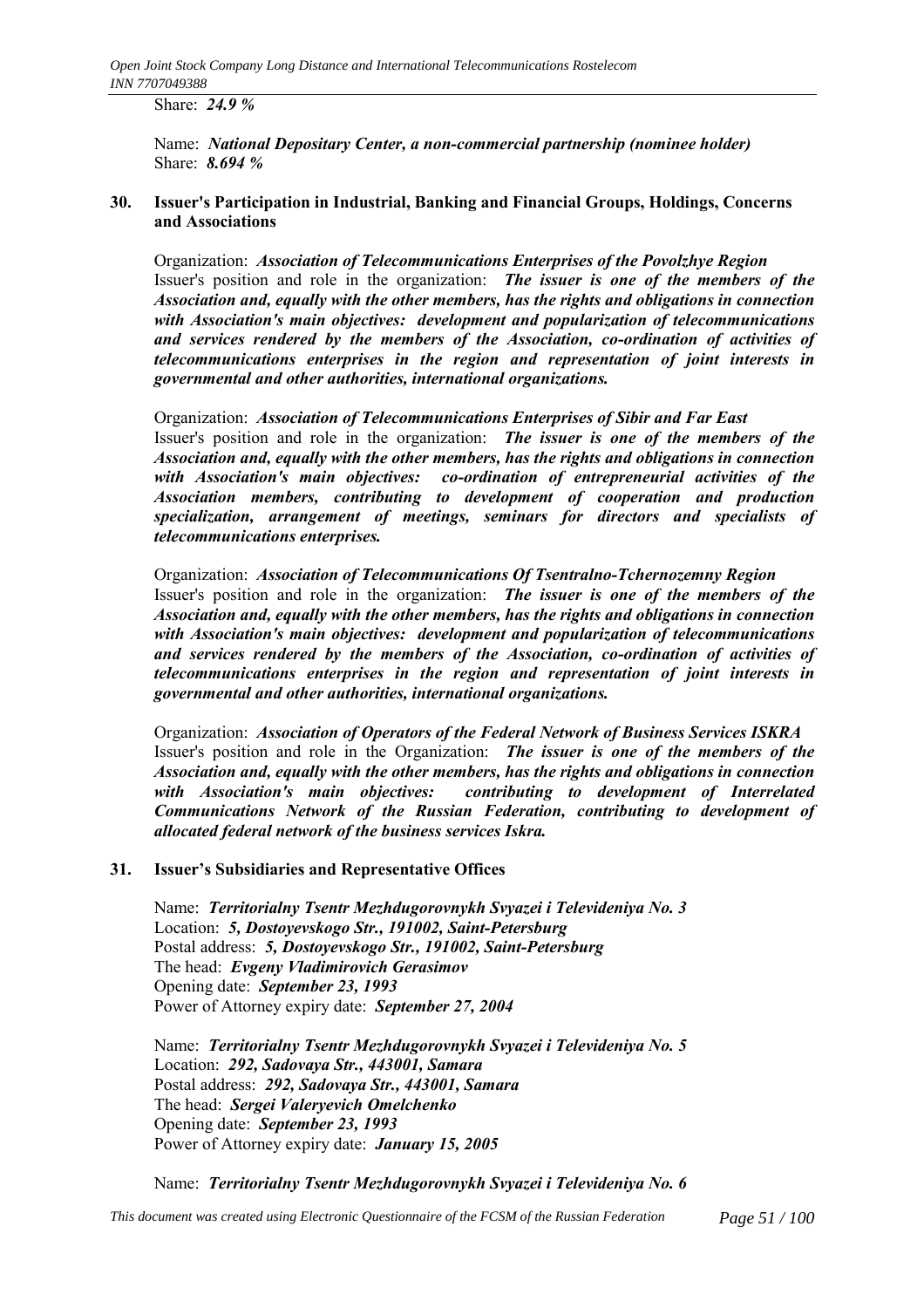Location: *19, Petelina Str., 610014, Kirov* Postal address: *19, Petelina Str., 610014, Kirov* The head: *Valery Timofeevich Ivanov* Opening date: *February 5, 1993* Power of Attorney expiry date: *October 1, 2002*

Name: *Territorialny Tsentr Mezhdugorovnykh Svyazei i Televideniya No. 8* Location: *33, 2nd Soyuza Molodyozhi Str., 630122, Novosibirsk* Postal address: *33, 2nd Soyuza Molodyozhi Str., 630122, Novosibirsk* The head: *Anatoly Ivanovich Parfenov* Opening date: *February 5, 1993* Power of Attorney expiry date: *December 13, 2004*

Name: *Territorialny Tsentr Mezhdugorovnykh Svyazei i Televideniya No. 12* Location: *34a, 4th Zheleznodorozhnaya Str., 664039, Irkutsk* Postal address: *34a, 4th Zheleznodorozhnaya Str., 664039, Irkutsk* The head: *Pavel Remirovich Fisenko* Opening date: *February 5, 1993* Power of Attorney expiry date: *October 1, 2002*

Name: *Territorialny Tsentr Mezhdugorovnykh Svyazei i Televideniya No. 13* Location: *44, Moskovskoye Shosse, 160025, Vologda* Postal address: *44, Moskovskoye Shosse, 160025, Vologda* The head: *Anatoly Dmitrievich Staroverov* Opening date: *February 5, 1993* Power of Attorney expiry date: *October 1, 2002*

Name: *Territorialny Tsentr Mezhdugorovnykh Svyazei i Televideniya No. 14* Location: *4a, Asbestovsky Per., 620067, Ekaterinburg* Postal address: *4a, Asbestovsky Per., 620067, Ekaterinburg* The head: *Nikolay Ivanovich Vydrya* Opening date: *February 5, 1993* Power of Attorney expiry date: *December 13, 2004*

Name: *Territorialny Tsentr Mezhdugorovnykh Svyazei i Televideniya No. 15* Location: *23, Pushkina Str., 680000, Khabarovsk* Postal address: *23, Pushkina Str., 680000, Khabarovsk* The head: *Vladimir Viktorovich Novishkov* Opening date: *February 5, 1993* Power of Attorney expiry date: *December 14, 2004*

Name: *Territorialny Tsentr Mezhdugorovnykh Svyazei i Televideniya No. 16* Location: *23, B. Gornaya Str., 410005, Saratov* Postal address: *23, B. Gornaya Str., 410005, Saratov* The head: *Alexei Filimonovich Yaremchuk* Opening date: *February 5, 1993* Power of Attorney expiry date: *July 1, 2002*

Name: *Territorialny Tsentr Mezhdugorovnykh Svyazei i Televideniya No. 17* Location: *246, K. Marxa Str., 660100, Krasnoyarsk* Postal address: *246, K. Marxa Str., 660100, Krasnoyarsk* The head: *Mikhail Petrovich Tischenko* Opening date: *February 5, 1993* Power of Attorney expiry date: *October 1, 2002*

Name: *Territorialny Tsentr Mezhdugorovnykh Svyazei i Televideniya No. 18*

*This document was created using Electronic Questionnaire of the FCSM of the Russian Federation Page 52 / 100*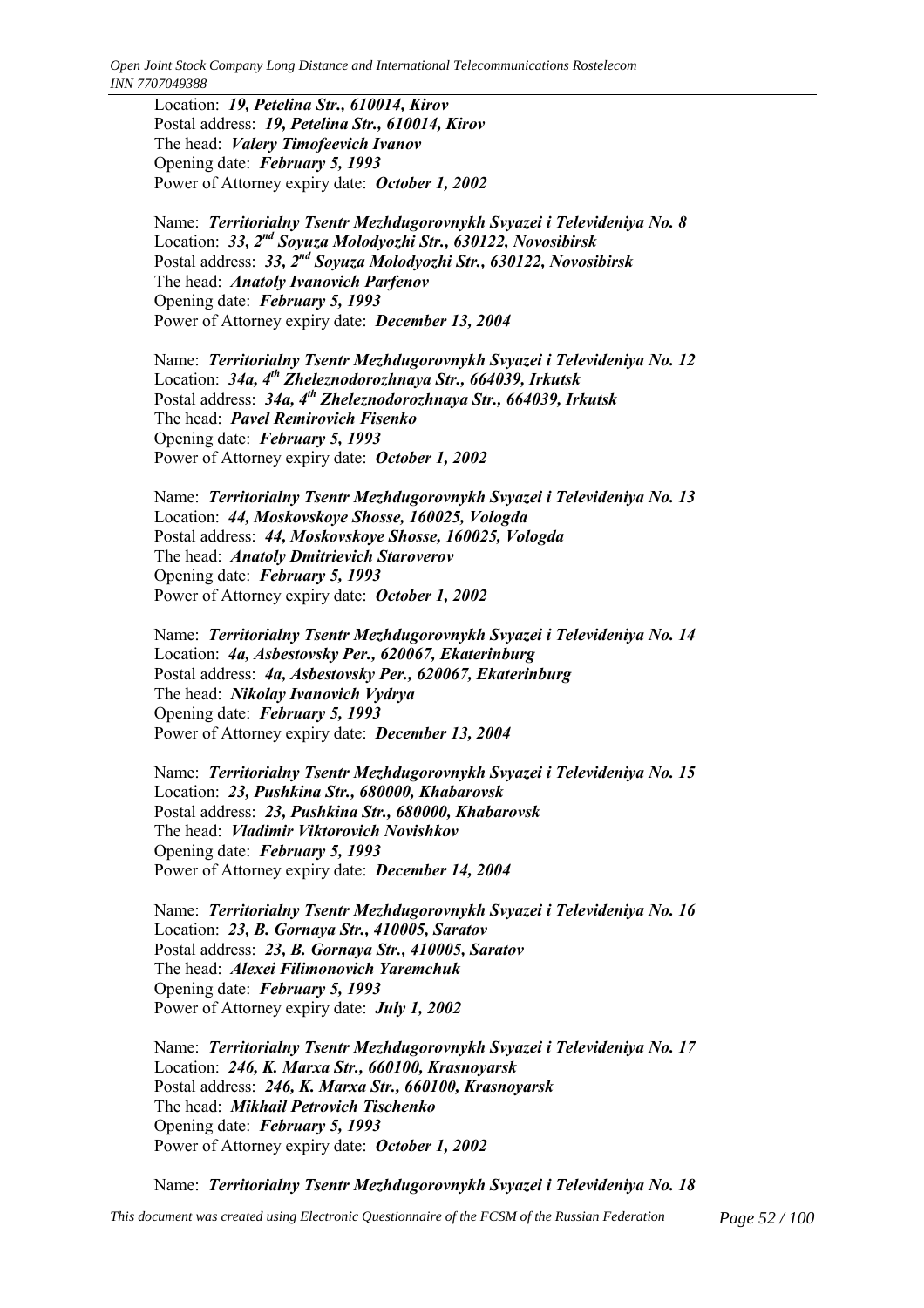Location: *1, Gogolya Str., 677008, Yakutsk* Postal address: *1, Gogolya Str., 677008, Yakutsk* The head: *Georgy Georgievich Ipatyev* Opening date: *February 5, 1993* Power of Attorney expiry date: *October 1, 2002*

Name: *Territorialny Tsentr Mezhdugorovnykh Svyazei i Televideniya No. 19* Location: *9, Magadanka River Embankment, 685000, Magadan* Postal address: *9, Magadanka River Embankment, 685000, Magadan* The head: *Nikolai Ivanovich Kungurov* Opening date: *February 5, 1993* Power of Attorney expiry date: *October 1, 2002*

Name: *Territorialny Tsentr Mezhdugorovnykh Svyazei i Televideniya No. 23* Location: *37, Parkovaya Str., 185630, Petrozavodsk, Republic of Karelia* Postal address: *37, Parkovaya Str., 185630, Petrozavodsk, Republic of Karelia* The head: *Alexei Alexeevich Domoroschin* Opening date: *February 5, 1993* Power of Attorney expiry date: *October 1, 2002*

Name: *Territorialny Tsentr Mezhdugorovnykh Svyazei i Televideniya No. 26* Location: *36, Permyakova Str., 625013, Tyumen* Postal address: *36, Permyakova Str., 625013, Tyumen* The head: *Vladimir Ivanovich Sokolov* Opening date: *February 5, 1993* Power of Attorney expiry date: *October 1, 2002*

Name: *Mezhdunarodnaya Svyaz (MnS RT)* Location: *7, Butlerova Str., 117485, Moscow* Postal address: *7, Butlerova Str., 117485, Moscow* The head: *Anatoly Dmitrievich Orlov* Opening date: *June 5, 1995* Power of Attorney expiry date: *October 1, 2002*

Name: *Uchebno-Proizvodstvenny Tsentr (UPTs RT)* Location: *p/o Bekasovo, Naro-Fominsky Disctrict, 143380, Moscow Region* Postal address: *p/o Bekasovo, Naro-Fominsky Disctrict, 143380, Moscow Region* The head: *Olga Viktorovna Zaytseva* Opening date: *26.08.1997* Power of Attorney expiry date: *September 30, 2005*

Name: *Long-Distance and International Telephone (MMT)* Location: *30, Goncharnaya Str., 109172, Moscow* Postal address: *30, Goncharnaya Str., 109172, Moscow* The head: *Boris Vasilyevich Zverev* Opening date: *September 23, 1993* Power of Attorney expiry date: *December 3, 2004*

Name: *Main Control Center of Long-Distance Communications and Television (GTsUMS)* Location: *25, Dubovaya Roscha Str., 127427, Moscow* Postal address: *25, Dubovaya Roscha Str., 127427, Moscow* The head: *Alexei Evgenyevich Shevchenko* Opening date: *February 5, 1993* Power of Attorney expiry date: *July 19, 2005*

Name: *Central Branch of Open Joint Stock Company Rostelecom*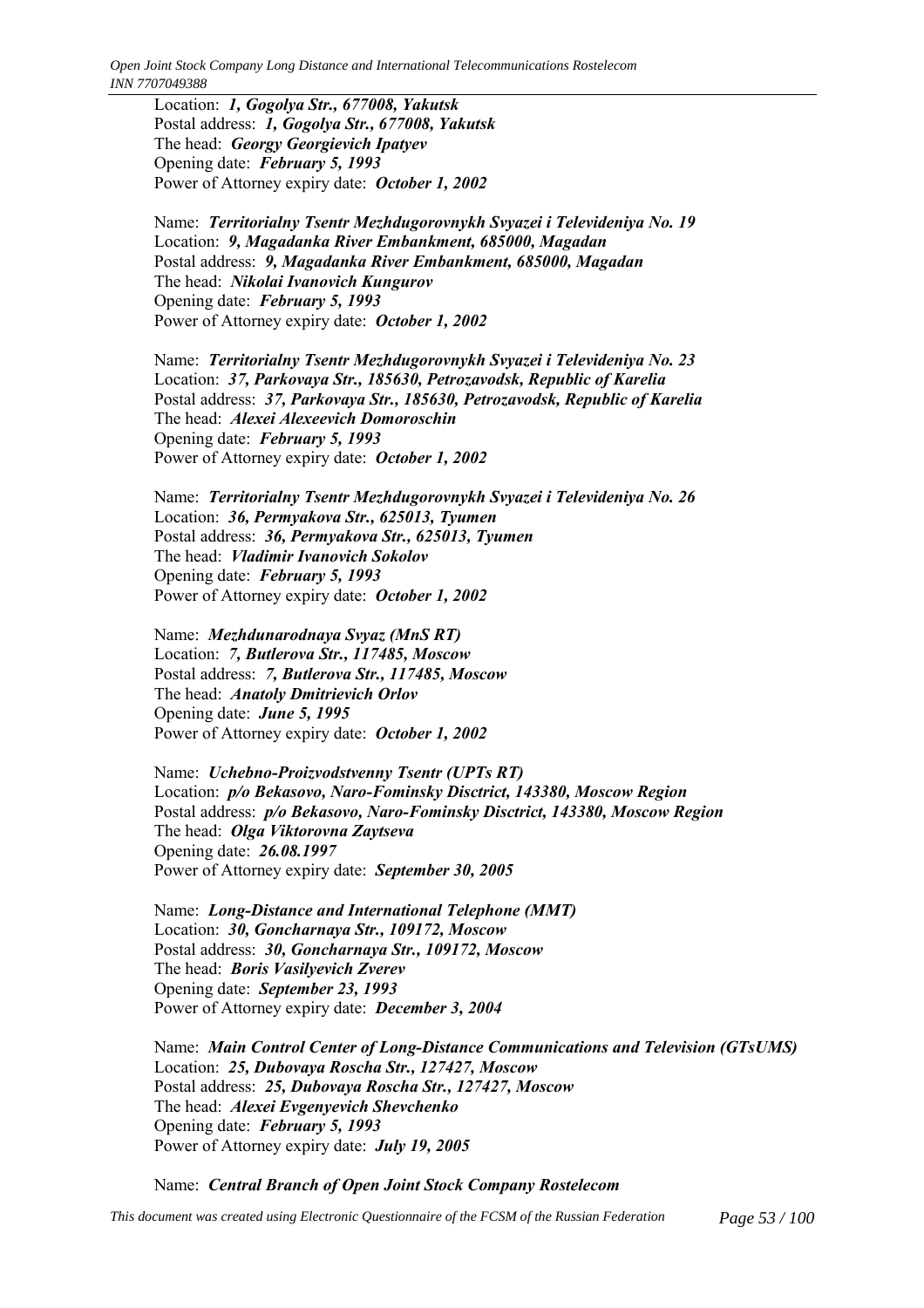Location: *17, Bldg. 1, 3rd Khoroshevskaya Str., 123298, Moscow* Postal address: *17, Bldg. 1, 3rd Khoroshevskaya Str., 123298, Moscow* The head: *Vladimir Alexandrovich Petrov* Opening date: *January 1, 2002* Power of Attorney expiry date: *January 9, 2005*

Name: *South Branch of Open Joint Stock Company Rostelecom* Location: *344006, 152 Pushkinskaya Str., Rostov-on-Don* Postal address: *344006, 152 Pushkinskaya Str., Rostov-on-Don* The head: *Afanasiev Aleksandr Leonidovich* Opening date: *February 5, 1993* Power of Attorney expiry date: *October 8, 2004*

Name: *Representative Office of the Open Joint-Stock Company Long-Distance and International Telecommunications Rostelecom in Geneve, Switzerland* Location: *Le Chateau Banquet, rue de Lausanne 94 - 1202 Geneve\Suisse* Postal address: *Le Chateau Banquet, rue de Lausanne 94 - 1202 Geneve\Suisse* The head: *Alexander Ivanovich Kushtuev* Opening date: *May 14, 1999* Power of Attorney expiry date: *December 18, 2003*

Name: *Representative office in Erevan, Republic of Armenia (28, Nalbandyana Str., 375010, Erevan)* Location: *28, Nalbandyana Str., 375010, Erevan* Postal address: *28, Nalbandyana Str., 375010, Erevan* The head: *Igor Alexandrovich Slavgorodsky* Opening date: *April 11, 2002* Power of Attorney expiry date: *May 28, 2003*

### **32. Number of the Issuer's Employees**

The Issuer's average staff on the payroll, including those employed at its branches and representative offices, was *30,525* in the reporting period.

# **33. Description of the Issuer's Principal Activities**

*Rostelecom is the principal provider of international and domestic long-distance telecommunications services in Russia. The Company renders international and domestic long-distance traffic throughput services to each of 89 local telephone operators. Additionally, Rostelecom provides long-distance traffic throughput services to overlay networks operators as well as international and long-distance services to end-users in Moscow. Rostelecom does not practice any types of seasonal operations.*

*Rostelecom operates its own trunk network, which transmits the bulk of Russia's domestic and international traffic. The Company's trunk network is comprised of nearly 200,000 kilometers of digital and analog lines. Its digitalization level in terms of channel kilometers exceeded 73% as of the end of 2001. For its network, the Company uses switching and network equipment of such manufacturers as Siemens, NEC, Alcatel, Fujitsu, Iskratel, Ericsson, and Ericsson Nicola Tesla. At that, none of these manufacturers contributes more than 10% to Rostelecom's total supplies.* 

*The "backbones" of the Rostelecom network are its modern fiber optic lines: Moscow – Novorossiisk, Moscow – Khabarovsk, and Moscow – St. Petersburg. The Company has completed a major part of construction of its domestic long-distance digital transit network based on eight powerful Automatic Switching Nodes ("UAKs"). Today, 90% of the Automatic*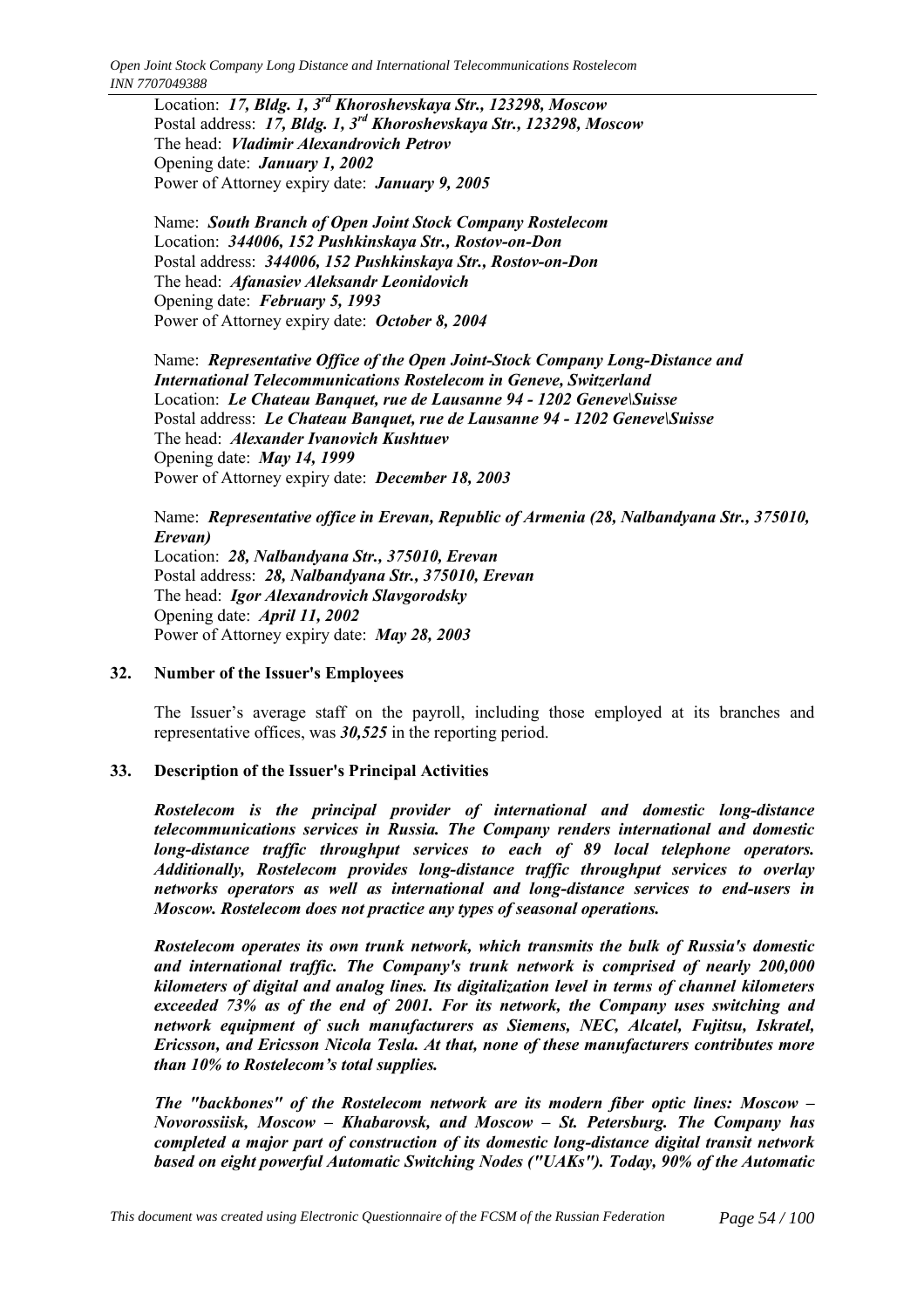*Trunk Exchanges ("AMTS") are connected through two or more paths to the Company's UAKs.*

*Rostelecom has completed construction of a fully connected, redundant international digital network based on 11 international switching centers ("ISCs"). Due to the Rostelecom's network, the international telecommunication services are currently available in any geographic area of Russia. The Company has direct access to 74 countries and participates in 28 international cable systems. Rostelecom interacts with 295 international operators and network administrators, and tries to frame up its extensive relationship with the relevant agreements.*

*Rostelecom participates in a number of organizations specializing in the provision of modern communication services in Russia, including multimedia communication, access to the Internet, and other value added services.*

*In spite of the fact that international and long-distance services remain the main source of its revenues, Rostelecom continues working on expanding the range of services to be rendered to both end-users and operators.*

*Integrated Service Digital Network (ISDN) Services: in 2001, 19 regions of Russia and 3 overlay network operators, Telmos, Comstar and Sovintel, got connected to Rostelecom ISDN network. Rostelecom launched the international ISDN project in cooperation with 4 international operators: Finnet (Finland), Slovak Telecom (Slovakia), Teleglobe (Canada) and Ukrtelecom (Ukraine). This made the ISDN network available for 51 regions and 5 overlay network operators. The international ISDN services are being offered to 30 countries and 34 international operators.*

*Frame Relay Technology Services: The Company uses the Moscow Center for International Access to provide the international Frame Relay technology services to Russian corporate customers and international service providers.*

*International Roaming: Rostelecom routes international roaming signal messages to 108 countries (253 international mobile operators). During 2001, the access was provided to the networks of 45 operators. Major mobile operators of Russia use the Rostelecomís international signal network.*

*Intellectual Platform-Based Services: in March 2001, FreePhone 800, the first service based on the Companyís intellectual platform, was introduced to the market. The international companies broadly employ this service as an effective advertising and marketing tool. Rostelecom made this service available for Russian consumers. In July 2001, the Company launched the 809 Information Service available for an extra pay.*

*Plastic Cards Used for Payment of Domestic Long-Distance and International Services: in early 2001, the Company and Closed Joint Stock Company KB Guta Bank implemented a new technology which enabled customers to pay for international and long-distance services by VISA, EC/MC and Union Card plastic cards of any bank. In the autumn of 2001, together with Guta Bank, Rostelecom issued the ROSTELECOM Visa Electron international plastic card. Further, the Company kept expanding the availability of its international and longdistance services through various types of specialized cards, including the World Card and telephone service cards STC, and STC-Intertone.*

International and long-distance traffic is a prime source of the Company's revenues. At that, *Rostelecomís share in the international communications revenues is practically equal to shares of overlay network operators and local operators.*

*Structure of Rostelecom's revenues in 1999-2002.*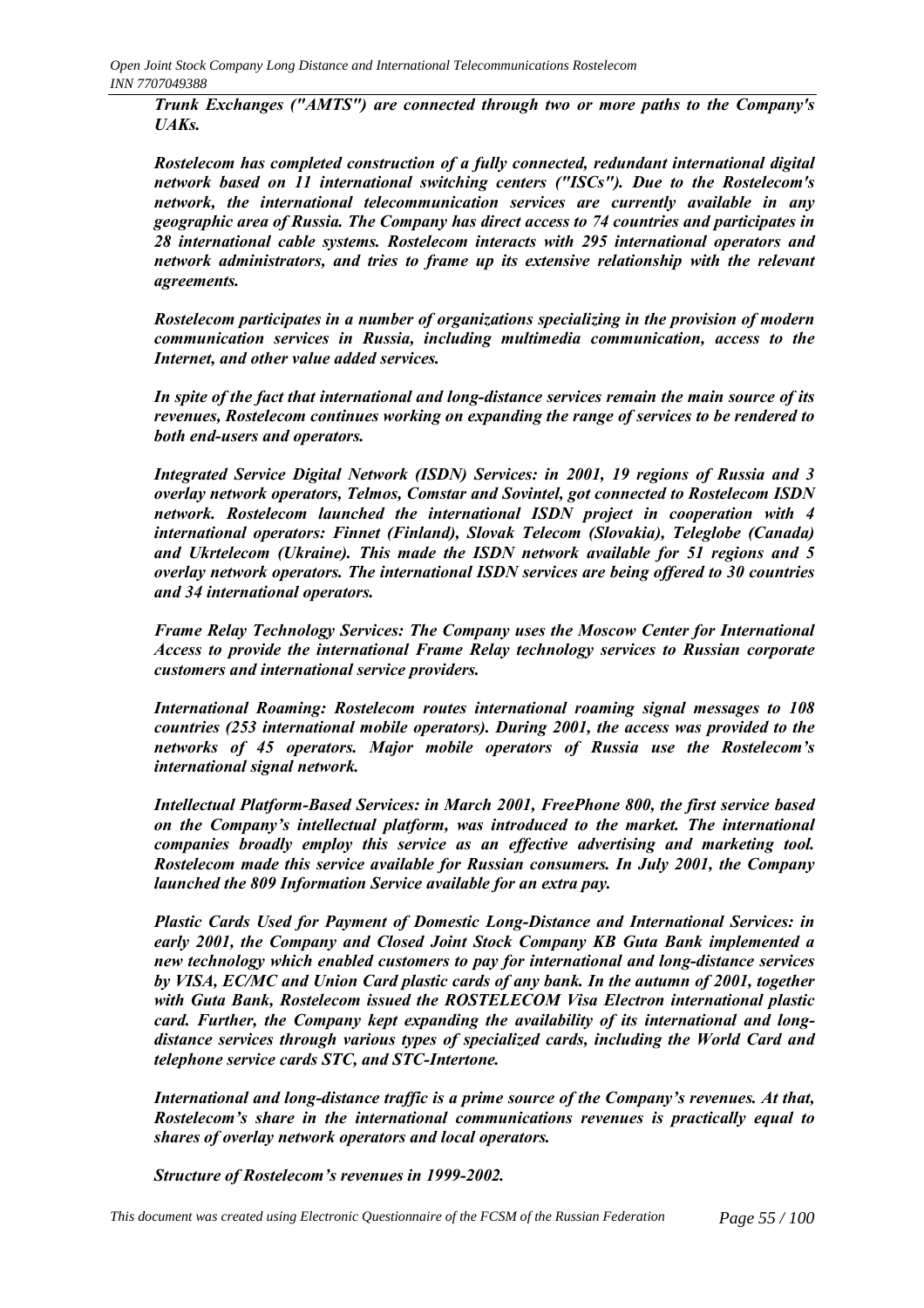| Type of operation:        | 1999     | <b>2000</b> | 2001     | 10 2002  | 20 2002  | 3Q 2002 |
|---------------------------|----------|-------------|----------|----------|----------|---------|
| 1. Long-distance traffic  | 34.17%   | 33.37%      | 37.34%   | 41.02%   | 38.25%   | 42.53%  |
| 2. International traffic  | 57.94%   | 54.85%      | 45.07%   | 41.72%   | 39.38%   | 39.01%  |
| 3. Channel lease          | $3.93\%$ | $4.63\%$    | 7.53%    | $9.66\%$ | 10.45%   | 10.34%  |
| 4. TV, radio broadcasting | 0.83%    | 2.17%       | $2.30\%$ | 2.40%    | 2.46%    | 2.41%   |
| 5. Internet               | $1.00\%$ | 2.02%       | 2.15%    | 0.02%    | $0.03\%$ | 0.03%   |
| 6. Other                  | 2.13%    | 2.96%       | 5.61%    | 5.18%    | 9.44%    | 5.69%   |
| 7. Total revenues         | 100%     | 100%        | 100%     | 100%     | 100%     | 100%    |

*The licenses obtained authorize Rostelecom to provide international and long-distance telecommunications services on the whole territory of the Russian Federation. Rostelecom's network interconnects all LTOs, which operate their own local telephone networks. Rostelecom does not bill most end-users directly, except for certain enterprises, Russian governmental bodies and individual customers in Moscow, but instead collects payments from LTOs and other entities, which charge their local customers for domestic and international outgoing calls independently. As a result, Rostelecom does not have any customers, which account for more than 10% of its total service sales.*

# *Inventory*

*Rostelecom is pursuing a stringent policy on inventory optimization. The volume of inventory is determined by standards developed and approved in order to ensure for uninterruptible functioning and operation of Rostelecom trunk networks.*

#### *Principal Competitors*

*Currently, Rostelecom strives to take a lead role in the ongoing liberalization of the telecommunications market in Russia, and for this purpose develops effective and competitive businesses able to anticipate customer needs.*

*Rostelecom believes that unique networks, which it created during the ten years of its existence, would secure its goals.*

*The Company is monitoring its competitors in order to better understand their impact on Rostelecom's activities. To further build its development strategy, the Company evaluates activities of alternative operators and operators of overlay networks. Rostelecom's primary competitors are as follows:*

*Closed Joint Stock Company TransTeleCom Company. The company was established in 1997 with the intent to upgrade the information and technology segment in the infrastructure of the Ministry of Railways of the Russian Federation and, for this purpose, construct and profitably operate a high-bandwidth telecommunications network along rail routes. Today, TransTelecom holds operator licenses to lease out communications paths and channels, provide telematics services (including the Internet), data transmission (ATM, Frame Relay, IP, X.25) as well as services for local, intra-zonal and domestic long-distance communications.*

*Initially, TransTelecom was planned to use a part of its capacity to satisfy telecommunications needs of the Ministry of Railroads and sell the remaining capacity to third parties. TransTelecom however does not currently have a license to render trunk communications services. At the end of May 2002, representatives of Sviazinvest were elected to the Board of Directors of TransTelecom.*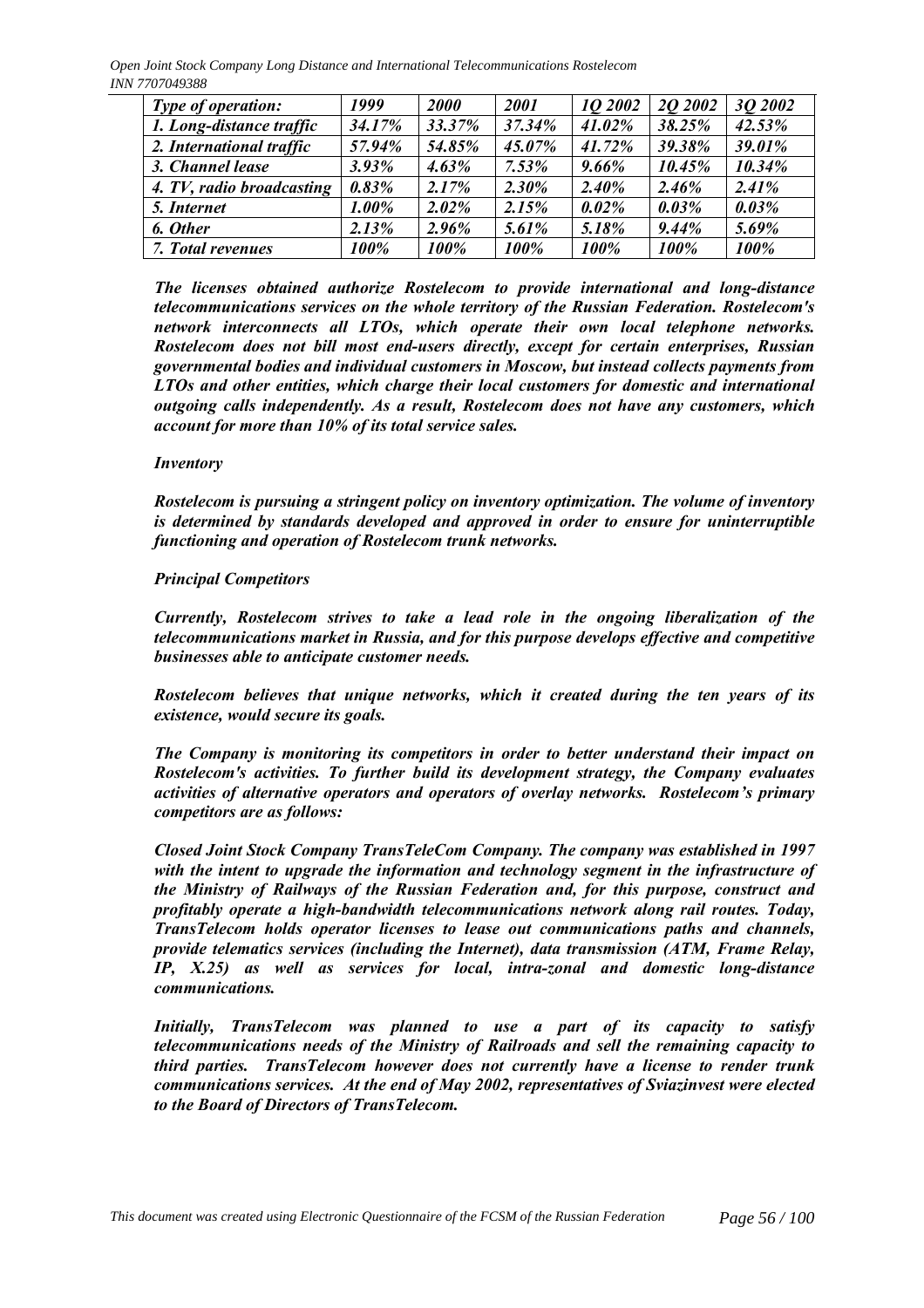*In the first half of 2002, a group of representatives of the Ministry of Telecommunications, Ministry of Railroads and Ministry of Economic Development and Trade was organized to decide on the future of TransTelecom.*

*Closed Joint Stock Company Sonera Rus incorporates Sonera Corporation. Closed Joint Stock Company Sonera Rus, which has two offices in Moscow and Saint Petersburg, has been representing Sonera Corporation on the Russian market since 1993.*

*Closed Joint Stock Company Sonera Rus has created its own network comprising two fiberoptic lines between Finland and Russia: FRL (Finnish – Russian Line) and FROG (Finnish ñ Russian Optical Gateway). Sonera Rus is licensed to lease out channels in Moscow, Saint Petersburg and northwestern region of Russia. It provides data transmission and telematics services, but does not hold a license to render international telecommunication services. Sonera services are addressed for both telecom operators and Internet providers as well as corporate clients seeking for high-quality communication services.*

*Golden Telecom, Inc. is a lead operator of integrated telecommunications and Internet in major cities of Russia, Ukraine, Kazakhstan and other CIS countries. In particular, the company renders local access services, using its own overlay networks in Moscow, Kiev, Saint Petersburg and Nizhny Novgorod; it also provides data transmission, Internet, domestic longdistance and cellular services.*

*Golden Telecom, Inc. comprises three principal operators including TeleRoss, Sovintel and Golden Telecom–Ukraine, and bases its activities in Russia and the CIS countries on a network of its branches and joint ventures being in its ownership or controlled. Today the company offers a complete range of data and voice transmission services in 15 Russian cities: Moscow, Arkhangelsk, Vladivostok, Volgograd, Voronezh, Irkutsk, Krasnodar, Nizhny Novgorod, Novosibirsk, Samara, Syktyvkar, Tyumen, Ufa, and Khabarovsk.*

*Sistema Telecom was established on 1 July 1998 as a subsidiary of ОАО Aktsionernaya Finansovaya Kompania Sistema (ОАО AFK Sistema).*

*Sistema Telecom holds presence in various market segments, including telephony, data transmission, the Internet, cellular, satellite, paging and trunking communications. MTU-Intel, Comstar, MTU-Inform, Telmos, Vympel-Sistema, MSS, MTS, Golden-Line and other companies are members of the Sistema Telecom group.*

*Open Joint Stock Company Comincom comprises Norwegian telecommunications operator Telenor as shareholder.*

*The key components of the Open Joint Stock Company Comincom communications network are satellite communications network and integrated transportation network operating mostly on-land communications facilities and providing for joint transmission of any type of traffic. Currently, Comincom services include local communications, domestic long-distance and international telephone communications through allocated and public service networks, data transmission, Internet, ISDN, videoconferencing, and other services. Open Joint Stock Company Comincomís subsidiary Closed Joint Stock Company Combellga is its main Internet provider in Moscow.*

*Besides the above competitors, Rostelecom is also challenged by a high level of competition from alternative operators such as Open Joint Stock Company Gazcom and Open Joint Stock Company Enifcom. These companies are acting under the corporate patronage of Open Joint Stock Company Gazprom and RAO UES respectively.*

*This document was created using Electronic Questionnaire of the FCSM of the Russian Federation Page 57 / 100 The Company realizes that it should develop and change abreast of the market evolution in order to remain competent. For this purpose, the Company has prepared and started implementing a program of priority measures, which the Company expects will ensure*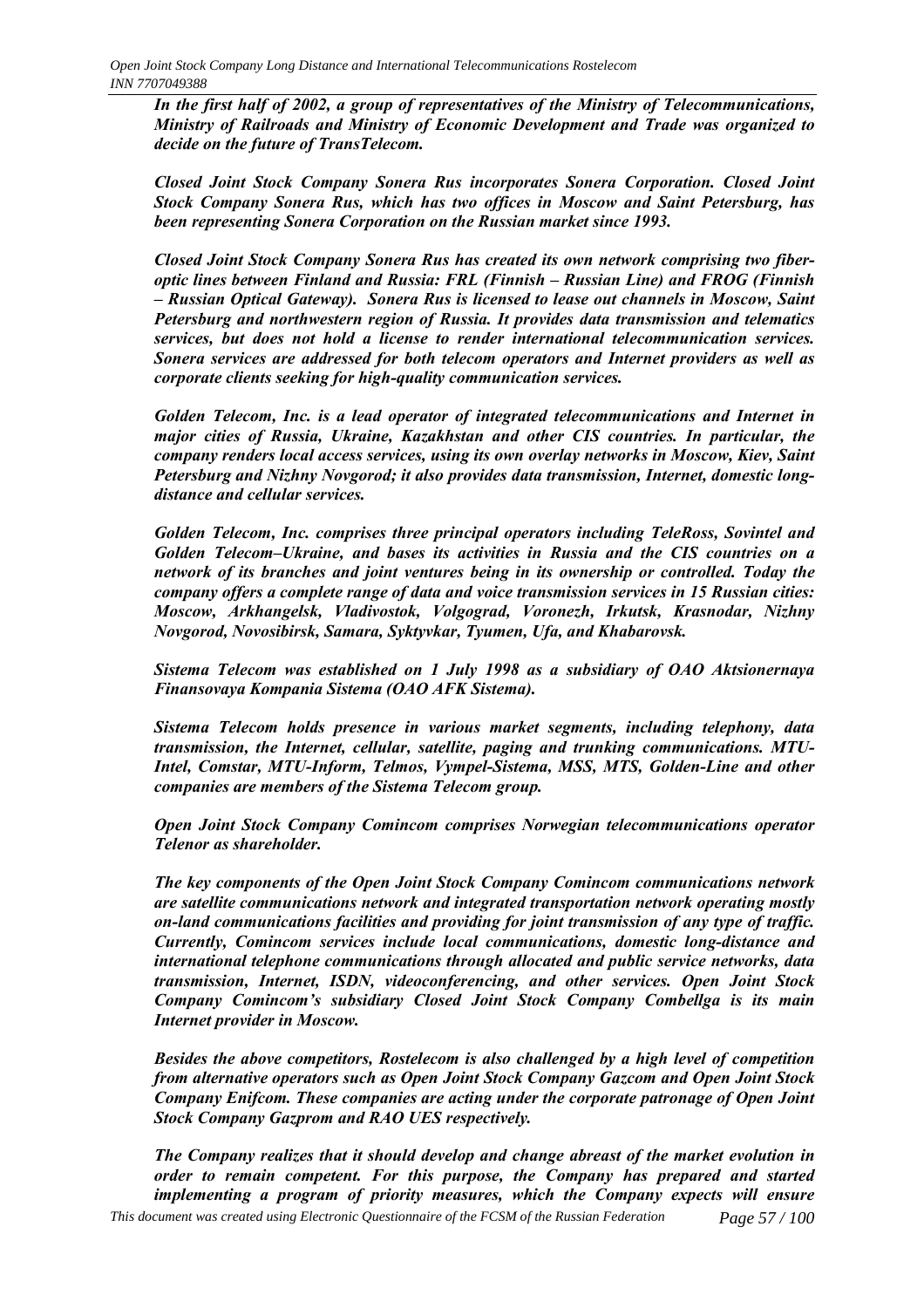*achievement of its goals. The further development of the Company will be driven by commercial priorities indicated by customer demands.*

*Rostelecomís primary objectives for 2002 are as follows:*

- *implementing a system of monitoring competition environment in the market; and*
- *developing and implementing an aggressive marketing strategy.*

*The Companyís marketing strategy for 2002 is to strengthen its position on both Moscow retail market by optimizing the end-user tariffs and the operator market by increasing the traffic volumes passing through Rostelecom network.*

*The reform of telecommunications industry and continuing company's reorganization implemented by Sviazinvest will certainly affect the competitors' balance in the sector. The yet-to-be-agreed conditions of the liberalized telecommunications market, pending uncertainty in the future legal environment in the industry and terms on which Rostelecom will enter the demonopolized market do not allow to make a more precise assessment of the competitive environment. Until Rostelecom's non-core businesses, cross-subsidy costs and other public obligations are finally negotiated with the Government, it would be premature to count on a fair competition on the Russian telecommunications market or calculate its influence on the Company's operations.*

# **The Characterization of Telecommunications Industry**

*The telecommunications industry in Russia is divided between local providers and longdistance and international providers.*

*Eighty-nine Russian local telephone operators ("LTOs") install and maintain subscriber access lines, provide local switching and transmission services and interconnect subscribers* with Rostelecom's domestic long-distance and international network.

*The current reorganization of local operators, including Open Joint Stock Company Sviazinvest, affects the interests of all Russian operators. In 2001, Open Joint Stock Company Sviazinvest engaged into restructuring and creating 7 entities that will form a base for the 89 existing local operators. Each stage of this project is subject to approval by the Ministry of Communications and Ministry of Anti-Monopoly Policy and Support of Entrepreneurship. It should also be noted that the holding company restructuring is designed to prepare the member companies of Sviazinvest, including Rostelecom, for the future liberated market conditions.*

*Rostelecom, on its part, is planning to complete the branch network restructuring, which will create 7 regional branches formed on the basis of the existing 15. The Company plans to merge 20 branches into 10, which it believes will improve its manageability and reduce internal operating costs. The Company will also finalize the principles for interaction between the merged Rostelecom branches and combined local operators of Open Joint Stock Company Sviazinvest, including the master plan of network data interconnection, which will provide for effective cooperation with interregional companies in unregulated market conditions.*

*The successful implementation of the Company's marketing strategy, including the strengthened position on the long-distance communication market, entry into the international market of transit services, and captured dominant position on the high-tech services market, as well as implementation of the Company's technological strategy envisaging an increase in throughput capacity and digital network intellectualization,*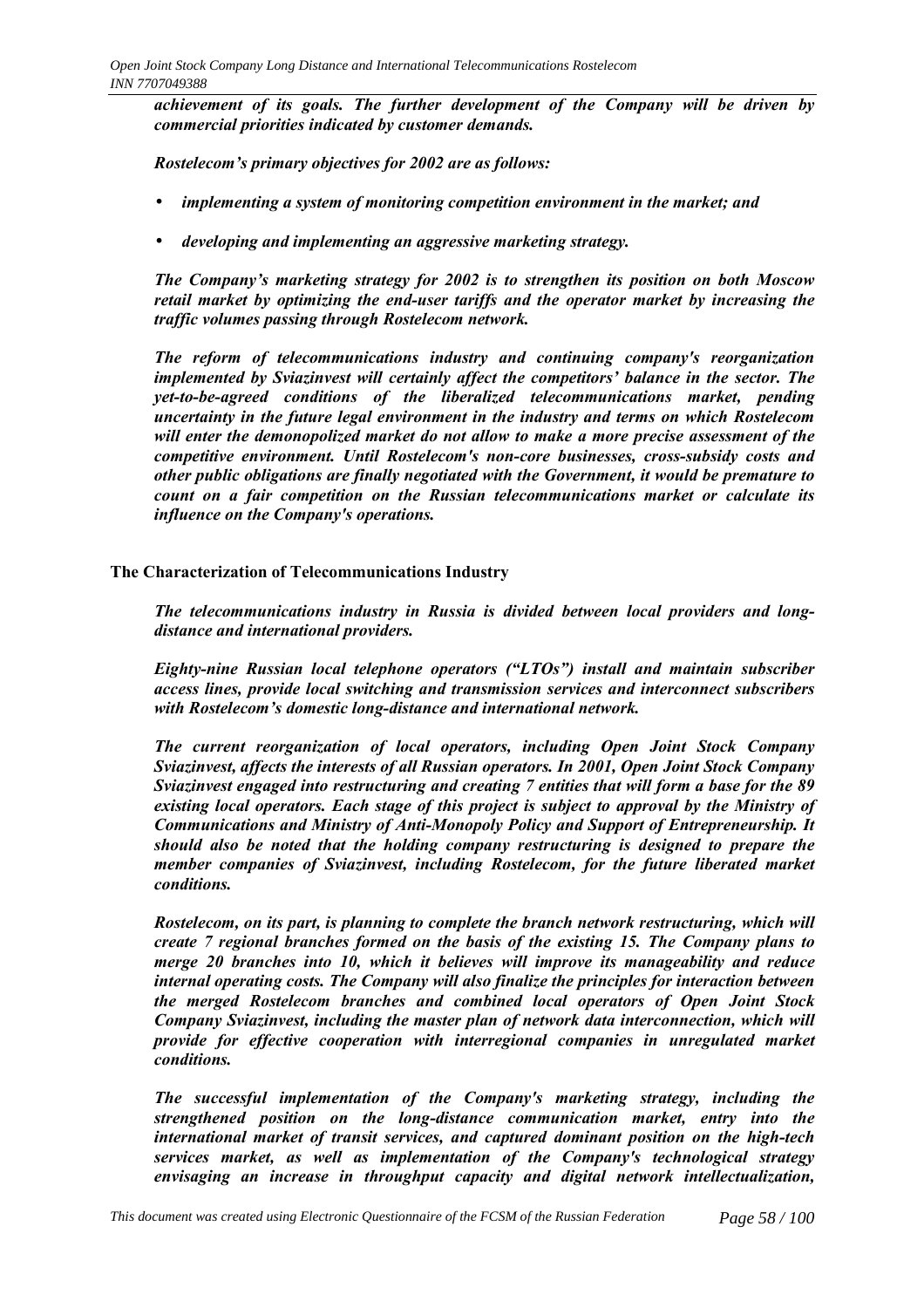*creation and development of a multiservice network are the accomplishments which will allow Rostelecom to prepare for the oncoming market liberalization.*

*The principal factor affecting the Company's position in the telecommunications market is the imperfect legal and regulatory base governing the telecommunications industry in Russia, which is reflected in the current tariff policy, social obligations of Rostelecom, accession procedures and licensing policy dictated by the Ministry of Communications.*

*Being aware of the importance and value in retaining the position of Rostelecom, Svyazinvest supports the Company's monopoly on the telecommunications market and actively participates, jointly with Rostelecom, in the governmental reform of the telecommunications industry, asserts Rostelecom's rights for reimbursement for "social costs" and even distribution of social obligations among all market participants, and contributes to the optimization of the Company's interaction with other dependent entities of the Svyazinvest Group.*

*In light of the future market reform, the state also recognizes the influence exerted by Rostelecom on the current market and its future development.*

*Today, the Company almost fully satisfies other operators' demand for trunk network services and has the potential to retain this dominant position in the future. As a result of the arrangements undertaken by the state in light of the market liberalization, the Company may expect the long-distance market to become more attractive once the cross-subsidies practice is abandoned.*

*The Company expects that the market reform will shift the demand structure towards endusers' increased requests for modern digital services and increase pressure from alternative operators working in deregulated segments.*

*The Russian government has stated the importance to retain, in the process of reform, the system of integral control over the public network to assure effective management of network resources and national security. The efforts of the Russian government are also focused on providing for general conditions for effective utilization of investments in the sector, rendering modern communications services to bodies of state administration in accordance with their growing demand, creating conditions for Russia's integration into the European and global telecommunications complex, and ensuring efficient management of the state property.*

# **34. Investment Declaration. Description of the Issuer's Activity**

*To be provided by investment funds only.*

# **35. Plans for the Issuer's Future Activity**

*Since its foundation, the Company has been heavily investing into modernization and development of its international and long-distance communications networks. The first stage of the investment program provided for construction of new and modernization of existing primary network facilities. The second stage included the switching capacity expansion, construction of new modern communication lines and upgrading of the existing trunks and stations of the Russian network of international communications.*

*Main Directions of Issuer's Development in 2002* 

*As a priority for 2002, the Company views construction and modernization of its network in order to increase the volume of existing and future services. The amount of the Company's capital investments in 2002 will reach 4.2 billion rubles, 1.1 billion of which will be spent on*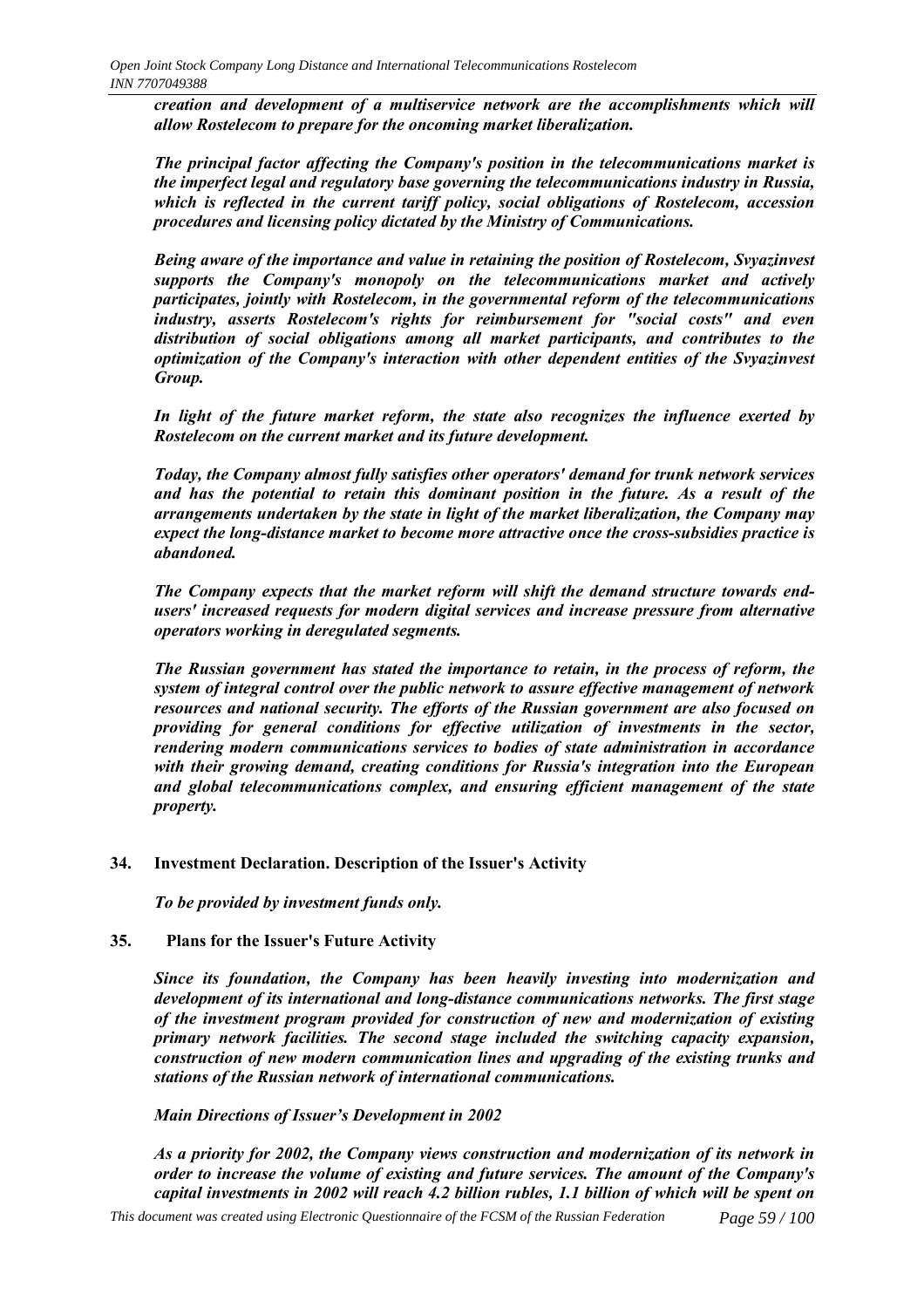*the technical servicing of the Company's network. An estimated 1.1 billion rubles construction of new fiber optic lines intended to reach the most promising markets and a 2 billion ruble modernization project intended to increase the network throughput capacity and promote new services are considered as the priority investment projects. New types of services are also planned to be developed.*

*The most significant projects in 2002 will be as follows:*

- *FOL Ioshkar-Ola Kirov with a link to Cheboksary;*
- *International FOL Russia Kazakhstan;*
- *Baltic Cable System, Stage I;*
- Reconstruction of FOL Moscow Novosibirsk;
- *Additional equipment of FOL Moscow Novorossiisk;*
- *FOL Gatikha D. Konstantinovo with a link to Nizhny Novgorod;*

*- FOL Kaliningrad – Gvardeisk with a link to the state border with Lithuania; as well as construction of international telephone exchange in Kaliningrad, and*

*- International FOL Russia – Azerbaidzhan.* 

*The new fiber-optic cables will give the Company an access to strategically important international directions and connect major cities with the Company's trunk network.* 

*In early 2002, the Company has completed construction of FOL Russia – Kazakhstan that gave it an access to Kazakhstan.*

*The new FOL Russia - Kazakhstan has provided Rostelecom's trunk network with a second outlet to Kazakstan (Western Segment). The commissioned project completed a high-speed ring network based on the existing lines not only in the Russian Federation and the Republic of Kazakhstan, but also in the Chinese Peoples Republic.*

*FOL Russia - Kazakhstan passes in the vicinity of the settlements of Volzhski – Khulkhluta – Yashkul - Elista. Its total length is 456 kilometers. The commissioned line makes part of the already existing FOL Samara – Saratov - Volgograd, with a branch to Rostov-on-Don, Elista and Budennovsk. The construction project was financed by Rostelecom itself.*

*The Company expects that the new telecommunications trunk line will significantly improve conditions of the Russian traffic transit through Kazakhstan to Central Asia republics and Kazakh traffic transit through Russia to Europe and the Asia-Pacific region. The newly commissioned FOL will also improve the quality of Russia's telephone communications with Central Asia countries because the new line will not only add new channels to this direction, but will also ensure the traffic passage in digital format.*

*The projects listed below are planned by the Company for 2002:*

*- FOL Yoshkar - Ola - Kirov will connect the cities of Kirov and Cheboksary to Rostelecom's trunk network;*

*- Construction of FOL Kaliningrdad - Gvardeisk will provide access to Kaliningrad and Russia's state borders with Lithuania and Poland;*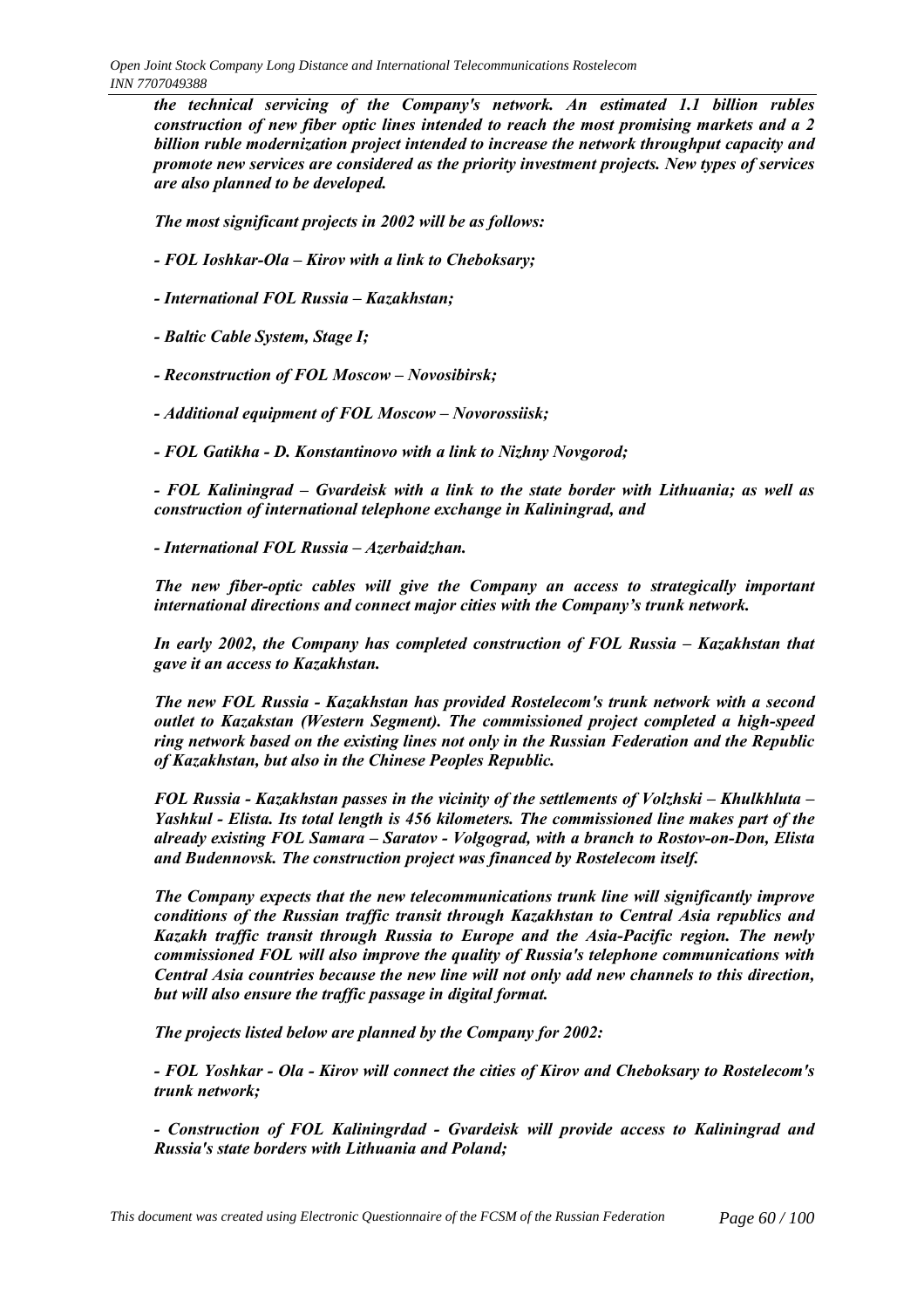*- Construction of two new FOLs: FOL Russia-Azerbaijan and FOL Gatikha - D.Konstantinovo - Nizhny Novgorod.*

*The Company is upgrading its networks in order to increase the throughput capacity and offer new services:*

*- Construction of the Baltic Cable System (1st Stage) jointly with the Swedish company Telia, in the course of which the Moscow - St. Petersburg - Kingisepp line using the dense wavelength division multiplexing ("DWDM") technology will also be upgraded and the Company's operations in respect of the international cable systems will be expanded.*

*- Expansion of the Moscow - Novosibirsk line throughput capacity based on DWDM technology.*

*- The existing FOLs will be additionally equipped with wavelength-division multiplex equipment that will ensure effective operation of the existing communications lines for a long term and provide them with the required throughput capacity. The upgrading of these lines will use modern DWDM technology, without decommissioning of the existing PDH and SDH systems operable in parallel with DWDM, which will allow to transfer all types of information at rates higher than 10 Gb/s.*

*- Creation of Rostelecom data transmission centers accompanied by introduction of intellectual network services and a flexible multiplexor network.*

*In addition, in 2002 the Company plans to:*

- *upgrade of a 34Mb/s microwave line to Arkhangelsk;*
- *upgrade of a microwave line by two digital paths of 17 Mb/s each, to Yakutsk;*
- *continue increasing the capacity of the Eastern segment of Rostelecom's satellite network;*
- *upgrade a ground satellite communications station in Petropavlovsk-Kamchatsky and complete equipment of a ground station in Arkhangelsk;*
- *reconstruct telecommunications facilities at the Main Russian Television Center (GTsRT) in Ostankino;*
- *put into operation the Moscow-based MTS-9 switching center, which will significantly broaden the offered range of services;*
- *expand the platform of a packet telephony exchange in Moscow, introduce intellectual services, and construct packet telephony gateways to St. Petersburg, Rostov-on-Don, Samara, Novosibirsk, Ekaterinburg, Khabarovsk. The first stage is planned to implement services for international vocal/facsimile transit via IP, mutual settlements among operators, and IP telephony-based international and long-distance communications services for corporate customers.*

*Rostelecom has implemented and is developing a variety of new services, which largely complement the already existing international and long-distance services. Rostelecom plans to start offering packet telephony and intellectual network services.*

# **Marketing Strategy of the Company**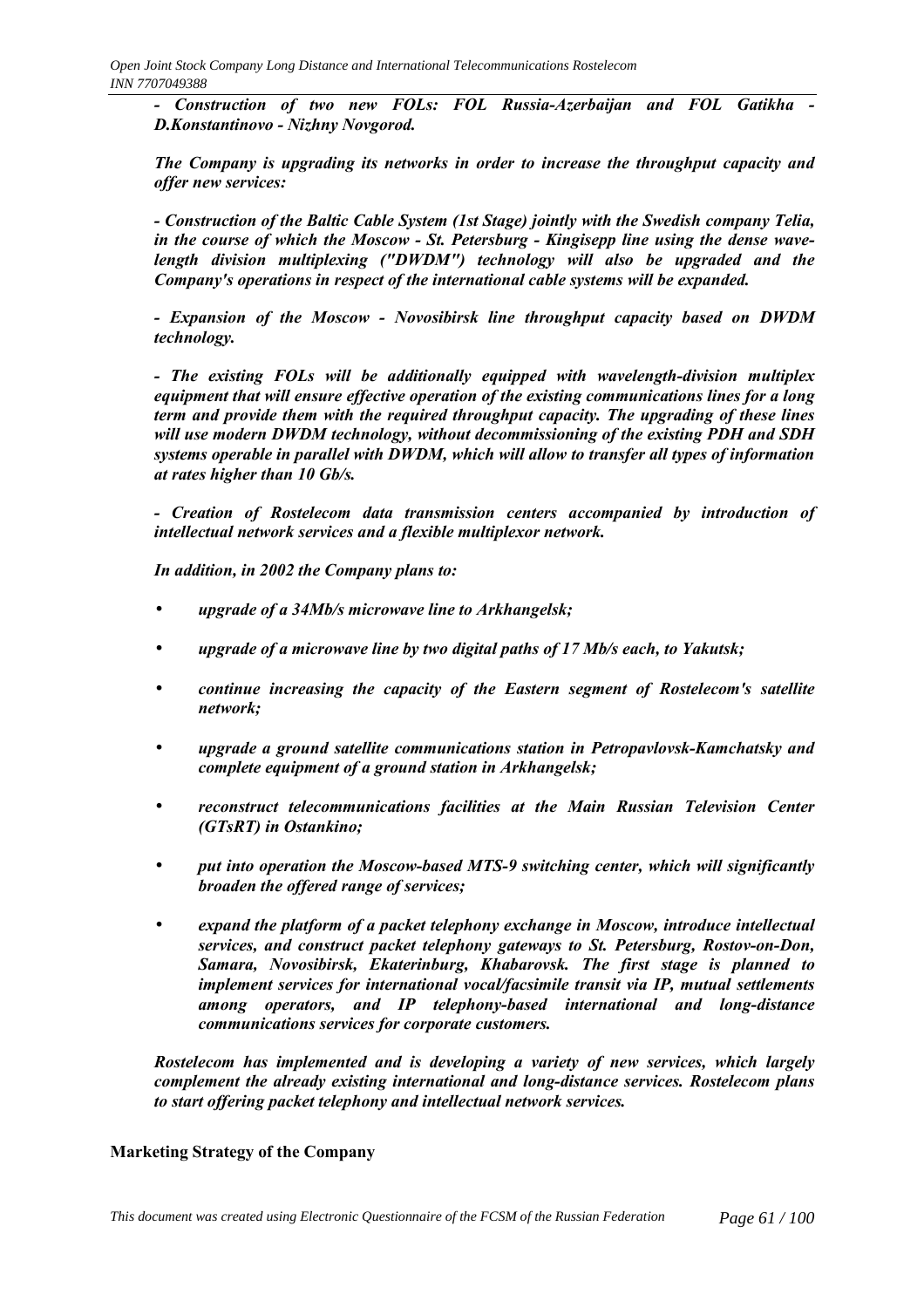*The marketing strategy of the Company provides for acquiring a stronger position on the market of end-users in Moscow and on the market of operators.*

*In order to implement this strategy, the Company has established a Commercial Directorate. Within the next year the Company will also organize marketing subdivisions in all branches.*

*To achieve its principal commercial objectives, in 2002 Rostelecom will:*

- *Set up a system of market monitoring ;*
- *Optimize its tariff policy with respect to end-users in Moscow;*
- *Expand its activities on the operator market in order to increase the traffic through its network, which activities will include:*
	- *upgrading the system of settlements with regional operators so as to eliminate the cross-subsidy practice;*
	- introducing a flexible system of discounts on package services, which system will *allow local operators to offer a more flexible subscriber rating system to, and thereby retain, important regional clients in the Rostelecom network;*
	- *optimizing the tariff policy with respect to alternative operators;*
	- reviewing agreements with all international operators so as to reverse the trend *of decreasing incoming international traffic; and*
	- *penetrating the market of traffic transit from Europe to Asia;*

*Expand the range of its services by:*

- *introducing intellectual networks;*
- *offering package services and implementing a "one-stop shopping" marketing strategy;*

*Introduce a new approach to managing client relations; and*

*Build a sales and service system, offer incentives to stimulate the demand and sales.*

*The principal objective of Rostelecom in the national operators market in 2002 will be to improve the system of settlements with the regional operators.*

*The introduction of an integrated billing system will improve inter-operator settlements on all offered services, keeping of contractual records, monitoring of client profiles, and provision of statistics and managerial information to relevant subdivisions. Also, the Company expects that the billing system will help to:*

 *improve the technology of settlements on international and domestic long-distance traffic exchange with international and Russian operators and adjust it to international standards;*

 *create a flexible automated system for tariffication and keeping contractual documentation;*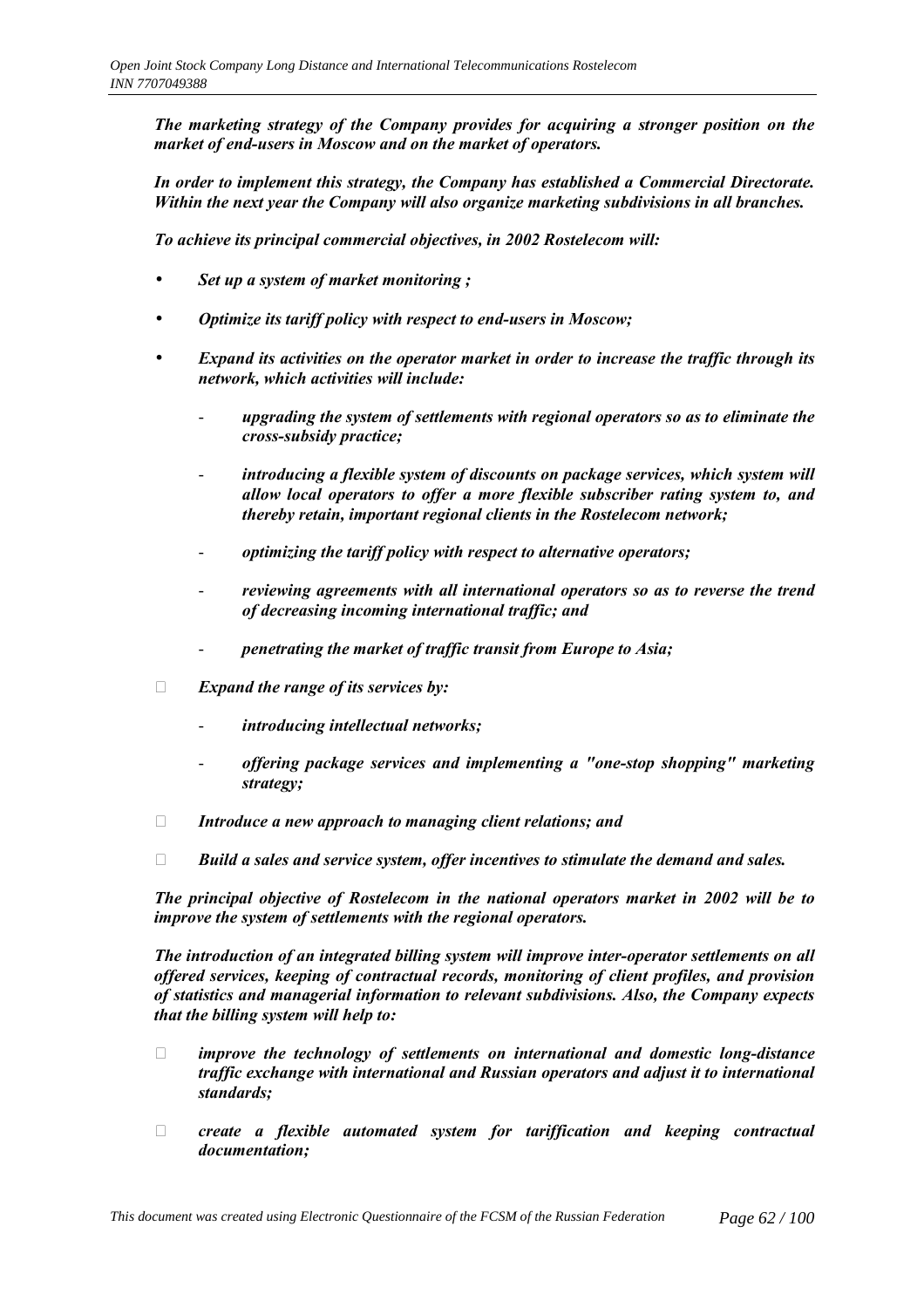*automate the processes of keeping normative and reference information; and*

 *resolve issues related to transmission from settlements with associated operators based on integral settlement rates to settlements based on traffic throughput.*

*The Company believes that these new technologies will create additional traffic in the existing public network and secure additional revenues for both the Company and national operators. The "free call," "televoting," "premium tariff" and "virtual private networks" services are planned to be based not only on the intellectual platform of Rostelecom but also on platforms of other operators which will become connected to Rostelecom network in the next year.*

*The marketing strategy of the Company seeks to develop relations with international operators, optimize outgoing and incoming rates, and consider opportunities for entering the market of international traffic transit.*

*To continue work with individual consumers in Moscow, the Company plans to develop two programs for the end-user market, including pre-paid cards communication services as well as public phones network and centers.*

*The implementation of its marketing strategy will enable the Company to increase its revenues considerably, strengthen its position on the international operator market and position itself as a national operator on the Russian market.*

*The Companyís current priority is to retain its position on the markets of long-distance telephone communication, channel lease, data transmission and other services, and simultaneously improve Rostelecom consumer image by offering new services to, and thereby conquering new segments of, the market.*

*To make customer work more efficient and secure loyalty of its clientele, the Company is planning the following programs to be renovated:*

*1) Upgrade of customer contracts;*

*2) Debit and credit cards;*

*3) Unified inquiry service;*

*4) Retail outlets.*

#### **36. Data on the Issuer's Charter Capital**

Amount of the issuer's charter capital (rub.): *2,428,819.4725*

Charter capital breakdown by share category: Ordinary shares: total amount (rub.): *1,821,740.8* Share of the charter capital: *75.005196 %* Preferred shares: total amount (rub.): *607,078.6725* Share of the charter capital: *24.994804 %*

#### **37. Data on the Participation of the State (Municipal Formation) in the Issuer's Charter Capital**

Share of the issuer's charter capital being the state (municipal) property: *None*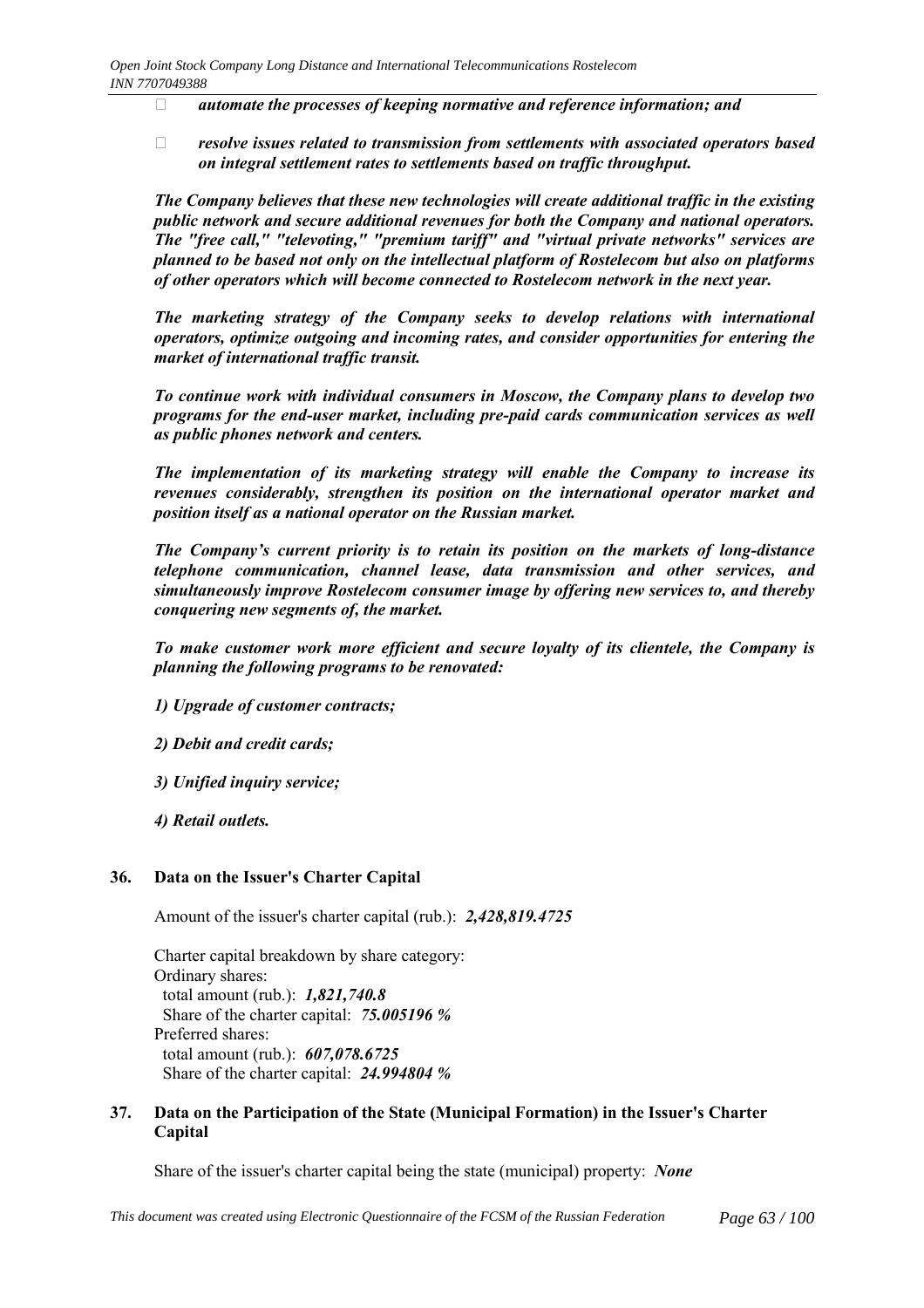Share of the block of the issuer's shares held in the state (municipal) property: *None*

Existence of the special right of the Russian Federation, its subjects and municipal formations to participate in the issuer's management (''golden share''): *no such right exists*

### **38. Data on the Issuer's Authorized Shares**

### *38.1*

Category of shares: *ordinary* Form of shares: *registered, non-documentary* Full name of category/class of authorized shares: *ordinary* Par value (rub.): *0.0025* Number: *905,330,221* Total (rub.): *2,263,325.5525*

Terms of placement: *8.1. the company is entitled to place its shares, and other securities that are convertible into shares through both public and closed subscriptions, except in cases when the applicable laws of the Russian Federation permit the placement of shares only through public subscription.*

*The procedure and term of the shares' placement through public or closed subscription shall be determined by the Board of Directors or the General Shareholders' Meeting of the Company, as stipulated in Clause 6.4. and Clause 6.5. [of its Charter].*

*8.2. When increasing the charter capital by placing additional shares, the placed shares should be paid for at the market value, which shall be established by the Board of Directors together with the issue of the charter capital increase, through the procedure and by methods stipulated by the applicable laws of the Russian Federation. Herewith, the market value of the shares being placed may not be established lower than their nominal value.*

*The Company shall place shares at equal market price which shall be applicable to all buyers of the securities during the whole term of placement of shares.*

*8.3. When additional shares are placed, the Company and any buyer of shares execute a civil law agreement on the purchase of shares. Pursuant to such agreement, the placed shares shall be paid for within the term specified pursuant to the decision on their placement, but not later than one year following the moment of placement thereof. The shares payable in monetary form shall be paid for at the moment of acquisition thereof in accordance with the decision on placement of such shares. The shares which are not paid in monetary form, are to be paid in full at their acquisition unless the decision on placement of additional shares provides for otherwise.*

*8.4. The shares being placed may be paid for in money, securities, other property or property rights, or other rights which have a monetary value.*

*Herewith, the shares being placed may not be paid by offsetting the buyer's claims to the Company, nor may such shares be paid with other securities of the Company.*

*The form of payment for the additional shares is to be determined by the decision on the placement of such shares.*

*In the event that additional shares are placed through public subscription, payment for the shares shall be effected only in monetary form unless the decision on the placement of additional shares provides otherwise.*

*This document was created using Electronic Questionnaire of the FCSM of the Russian Federation Page 64 / 100 8.5. Where the shares are to be paid for in non-monetary form, the monetary value of the property contributed as payment for the shares shall be determined by a majority of votes of members of the Board of Directors present at the meeting. Herewith, the market value of the*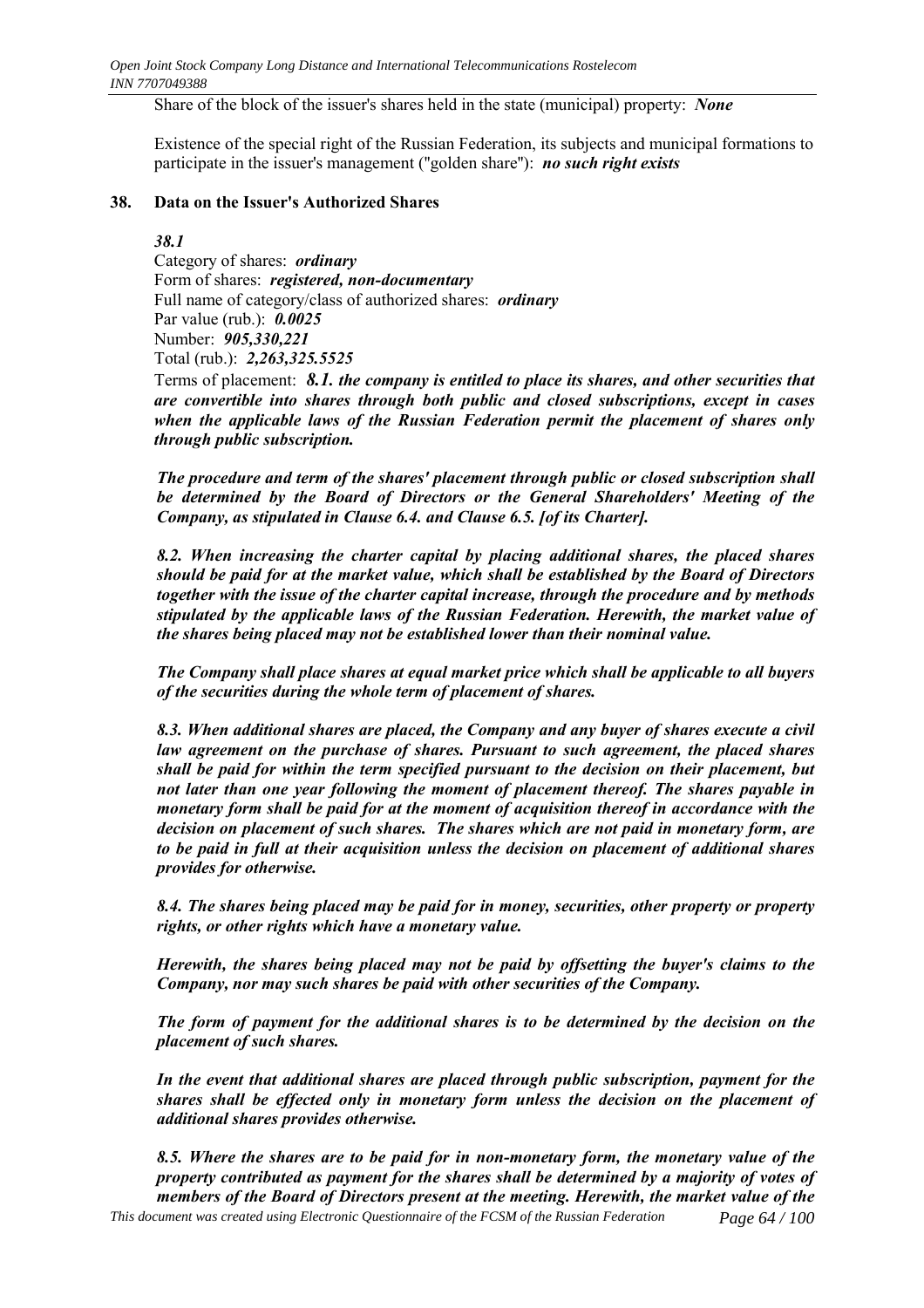*property contributed as payment for the shares shall be determined through a procedure established by the applicable laws.*

*8.6. The Audit Commission of the Company shall select and retain an independent evaluator whose participation in assessing the market value of the contributed property is a mandatory requirement of the applicable laws of the Russian Federation for the payment of shares with non-monetary means.*

# *38.2*

Category of shares: *preferred* Class of shares: *А* Form of shares: *registered non-documentary* Full name of category/class of authorized shares: *preferred, class А* Par value (rub.): *0.0025* Number: *531* Total amount (rub.): *1.3275* Terms of placement: *see previous section*

# **39. Material Contracts and Obligations of the issuer**

*None*

**40. Issuer's Obligations Associated with the Issuance of Shares and Securities Convertible into Shares**

*9.6. In the event of placement by the Company of additional shares and the issuance of securities that are convertible into shares, which are placed through public subscription, the Company's shareholders shall have the preemptive rights to acquire such shares to the extent proportional to their shareholdings of the respective category (class), which shall be exercised in accordance with the procedure established under federal law.*

# **41. Information on Sanctions Against the Issuer and the Issuer's Involvement in Proceedings and Investigations**

Sanctions against the issuer imposed by governmental bodies, court, during reporting quarter financial year and three financial prior years.

Sanction imposed on: *July 14, 1999* Imposing body: *Ministry of Antimonopoly Policy of the Russian Federation* Reasons for imposing: *violation of paragraph 4 of Article 17 of the RSFSR Law "On Competition and Limitation of Monopolistic Activities on the Commodities Markets"* Type of sanction: *administrative penalty (fine)* Amount of sanction (rub.): *2,087.25* Degree of execution of the sanction: *executed*

Sanction imposed on: *August 17, 2001* Imposing body: *Sverdlovsk Territorial Department of Ministry of Antimonopoly Policy of Russia* Reasons for imposing: *violation of Article 18 of the Law "On Competition and Limitation of Monopolistic Activities on Commodities Markets"* Type of sanction: *administrative penalty (fine)* Sanction amount (rub.): *25,000* Degree of execution of the sanction: *executed*

Sanction imposed on: *October 6, 2001* Imposing body: *Federal Commission on the Securities Markets of the Russian Federation* Reasons for imposing: *violation of paragraph 5 of the Regulations on Quarterly Report of the*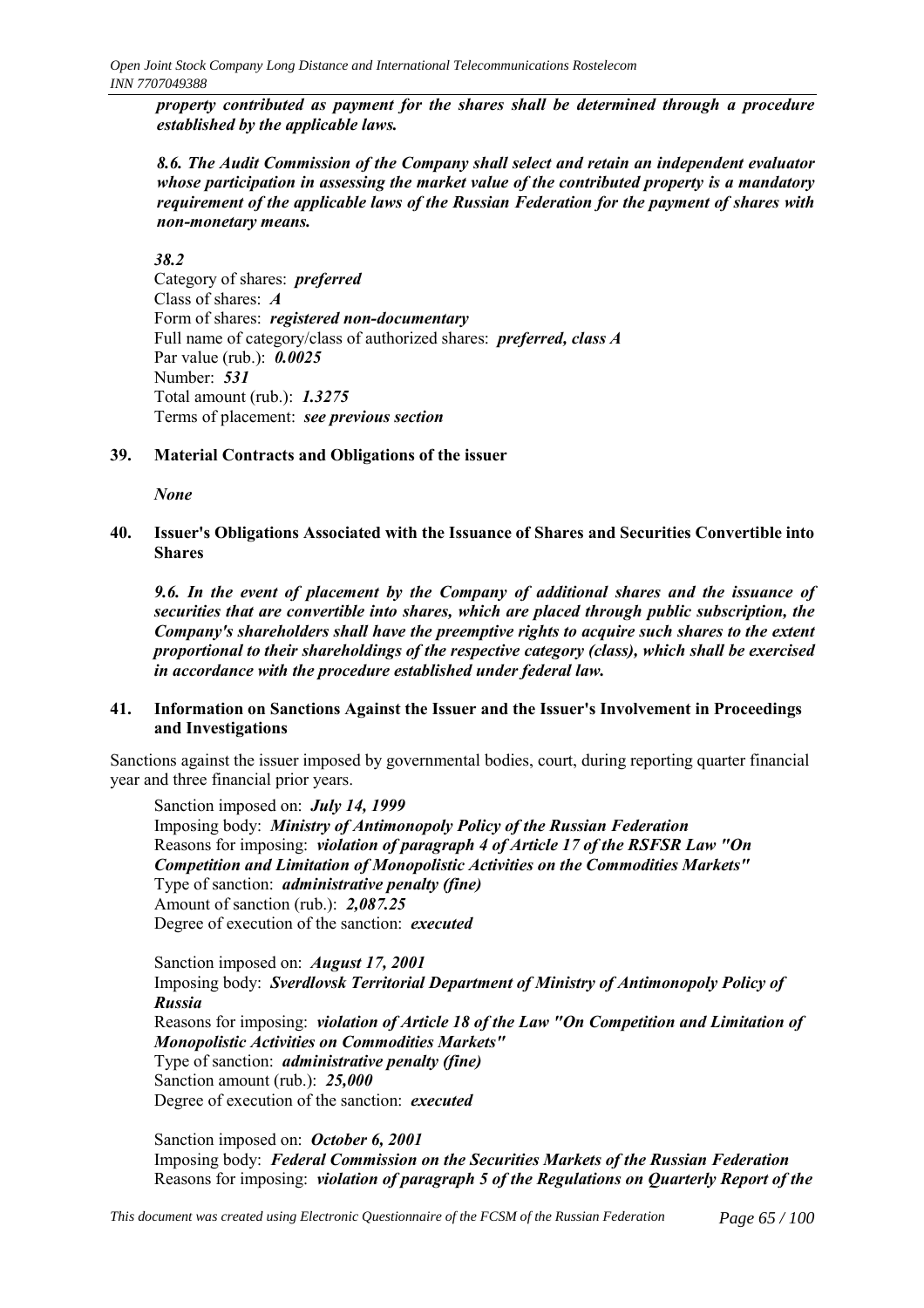*issuer of Securities, adopted by the Resolution of FCSM of Russia as of August 11, 1998 No. 31* Type of sanction: *administrative penalty (fine)* Sanction amount (rub.): *10,000* Degree of execution of the sanction: *executed*

Description of substance of all on-going or ceased trials in the reporting quarter, that may substantially influence issuer's activities:

*Case considered by the Arbitrazh Court of the City of Moscow upon the claim of OJSC Rostelecom to Savings Bank of the Russian Federation arising from the undue performance of the bank account agreement dated October 22, 1998, write-off of the monetary funds according to the payment order of August 2, 1999 No. 99666 in the electronic form.*

*Pursuant to its ruling of May 31, 2000, the court of the first instance left the claim without consideration due to the non-observance of the pre-trial procedure for the dispute settlement envisaged by the agreement. Appellate division of the court upheld the above ruling in its ruling dated July 27, 2000.*

*In its ruling dated September 28, 2000, the Federal Arbitrazh Court of the Moscow Region repealed the above acts, and the case was transferred to the first instance of the Arbitrazh Court of the City of Moscow.*

*Arbitrazh Court of the City of Moscow ruled against the Company, and the appellate division upheld that decision. On March 22, 2001 cassational division repealed the acts of the lower divisions and transferred the case to a new consideration. In the decision of July 6, 2001, the Arbitrazh Court of the City of Moscow ruled that a technical expertise should be held to examine electronic payment system of the "Client-Sberbank" system. The next court hearing will be scheduled upon the expertise is completed.*

Description of grounds for all on-going or finalized investigations of the issuer in the reporting quarter, carried out by the governmental authorities, and audits of the issuer carried out at the request of its participants (shareholders):

*None*

# **42. Material Facts (Events, Actions) Taking Place in the Reporting Quarter**

Date of occurrence of the fact (event, action): *July 3, 2002* Code: *0400124A03072002*

Full name of the legal entity, issuer's share in the charter capital of which has changed: *Closed Joint-Stock Company Registrator-Svyaz*

Location of the legal entity: *27 Presnensky Val, Moscow 123557*

Postal address of the legal entity: *P.O. Box 128, 15A Bolshaya Olenya Str., Moscow 107014* Share of Open Joint Stock Company Rostelecom in the charter capital of the legal entity before change: *5%*

Share of Open Joint Stock Company Rostelecom in the charter capital of the legal entity after change: *8.64%*

Date of occurrence of the fact (event, action): *September 5, 2002* Code: *0400124A05092002*

Full name of the legal entity, issuer's share in the charter capital of which has changed: *Golden Telecom, Inc.*

Location of the legal entity: *615 South DuPont, Highway, Dover, 19901 USA*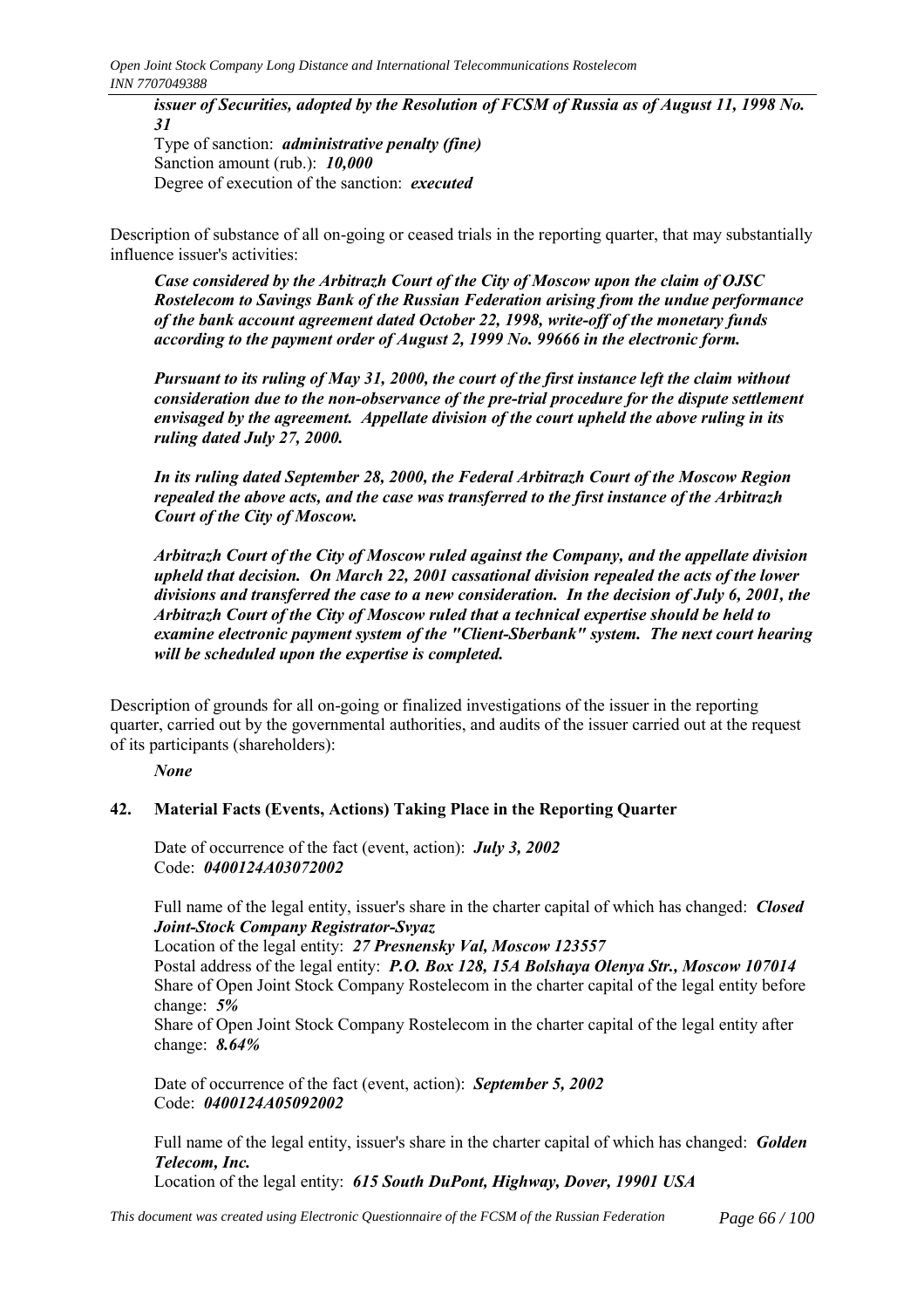Postal address of the legal entity: *615 South DuPont, Highway, Dover, 19901 USA* Share of Open Joint Stock Company Rostelecom in the charter capital of the legal entity before change: *0%*

Share of Open Joint Stock Company Rostelecom in the charter capital of the legal entity after change: *15%*

Date of occurrence of the fact (event, action): *September 5, 2002* Code: *0400124A05092002*

Full name of the legal entity, issuer's share in the charter capital of which has changed: *Limited liability company STsS Sovintel*

Location of the legal entity: *25 Dubovaya Roscha, Moscow 127427* Postal address of the legal entity: *25 Dubovaya Roscha, Moscow 127427* Share of Open Joint Stock Company Rostelecom in the charter capital of the legal entity before change: *50%* Share of Open Joint Stock Company Rostelecom in the charter capital of the legal entity after change: *0%*

Date of occurrence of the fact (event, action): *September 5, 2002* Code of the fact (event, action): *0700124A05092002*

# *Sale of 50% share in the charter capital of the limited liability company STsS Sovintel*

Total amount (value) of funds received (spent) by the issuer in the transaction: *3,076,473,000 rub.*

Contracting parties and beneficiaries in the transaction*:*

- 1. Name: *Limited Liability Company TeleRoss* Location: *27-29, Bldg. 2, Smolenskaya-Sennaya Pl., Moscow 119121* Postal address: *27-29, Bldg. 2, Smolenskaya-Sennaya Pl., Moscow 119121*
- 2. Name: *SFMT-CIS, Inc* Location: *4400 MasArthur Boulevard, N.W. Offise 200, Washington DC 20007, USA* Postal address: *4400 MasArthur Boulevard, N.W. Offise 200, Washington DC 20007, USA*

# **43. Information on Reorganization of the Issuer, its Subsidiaries and Dependent Companies**

*Reorganization of Open Joint Stock Company Rostelecom, its subsidiaries and dependent companies was not performed during the reporting quarter.*

# **44. Additional Material General Information on the Issuer**

*No information.*

# **B. Information on the Issuer's Financial and Economic Activitiy**

**45. Annual Accounting Statements for Last Three Financial Years**

*This information does not have to be presented for the reporting period.*

# **46. Accounting Statements of the Issuer for the Reporting Quarter**

*See Attachment*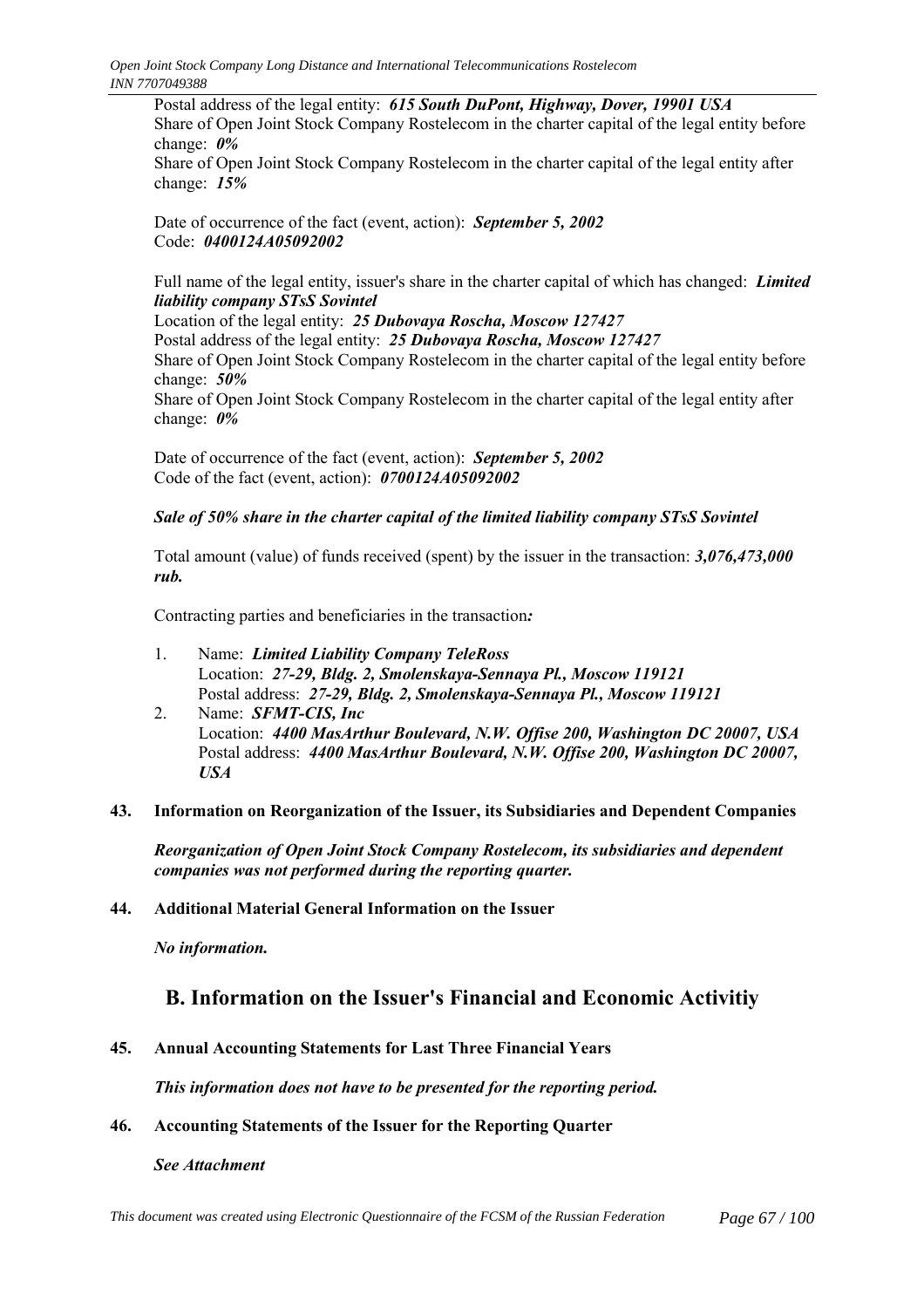# **47. Events Resulting in Increase or Decrease of the Issuer's Assets in the Reporting Quarter by Over 10 Percent**

Date of occurrence of the event (events): *November 10, 2002* Description: *The issuer's assets value as of October 30, 2002 as compared to assets value as of June 30, 2002 has increased by 3,746,205 thousand rub., which equals 10 %. Increase of assets comprises of:*

*- investments in other organizations in the amount of 1,306,160 thousand rub., purchase of Golden-Telecom shares;*

*- short-term financial investments in the amount of 2,731,181 thousand rub., purchase of promissory notes.*

Nominal change in the value of assets as of the end of the reporting quarter is *3,746,205 thousand rub.,* as compared to the value of assets as of the end of the quarter preceding the reporting quarter.

Value of issuer's assets as of the end of the quarter preceding the reporting quarter: *36,666,638 thousand rub.*

Value of issuer's assets as of the end of the reporting quarter: *40,412,843 thousand rub.*

# **48. Events Resulting in the Increase in the Issuer's Profit (Loss) in the Reporting Quarter by Over 20 Percent, as Compared with the Previous Quarter**

Date of occurrence of the fact: *November 10, 2002* Description: *As compared to the second quarter of the year 2002, the profit has grown for 3,864,970 thousand rub., which constitutes 805%. The increase is comprised of: - increase in non-operating gains for the amount of 2,428,191 thousand rub., due to realization of financial investments;*

*- the decrease in operating expenses for the amount of 988,982 thousand rub., mostly, due to the fact that the greater part of doubtful debt accrued in the second quarter*

Nominal change of profit (loss) for the reporting quarter as compared with the profit (loss) for the quarter preceding the reporting quarter: *3,864,970 thousand rub.*

The issuer's profit (loss) for the quarter preceding the reporting quarter: *480,344 thousand rub.* The issuer's profit (loss) for the reporting quarter: *4,345,314 thousand rub.*

# **49. Information on Establishment and Use of the Issuer's Reserve Fund and Other Special-Purpose Funds**

*No funds have been established or used in the reporting quarter.*

# **50. The Issuer's Transactions in the Reporting Quarter Amounting at Least to 10 Percent of the Issuer's Assets as per the End of the Quarter Preceding the Reporting Quarter.**

50.1 Date of the transaction: *September 5, 2002* Subject and description of the transaction: *Sale of 50% share in the charter capital of Limited Liability Company STsS Sovintel* Total amount (value) of funds received (spent) by the issuer in the transaction: *3,076,473,000 thousand rub.* Share of the amount (value) of funds received (spent) by the issuer under transaction in the issuer's assets: *7.6 %*

Contracting parties and beneficiaries in the transaction:

50.1.1 Name: *Limited Liability Company TeleRoss* Location: *27-29, Bldg. 2, Smolenskaya-Sennaya Pl., Moscow 119121*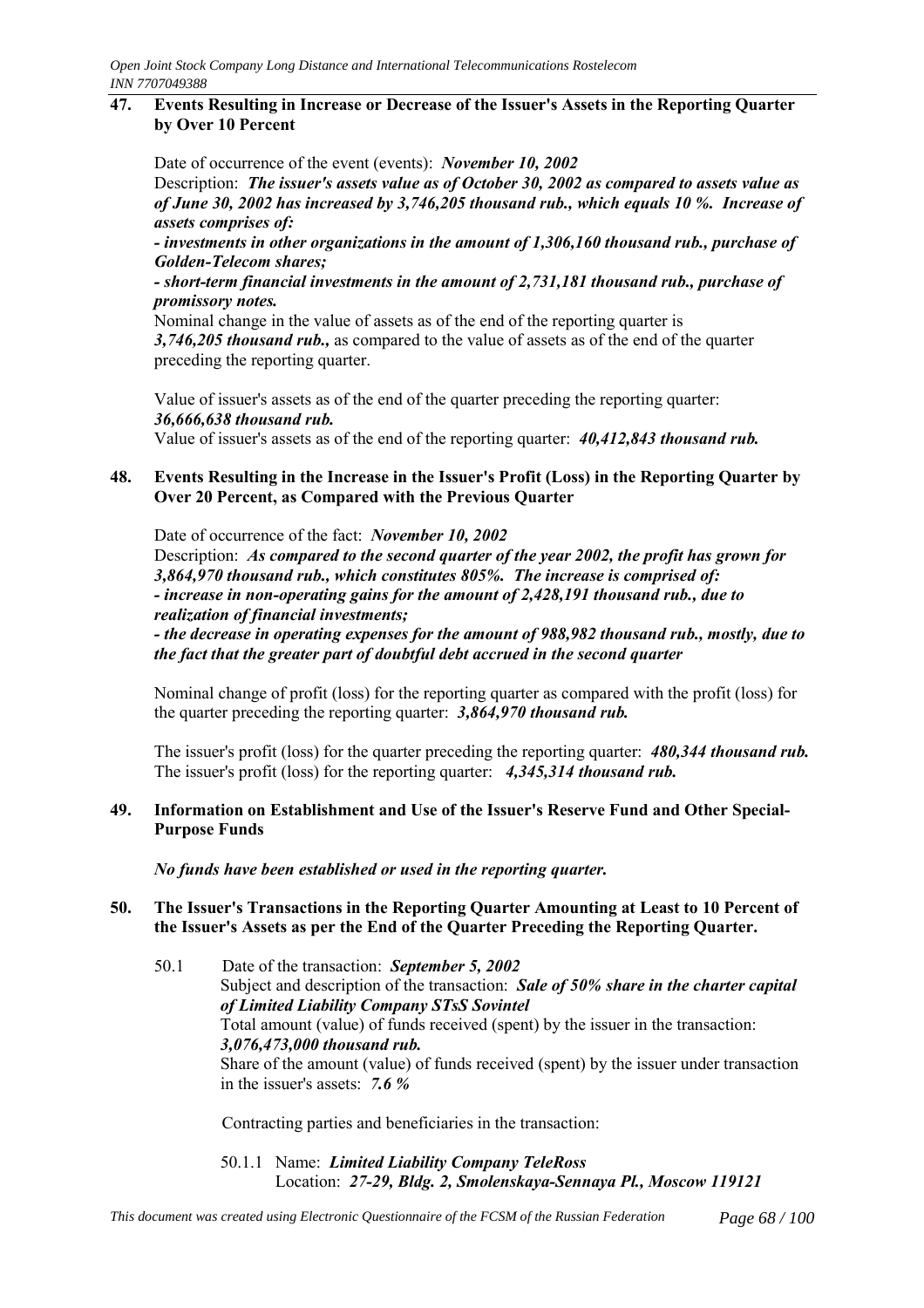Postal address: *27-29, Bldg. 2, Smolenskaya-Sennaya Pl., Moscow 119121* Telephone: *(7 095) 787-1000* Fax: *(7 095) 787-1010*

50.1.2 Name: *SFMT-CIS, Inc* Location: *4400 MacArthur Boulevard, N.W Office 200, Washington DC 20007, USA* Postal address: *4400 MacArthur Boulevard, N.W Office 200, Washington DC 20007, USA* Telephone: *(1-202) 332-4877* Fax: *(1-202) 332-5997*

Persons who are interested in completion of the above transaction pursuant to the legislation of the Russian Federation: *None*

Authorized body of the issuer, which adopted a resolution to approve the conclusion of the transaction: *The Board of Directors*

Date of the resolution to approve the conclusion of the transaction: *March 29, 2002*

# **51. Information on Allocation of Funds Raised by the Issuer as a Result of Placement of Issue Securities.**

*The funds were not applied as mentioned above in the reporting quarter.*

# **52. Borrowed Assets Received by the Issuer and Its Subsidiaries in the Reporting Quarter**

Data on the Issuer's borrowed assets as of the end of the reporting quarter:

| <b>Item Name</b>             | <b>Balance at the</b><br>Beginning of the<br><b>Year (Thousand</b><br>rubles) | <b>Received</b><br>(Thousand<br>rubles) | <b>Paid (Thousand</b><br>rubles) | <b>Balance at the End</b><br>of the Reporting<br><b>Quarter (Thousand</b><br>rubles) |
|------------------------------|-------------------------------------------------------------------------------|-----------------------------------------|----------------------------------|--------------------------------------------------------------------------------------|
| Long-term Bank Credits       |                                                                               |                                         |                                  |                                                                                      |
| Including past-due           | $\overline{\phantom{0}}$                                                      | $\overline{\phantom{0}}$                |                                  |                                                                                      |
| Other Long-term Loans        | 1,542,582                                                                     | $\overline{\phantom{0}}$                | 487,097                          | 1,055,431                                                                            |
| Including past-due           |                                                                               | $\overline{\phantom{0}}$                |                                  |                                                                                      |
| Short-term Bank Credits      | 777,186                                                                       | ٠                                       | 770,912                          | 274.000                                                                              |
| Including past-due           | $\overline{\phantom{0}}$                                                      |                                         |                                  |                                                                                      |
| <b>Employee Bank Credits</b> | -                                                                             | $\overline{\phantom{0}}$                |                                  |                                                                                      |
| including past-due           | $\overline{\phantom{0}}$                                                      | $\overline{\phantom{0}}$                |                                  |                                                                                      |
| Other Short-term Loans       | 4,541,920                                                                     | 1,763,705                               | 1,901,232                        | 4.404.393                                                                            |
| including past-due           | $\overline{\phantom{0}}$                                                      | ٠                                       |                                  |                                                                                      |

# **53. Accounts Payables and Receivables of the Issuer and Its Subsidiaries for the Reporting Quarter**

Data on the issuer's accounts payable and receivables as of the end of the reporting quarter:

| <b>Item Name</b>         | <b>Balance at the</b><br>Beginning of the<br><b>Year (Thousand</b><br>rubles) | <b>Received</b><br>(Thousand<br>rubles) | Paid (Thousand<br>rubles) | <b>Balance at the End</b><br>of the Reporting<br><b>Quarter (Thousand</b><br>rubles) |
|--------------------------|-------------------------------------------------------------------------------|-----------------------------------------|---------------------------|--------------------------------------------------------------------------------------|
| 1) Accounts Receivables: |                                                                               |                                         |                           |                                                                                      |
| short-term               | 6,415,733                                                                     |                                         |                           | 6,549,585                                                                            |
| including past-due       |                                                                               |                                         | -                         |                                                                                      |
| including over 3 months  |                                                                               |                                         |                           |                                                                                      |
| including by:            |                                                                               |                                         |                           |                                                                                      |
| long-term                | 834,879                                                                       |                                         |                           | 653,529                                                                              |

*This document was created using Electronic Questionnaire of the FCSM of the Russian Federation Page 69 / 100*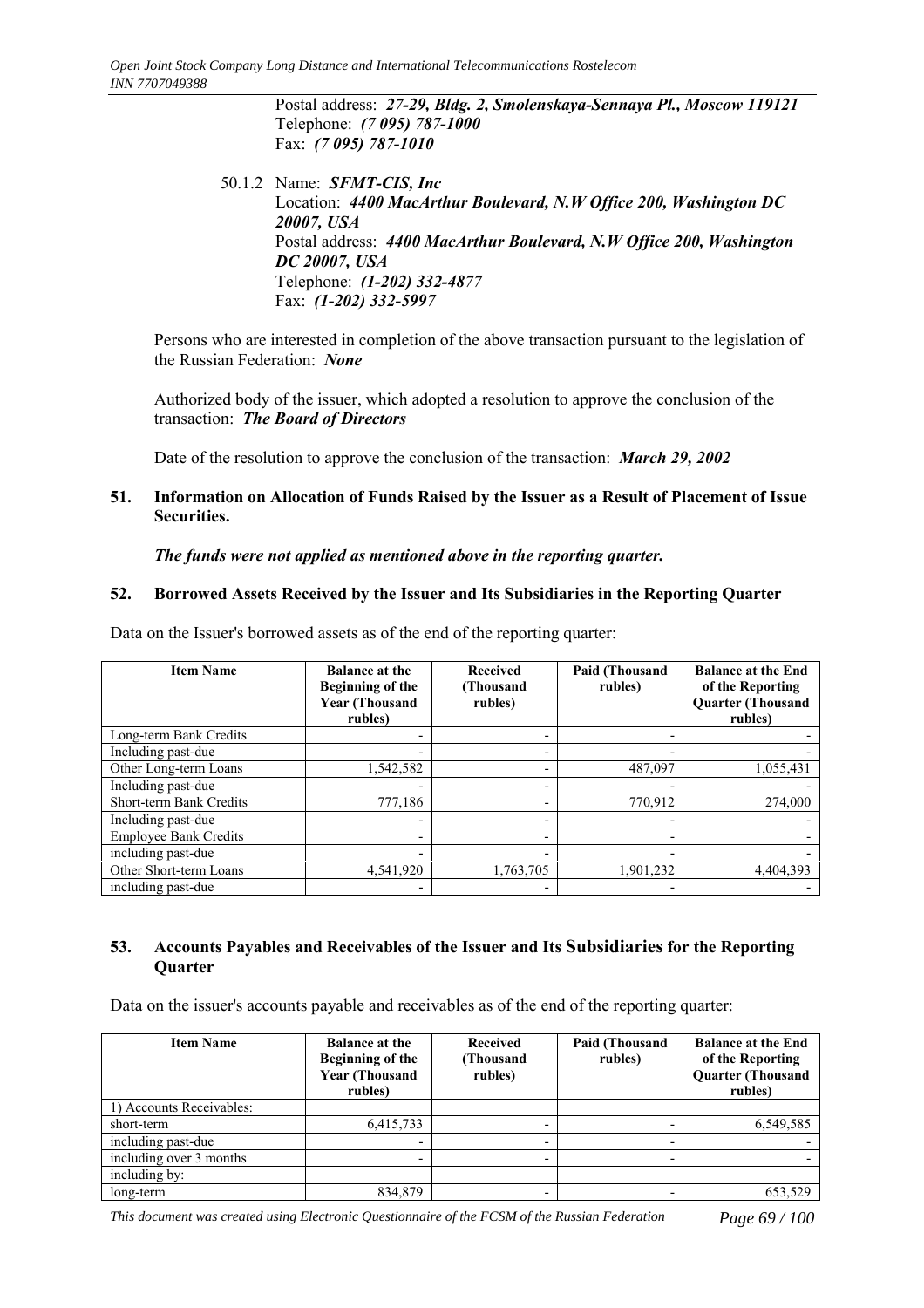*Open Joint Stock Company Long Distance and International Telecommunications Rostelecom INN 7707049388*

| including past-due             |                          | $\overline{\phantom{0}}$ |                          |            |
|--------------------------------|--------------------------|--------------------------|--------------------------|------------|
| including over 3 months        | 834,879                  |                          |                          | 653,529    |
| including by:                  |                          |                          |                          |            |
| 2) Accounts payable            |                          |                          |                          |            |
| short-term                     | 10,926,352               | $\overline{\phantom{a}}$ | $\overline{\phantom{0}}$ | 11,164,218 |
| including past-due             |                          | -                        |                          |            |
| including over 3 months        |                          | $\overline{\phantom{0}}$ |                          |            |
| including by:                  |                          |                          |                          |            |
| long-term                      | 9,338,977                | $\overline{\phantom{a}}$ | $\overline{\phantom{a}}$ | 8,068,897  |
| including past-due             |                          | $\overline{\phantom{a}}$ |                          |            |
| including over 3 months        |                          | $\overline{\phantom{0}}$ |                          |            |
| including by:                  |                          |                          |                          |            |
| Security:                      |                          |                          |                          |            |
| Received                       |                          | -                        |                          |            |
| including third parties        |                          | -                        |                          |            |
| including by:                  |                          |                          |                          |            |
| Granted                        | $\overline{\phantom{a}}$ | -                        | -                        |            |
| including third parties        |                          |                          |                          |            |
| including by:                  |                          |                          |                          |            |
| 3) Bills of Exchange Movement: |                          |                          |                          |            |
| Issued Bills of Exchange       | -                        | -                        |                          |            |
| including past-due             |                          | -                        |                          |            |
| including by:                  |                          |                          |                          |            |
| Received Bills of Exchange     | -                        | -                        | $\blacksquare$           |            |
| including past-due             | $\overline{\phantom{0}}$ | -                        |                          |            |
| including by:                  |                          |                          |                          |            |
|                                |                          |                          |                          |            |

# **54. Issuer's Financial Investments**

Data on the issuer's financial investments as of the end of the reporting period:

| <b>Item Name</b>                                                                                  | <b>Investment Amount as of the End of the Reporting Quarter</b><br>(Thousand rubles) |                          |                          |  |  |
|---------------------------------------------------------------------------------------------------|--------------------------------------------------------------------------------------|--------------------------|--------------------------|--|--|
|                                                                                                   |                                                                                      |                          |                          |  |  |
|                                                                                                   | Short-term                                                                           | Long-term                | Total                    |  |  |
|                                                                                                   | (under 1 year)                                                                       | (over 1 year)            |                          |  |  |
| Investments in the state securities of the                                                        |                                                                                      |                          | $\overline{\phantom{0}}$ |  |  |
| <b>Russian Federation</b>                                                                         |                                                                                      |                          |                          |  |  |
| Investments in the state securities of the                                                        |                                                                                      |                          |                          |  |  |
| Subjects of the Russian Federation                                                                |                                                                                      |                          |                          |  |  |
| Investments in the securities of the local                                                        |                                                                                      |                          |                          |  |  |
| authorities                                                                                       |                                                                                      |                          |                          |  |  |
| Investments in shares, participation interests of                                                 | $\overline{\phantom{0}}$                                                             | 1,332,861                | 1,332,861                |  |  |
| other organizations                                                                               |                                                                                      |                          |                          |  |  |
| Investments in bonds and other debts                                                              | 3,701,223                                                                            | 511,113                  | 4,212,336                |  |  |
| instruments                                                                                       |                                                                                      |                          |                          |  |  |
| Other loans granted                                                                               |                                                                                      | 393,400                  | 393,400                  |  |  |
|                                                                                                   |                                                                                      |                          |                          |  |  |
| Investments in the Issuer's subsidiaries                                                          |                                                                                      | 77,468                   | 77,468                   |  |  |
| Investments in the Issuer's dependent                                                             |                                                                                      | 18,288                   | 18,288                   |  |  |
| companies                                                                                         |                                                                                      |                          |                          |  |  |
|                                                                                                   |                                                                                      |                          |                          |  |  |
| Financial Investments In Organizations Liquidated In Accordance with the Russian Legislation      |                                                                                      |                          |                          |  |  |
| Name of the Organization                                                                          | <b>Liquidation date</b>                                                              | <b>Authority Which</b>   | <b>Investment Amount</b> |  |  |
|                                                                                                   |                                                                                      | <b>Made the Decision</b> | (Thousand rubles)        |  |  |
|                                                                                                   |                                                                                      | on Liquidation           |                          |  |  |
| None                                                                                              |                                                                                      |                          |                          |  |  |
| Total                                                                                             |                                                                                      |                          |                          |  |  |
|                                                                                                   |                                                                                      |                          |                          |  |  |
| Financial Investments In Organizations Considered Bankrupt In Accordance with Russian Legislation |                                                                                      |                          |                          |  |  |
| Name of the Organization                                                                          | <b>Liquidation date</b>                                                              | <b>Authority Which</b>   | <b>Investment Amount</b> |  |  |
|                                                                                                   |                                                                                      | <b>Made the Decision</b> | (Thousand rubles)        |  |  |
|                                                                                                   |                                                                                      | of Liquidation           |                          |  |  |
| None                                                                                              |                                                                                      |                          |                          |  |  |

*This document was created using Electronic Questionnaire of the FCSM of the Russian Federation Page 70 / 100*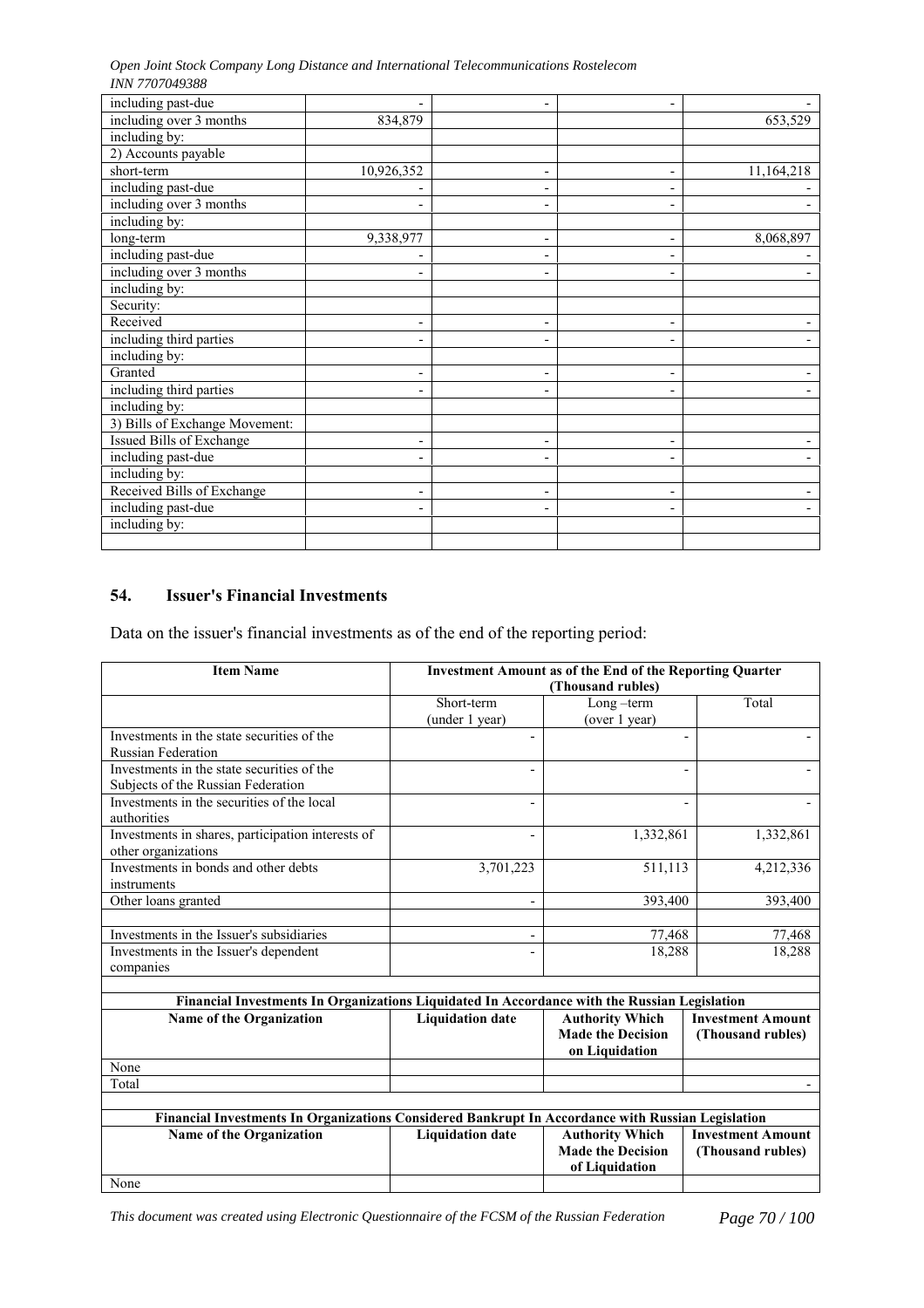| Total                                                                                                              |                                            |  |                        |  |  |  |
|--------------------------------------------------------------------------------------------------------------------|--------------------------------------------|--|------------------------|--|--|--|
|                                                                                                                    |                                            |  |                        |  |  |  |
| Issuer's Assets as of the End of the Reporting Period (Thousand rubles)                                            |                                            |  |                        |  |  |  |
|                                                                                                                    |                                            |  |                        |  |  |  |
| Financial Investments In Organizations Constituting 10 or More Percent of the Issuer's Assets as of the End of the |                                            |  |                        |  |  |  |
| <b>Reporting Quarter</b>                                                                                           |                                            |  |                        |  |  |  |
| <b>Name of the Organization</b>                                                                                    | <b>Investment Amount (Thousand rubles)</b> |  | <b>Share of Assets</b> |  |  |  |
| None                                                                                                               |                                            |  |                        |  |  |  |
| Total                                                                                                              |                                            |  |                        |  |  |  |

# **55. Other Material Information on the Issuer's Financial and Economic Activity**

### *No information*

# **C. Data on the Issuer's Securities**

# **56. Data on the Issuer's Shares**

Issue Number: *1* Category: *Ordinary* Form of Shares: *registered non-documentary shares* Nominal Price of One Issued Share: *0.0025*

Number of Issued Shares: *700,312,800* Total Issue Amount: *1,750,782*

Data on the Issue State Registration: Date of Registration: *November 10, 1993* Registration Number: *73-I"n"-1947* Body of State Registration: *Financial authorities*

Offering Method: *Placement in accordance with the privatization plan* Offering Period: *From November 30, 1993 to April 28, 1994*

Present Issue State: *Securities have been partially redeemed (cancelled)* Number of Placed Securities in Accordance with the Registered Report of the Issue: *700,312,800* Number of Outstanding Securities: *700,276,141* Number of Redeemed (Cancelled) Securities: *36,659*

Data on State Registration of the Report of the Issue: Registration Date: *August 9, 1999* Body of State Registration: *FCSM*

Limitations on circulation of issue securities (if any): *None*

Market information on the issue securities:

*Currently, the Company maintains agreements for the listing of shares with the exchanges licensed by the Federal Commission for the Securities Market of the Russian Federation, which are recognized traders of securities of the Russian issuers, namely:*

*a) Moscow Interbanking Currency Exchange (MICEX). Address: build. 1, 1-13 Bolshoy Kislovsky Pereulok. Telephone: 234-4816. General Director: A.V. Zakharov. Agreement No. 449-2.8, dated 12 November 1997.*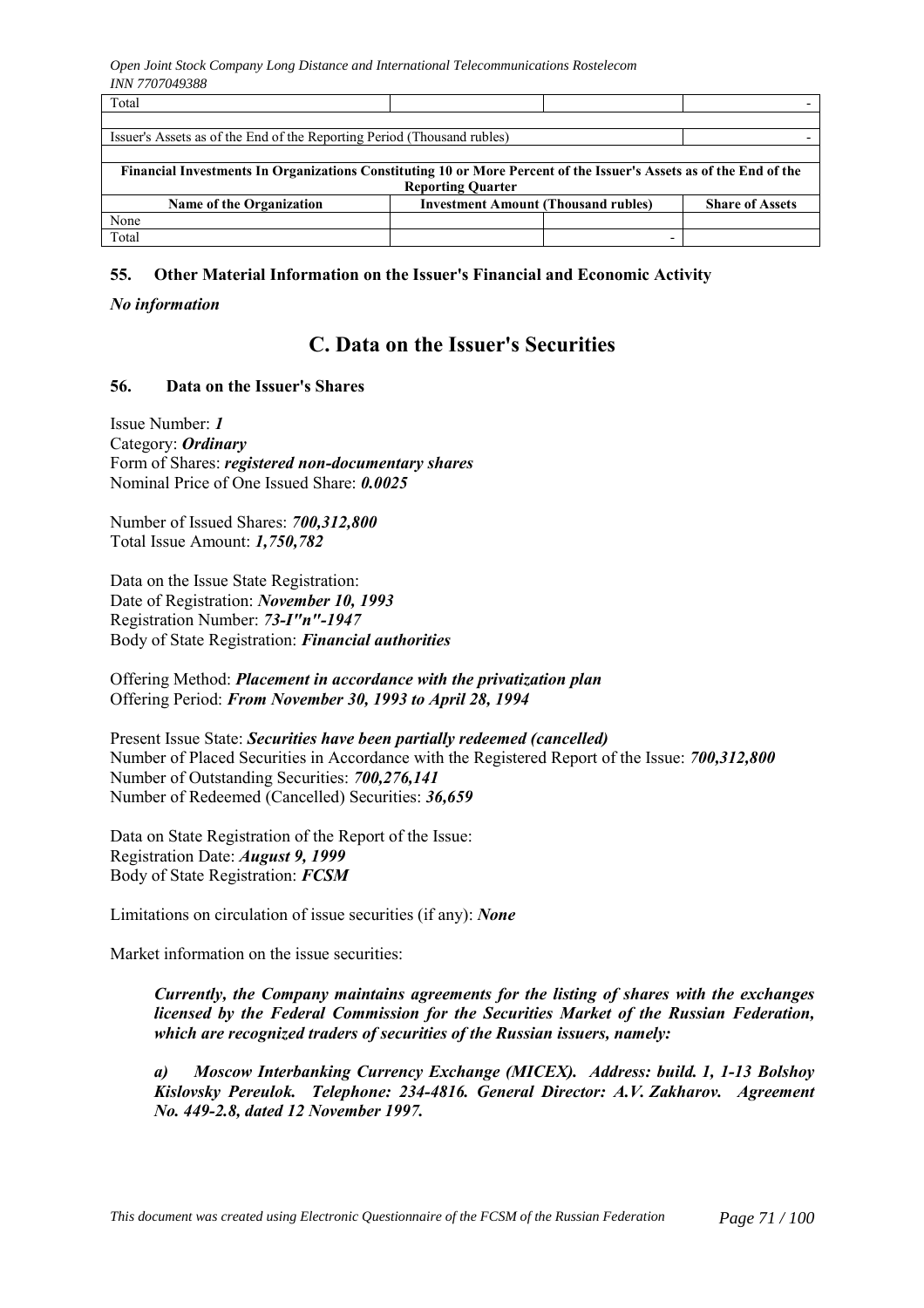*b) Noncommercial Partnership RTS Stock Exchange. Address: 15 Chayanova Ulitsa. Telephone: 705-9031. President: I.A. Tyryshkin. Cooperation Agreement No. LK-17, dated 17 October 1997.*

*c) The ordinary shares of the Company are traded as the level II American depositary receipts (ADR) on the New-York, London, Berlin, Frankfurt, Dusseldorf, Stuttgart, Bavaria, and Hamburg stock exchanges. The options for ADRs are traded on the Chicago Stock Exchange.*

Additional material information on the issue securities:

*In accordance with the privatization plan approved by the Resolution No. 1507-r of the State Property Committee, dated August 27, 1993, the amount of the charter capital of the issuer was 2,334,376,000 (two billion three hundred thirty-four million three hundred seventy-six thousand) non-denominated rubles; 2,334,376 registered shares were issued with the nominal value of 1,000 non-denominated rubles, including 583,594 Class A and 47,007 Class B preferred shares, and 1,703,775 ordinary shares.*

*The shares were issued in non-documentary form.*

*The state registration of the shares of Joint Stock Company of the Open Type Rostelecom for the amount of 2,334,376,000 non-denominated rubles, including 1,703,775 ordinary shares for the amount of 1,703,775,000 non-denominated rubles with the nominal value of 1,000 non-denominated rubles and 630,601 preferred shares for the amount of 630,601,000 nondenominated rubles with the nominal value of 1,000 non-denominated rubles was effected by the Finance Department of the Government of Moscow (Letter No. 06-22/1947, dated November 15, 1993) in accordance with the Resolution No. 547 of the Government of the Russian Federation, dated 4 August 1992. The code of the state registration No. 71-I "n" – 1947 was assigned to the issue of shares on November 10, 1993.*

*The initial placement of the shares of OJSC Rostelecom was effected in accordance with the requirements of the First variant of privatization privileges. The date of disclosure of the information on the issuance and the date of the beginning of the initial placement was November 30, 1993, the relevant announcement having been published in "Rossiiskaya Gazeta," on November 30, 1993.*

*The shares were distributed on the basis of the applications of shareholders, the minutes of the meetings of the employees' representatives, the minutes of the meeting of the commission on privatization and minutes of the auctions for the sale of shares.*

*The following shares were placed through private subscription, which took place from November 30, 1993 to January 13, 1994:*

- *9.16% of the ordinary shares were placed among employees and former employees of the company on preferential terms (with a 30% discount from the nominal value);*

- *4.94% of the ordinary shares were placed among executive officers of the administration at the nominal value;*

- *25% of the preferred shares were placed among employees and former employees of the company without charge;*

38% of the ordinary shares were retained at the disposition of the State Property *Committee for the three-year period; and*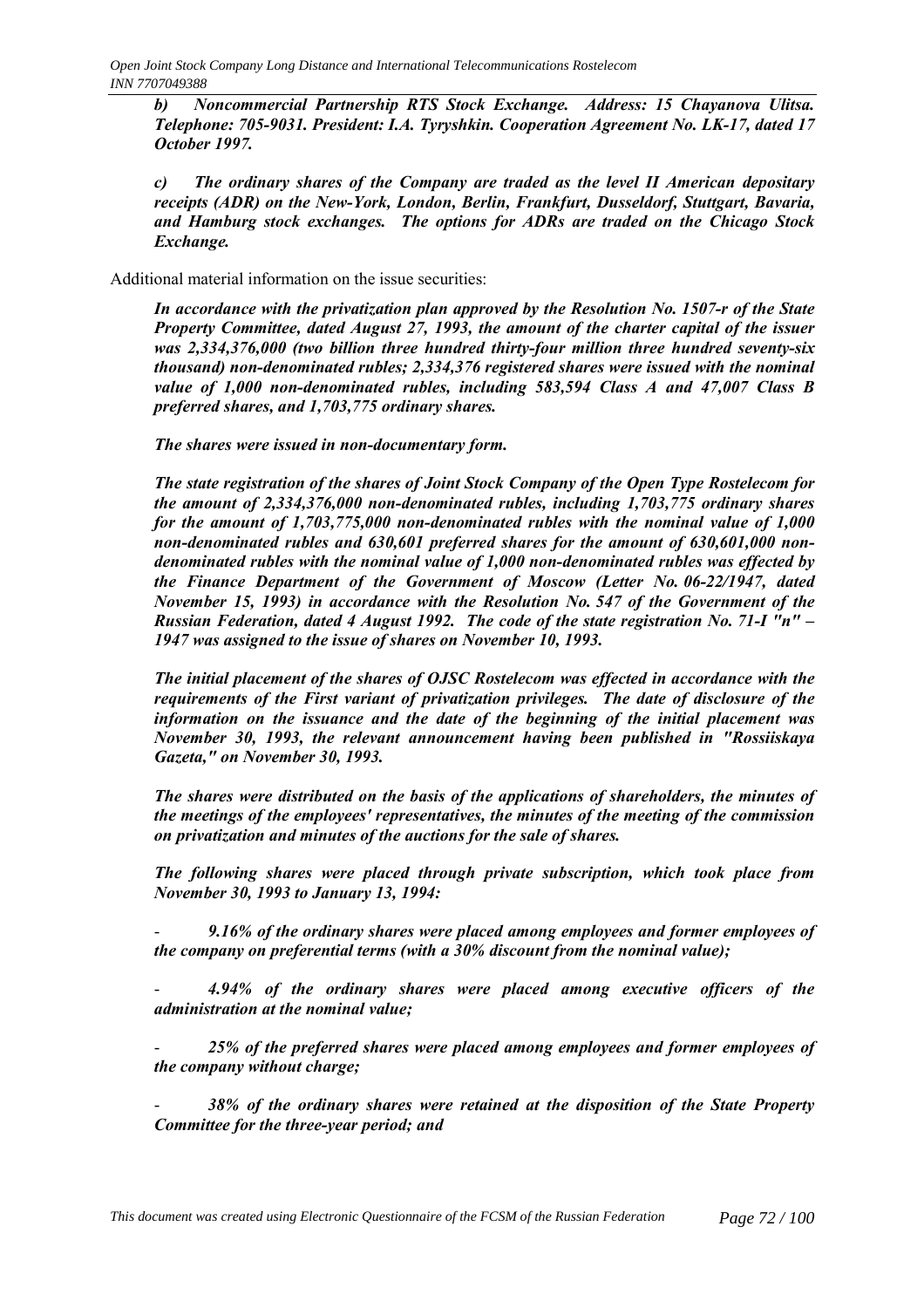- *22.9% of the ordinary shares were retained at the disposition of the Russian Fund of Federal Property for the sale at auctions.*

 *21.88% of the shares were sold at the interregional voucher auction held by the Russian Fund of Federal Property from March 14, 1994 to April 12, 1994. The auction resulted in the eighty to one split of the shares. After the split the total amount of the ordinary shares amounted to 140,062,560 and the total amount of the preferred shares to 46,687,520 with the nominal value of 12.5 non-denominated rubles.*

*April 28, 1994 is considered as the date of completion of the initial placement of the shares, which was the date of the closing of the voucher auction (Minutes No. 9358 of the voucher auction held by the Russian Fund of Federal Property, dated April 28, 1994) and the date of the global operation in the shareholders register. The special cash auction held by the Russian Fund of Federal Property from July 10, 1995 to August 11, 1995, on which 0.87% of the shares were sold, resulted in the subsequent five to one split of the shares. As a result the nominal value of the shares amounted to 2.5 of non-denominated rubles, the total amount of the ordinary shares amounted to 700,312,800 shares, including 18,802,800 Class B registered preferred shares and 233,437,600 Class A preferred shares.*

*As a result of the change of the face value of the ruble on January 1, 1998, the nominal value of the shares amounted to 0.0025 ruble. In addition, two cash auctions were held on July 26, 1994 (0.13% shares were sold) and 31 January 1996 (0.022% of the shares were sold).*

*The date of the global operation in the shareholders register was April 28, 1994. Closed Joint Stock Company Irkol, the specialized registrar, effected the global operation (Agreement No. 188 on Registrar Services, dated 7 April 1994). The registered address of the registrar: build. 1, 7 Novatorov Unlitsa, Moscow 107078. Telephone: 208-1515. General Director: Vladislav Victorovich Moskalchuk.*

*On July 8, 1997 the Russian Fund of Federal Property transferred 354,825,200 ordinary shares as the contribution into the charter capital of Open Joint Stock Company Svyazinvest, which amounted to 38.005% of the charter capital of the Company.*

Issue Number: *1* Category: *Preferred* Class: *A* Form of Shares: *registered non-documentary shares* Nominal Price of One Issued Share: *0.0025*

Number of Issued Shares: *233,437,600* Total Issue Amount: *583,594*

Data on the Issue State Registration: Date of Registration: *November 10, 1993* Registration Number: *73-I"n"-1947* Body of State Registration: *Financial authorities*

Offering Method: *Placement in accordance with the privatization plan* Offering Period: *From November 30, 1993 to April 28, 1994*

Present Issue State: *Securities have been partially redeemed (cancelled)* Number of Placed Securities in Accordance with the Registered Report of the Issue: *233,437,600* Number of Outstanding Securities: *233,358,300* Number of Redeemed (Cancelled) Securities: *79,300*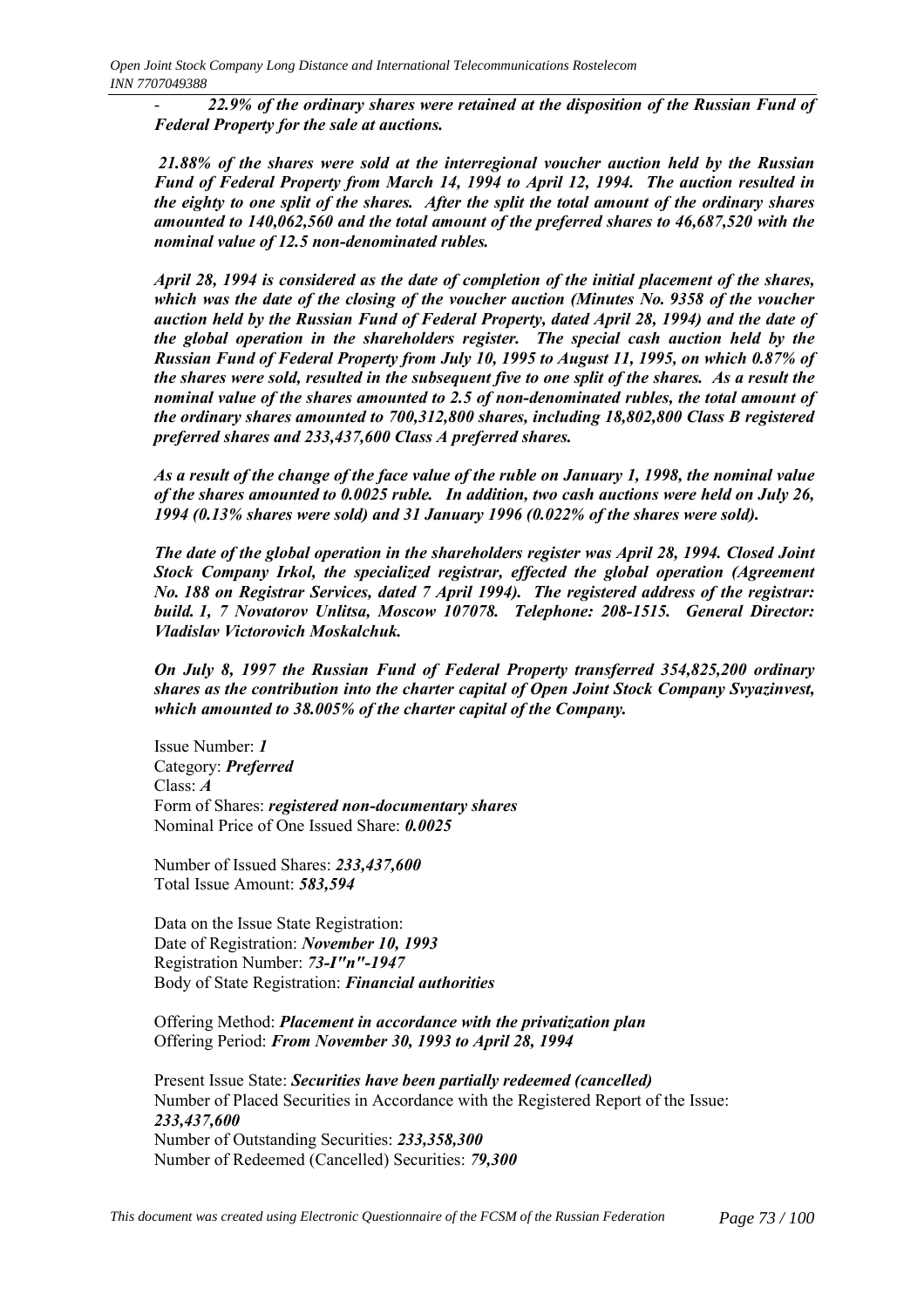Data on State Registration of the Report of the Issue: Registration Date: *August 9, 1999* Body of State Registration: *FCSM*

Limitations on Circulation of Issue Securities (if any): *None*

Market Information on the Issue Securities:

*Currently, the Company maintains agreements for the listing of shares with the exchanges licensed by the Federal Commission for the Securities Market of the Russian Federation, which are recognized traders of securities of the Russian issuers, namely:*

*a) Moscow Interbanking Currency Exchange (MICEX). Address: build. 1, 1-13 Bolshoy Kislovsky Pereulok. Telephone: 234-4816. General Director: A.V. Zakharov. Agreement No. 449-2.8, dated 12 November 1997.*

*b) Noncommercial Partnership RTS Stock Exchange. Address: 15 Chayanova Ulitsa. Telephone: 705-9031. President: I.A. Tyryshkin. Cooperation Agreement No. LK-17, dated 17 October 1997.*

Additional Material Information on the Issue Securities: *No information*

Issue Number: *2* Category: *Ordinary* Form of Shares: *registered non-documentary shares* Nominal Price of One Issued Share: *0.0025*

Number of Issued Shares: *28,420,603* Total Issue Amount: *71,051.5075*

Data on the Issue State Registration: Date of Registration: *August 16, 1999* Registration Number: *1-02-00124-A* Body of State Registration: *FCSM*

Offering Method: *conversion in the course of reorganization* Offering Period: *from August 28, 2000 to August 28, 2000*

Present Issue State: *Placement has been completed* Number of Placed Securities in Accordance with the Registered Report of the Issue: *28,420,179*

Data on State Registration of the Report of the Issue: Registration Date: *October 11, 2000* Body of State Registration: *FCSM*

Limitations on Circulation of Issue Securities (if any): *none*

Market Information on the Issue Securities: *See paragraph 56*

Additional Material Information on the Issue Securities: *No information*

Issue Number: *2* Category: *A* Form of Shares: *registered non-documentary shares* Nominal Price of One Issued Share: *0.0025*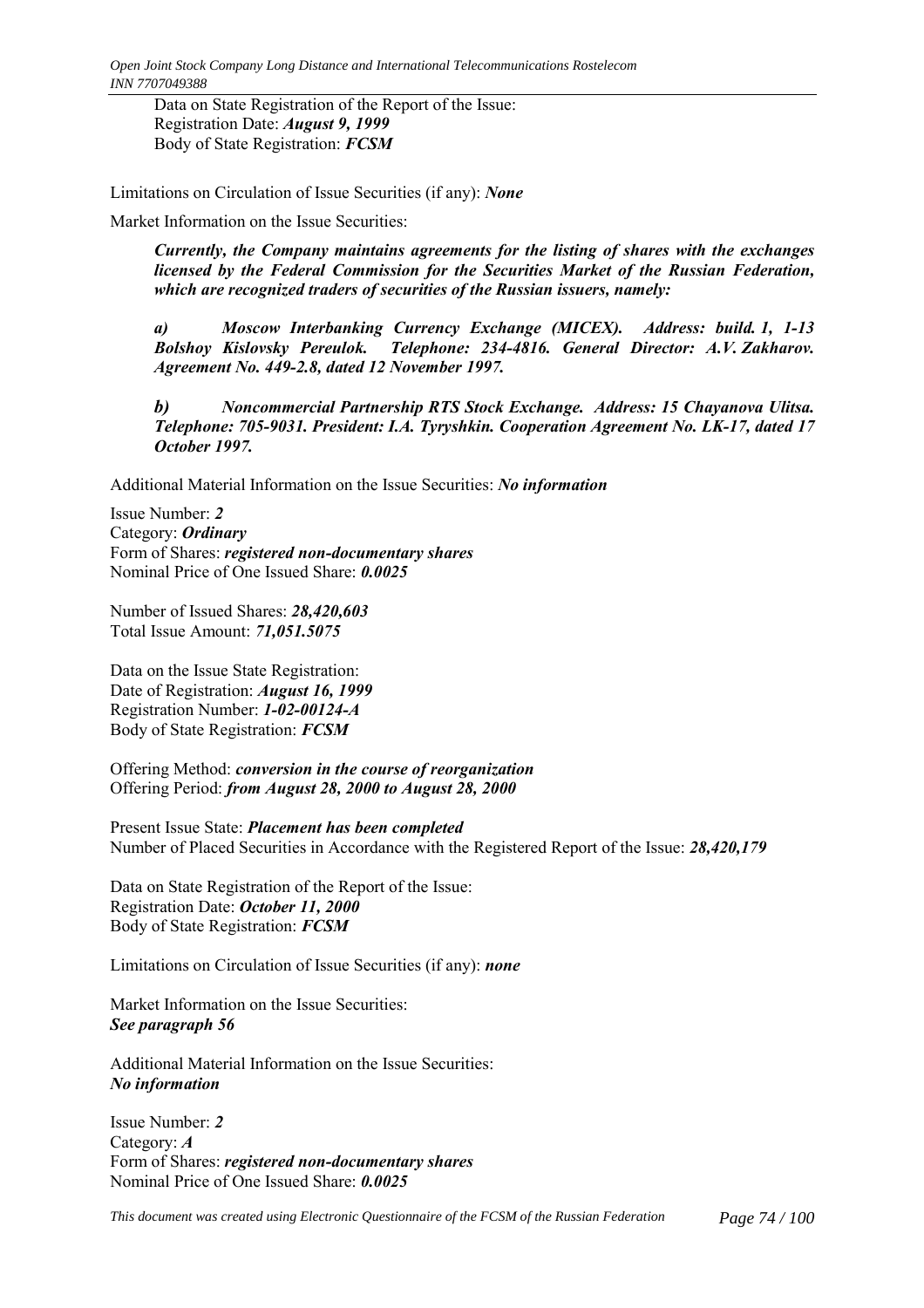*Open Joint Stock Company Long Distance and International Telecommunications Rostelecom INN 7707049388*

Number of Issued Shares: *9,473,534* Total Issue Amount: *23,683.835*

Data on the Issue State Registration: Date of Registration: *August 16, 1999* Registration Number: *2-02-00124-A* Body of State Registration: *FCSM*

Offering Method: *conversion in the course of reorganisation* Offering Period: *from August 28, 2000 to August 28, 2000*

Present Issue State: *placement has been completed* Number of Placed Securities in Accordance with the Registered Report of the Issue: *9,473,169*

Data on State Registration of the Report of the Issue: Registration Date: *October 11, 2000* Body of State Registration: *FCSM*

Limitations on Circulation of Issue Securities (if any): *none*

Market Information on the Issue Securities: *see paragraph 56*

Additional Material Information on the Issue Securities: *no information*

#### **57. Data on the Issuer's Bonds**

*No bonds have been issued by the issuer*

# **D. Other Data on the Issuer's Securities**

#### **58, 59, 60. Rights of the Issuer's Shareholders. Dividends on the Issuer's Shares**

## *58.1*

Category of Shares: *preferred* Class: *A* Form of Shares: *registered non-documentary shares* Full Name of Category/ Class of Authorized Shares: *class A preferred shares* Holder Rights for Shares of this Category (Class):

## *10.1. Each preferred share of Class A shall provide to its holder an equal scope of rights.*

*10.2. The holders of preferred shares of the Company shall not be entitled to vote at a General Shareholders' Meeting unless the applicable laws of the Russian Federation and this Charter provide for otherwise.*

*10.3. The holders of preferred shares of Class A shall be entitled to receive a fixed annual dividend, unless this Charter stipulates otherwise. The total amount payable as a dividend on each preferred share of Class A shall be established as 10 (ten) percent of the Company's net profits upon results of the last financial year, divided by the number of shares constituting 25 (twenty five) percent of the Charter Capital of the Company. Herewith, if the amount of dividends payable by the Company on each ordinary share in a given year exceeds the*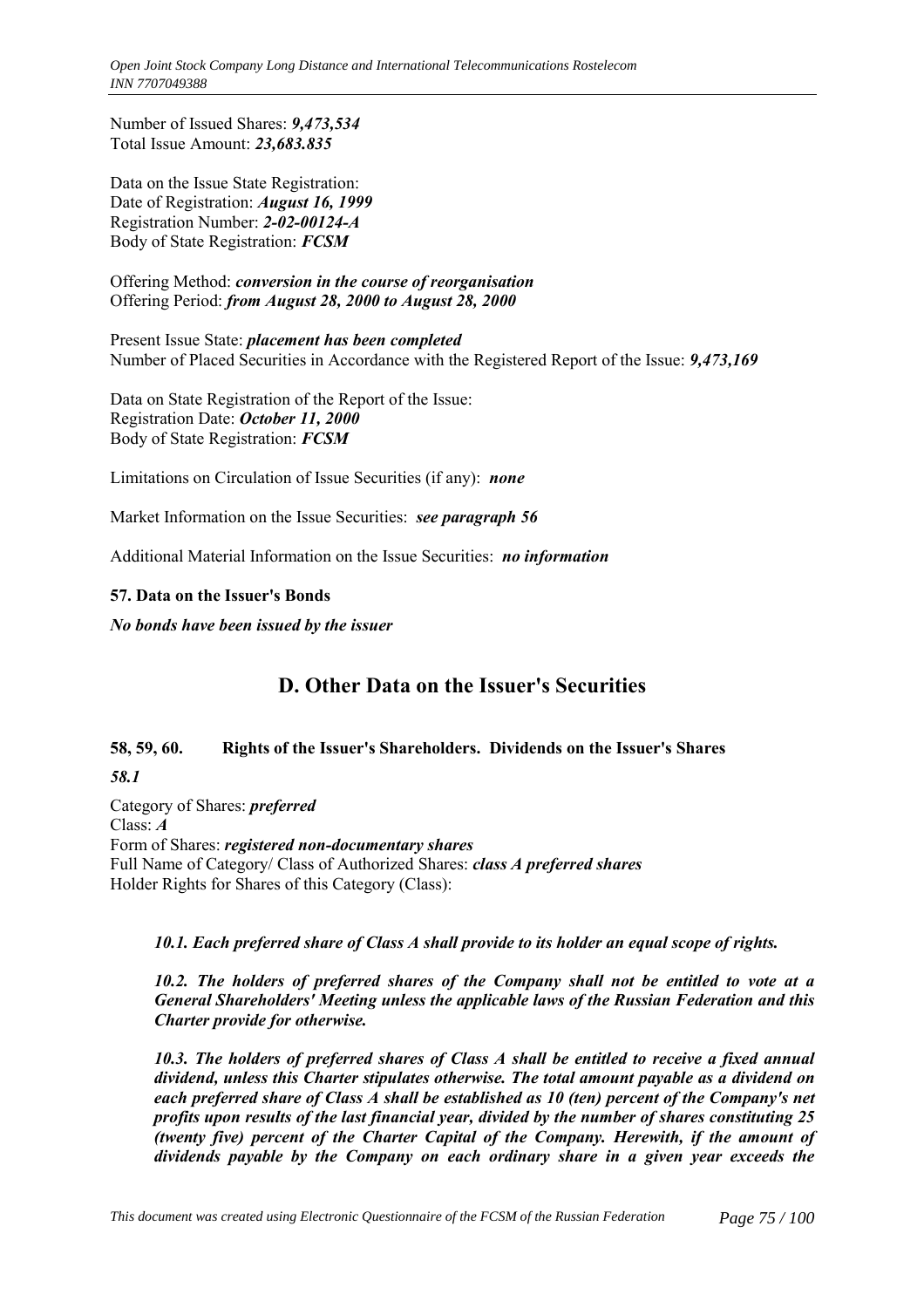*amount payable as dividend on each preferred share of Class A, the amount of the latter dividend may be increased up to the amount of the dividend payable on ordinary shares.*

*10.4. Each holder of a preferred share of Class A shall be entitled:*

*10.4.1. to sell and otherwise dispose of the shares held at any time without a prior agreement with the other shareholders or approval from the bodies of the Company;*

*10.4.2. to participate in a General Shareholders' Meeting with the right to vote on issues relating to reorganization and liquidation of the Company;*

*10.4.3. the holders of preferred shares of Class A are entitled to vote at the meetings of shareholders in cases when the adoption of amendments or additions to this Charter shall involve restriction of rights of the holders of preferred shares, including establishment or increase of the amount of the dividend and (or) establishment or increase of the liquidation quota payable on preferred shares of the previous order of priority, or in the case of providing to the holders of preferred shares of other types of privileges in respect of the order of priority for paying the dividend and (or) liquidation value of the shares.*

*The holders of preferred shares of Class A, the amount of dividend on which is established in this Charter, shall be entitled to participate in a General Shareholders' Meeting with the right to vote on all issues on the meeting's agenda, starting from the meeting following an annual General Shareholders' Meeting, which has decided not to pay out the dividends or has decided to pay out only a part of the dividends on preferred shares of Class A. The right of holders of preferred shares of Class A to participate in a General Shareholders' Meeting shall be terminated as of the moment the dividends on such shares are paid in full;*

*10.4.4. in the event of the Company's liquidation, to receive a part of the property or the value of a part of the property remaining after settlements with the Company's creditors. Herewith, the property remaining after the creditors' claims have been satisfied, shall be used to effectuate payments through the following procedure:*

- *available unpaid dividends on preferred shares of Class A shall be paid out;*

holders of preferred shares of Class A shall be paid the nominal value of the *shares they hold;*

- *the remaining property shall be distributed among the holders of preferred shares of Class A and of ordinary shares in proportion to their shareholdings in the total number of the shares placed by the Company, adjusted for the value of the preferred shares of Class A (liquidation value of preferred shares of Class A) paid out earlier;*

*10.4.5. to receive from the Company's Registrar extracts from the shareholders register and other information through the procedure stipulated for the holders of ordinary shares of the Company in Clause 9.2.5. hereof;*

*10.4.6. to receive information contained in the Company's documents listed in Clause 9.2.6. hereof, through the procedure stipulated by this Charter for the holders of ordinary shares of the Company;*

*10.4.7. to exercise rights specified in Clauses 9.2.1., 9.2.7., 9.2.8., 9.2.9. hereof, in accordance with the applicable laws and this Charter.*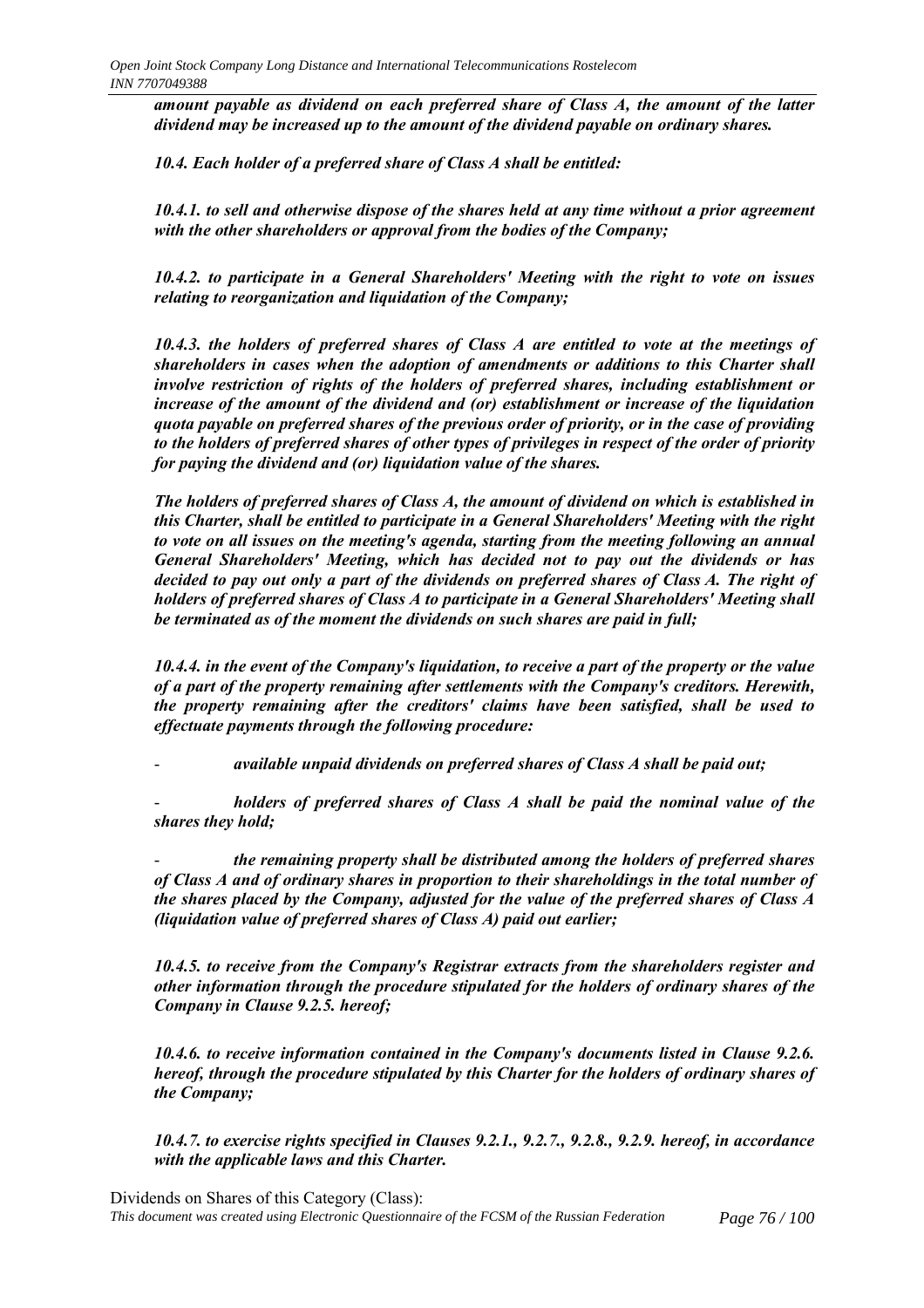## Period: *1999*

Dividends Accrued per Share (rub): *0.8093* Total Amount of Dividends Accrued to Shares of this Category (Class) (rub): *188,856,872.19* Total Amount of Dividends Paid to Shares of this Category (Class) (rub): *187,441,932.54*

#### Period: *2000*

Dividends Accrued per Share (rub): *0.4243* Total Amount of Dividends Accrued to Shares of this Category (Class) (rub): *103,033,392.3* Total Amount of Dividends Paid to Shares of this Category (Class) (rub): *101,675,955.61*

#### Period: *2001*

Dividends Accrued per Share (rub): *0.919524* Total Amount of Dividends Accrued to Shares of this Category (Class) (rub): *223,289,290.85* Total Amount of Dividends Paid to Shares of this Category (Class) (rub): *64,429,397.18*

Amount of Dividends Accrued per Share of this Category (Class) with Due Date Yet to Come (rub): *0*

#### *58.2*

Category of Shares: *ordinary* Form of Shares: *registered non-documentary* Full Name of Category/ Class of Authorized Shares: *ordinary* Holder's Rights for Shares of this Category (Class):

*9.1. Each ordinary share of the Company shall provide to its holder an equal scope of rights.*

*9.2. Each holder of ordinary shares of the Company shall be entitled:*

*9.2.1. to sell and otherwise dispose of the shares held at any time without a prior agreement other shareholders or approval from the bodies of the Company;*

*9.2.2. to participate in a General Shareholders' Meeting with the right to vote on all issues within its competence. In the event that the shareholder has acquired the ownership of the shares after the approval by the Board of Directors of the list of shareholders entitled to participate in the General Shareholders' Meeting, the shareholder shall be entitled to participate in the meeting only on the basis of a power of attorney issued by the former holder of the shares;*

*9.2.3. to receive dividends if such are declared and paid out through the procedure stipulated by this Charter;*

*9.2.4. to receive a part of the property or the value of a part of the Company's property remaining during the Company's liquidation, after the settlements with creditors, in proportion to the shares held by the shareholder, through the procedure and in the order stipulated by the applicable laws of the Russian Federation and this Charter;*

*9.2.5. to receive from the Company's registrar extracts form the shareholders register certified with the registrar's seal, to receive information on its personal account as well as other information provided for by the legal acts of the Russian Federation, in the form, on the conditions, through the procedure and within the term established in the Regulations on Maintaining the Shareholders' Register approved by the Company's registrar within its authority;*

*9.2.6. to obtain information contained in this Charter, the Certificate of State Registration of the Company and other Company documents other than documents containing state or commercial secrets;*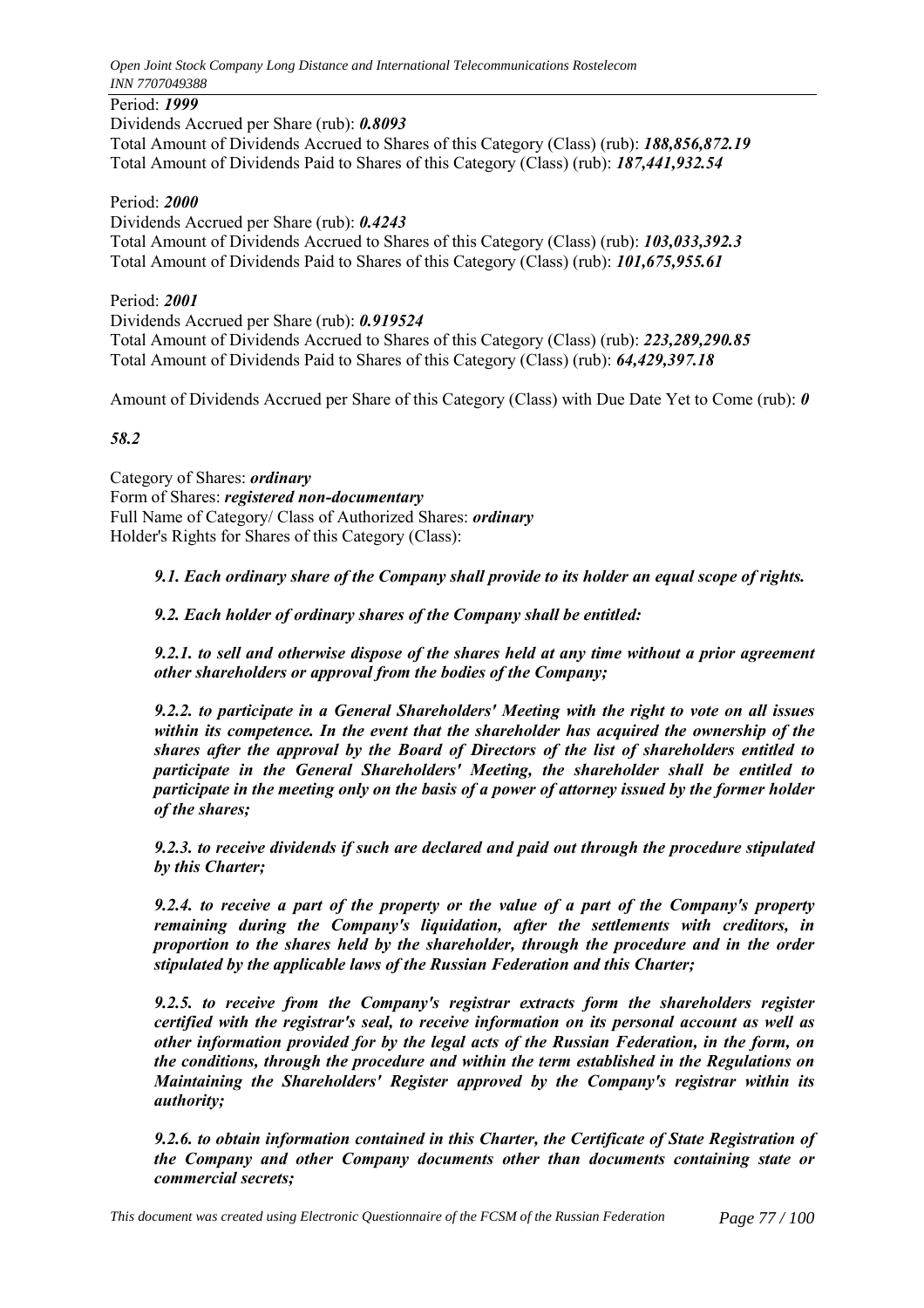*9.2.7. in cases provided for by the applicable laws of the Russian Federation, to defend, through legal procedures, its infringed civil rights and demand recovery for damages suffered from the Company;*

*9.2.8. to require from the Company a buy-out of all or a part of the holder's shares, in cases and through the procedure stipulated by the applicable laws of the Russian Federation;*

*9.2.9. to sell shares to the Company in the event that the Company decides to buy-out such shares;*

*9.2.10. to require from the Company an extract from the list of persons entitled to participate in the general meeting of the shareholders, containing information on the shareholder.*

*A shareholder has to pay for the services related to the provision of the required documents in accordance with the price list approved by the Management Board of the Company. Herewith, the prices for such services shall not exceed the cost of making copies of the documents and sending the documents by mail.*

*9.3. A shareholder or a group of shareholders holding, in aggregate, not less than 2 (two) percent of the ordinary shares of the total number of the placed voting ordinary shares of the Company, as of the date of proposing issues to the agenda, are entitled to introduce issues into the agenda for the annual shareholders meeting, as well as to propose candidates to the Board of Directors, the Audit Commission and the counting commission of the Company for the election, at the annual or extraordinary General Shareholders' Meeting, through the procedure, on conditions and within the term established by this Charter.*

*9.4. A shareholder or a group of shareholders holding, in aggregate, not less than 10 (ten) percent of the ordinary shares of the total number of the placed voting ordinary shares of the Company, is entitled:*

to require the convening of and, in cases stipulated by the applicable laws of the *Russian Federation, to convene an extraordinary General Shareholders' Meeting of the Company;*

to require the revision (audit) of the financial and business activities of the *Company.*

*9.6. In the event of placement by the Company of additional shares and the issuance of securities that are convertible into shares, which are placed through public subscription, the Company's shareholders shall have the preemptive rights to acquire such shares to the extent proportional to their shareholdings of the respective category (class), which shall be exercised in accordance with the procedure established under federal law.*

*9.7 The Company's shareholders shall have the right of access to the documents provided for under Section 35.1 of this Charter in the manner determined under Article 91 of the Federal Law "On Joint Stock Companies" and Article 35 of this Charter.*

Dividends on Shares of this Category (Class): Period: *1999* Dividends Accrued per Share (rub): *0.1645* Total Amount of Dividends Accrued to Shares of this Category (Class) (rub): *115,195,425.2* Total Amount of Dividends Paid to Shares of this Category (Class) (rub): *114,163,202.17*

#### Period: *2000*

Dividends Accrued per Share (rub): *0.1634*

*This document was created using Electronic Questionnaire of the FCSM of the Russian Federation Page 78 / 100* Total Amount of Dividends Accrued to Shares of this Category (Class) (rub): *119,068,978.69* Total Amount of Dividends Paid to Shares of this Category (Class) (rub): *117,803,656.47*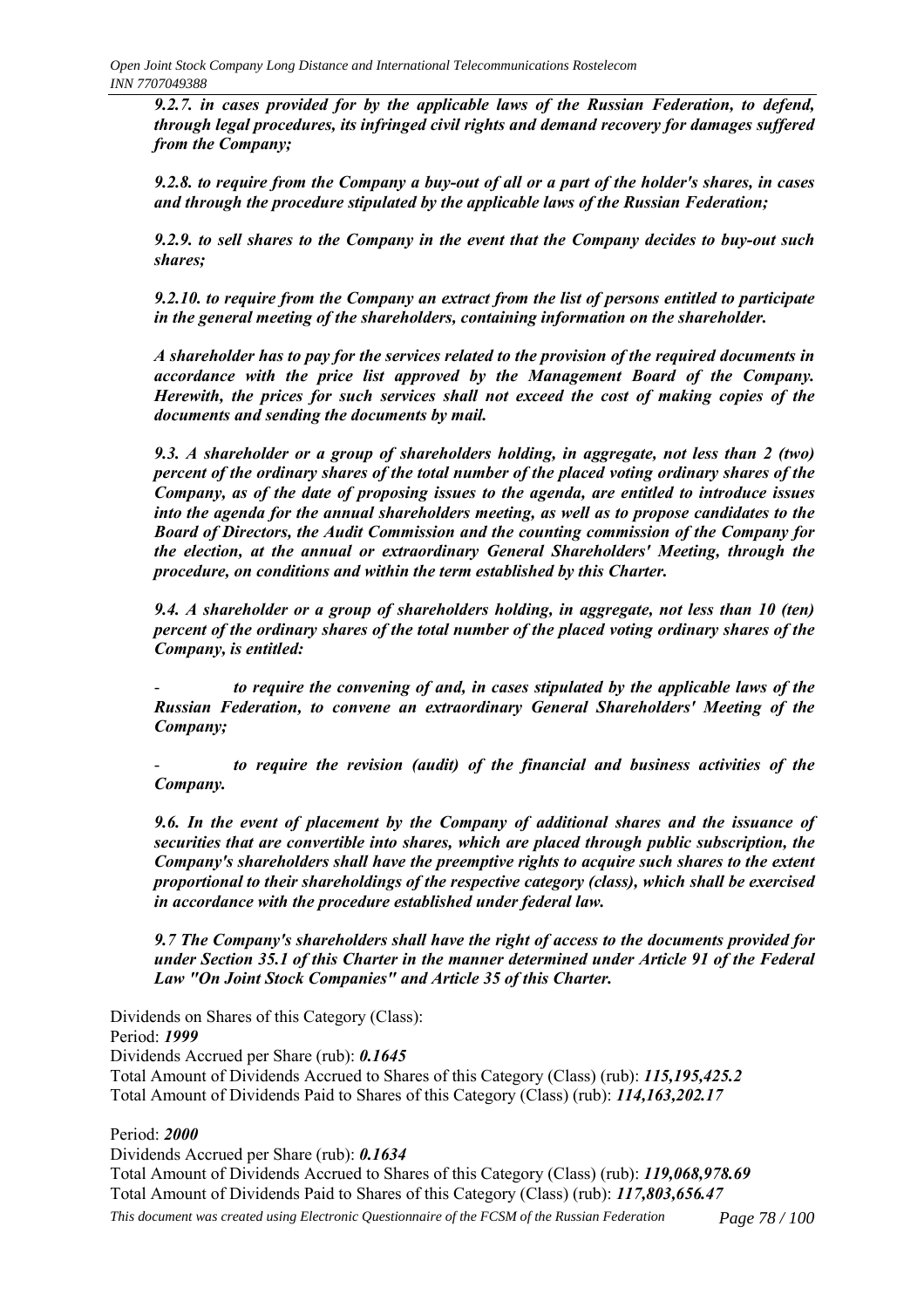## Period: *2001*

Dividends Accrued per Share (rub): *0.214496* Total Amount of Dividends Accrued to Shares of this Category (Class) (rub): *156,302,518.72* Total Amount of Dividends Paid to Shares of this Category (Class) (rub): *37,382,826.92*

Amount of Dividends Accrued per Share of this Category (Class) with Due Date Yet to Come (rub): *0*

**61. Limitations on the Circulation of Securities**

*See paragraphs 56 and 57*

**62. Other Material Information on the Issuer's Securities** *No information*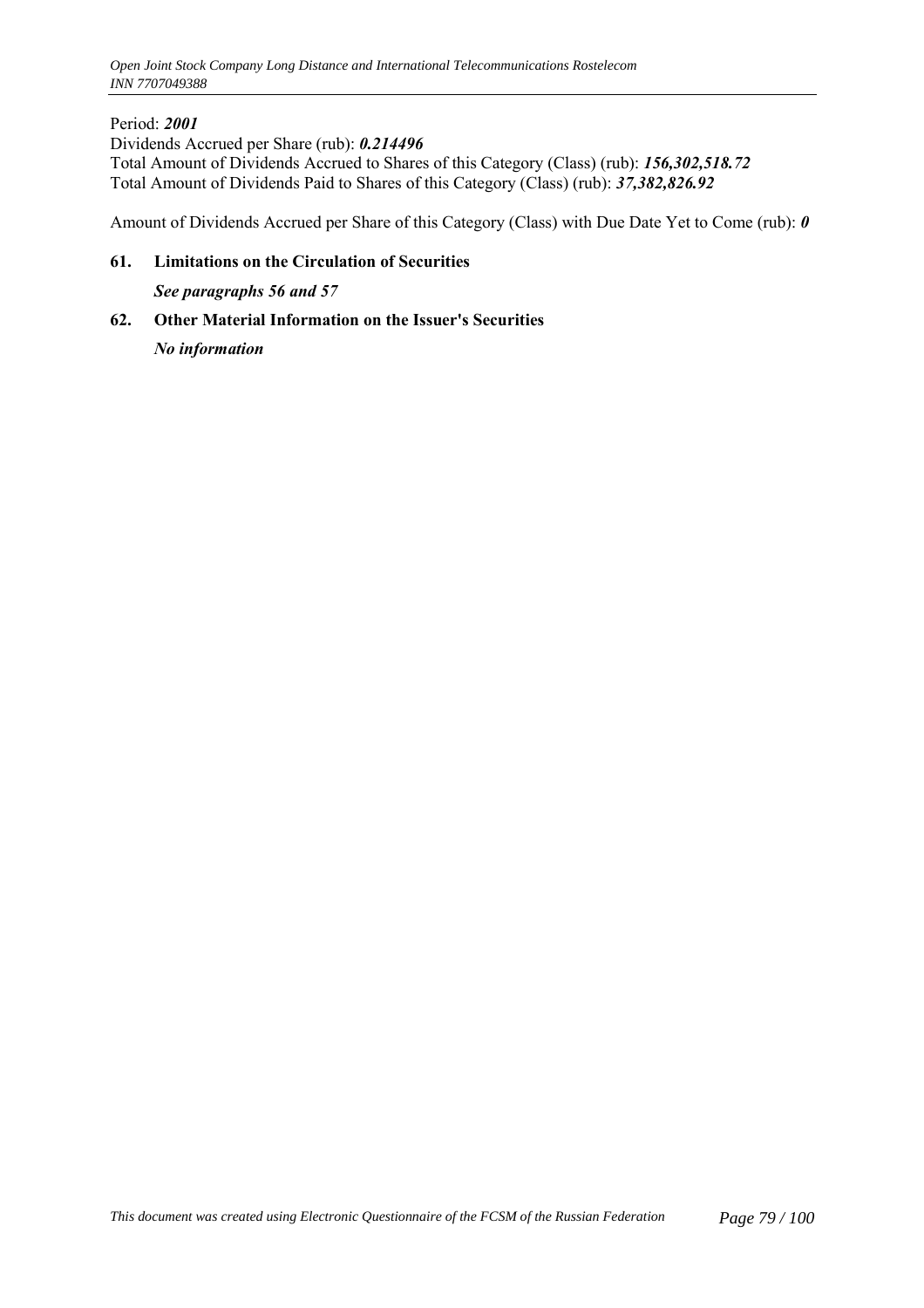# **ANNEX**

Accounting Report for the 9 Months of 2002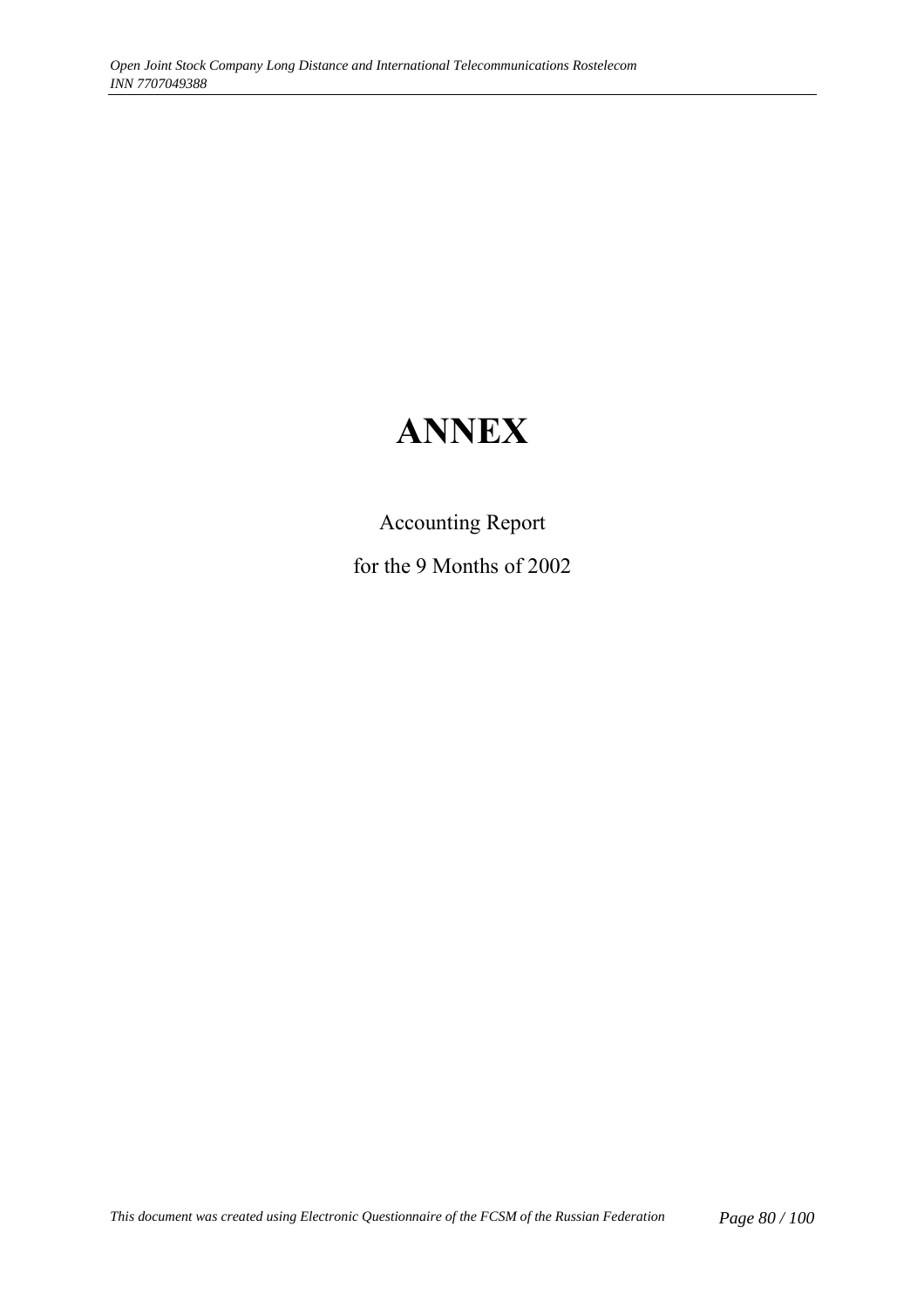#### **APPROVED By Order No. 289 of OJSC Rostelecom dated December 31, 2001**

#### **REGULATIONS "ACCOUNTING POLICIES FOR THE YEAR 2002" OJSC Rostelecom**

#### **Introduction**

These Regulations were developed on the basis of normative documents regulating accounting and tax accounting at the state level.

Besides the general mandatory requirements and rules, in these Regulations the specifics of OJSC Rostelecom have been reflected (hereinafter referred to as "Company"), related to:

• industry specifics of the Company's activities;

• specifics of organizational structure, namely the presence of a considerable number of structural divisions geographically remote from the location of Company's Directorship.

For the purposes of these Regulations, the Company's accounting policies stand for the substantiated totality of principles, organization rules and implementation techniques of accounting methods  $$ primary observation, cost estimation, current grouping, and final summarization of economic activity facts, as selected by the Company.

The accounting methods include the ways of grouping and assessment of economic activity facts, redemption of assets cost, organization of document circulation, inventory count, the methods of using accounts, the system of accounting registers, data processing, and other appropriate methods and techniques.

In forming its accounting policies, the Company proceeds from the following assumptions:

- the organization having separate property;
- continuous operation;
- sequential application of accounting policies;
- definite timing of economic activity facts.

The organization's accounting policies are formed based on the necessity for providing prompt, complete, timely, objective, reliable, non-contradictory reflection of all factors of the Company's economic activities to form indices of financial, tax, and administrative statements.

In doing so, the Company is guided by the principles of prudence (it is readier to recognise its expenses and liabilities than possible incomes and assets in accounting and does not allow formation of hidden reserves) and rationality (rational accounting based on the economic activity conditions and activity specifics). In forming its accounting policies, the Company proceeds from the priority of the economic content of the facts and conditions of economic activities over their legal form.

These Regulations shall guide the activities of all persons involved in solving the issues regulated by the accounting policies:

- the Company's management staff;
- the personnel of services and sections responsible for timely development, revision, and communication of reference data to the executive divisions;
- the personnel of all services and divisions responding for timely submission of basic documents to the Accounts Department;

*This document was created using Electronic Questionnaire of the FCSM of the Russian Federation Page 81 / 100*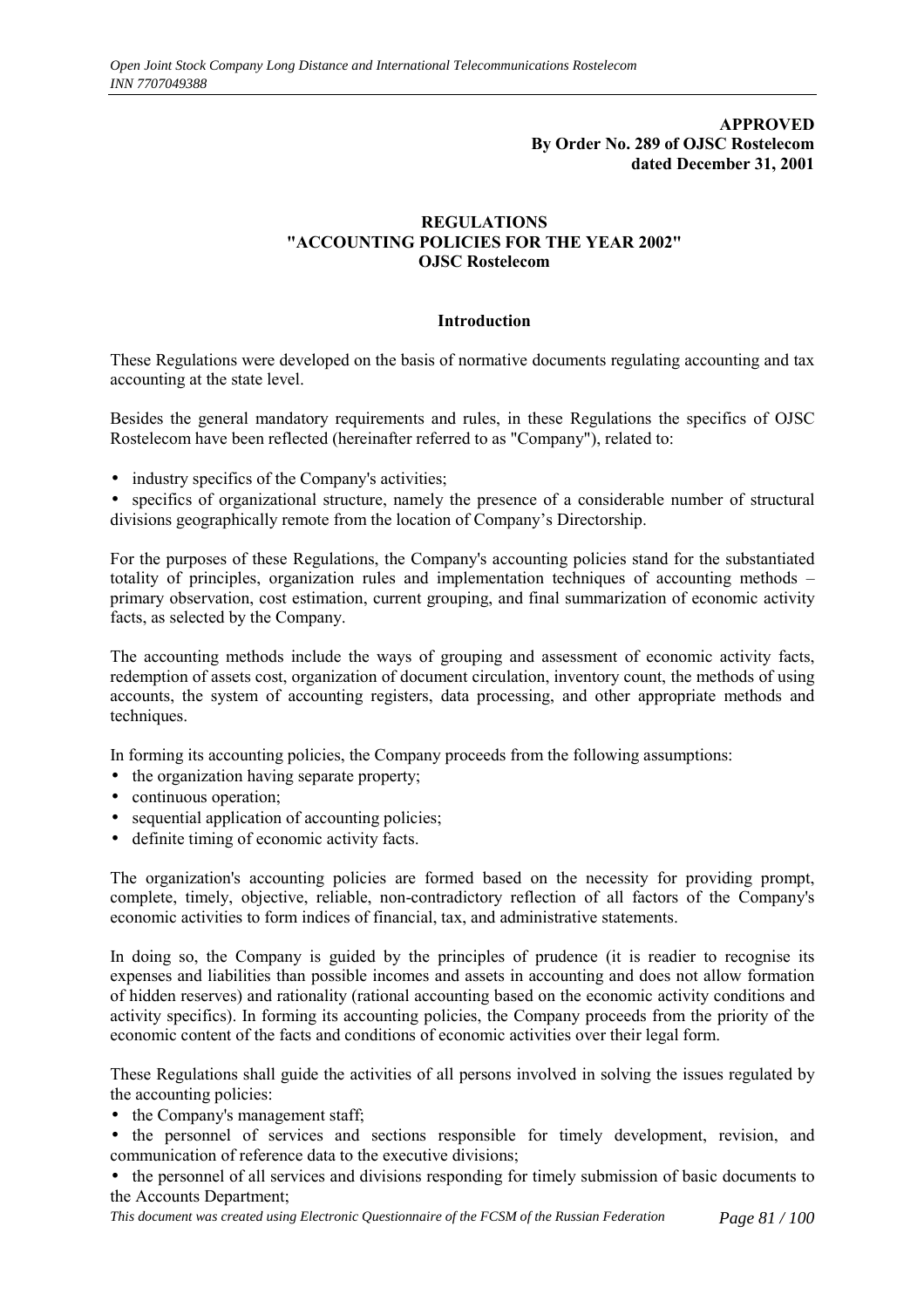• the personnel of accounting service responsible for timely and high-quality execution of all types of accounting tasks and preparation of reliable statements of all types;

• other personnel if their functions are related to the origination of information necessary for timely and full reflection of economic activity facts in accounting.

The revisions in the text of these Regulations for the Company's accounting policies are to be approved by the Company's General Director.

## **1. Organizational Aspects of Accounting Policies**

## *1.1. General Information on Company*

Open Joint Stock Company Long Distance and International Telecommunications Rostelecom was established in accordance with the Russian Federation Law No. 1531-1 "On Privatization of Stateowned and Municipal Enterprises in the Russian Federation" of July 3, 1991, with revisions and additions introduced by the Russian Federation Law of June 5, 1992, and the State Program for Privatization of State-owned and Municipal Enterprises in the Russian Federation for 1992, approved by the Resolution No. 2980-1 of the Russian Federation Supreme Council of July 11, 1992. The Company founder is the Russian Federation State Committee for State Property.

According to the Charter, the Company's main goal is to satisfy the demand of the population, the participants of economic turnover, the state authorities, administrative, and other state bodies of the Russian Federation and other consumers of telecommunication services for transmission of information via long distance and international telecommunication channels, in radio broadcasting and television, in data transmission, and also to earn profit.

The Company's Charter specifies the following activity types:

• The Company provides services of long distance and international communications in compliance with its licenses, arranges for, on a contractual basis, the transfer of information through backbone and central office networks, leases (by means of rendering services) communication lines, line links, group and network paths, voice frequency channels, lines and means of sound and visual broadcast and data transfer channels, and carries out marketing research and sales of services.

• The Company operates, acquires, leases, reconstructs, builds, performs design and exploration works, and acts as the general developer in respect of communication links, data networks, and switching facilities, television, broadcasting, and radio communication facilities and other communication objects both in- and outside the Russian Federation to satisfy the consumer demand for various inter-urban communication, television, broadcasting, and radio communication services. For its own needs, the Company performs design, exploration, and construction works connected with the building and reconstruction of housing, social and recreational facilities, warehouses, garages, transport communications, and other infrastructural objects.

• The Company performs goods and passenger transportation to ensure the operation of the existing and the building of new communication facilities (urban, suburban, intra republican, intra territory, intra regional, inter urban, inter republican (within the Russian Federation), inter territory, inter regional, and inter urban transportation).

• In the cases envisaged by the Russian Federation legislation, the Company executes individual activities on the basis of licenses obtained through the established procedure.

The Company has three levels of management:

- the Company Directorship managing the affiliates;
- the affiliates each managing its own structural divisions;
- the divisions of affiliates.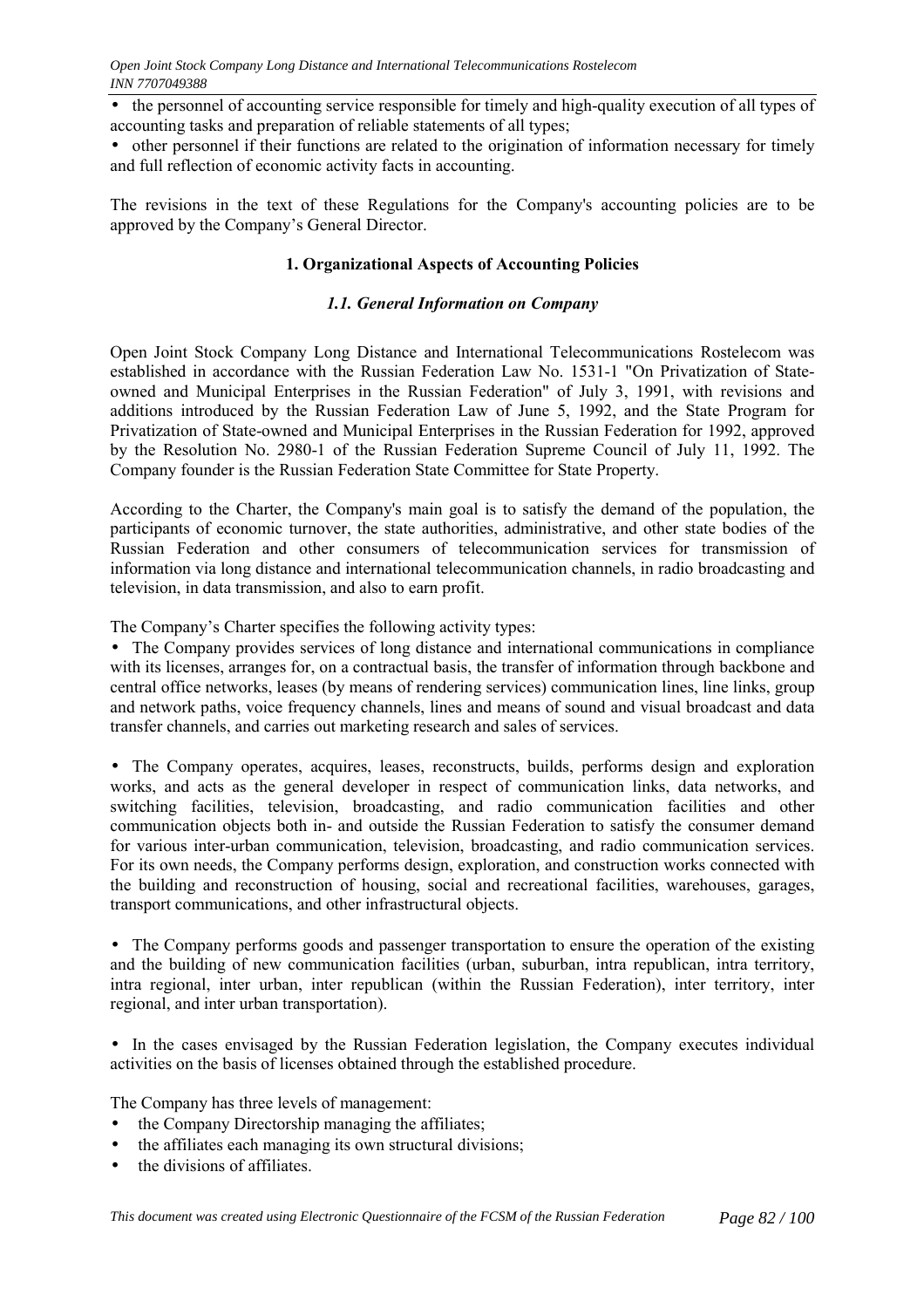The divisions are guided by regulations approved by the Company's General Director. The division heads are appointed by the Company's General Director and act on the basis of their authorizations. The relations within the Company between the Directorship and the divisions are based on administrative subordination.

The divisions act in economic turnover on behalf of the Company.

To perform their economic activities, the divisions of the Company are allotted with property owned by the Company.

## *1.2. Main Accounting Tasks of the Company*

In accordance with the Russian Federation's system of normative regulation of accounting and with regard to the organizational structure and specific conditions of financial and economic activities, the main accounting tasks of the Company are as follows:

• forming complete and reliable information about the activities and property status of the Company, necessary for the internal users of accounting statements – the managers, founders, participants and owners of the Company, and also for the external users – investors, creditors and others;

• control over the availability and transfer of property, the use of material, labor and financial resources (including that as per the approved norms, standards, and estimates);

• preventing negative results of the Company's economic activities and revealing internal reserves to ensure its financial stability;

• compiling information necessary for correct and timely computation and payment of taxes, duties, and other mandatory payments;

• preparing special accounting forms for the system of company's corporate management.

#### *1.3. Organizational Principles of the Company's Accounting Service*

The accounting service of OJSC Rostelecom is a structural division of OJSC Rostelecom headed by the Chief Accountant and responsible for accounting within the Company.

The accounting service of OJSC Rostelecom consists of sections which have different functions. The first group of sections performs the general functions of the Company's accounting service related to:

- methodology of accounting and taxation,
- summary statements and tax calculation;
- preparing accounting statements in accordance with international standards;

The second group of accounting service sections is in charge of forming parts of the general ledger and the tax liabilities of OJSC Rostelecom in the General Directorship and structural divisions.

The principles of distribution of authority and responsibility between the accounting service and the personnel of organization's functional sections (departments) performing individual accounting functions as well as the distribution of obligations as to the formation and processing of documents between the accounting service and the personnel of functional sections (departments) performing individual accounting functions are regulated by the organizational and regulatory documents of the Company.

## *1.4. Accounting Form*

OJSC Rostelecom employs an automated form of accounting. The forms of accounting in individual structural divisions and in OJSC Rostelecom at large are established in the Regulations on the Forms of Accounting in OJSC Rostelecom. In preparing the Regulations, the Letter of the Ministry of Finance of the Russian Federation No. 59 "On Recommendations for Application of Accounting Registers at Enterprises" of July 24, 1992, and the methodical recommendations of the USSR Finance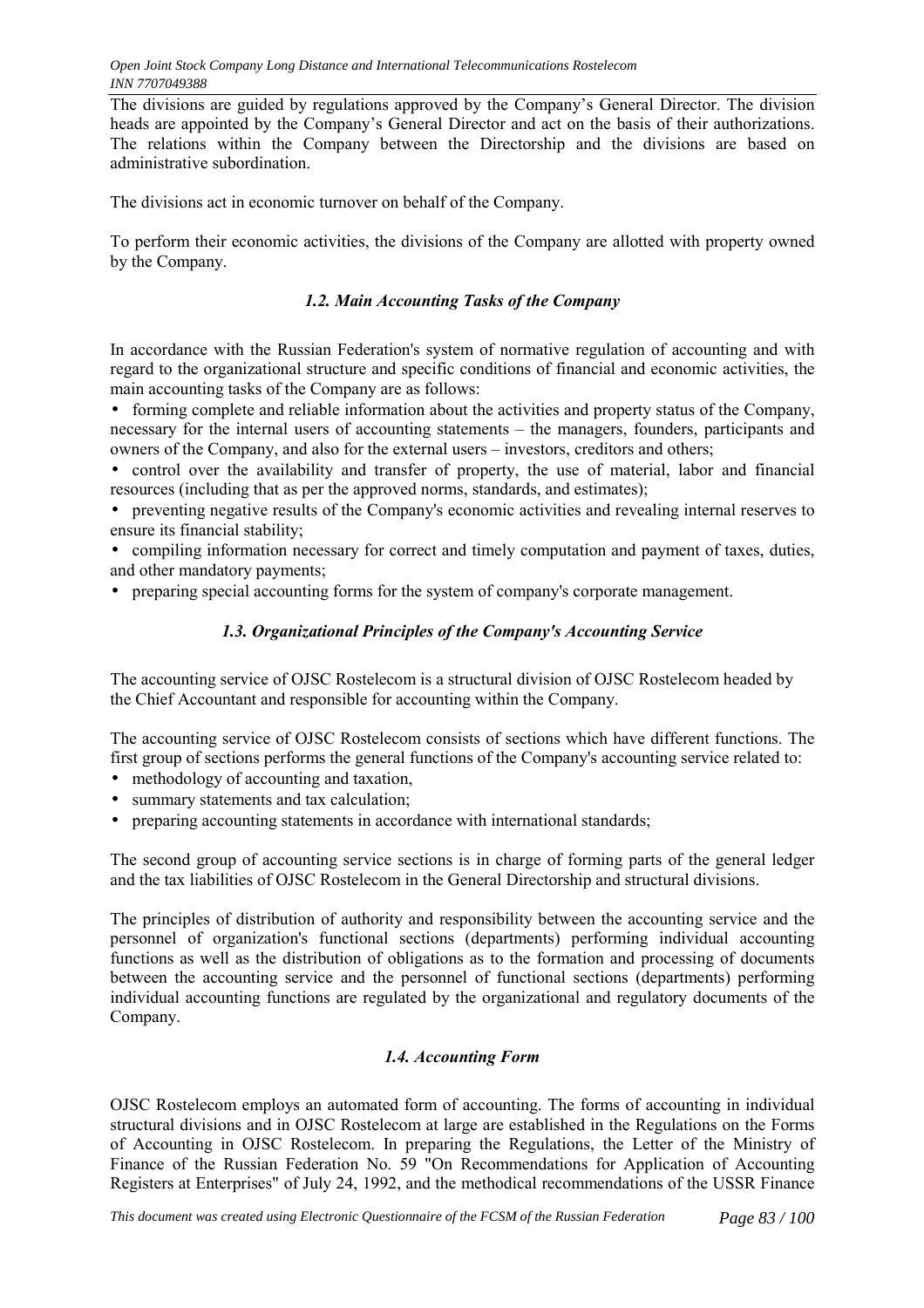Ministry and the USSR Central Statistics Office No. 35/34-R/426 "On Organization of Accounting Using Computers" of February 20, 1981, were used.

The automated accounting systems at various sections of accounting service are built according to the principle "basic document  $-$  general ledger" or "general journal  $-$  general ledger".

The main accounting register serving as the basis for collecting and processing of accounting data and for forming the Company general ledger is the system of cross-movement account and balance spreadsheets based on the working plan of accounts, which was developed by the organization.

#### *1.5. Procedure for Documents Circulation Organization and Accounting Documents Processing Techniques*

The rules and order of documents circulation organization applied within the Company, the documents circulation schedule, and the techniques of basic accounting documents processing, including:

- the procedure for primary document creation:
- the procedure for primary document check;
- the procedure and timing of their transfer for reflection in accounting statements:
- the procedure of document archiving

are regulated by the organizational and regulatory documents of the Company.

The organization employs unified forms of accounting for primary accounting documentation approved by the State Committee for Statistics of the Russian Federation.

In reflecting the financial and economic operations for which no unified forms are provided, the internally developed forms of primary accounting documents are used.

The right to sign primary accounting documents is assigned by internal organizational and regulatory documents.

## *1.6. Procedure for Organizing and Executing Inventory Count of Property and Liabilities*

The order of performing inventory count of property and liabilities in the Company is specified in the Regulations on Inventory Count of Property and Liabilities developed on the basis of norms of the Methodical Guidelines on Inventory Count of Property and Financial Liabilities approved by the Order of the Ministry of Finance of the Russian Federation No. 49 of June 13, 1995, and other normative documents on accounting.

The entire property of the Company regardless of its location and all liability types are subject to inventory count.

The following periodicity of inventory count is established:

- fixed assets  $-\frac{1}{2}$  biannually or more often as of November 1 of the reporting year;
- $\bullet$  intangible assets annually as of December 1 of the reporting year;

• unfinished capital construction and other capital investment  $-$  annually as of November 1 of the reporting year;

• raw and other materials, precious metals, equipment to be installed, pre-fabricated goods, goods, finished products in warehouse  $-$  annually as of November 1 of the reporting year;

- unfinished production  $-$  quarterly as of the quarter end;
- future incomes and expenses  $-\frac{1}{2}$  annually as of December 31 of the reporting year;
- funds on bank accounts  $-$  annually as of December 31 of the reporting year;
- cash on hand  $-$  quarterly or more often:
- long-term investments  $-$  annually as of December 31 of the reporting year;
- short-term investments, money equivalents  $-$  quarterly as of the quarter end;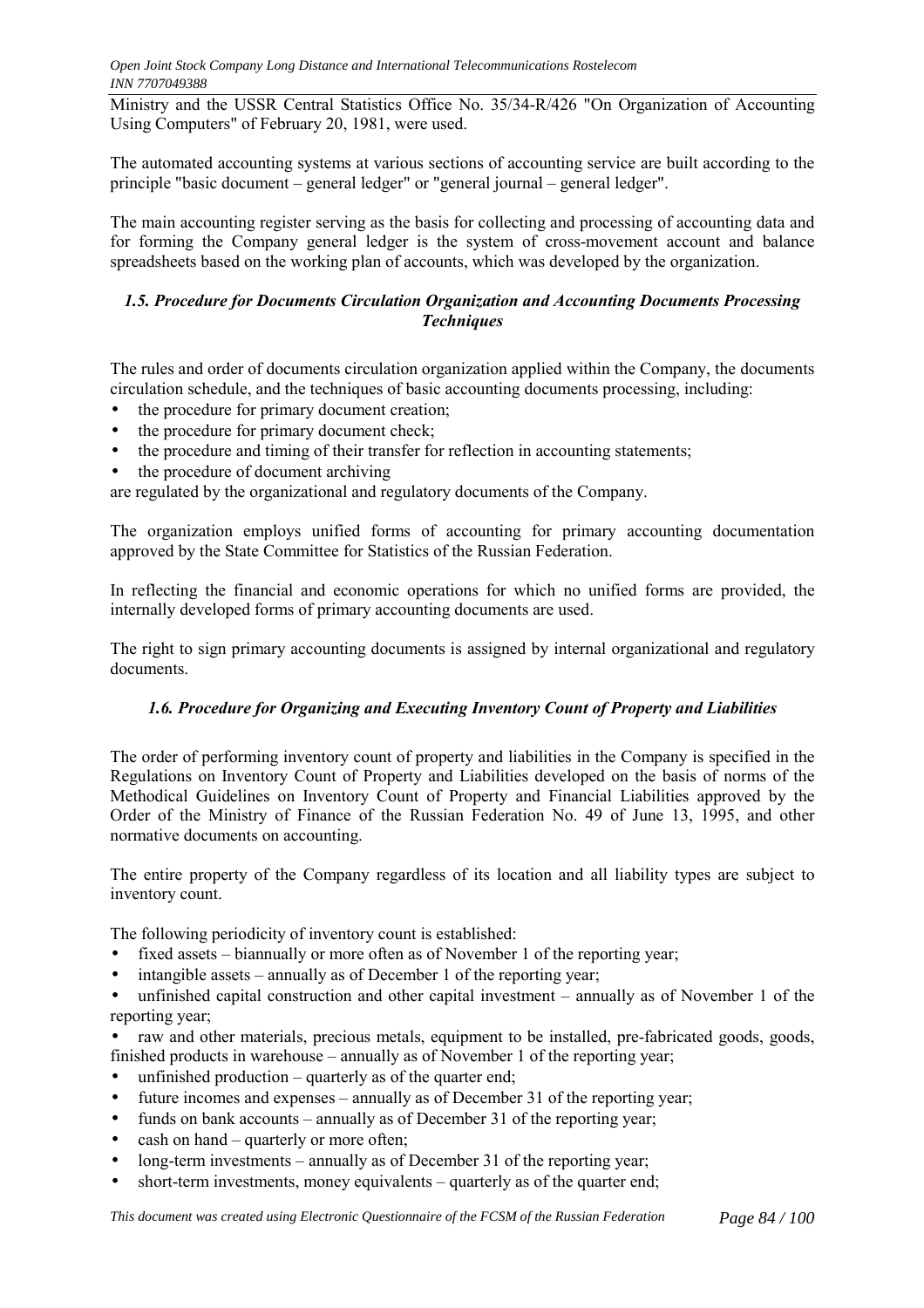$\bullet$  settlements with debtors and reserve on doubtful debts  $-$  annually or more often as of December 31;

• settlements with creditors: with communications operators  $-$  quarterly as of the quarter end; with the other creditors  $-$  annually as of December 31 of the reporting year;

• settlements on taxation and mandatory deductions into the budget and off-budget funds, on purpose financing  $-$  annually as of December 31 of the current year;

settlements between divisions on transfer of assets and liabilities – monthly as of the last date of reporting month;

settlements with personnel and advance holders – quarterly as of the quarter end.

Permanent inventory count commissions are established to count the inventories at the levels of Company's Directorship, affiliates, and their structural divisions. Their composition is approved by:

- for the Company's Directorship  $-$  by the Company's General Director;
- for an affiliate  $-$  by the affiliate Director;
- for divisions within affiliates  $-$  by the divisions' Directors

#### *1.7. The Procedure to Prepare Accounting Statements of the Company*

The procedure to compile, submit and publish the organization's statements is specified in the Regulations for accounting statements of OJSC Rostelecom.

The Regulations were developed on the basis of the Order of the Ministry of Finance of the Russian Federation No. 43n "On approval of the Regulations "Accounting statements of an organization" (PBU 4/99)" of July 6, 1999, and the Methodical recommendation on compilation and submission of summary accounting statements approved by the RF Finance Ministry Order No. 112 of December 30, 1996, with regard to the specifics of organizational structure and activities of OJSC Rostelecom.

The Company applies standard forms of external accounting statements, approved by the Ministry of Finance of the Russian Federation.

The accounting statements of OJSC Rostelecom are formed by the section of summary statements and taxes computation of the accounting service on the basis of internal accounting and reporting documents developed to ensure a centralized procedure of statements formation. The internal reporting and accounting forms shall not be provided to external users. The internal reporting documents are collected and processed in accordance with the documents circulation procedure developed by the Company.

#### *1.8. Company's Working Plan of Accounts*

All divisions of the Company use a uniform working plan of accounts in accounting, which is mandatorily applied by all employees of the Company's accounting service. These operations are guided by its internal documents – the working plan of accounts and the instruction for its application.

The revisions of the working plan of accounts are approved by the General Director of the Company. The divisions of OJSC Rostelecom have the right to add to and extend the analytical accounts to enhance the effectiveness of accounting. The information arriving in the section of summary statements and taxes computation shall be formed on the basis of uniform working plan of accounts.

#### *1.9. Procedure for Control Economic Operations*

To ensure safety of property, observance of the law, and expediency of financial and economic activities of the organization, and also to procure reliable accounting and reporting data, an internal auditing system is established in the organization. The structure and composition of the controlling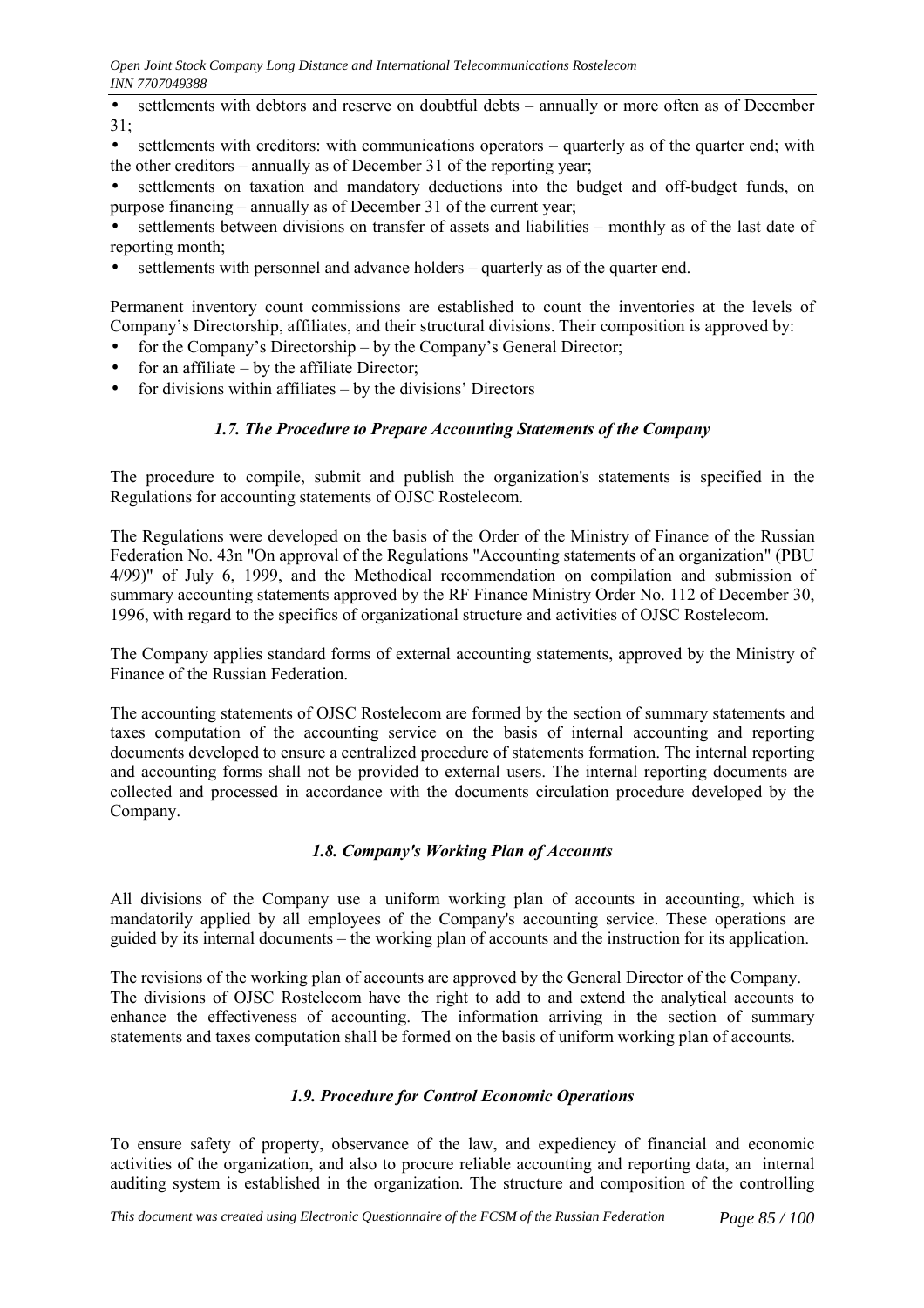bodies, their functions, the procedures of their activities and other issues are specified in the Regulations for The Internal Auditing System in OJSC Rostelecom.

#### **2. Methodical Aspects of Accounting Policies**

#### *2.1. Procedure for Intangible Assets Accounting*

The intangible assets of the organization are taken into account on the basis of the Regulations for Intangible Assets Accounting in OJSC Rostelecom. The Regulations are developed on the basis of the Regulations "Intangible Assets accounting" PBU 14/2000", approved by the Order of the Ministry of Finance of the Russian Federation No. 91n of October 16, 2000.

The assets shall be accepted for accounting as intangible if the following conditions are simultaneously met:

- no material (physical) structure:
- can be identified (isolated, separated) from other property;
- are used in production, performance of works or rendering of services, or for managerial purposes;

• have a useful life of more than 12 months or a usual operational cycle if the latter is longer than 12 months;

- no resale of this property is planned;
- are capable of yielding economic profit (income) in the future;

• availability of properly executed documents, which confirm the existence of the asset and the organization's exclusive right to the results of intellectual activity (patents, certificates, other protective documents, an agreement of assignment (acquisition) of patent, trade mark, etc.).

The intangible assets are accepted for accounting at their original cost.

The sum of depreciation charges on intangible assets is determined monthly as per the norms calculated on the basis of their original cost and their useful life, using a linear method.

The intangible assets' useful life is estimated based on:

• the term of patent (certificate) or other limitations of the service life of intellectual property objects in accordance with the legislation of Russian Federation;

• the expected useful life of the object, during which the organization will be able to earn economic profit (income). The expected useful life of the intangible assets shall be estimated by a specially appointed commission in accordance with the Regulations for the intangible assets accounting and shall be approved by the General Director of the Company.

For the intangible assets the useful life of which cannot be determined, the depreciation accrual norms are set on the expectation term of 20 years.

The redemption of intangible assets value is reflected by accumulating accrued depreciation sums on account 05 "Intangible assets depreciation".

## *2.2. Procedure for Fixed Assets Accounting*

The fixed assets are taken into account on the basis of Regulations for Fixed Assets Accounting in OJSC Rostelecom. The Regulations were developed with regard to the Regulations "Fixed Assets Accounting" (PBU 6/01), approved by the Order of the Ministry of Finance of the Russian Federation No. 26n of March 30, 2001, other normative documents on accounting, and the specifics of organization's activities.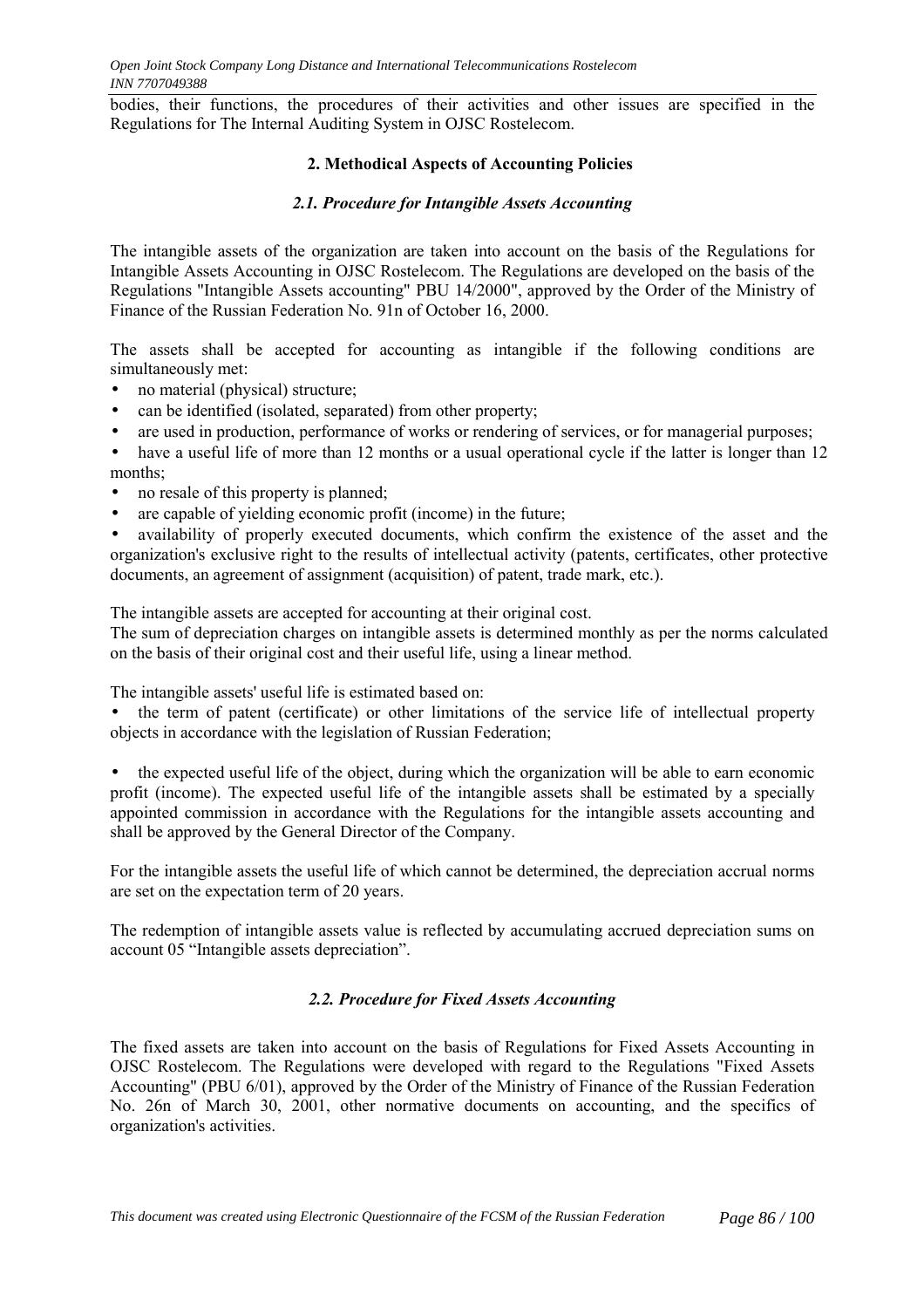2.2.1. The Procedure for Classing Assets as Fixed

The fixed assets are the Company's assets with respect to which the following conditions are simultaneously met:

• are used in production of goods, performing works or rendering services, or for the organization's managerial purposes;

are used during a long term, i.e. have useful life of more than 12 months or a usual operational cycle if the latter is longer than 12 months;

- no resale of this property is planned by the organization;
- are capable of vielding economic profit (income) to the organization in the future;

The fixed assets include: buildings, structures, materials-working machinery and equipment, power plants and equipment, metering and regulating instruments and devices, computer equipment, transportation facilities, tools, production and household implements and accessories, work, productive and breeding stock, perennial planting, intra organization roads and other objects as listed in the Russian classifier of fixed assets (OKOF) (approved by the Decision No. 359 of the RF State Committee for Standardization of December 26, 1994).

Also taken into account as fixed assets are: capital investments in land reclamation (draining, irrigation, and other reclamation works); capital investments in leased fixed asset objects; land plots, nature resources (water, mineral resources and other natural resources). Land plots, forests and water holdings, and mines handed over to the enterprise for utilization are taken into account off-balancesheet and only in kind by their areas.

Fixed assets are registered on the basis of transfer-for-operation reports. Thus, the objects kept in warehouse are taken into account with investment in capital assets until they are transferred for operation.

Starting from January 1, 2002, immovable objects are accounted as fixed assets at the moment of documents submission for registration of immovable objects. The immovables (real estate) include the objects firmly linked with land (buildings, structures), the movement of which causes freeing of land plots.

Formation of inventory object is performed with regard to the Recommendations on Organization of Fixed Assets (Funds) Accounting at Telecommunication Enterprises and Organizations approved by the USSR Ministry of Communications on June 30, 1988.

## 2.2.2. Fixed Assets Evaluation Procedure

The fixed assets are accepted for accounting at their original cost.

The sum of actual organization's expenses on its acquisition, building, manufacturing, and bringing to the usable condition, excluding the value-added tax and other refundable taxes (except for the cases envisaged by the legislation of the Russian Federation) is accounted as the original cost.

For financial lease property acquired before January 1, 2002, the previous accounting treatment is maintained:

• the cost of fixed assets acquired under a financial lease contract is determined basing on the amount of lease payments under the contract,

• the expenses incurred by the organization as the lessee in acquiring financial lease property are accounted as capital expenses and constitute a separate inventory object of fixed assets.

*This document was created using Electronic Questionnaire of the FCSM of the Russian Federation Page 87 / 100* The cost of a fixed asset acquired under a financial lease contract concluded after January 1, 2002, is determined by the amount of financial lease payments under the contract. On the accounts 08 and 01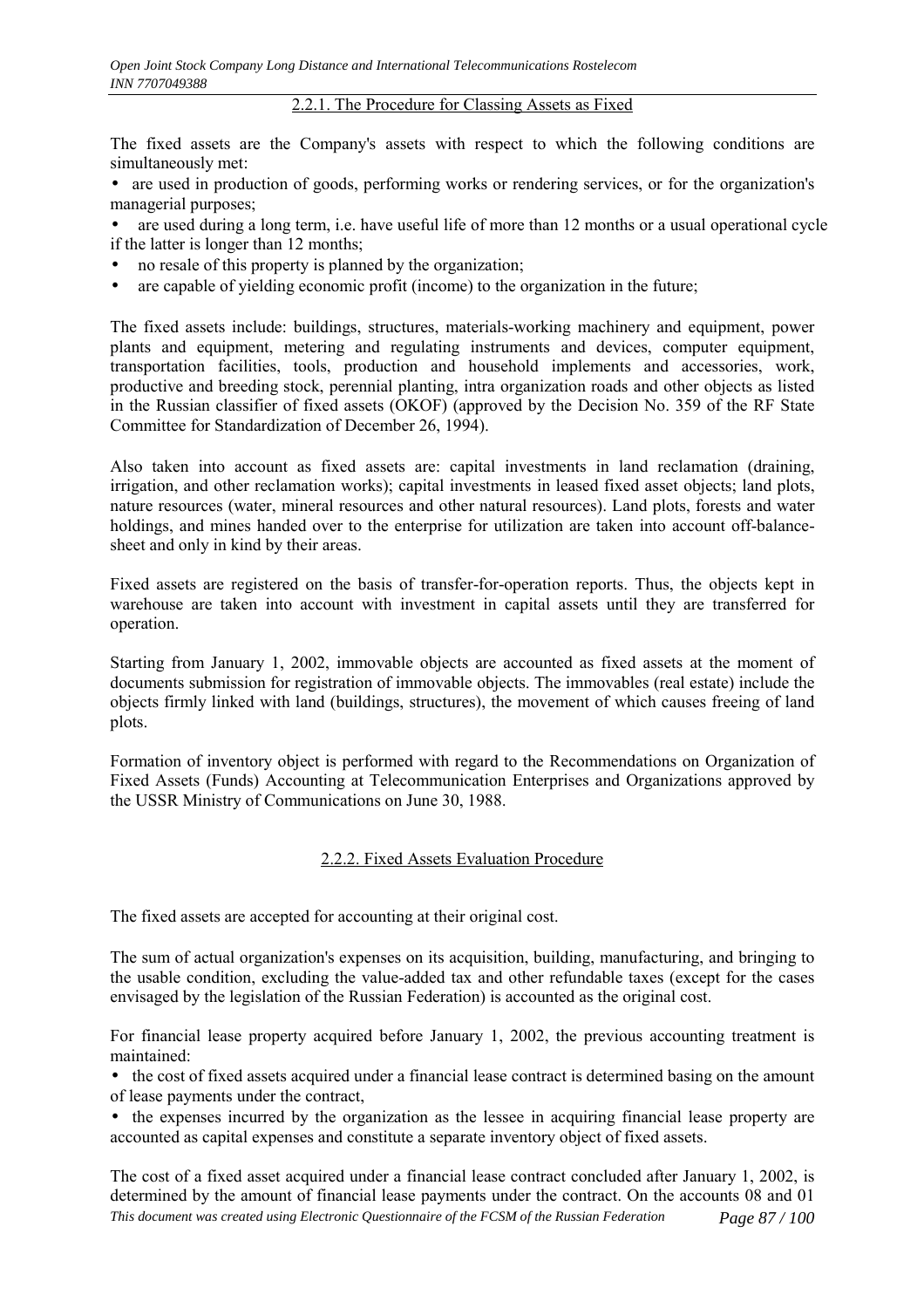(provided that the property is accounted on the balance sheet of OJSC Rostelecom as the lessee), the sum of lessor's expenses on acquisition of the fixed asset (excluding the sums of taxes taken into account with expenses) and the remuneration of lessor's services are taken into account independently. The expenses incurred by the organization as the lessee in acquiring financial lease property are accounted as capital expenses and constitute a separate inventory object of fixed assets.

## 2.2.3. The Procedure for Accruing Depreciation for Fixed Assets

Depreciation for fixed asset objects is accrued using a linear method based on the original value or the current (recovery) value (in the case of re-evaluation) of the fixed asset object and the depreciation rate calculated basing on the object's useful life.

The fixed asset objects costing up to 10 thousand rub., which are transferred for operation starting from January 1, 2002, are allocated to the debit of the expenses account at the moment of their transfer for operation. Accounting of such objects off-balance sheet is organized.

Depreciation for fixed asset objects put into operation before January 1, 2002, is accrued using a linear method based on the useful life established at the object's acceptance for accounting. The fast depreciation mechanism introduced by the Decision of the Government of the Russian Federation No. 967 "On Using the Fast Depreciation Mechanism and Re-evaluation of Fixed Assets" of August 19, 1994, and the Letter of the Ministry of Communications of the Russian Federation No. 24-u "On Depreciation of the Fixed Assets Active Component" of February 10, 1995, is not applied starting from January 1, 2002.

The useful life of fixed asset objects commissioned after January 1, 2002, is established at the object's registration within the time limits specified for the relevant depreciation group, as selected for such object based on the classification determined by the RF Government Decision No. 1 "On classification of fixed assets included in depreciation groups" of January 1, 2002.

For the fixed assets excluded from this classification, the useful life is determined based on:

- the object's expected service life in accordance with its expected capacity or power;
- expected physical wear and tear depending on the mode of operation (the number of shifts), the ambient conditions and the effect of corrosive environment, the repair system;

• normative and legal and other limitations on the object's utilization (for example, the term of lease).

For depreciatable fixed assets that are the subject of a financial lease contract, application of a special coefficient (no higher than 3) to the basic depreciation rate is determined by the terms of contract.

## *2.3. Procedure for Inventory Accounting*

## 2.3.1. The Procedure for Classing Property as Inventories

The Company takes into account its inventories on the basis of the Regulations for Inventory Accounting in OJSC Rostelecom.

The Regulations were prepared with regard to the Regulations for Inventory Accounting PBU 5/01, approved by the Order of the Ministry of Finance of the Russian Federation No. 44n of June  $9<sup>th</sup>$ , 2001, other accounting documents, and the specifics of Company's activities.

The inventories include the following assets of the Company:

• used as raw or other materials, etc. in producing goods for sale (performing works, rendering services);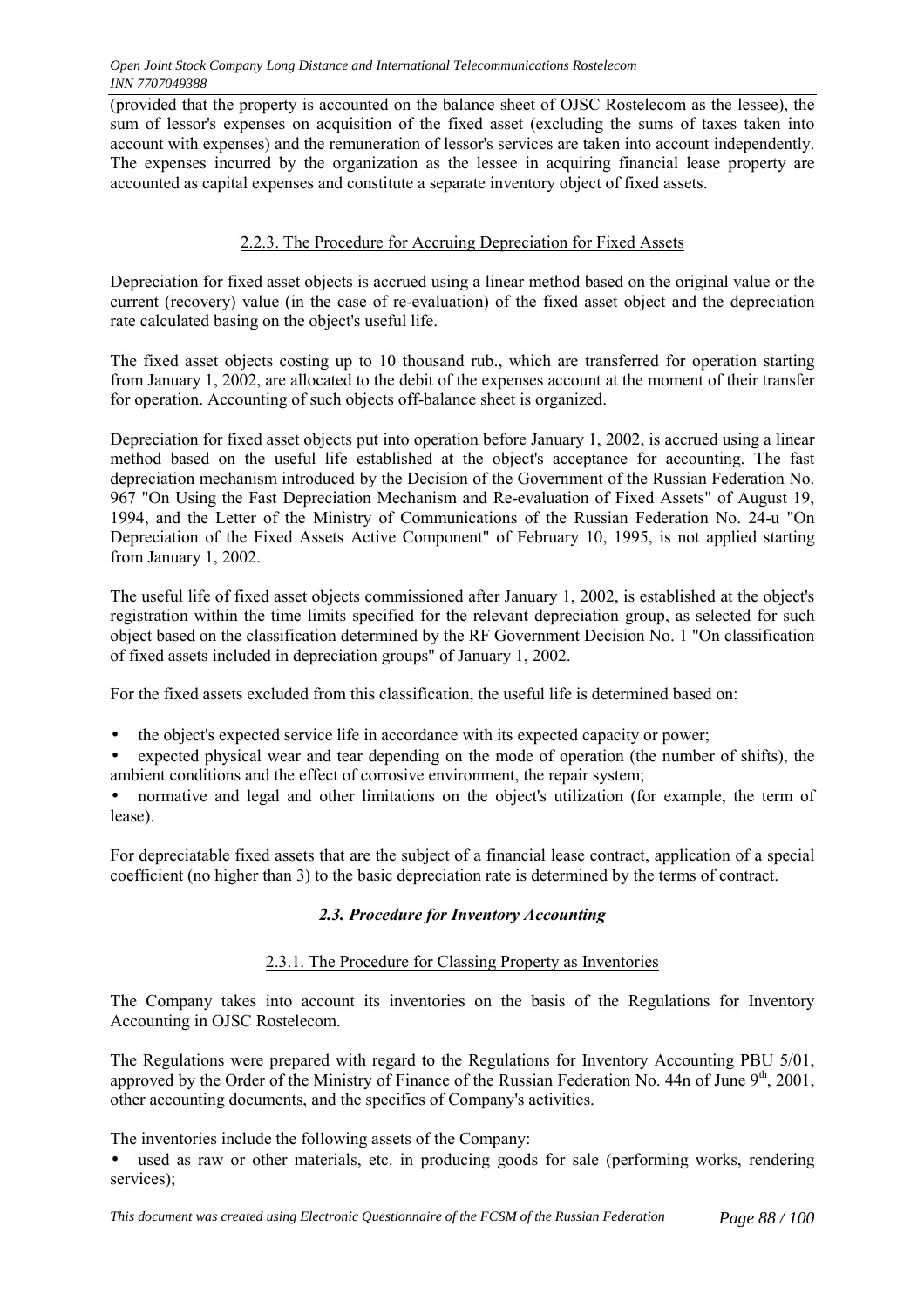- intended for sale:
- used for the organization's managerial purposes.

The Company's assets used in producing goods, performing works or rendering services or else for the organization's managerial purposes for a period exceeding 12 months or a usual operating cycle if the latter exceeds 12 months are not classed as inventories, except when under the capital asset classifier (The Russian Classifier of Capital Assets OK 013-94; approved by the Decision of the State Committee for Standardization of the Russian Federation No. 359 of December 26, 1994; effective date January 1, 1996.; as amended on April 14, 1998) the object is not classed as a capital asset.

The asset types taken into account as inventories are listed in the Appendix to the Regulations for inventory accounting of OJSC Rostelecom.

As production assets are transferred for operation, their value is allocated to the debit of expenses account. The operating objects are taken into account off-balance-sheet.

#### 2.3.2. The Procedure to Assess Inventories Reflecting Operations of their Procurement or Acquisition

The inventories are accepted for accounting at the actual cost of their acquisition or manufacture.

The actual cost of inventories shall be determined in accordance with the relevant normative documents on accounting. The sum of actual expenses on acquisition includes the sum differences and interest on the credit (loan) used to acquire the inventories, until the moment of inventories arriving to the location of their actual utilization.

The actual cost is estimated using the balance sheet account 15 "Procurement and Acquisition of Materials and Capital Equipment".

On account 15 "Procurement and Acquisition of Materials and Capital Equipment" the full actual cost of inventories – materials and goods – is calculated.

The purchase value of inventories, with respect to which suppliers' settlement documents have arrived to the organization, and other expenses related to acquisition of materials and capital equipment are recognized as debit items.

Since the inventories are taken into account at their actual cost, the sums recognized as debit items of account 15 for specific types of inventories are written down from the credit of account 15 to the debit of the corresponding subaccounts 10 "Materials" and 41 "Goods" in their total amounts.

The writing-down of the actual cost of centrally procured inventories to the debit of relevant accounts is effected by OJSC Rostelecom accounting service section belonging to the Company's structural division, in which the inventories' utilization is contemplated.

The balance on account 15 "Procurement and Acquisition of Materials and Capital Equipment" at the end of relevant month indicates that some inventories are on the way.

The sum differences, interest on the credit (loan) used to acquire the inventories, and the other expenses related to inventory acquisition but excluded from the inventory cost are written down in their totality to account 91 "Other Incomes and Expenses".

The finished products are taken into account at the actual cost of manufacture without using account 40 "Output of Products (Works, Services)".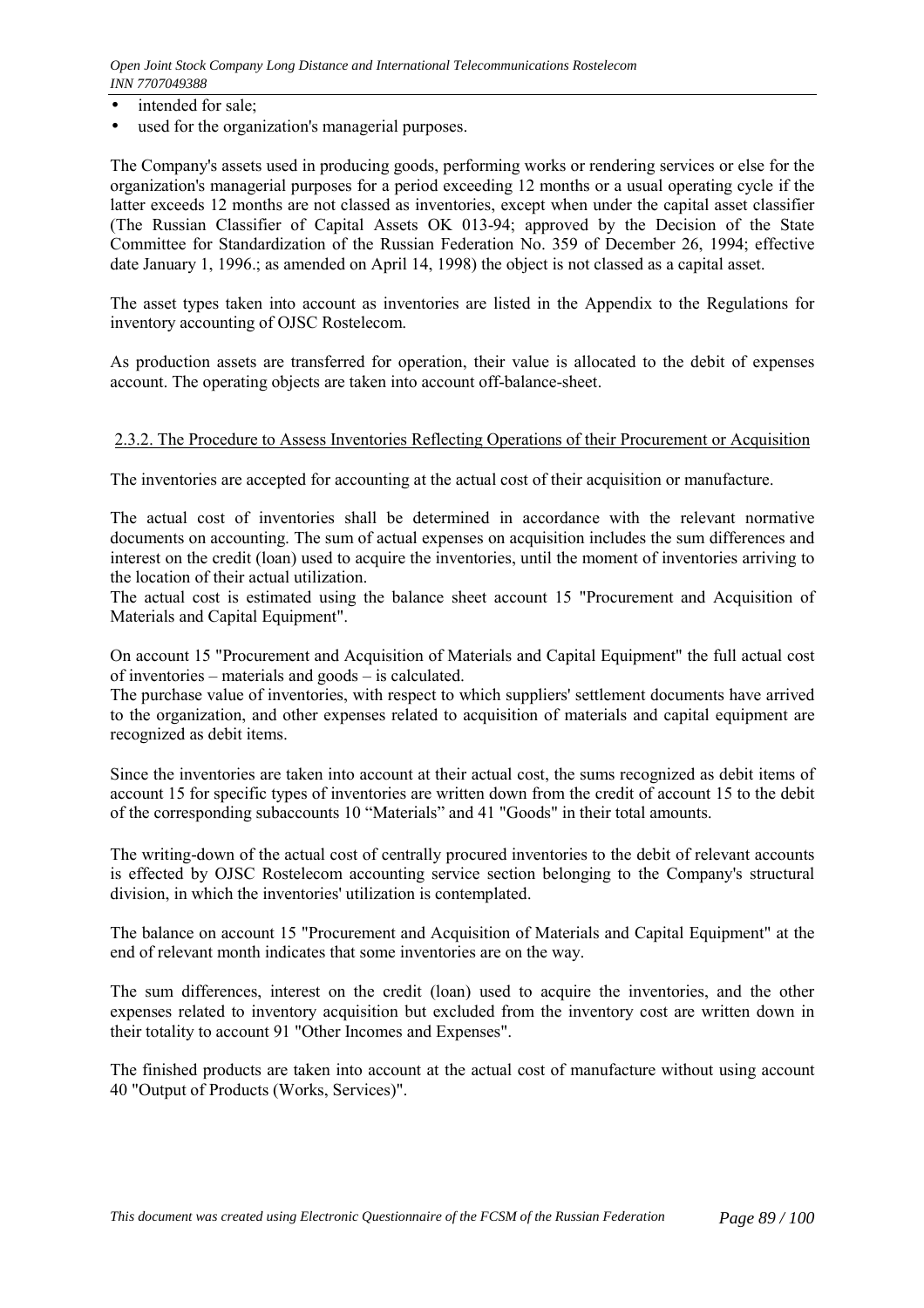#### 2.3.3. The Procedure to Evaluate Individual Inventory Types at Writing-Down

When inventories are brought into operation or otherwise disposed of, they are evaluated at the cost of each unit.

#### *2.4. Procedure for Conversion of Assets and Liabilities Denominated*

#### *in Foreign Currency*

The values of the Company's cash on hand, the funds on accounts with credit organizations, money equivalents and payment documents, short-term securities, funds in settlements (including those on loan commitments) with legal entities and individuals, the balances of purpose financing funds received from the budget or foreign sources as part of technical or other assistance rendered to the Russian Federation in accordance with the agreements (contracts) concluded, which are denominated in foreign currencies, are converted in rubles as of the date when the operation in foreign currency was effected and also as of the reporting date of accounting statements.

#### *2.5. Income Formation Procedure*

Increase of the Company's economic profits due to receipt of assets (money or other property) and/or redemption of liabilities, which leads to a growth of the organization's capital, excluding the holdings of participants (owners of property), is accounted as the Company's incomes.

The Company's incomes, depending on their nature, the conditions of receipt, and the directions of organization activity, fall into the following categories:

- incomes from customary activities;
- other incomes

The additional criterion of incomes being classed as the incomes from customary activities is their regular receipt.

For the purpose of income accounting, the Company's customary activities are subdivided into the profile and non-profile activities:

The profile activities are those directly linked with provision of communication services. The other activities are non-profile.

Customary activities:

#### **Profile activities:**

- Long distance telephony services
- International telephony services
- Document communication services
- Provision of communications service
- Local telephony services
- Provision of connection
- Television and broadcasting services
- Leasing communication equipment and structures
- Operation and maintenance of communication equipment and structures
- Other communication services

#### **Non-profile activities:**

- Leasing other assets
- Transportation services
- Heat supply services
- Cold water supply services
- Hot water supply services

*This document was created using Electronic Questionnaire of the FCSM of the Russian Federation Page 90 / 100*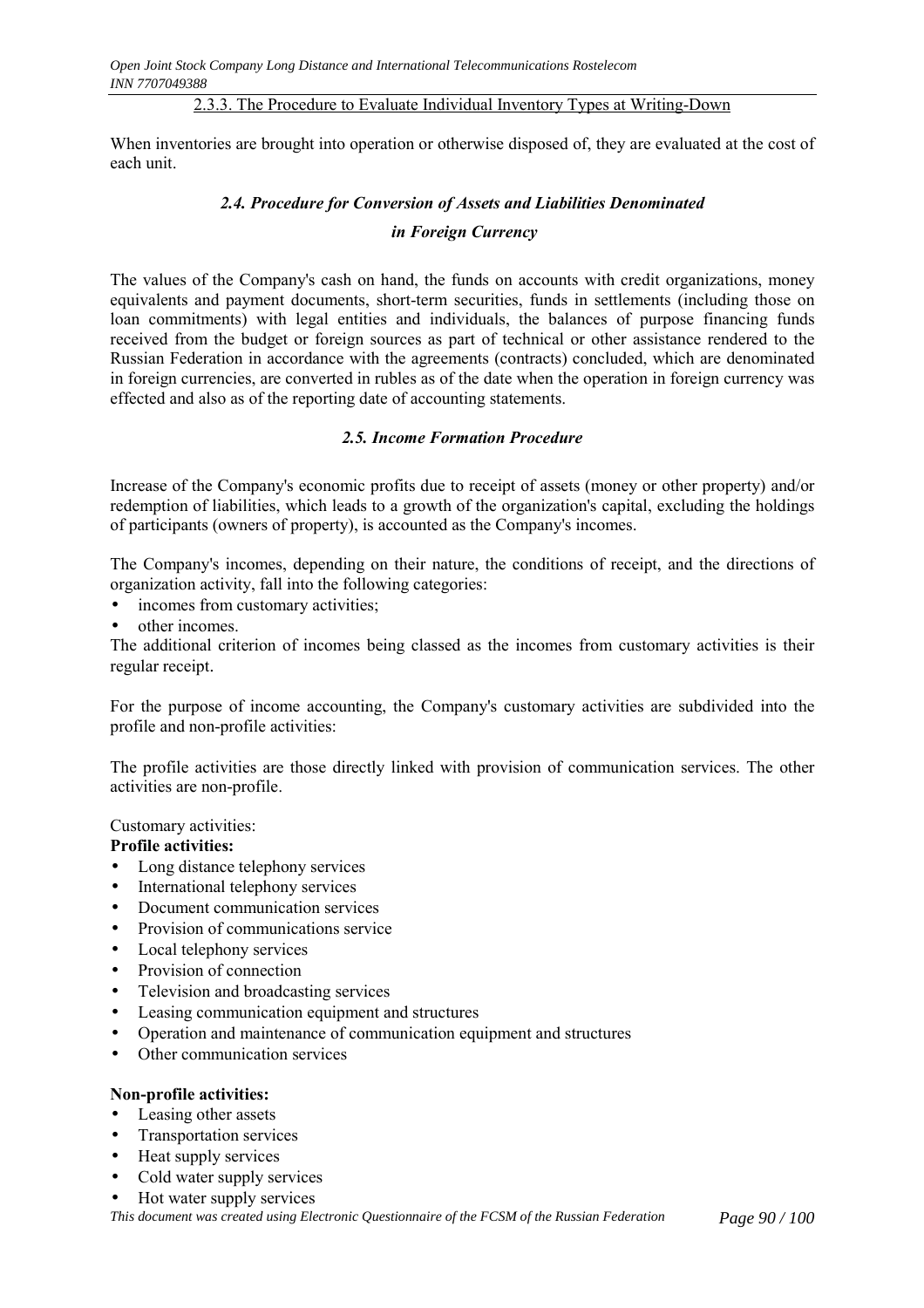*Open Joint Stock Company Long Distance and International Telecommunications Rostelecom INN 7707049388*

- Power supply services
- Construction and installation works
- Repair works
- Publishing activities
- Design and exploration works
- Research and development
- Preparation of advertisement products
- Services of training centers
- Certification services
- Public catering services
- Trading services
- Farming services
- Health care services
- Holiday center services
- Children's health centers services
- Services of sports facilities
- Educational services
- Cultural and instruction services
- Hiring of housing
- Utilities
- Other services

The incomes other than those from customary activities are accounted as other incomes. The other incomes include the operational, non-sale, and extraordinary incomes. The income accounting treatment is specified in the regulations on income accounting.

The incomes received by the organization from granting for a charge of rights arising from patents for inventions, industrial design and other types of intellectual property as well as from participation in charter capitals of other organizations are taken into account with the operational incomes.

The interest on the commercial credits granted are taken into account with the operational incomes.

The positive exchange rate difference on foreign currency accounts and operations is accounted with the organization's non-sale incomes and is carried as income to account 91 "Other Incomes and Expenses" for the reporting period in which it arose.

Any sum differences are linked by the organization with the liabilities in connection with which deferred payments occurred. The sum differences are not calculated with advance calculation patterns.

The sum difference arising ruble settlements when the liabilities are expressed in foreign currency is taken into account:

• in the property cost if it arose before the moment of the relevant objects being recognized in the balance sheet.

• with the non-sale incomes if it arose after the relevant objects were recognized in the balance sheet or its occurrence is not connected with acquisition of assets.

## *2.6. Expense Formation Procedure*

The expenses are taken into account by the organization on the basis of Regulations for expenses accounting in OJSC Rostelecom. The Regulations were developed basing on the Accounting Regulations "Expenses of Organization" PBU 10/99 approved by the Order of the Ministry of Finance of the Russian Federation No. 33n of May 6, 1999, (as amended by the Orders of the Ministry of Finance of the Russian Federation No. 107n of December 30, 1999, No. 27n of March 30, 2001), other accounting documents, and specifics of the Company's organizational structure and activities.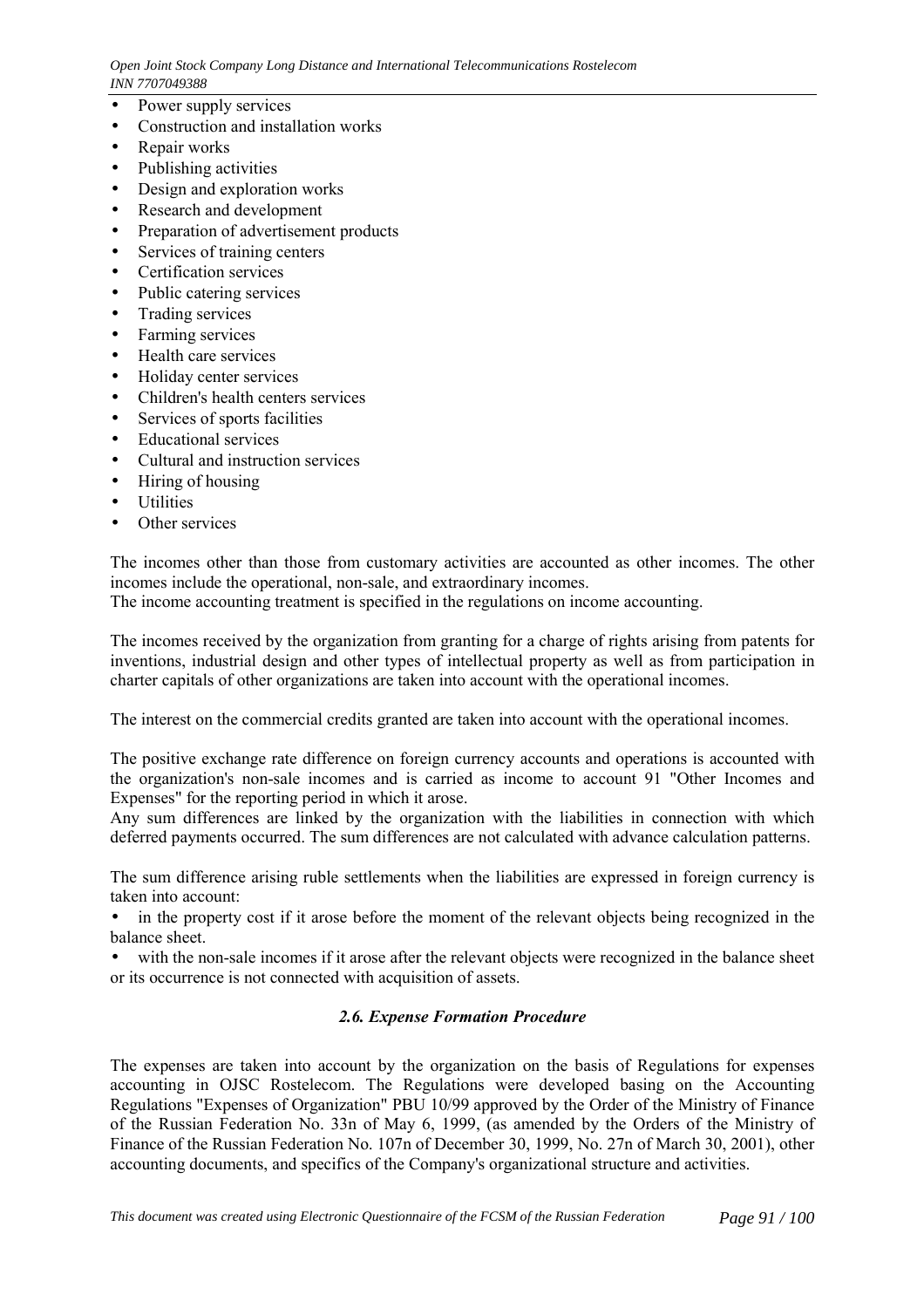*Open Joint Stock Company Long Distance and International Telecommunications Rostelecom INN 7707049388*

Decrease of the Company's economic profits due to disposal of assets (money or other property) and/or occurrence of liabilities, which leads to a decrease of the organization's capital, excluding the reduction of contributions to the charter capital upon the decision of participants (owners of property), is accounted as the Company's expenses.

The Company expenses, depending on their nature, the conditions of disposal, and the directions of organization activity, fall into:

- expenses on customary activities;
- other expenses including: operational expenses; non-sale expenses; extraordinary expenses.

The expenses on customary activities are accepted for accounting in the sum calculated in monetary expression and equal to the amount of payments in monetary or other form or the amount of accounts payable.

For the purpose of expense accounting, the Company's customary activities are subdivided into the profile and non-profile activities.

The profile activities are those directly linked with provision of communication services. The other activities are non-profile.

The expenses other than those on customary activities are classed as other expenses.

The expenses incurred by the organization and connected with granting for a charge of rights arising from patents for inventions, industrial specimens and other types of intellectual property as well as with participation in charter capitals of other organizations are taken into account with the operational expenses.

The expenses on current repair and overhauling of fixed assets are accounted in their totality in the reporting period.

The interest on loans and credits received is taken into account:

• within the property cost if they are accrued before the relevant objects are recognized in the balance sheet;

• within the operational expenses if they are accrued after the relevant objects are recognized in the balance sheet or the credits/loans are not linked with acquisition of assets.

Interest accrual is reflected in the accounting in accordance with the terms of concluded contracts.

The negative exchange rate difference on foreign currency accounts and operations is recognized with the organization's non-sale expenses and is carried as expense to account 91 "Other Incomes and Expenses" for the reporting period in which it arose.

Any sum differences are linked by the organization with the liabilities on which deferred payments occurred. The sum differences are not calculated with advance calculation schemes.

The sum difference arising with ruble settlements when the liabilities are denominated in foreign currency is taken into account:

• in the property cost if it arose before the moment of the relevant objects being reflected in the balance sheet.

within the non-sale expenses if it arose after the relevant objects were recognized in the balance sheet or its occurrence is not connected with acquisition of assets.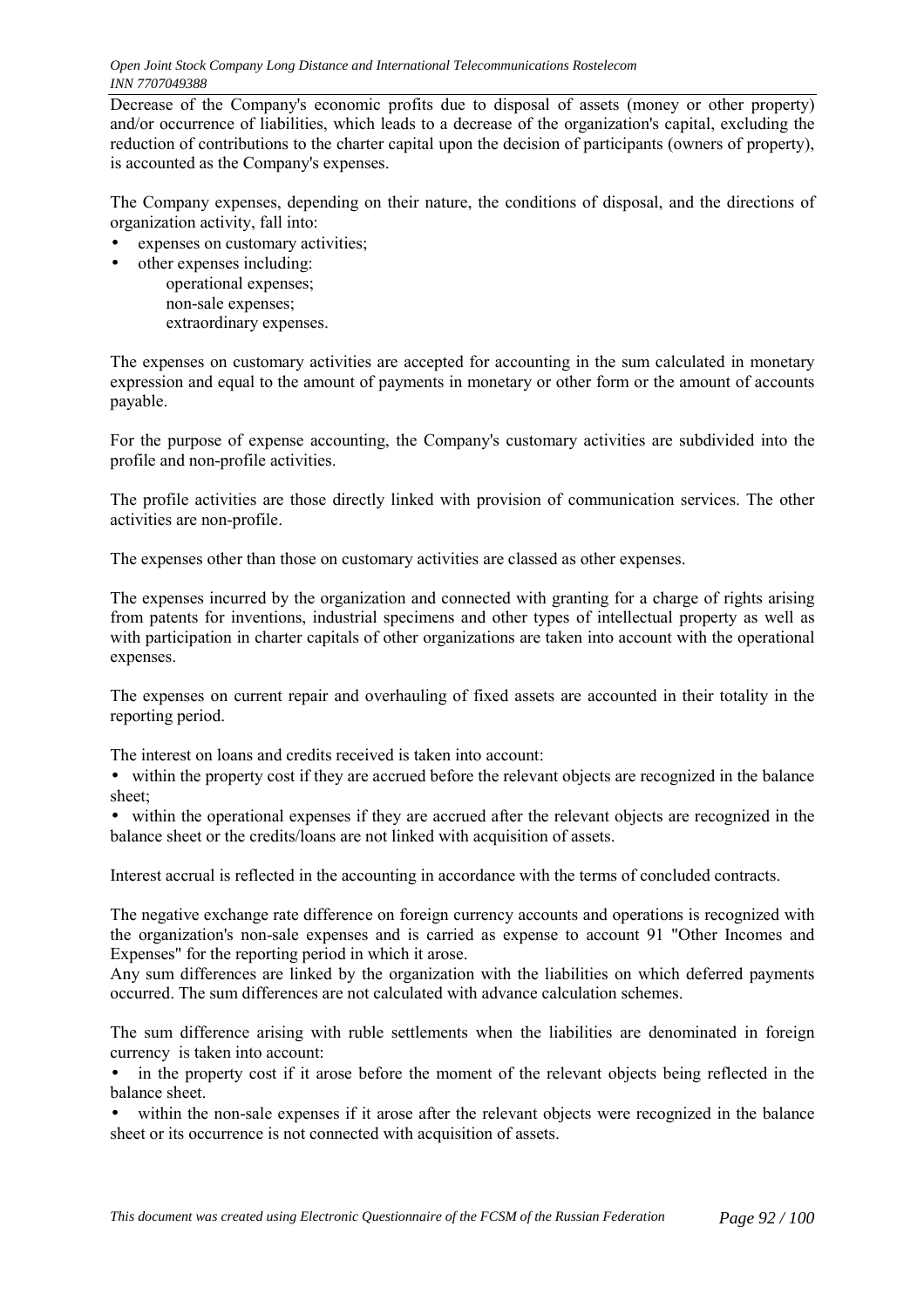## *2.7. The Order of Production Expenses Accounting and Calculation of the Cost of Products (Works, Services)*

For the purposes of the organization estimating the financial result of its customary activities the cost of sold goods, products, works, and services is determined, which is formed on the basis of expenses of customary activities accounted both in the reporting year and in the previous reporting periods and also carry-over expenses related to receipt of incomes in the subsequent reporting periods, with regard to adjustments depending on the specifics of production of goods, performance of works and provision of services and their sale and also on the actual sale (resale) of goods.

The following accounts are used for accounting production expenses: No. 20 "Production Expenses", No. 26 "General Economic Expenses", No. 44 "Sale-related Expenses".

Account No. 20 "Production Expenses" reflects, in particular:

• the expenses on communication services (including operational costs), which are related to maintaining a communication network in a functional state and do not depend on the volume and the timing of repayment of the communication services provided in the reporting period;

- the expenses related to lease of property;
- the expenses of the Company's ancillary productions on providing transportation facilities, equipment repair works, and other ancillary works to the main activity divisions;
- the expenses of the Company's ancillary productions on providing services to outside customers;

• the expenses of the Company's servicing productions and enterprises on providing social services to the main activity divisions;

• the expenses of the Company's servicing productions and enterprises on providing services and works to outside customers. The servicing productions and enterprises are those whose activities are not linked with the Company's main activity. Those include the municipal housing and utilities (operation of housing, boarding houses, bath-houses, laundries, etc.), domestic services, canteens and snack-bars, children day-care centers, rest houses, sanatoria, cultural and consumer institutions and children's summer camps put on the balance sheet.

For the purposes of compiling the Company's accounting statements, two calculation objects are selected: the profile activities and the non-profile activities.

The expenses of ancillary and servicing productions are distributed between individual activities on the basis of calculating a distribution base. The distribution base depends on the type of ancillary and servicing productions. The calculations are made in the division where these activities are performed.

The analytical accounting on account 20 "Production Expenses" is effected in accordance with analytical indices: the type of production (main, ancillary, servicing), the activity direction (to Company's divisions, to outside customers), the service type (as per services classification), the item of expenses.

The managerial and commercial expenses are recognized as reporting period expenses and are written down in their totality to decrease of revenues from sales of products.

The organization does not apply the accounts 46 "Completed Stages of Unfinished Works" and 40 "Output of Products (Works, Services)".

# *2.8. Procedure for Future Expense Accounting*

The expenses of future periods are taken into account by the Company on the basis of the Regulations for Future Expense Accounting in OJSC Rostelecom. The Regulations were prepared on the basis of normative accounting documents with regard to the specifics of organization's activities.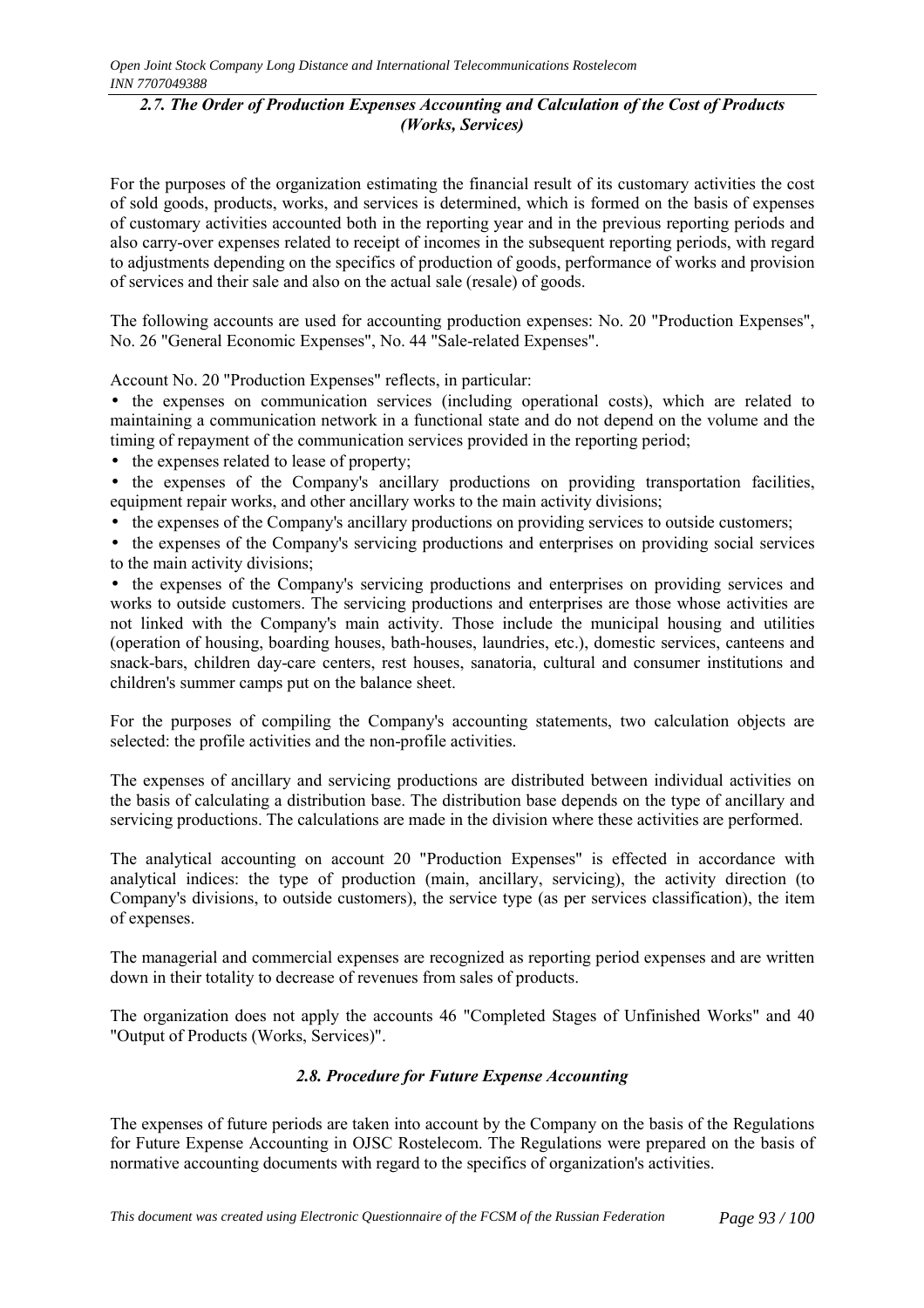The future period expenses are the costs incurred by the organization in the reporting period, whose accounting as expenses (or losses) is planned for the subsequent reporting periods.

If the period during which the expenses incurred are to be written down cannot be determined in a reliable manner, the settlement period is determined by a specially appointed commission and approved by an order of division head.

The future period expenses include, in particular:

• the expenses related to the mastering of new productions or product types before there are facts of their realization;

- the expenses on payment of future vacations;
- the expenses on acquisition of licenses.

The sums of advance payments on agreements of lease, subscription, education, etc. are not taken into account with the future period expenses. Such expenses are taken into account with the originated advance payments.

The future period expenses are taken into account without regard to the value-added tax and other refundable taxes.

## *2.9. Procedure for Received Credits and Loans Accounting*

The Company's indebtedness on the credits and loans received are divided into the short-term and long-term payables. The short-term payables on the credits and loans received have payment terms not exceeding 12 months under the provisions of agreement. The long-term payables on the credits and loans received have payments terms in excess of 12 months under the terms of agreement. Within the long-term indebtedness on credits and loans, a part of indebtedness is isolated which is intended for settlement in the next reporting year, it is reflected in the financial statements at the end of reporting year with the short-term indebtedness.

The extra expenses linked with attraction of loans and credits or placement of borrowing liabilities are recognized as the expenses of the reporting period in which they were incurred.

## *2.10. Procedure for Organization Accounting of Operations between Divisions*

Account 79 "Auxiliary Account" is introduced for accounting of settlements and information exchanges between divisions. It is intended for facilitating control functions during interaction of divisions while performing their economic activities. The account is used to:

- take into account the transfer of assets and liabilities between divisions in the course of their current activities;
- trace the division financing process;
- for the divisions to report on expending the funds they received in the way of financing.

The procedure to organize accounting of operations between divisions is regulated by the order of accounting for interaction between divisions.

## *2.11. Procedure for Establishing Special-Purpose Funds*

The Company does not establish funds from the profits remaining at its disposal except when establishment of such funds is envisaged by the legislation or the Company's constitutive documents (reserve fund). In this case, the procedure of their establishment and use is determined based on a decision by a shareholders' general meeting.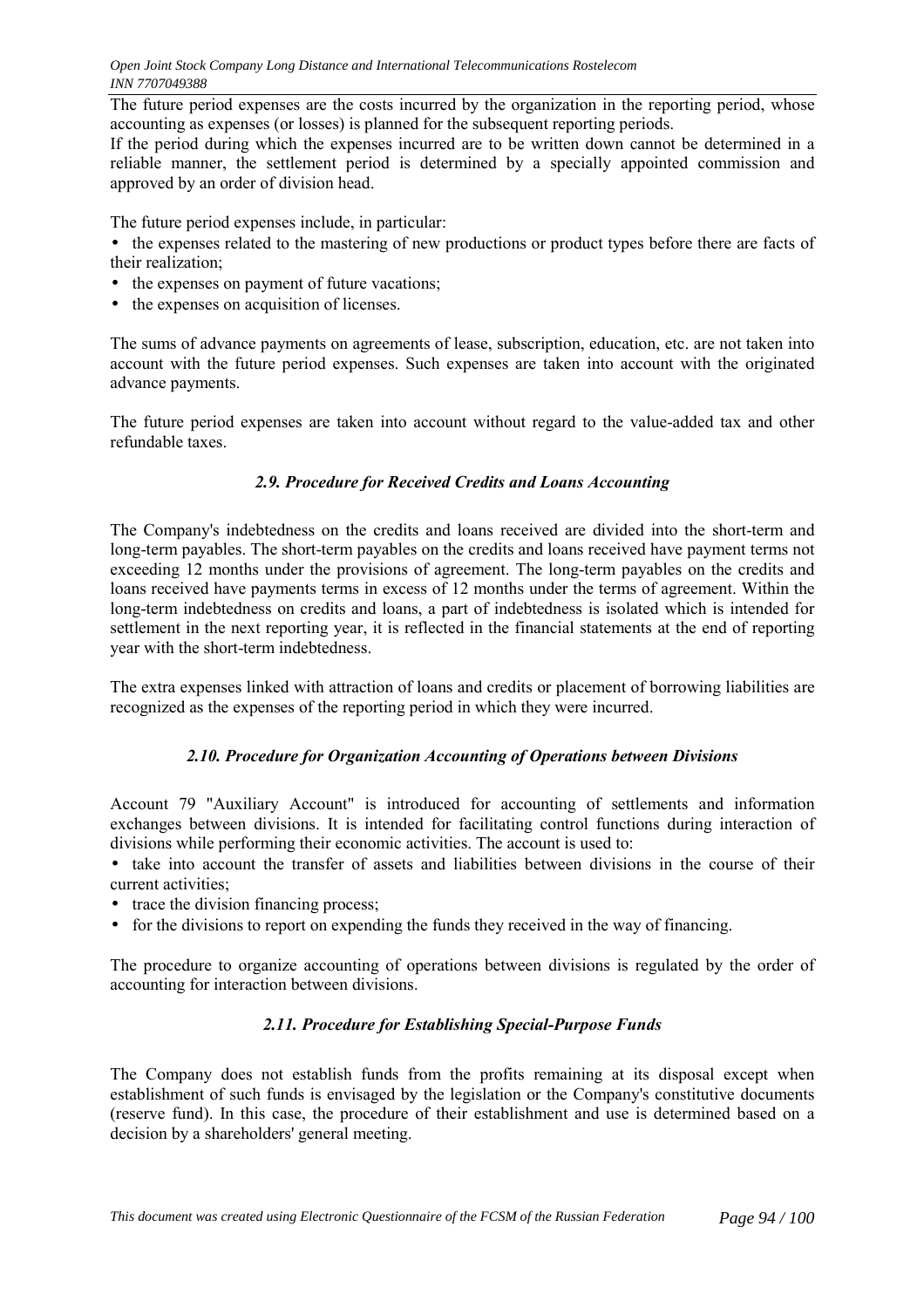#### *2.12. Procedure for Reserves Establishment*

The Company may establish the following reserve types:

• the reserve for impairment of investment in securities. The reserve covers the difference between the actual cost of the Company's investment in shares of other organizations quoted in the stock exchange, with quotations published on a regular basis, and their market value at the end of reporting year if the latter is below the value accepted for accounting;

reserves for dubious debts;

• the reserve for devaluation of inventories. The reserve is formed from the organization's financial results in the amount of the difference between the current market value and the actual cost of inventories if the latter is higher than the former.

The order of reserve establishment is regulated by the Regulations for reserve formation.

## *2.13. Procedure for Government Assistance Accounting (the Budgetary Funds Component)*

The budgetary funds (subventions, subsidies) are recognized in accounting as the actual money and non-monetary resources are received.

The Company accepts budgetary funds, including non-monetary resources, for accounting if the following conditions are met:

- there is a confidence that the organization will fulfill the conditions of such funds being granted. The confirmation may be agreements concluded by the organization, decisions taken and made public, technical and economic assessments, approved design estimates, etc.;
- there is a confidence that the given funds will be received.

The treatment for budgetary funds accounting depends neither on the type of resources granted to the Company (money, non-monetary assets) nor on the way they are granted (actual transfer, reduction of liabilities to the state).

The procedure for budgetary funds accounting is specified in the regulations for purpose financing accounting.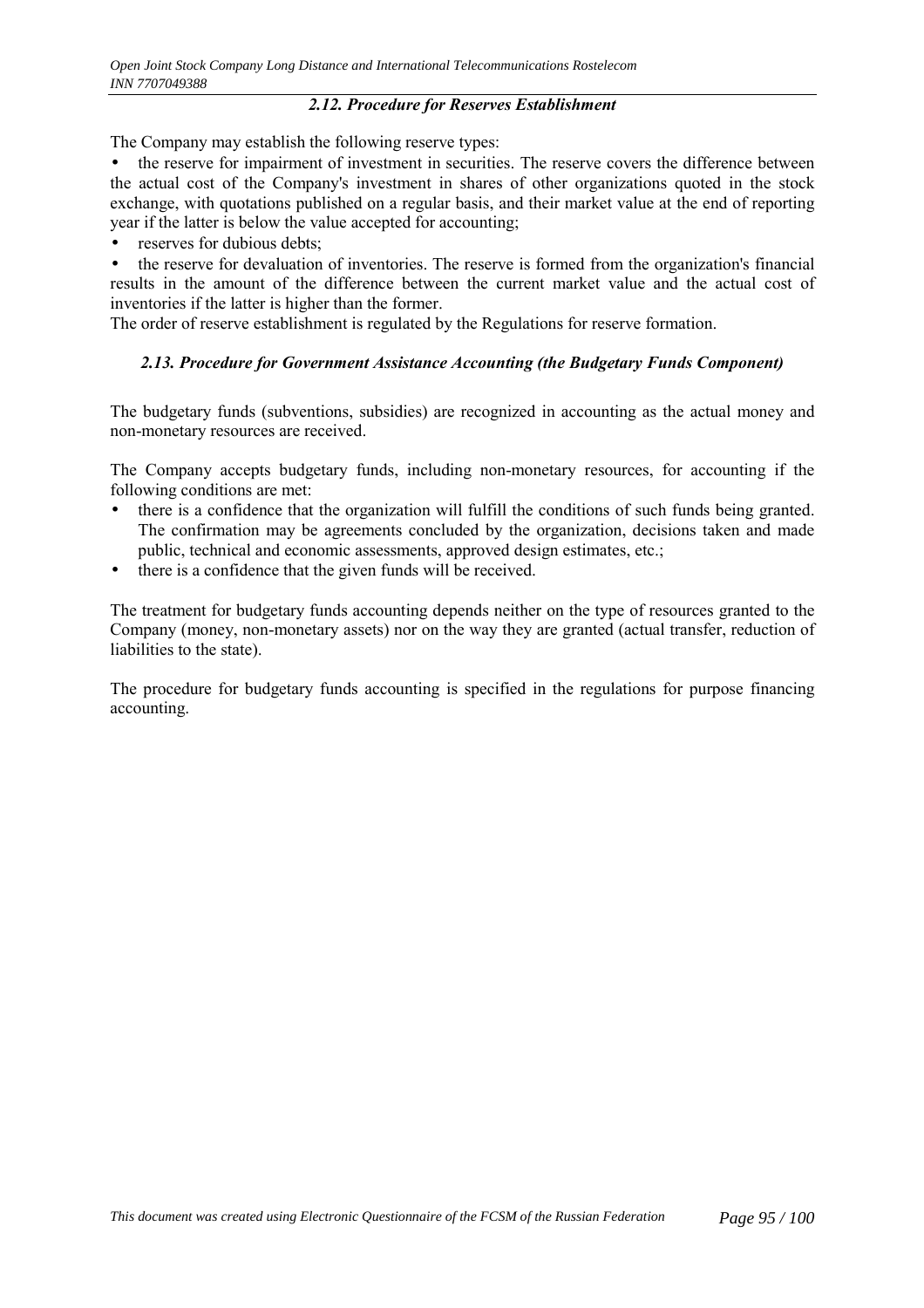## **BALANCE SHEET**

|  | as at September 30, 2002 |  |  |
|--|--------------------------|--|--|
|  |                          |  |  |

Organization: **OJSC Rostelecom**

Taxpayer Identification Number:

## Type of Activity: **Telecommunications**

Organizational and legal form/ form of ownership:

#### **Open joint-stock company**

#### Unit of measure: **Thousand rubles**

| <b>ASSET</b>                                                                                   | Line<br>code     | At the beginning of the<br>reporting period | At the end of the<br>reporting period |
|------------------------------------------------------------------------------------------------|------------------|---------------------------------------------|---------------------------------------|
|                                                                                                | $\mathfrak{D}$   | 3                                           | 4                                     |
| I. NON-CIRCULATING ASSETS                                                                      |                  |                                             |                                       |
| Intangible assets $(04, 05)$                                                                   | 110              | 23                                          | 21                                    |
| patents, licenses, trademarks (service marks), other                                           | 111              | 23                                          | 21                                    |
| similar rights and assets                                                                      |                  |                                             |                                       |
| formation expenses                                                                             | 112              |                                             |                                       |
| goodwill                                                                                       | 113              |                                             |                                       |
| Fixed assets $(01, 02, 03)$                                                                    | 120              | 19,550,604                                  | 17,561,329                            |
| land plots and natural resources                                                               | 121              | 116                                         | 123                                   |
| buildings, plant and equipment                                                                 | 122              | 13,976,157                                  | 11,152,523                            |
| Construction in progress (07, 08, 16, 61)                                                      | 130              | 2,950,952                                   | 3,056,591                             |
| Profitable investments in tangible assets (03)                                                 | $\overline{135}$ |                                             |                                       |
| property for leasing                                                                           | 136              |                                             |                                       |
| property provided under lease contract                                                         | 137              |                                             |                                       |
| Long-term financial investments (06, 82)                                                       | 140              |                                             |                                       |
| investments in subsidiaries                                                                    | 141              | 1,053,469                                   | 2,333,130                             |
|                                                                                                | 142              | 63,639<br>22,578                            | 77,468                                |
| investments in dependent companies                                                             | $\overline{143}$ |                                             | 18,287                                |
| investments in other organizations                                                             |                  | 26,964                                      | 1,332,861                             |
| loans to organizations payable in more than 12 months                                          | 144              | 777,360                                     | 828,108                               |
| other long-term financial investments                                                          | 145              | 162,928                                     | 76,406                                |
| Other non-circulating assets                                                                   | 150              |                                             |                                       |
| <b>TOTAL</b> for Section I                                                                     | 190              | 23,555,048                                  | 22,951,071                            |
| <b>II. CIRCULATING ASSETS</b>                                                                  |                  |                                             |                                       |
| Inventories                                                                                    | 210              | 1,167,248                                   | 1,101,983                             |
| raw materials, consumables, and other assets (10, 12,                                          |                  |                                             |                                       |
| 13, 16)                                                                                        | 211<br>212       | 541,579                                     | 519,635                               |
| livestock in breeding and feeding (11)                                                         |                  | 44<br>2,713                                 | 45,893                                |
| work in progress costs (distribution costs)                                                    | 213              |                                             |                                       |
| (20, 21, 23, 29, 30, 36, 44)<br>finished products and goods for resale $(16, 40, 41)$          | 214              | 6,549                                       | 6,041                                 |
| shipped goods (45)                                                                             | 215              | 1,516                                       |                                       |
| deferred expenses (31)                                                                         |                  |                                             |                                       |
|                                                                                                | 216              | 614,847                                     | 530,414                               |
| other reserves and expenses                                                                    | 217<br>220       |                                             |                                       |
| Value-added tax on acquired assets (19)<br>Accounts receivable (payment expected more than 12  | 230              | 2,337,482<br>834,879                        | 2,033,584                             |
| months after the reporting date)                                                               |                  |                                             | 653,529                               |
| buyers and customers $(62, 76, 82)$                                                            | 231              | 452,606                                     | 275,039                               |
| bills of exchange receivable (62)                                                              | 232              |                                             |                                       |
| amounts owed by subsidiaries and dependent                                                     |                  |                                             |                                       |
| companies (78)                                                                                 | 233              |                                             |                                       |
| advances made (61)                                                                             | 234              | 382,273                                     | 378,490                               |
| other debtors                                                                                  | 235              |                                             |                                       |
| Accounts receivable (payment expected within 12 months of                                      | 240              | 6,415,733                                   | 6,549,585                             |
| the reporting date)                                                                            |                  |                                             |                                       |
| buyers and customers $(62, 76, 82)$                                                            | $\overline{241}$ | 5,359,187                                   | 4,994,194                             |
| bills of exchange receivable (62)                                                              | 242              |                                             |                                       |
| amounts owed by subsidiaries and dependent                                                     | 243              |                                             |                                       |
| companies (78)                                                                                 |                  |                                             |                                       |
| amounts owed by participants (founders) in respect of<br>contributions to charter capital (75) | 244              |                                             |                                       |

*This document was created using Electronic Questionnaire of the FCSM of the Russian Federation Page 96 / 100*

 $\frac{\text{Codes}}{\text{0710001}}$ OKUD Form No. 1 Date (year, month, day) OKPO code 17514186 INN 7707049388 OKPD 52300<br>
OKFS 47/16 OKOPF/ OKFS OKEI code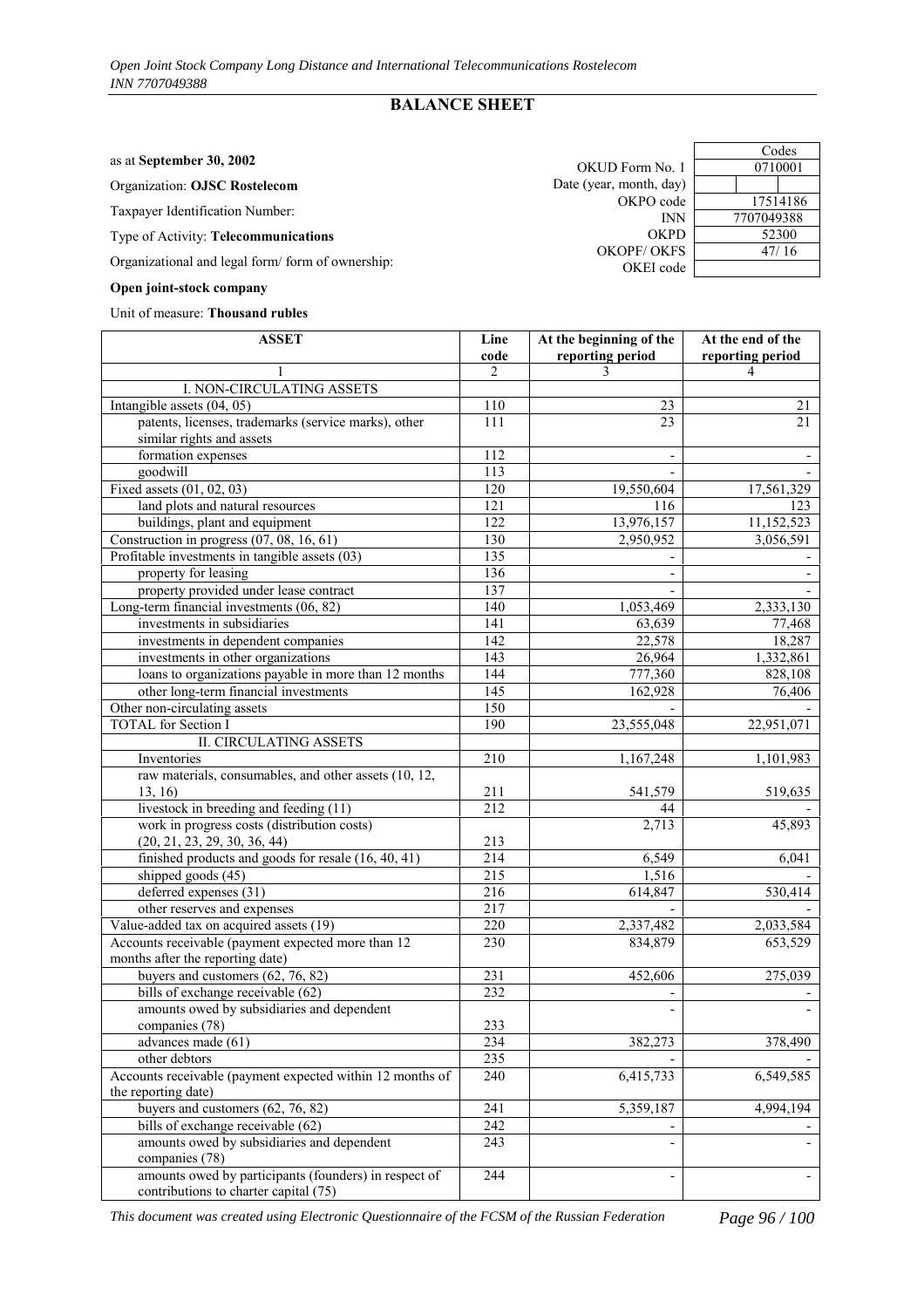*Open Joint Stock Company Long Distance and International Telecommunications Rostelecom INN 7707049388*

| advances made (61)                                    | 245 | 457,350    | 731,744    |
|-------------------------------------------------------|-----|------------|------------|
| other debtors                                         | 246 | 599,196    | 823,647    |
| Short-term financial investments (56, 58, 82)         | 250 | 1,129,842  | 3,701,223  |
| including:                                            |     |            |            |
| loans to organizations payable in less than 12 months | 251 |            |            |
| own shares redeemed from shareholders                 | 252 |            |            |
| other short-term financial investments                | 253 | 1,129,842  | 3,701,223  |
| Monetary assets                                       | 260 | 1,534,000  | 3,421,868  |
| $\cosh(50)$                                           | 261 | 1,563      | 2,004      |
| settlement accounts (51)                              | 262 | 723,759    | 2,819,966  |
| foreign-currency accounts (52)                        | 263 | 268,532    | 337,211    |
| other monetary assets (55, 56, 57)                    | 264 | 540,146    | 262,687    |
| Other circulation assets                              | 270 |            |            |
| <b>TOTAL</b> for Section II                           | 290 | 13,419,184 | 17,461,772 |
| <b>BALANCE</b> (sum of lines 190+290)                 | 300 | 36.974.232 | 40.412.843 |

| <b>LIABILITIES</b>                                     | Line           | At the beginning of the | At the end of the |
|--------------------------------------------------------|----------------|-------------------------|-------------------|
|                                                        | code           | reporting period        | reporting period  |
|                                                        | $\overline{2}$ | 3                       | $\overline{4}$    |
| <b>III. CAPITAL AND RESERVES</b>                       |                |                         |                   |
| Charter capital (85)                                   | 410            | 2,429                   | 2,429             |
| Additional capital (87)                                | 420            | 12,495,346              | 12,308,652        |
| Reserve capital (86)                                   | 430            | 364                     | 364               |
| statutory reserves                                     | 431            | 364                     | 364               |
| reserves formed in accordance with foundation          |                |                         |                   |
| documents                                              | 432            |                         |                   |
| Social fund (88)                                       | 440            |                         |                   |
| Special-purpose financing and receipts (96)            | 450            |                         |                   |
| Retained earnings of previous years (88)               | 460            | 4,848,241               | 3,591,681         |
| Uncovered losses of previous years (88)                | 465            | (1,047,412)             |                   |
| Undistributed profit of the reporting year (88)        | 470            |                         | 4,900,818         |
| Uncovered losses of the reporting year (88)            | 475            |                         |                   |
| <b>TOTAL</b> for Section III                           | 490            | 16,298,968              | 20,803,944        |
| <b>IV. LONG-TERM LIABILITIES</b>                       |                |                         |                   |
| Loans and credits (92, 95)                             | 510            | 1,542,528               | 1,055,431         |
| bank credits repayable more than 12 months after the   |                |                         |                   |
| reporting date                                         | 511            |                         |                   |
| loans repayable more than 12 months after the          |                |                         |                   |
| reporting date                                         | 512            | 1,542,528               | 1,055,431         |
| Other long-term liabilities                            | 520            | 7,796,449               | 7,013,466         |
| <b>TOTAL</b> for Section IV                            | 590            | 9,338,977               | 8,068,897         |
| V. SHORT-TERM LIABILITIES                              |                |                         |                   |
| Loans and credits (90, 94)                             | 610            | 5,319,106               | 4,404,667         |
| bank credits repayable within 12 months of the         |                |                         |                   |
| reporting date                                         | 611            | 777,186                 | 274               |
| loans repayable within 12 months of the reporting date | 612            | 4,541,920               | 4,404,393         |
| Accounts payable                                       | 620            | 5,586,754               | 6,460,202         |
| suppliers and contractors $(60, 76)$                   | 621            | 348,716                 | 222,615           |
| bills of exchange payable (60)                         | 622            |                         |                   |
| amounts owed to subsidiaries and dependent companies   |                |                         |                   |
| (78)                                                   | 623            |                         |                   |
| amounts owed to employees (70)                         | 624            | 49,395                  | 93,798            |
| amounts owed to state extrabudgetary fund (69)         | 625            | 28,995                  | 55,438            |
| amounts owed to the budget (68)                        | 626            | 307,028                 | 1,215,107         |
| advances received (64)                                 | 627            | 60,726                  | 80,611            |
| other creditors                                        | 628            | 4,791,894               | 4,792,633         |
| Income payable to participants (founders) (75)         | 630            | 20,492                  | 299,349           |
| Deferred income (83)                                   | 640            | 409,935                 | 375,784           |
| Provisions for expenses (89)                           | 650            |                         |                   |
| Other short-term liabilities                           | 660            |                         |                   |
| <b>TOTAL</b> for Section V                             | 690            | 11,336,287              | 11,540,002        |
| BALANCE (sum of lines $490 + 590 + 690$ )              | 700            | 36,974,232              | 40,412,843        |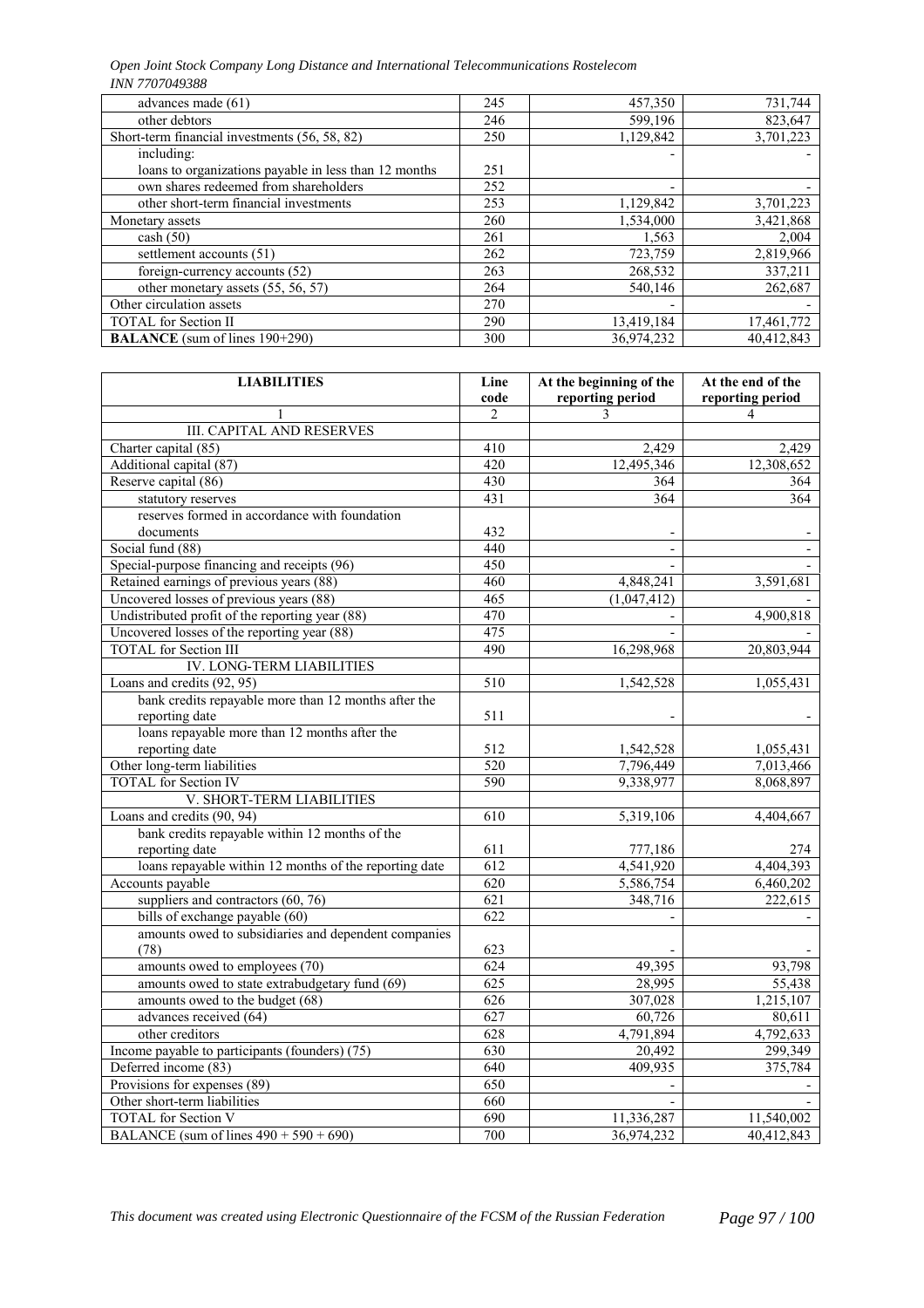#### **STATEMENT OF ASSETS ON OFF-BALANCE ACCOUNTS**

| <b>Item</b>                                            | Line<br>code | At the beginning of the<br>reporting period | At the end of the<br>reporting period |
|--------------------------------------------------------|--------------|---------------------------------------------|---------------------------------------|
|                                                        |              |                                             | 4                                     |
| Rented fixed assets (001)                              | 910          | 31,826                                      | 31,350                                |
| including leased assets                                | 911          |                                             |                                       |
| Valuables in custody (002)                             | 920          | 4,849                                       | 3,907                                 |
| Consigned goods (004)                                  | 930          | 104                                         | 152                                   |
| Bad debts written off as losses (007)                  | 940          | 6,794                                       | 6,345                                 |
| Received security for obligations and payments (008)   | 950          | 132,165                                     | 132,165                               |
| Issued security for obligations and payments (009)     | 960          | 8,289,570                                   | 8,282,371                             |
| Depreciation of housing (014)                          | 970          | 224,192                                     | 215,961                               |
| Depreciation of amenities and similar facilities (015) | 980          | 590                                         | 590                                   |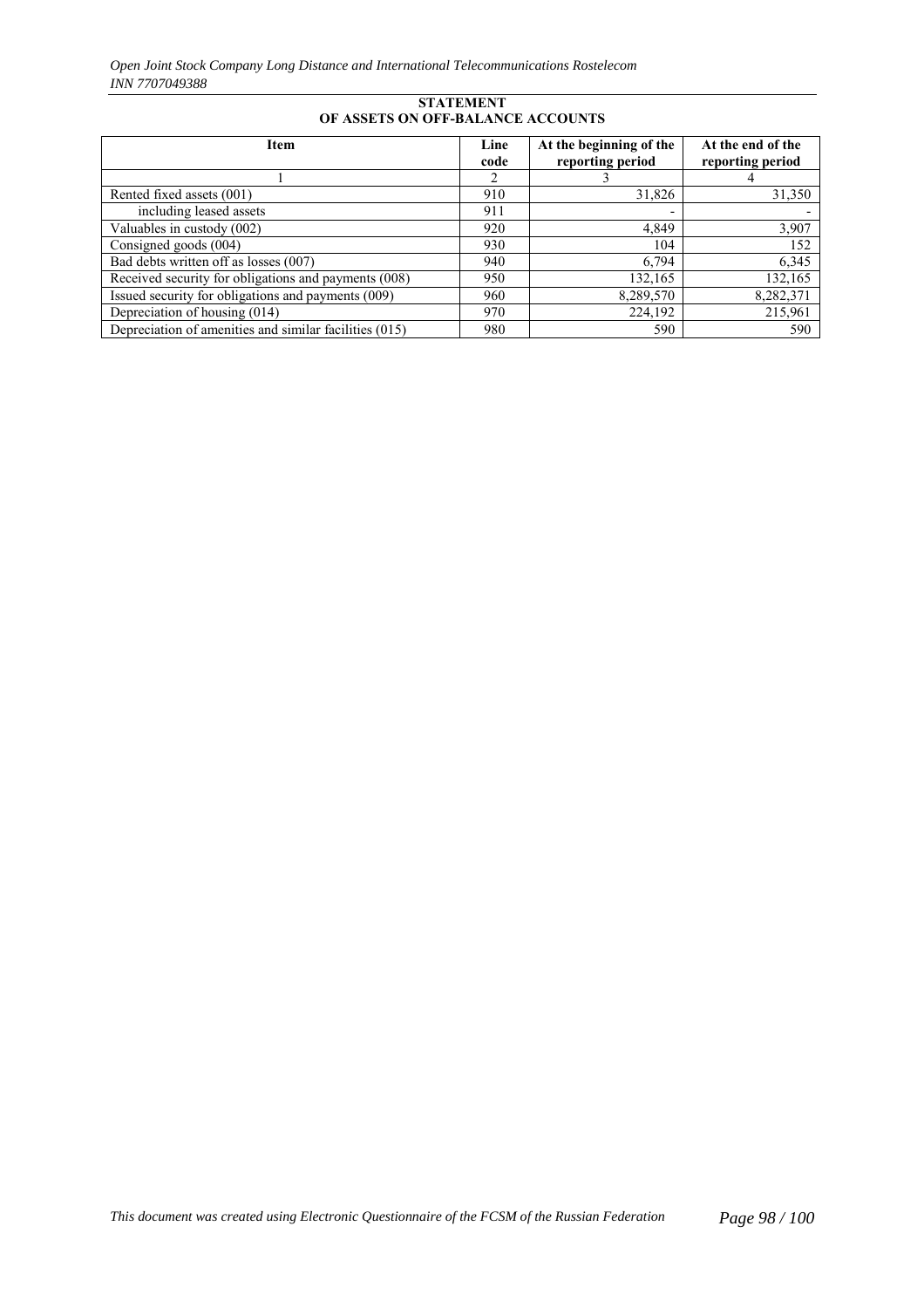## **STATEMENT OF PROFIT AND LOSSES**

| as at 9 months $2002$                            |                         | Codes      |
|--------------------------------------------------|-------------------------|------------|
|                                                  | OKUD Form No. 2         | 0710002    |
| <b>Organization: OJSC Rostelecom</b>             | Date (year, month, day) |            |
| Taxpayer Identification Number:                  | OKPO code               | 17514186   |
|                                                  | <b>INN</b>              | 7707049388 |
| Type of Activity: Telecommunications             | <b>OKPD</b>             | 52300      |
| Organizational and legal form/form of ownership: | OKOPF/ OKFS             | 47/16      |
| Origin total should commonly                     | OKEI code               |            |

# **Open joint-stock company**

Unit of measure: **Thousand rubles**

| <b>Item</b>                                                                                       | Line<br>code   | For the reporting<br>period | For the same<br>period of the<br>preceding year |
|---------------------------------------------------------------------------------------------------|----------------|-----------------------------|-------------------------------------------------|
|                                                                                                   | $\overline{2}$ | 3                           | 4                                               |
| I. Income and expenses for usual activities                                                       |                |                             |                                                 |
| Proceeds (net) from sale of goods, products, work, services                                       |                |                             |                                                 |
| (less the VAT, excises, and similar obligatory payment)                                           | 010            | 15,184,056                  | 14,293,785                                      |
| Cost price of goods, products, work, and service sold                                             | 020            | 7,794,297                   | 8,784,208                                       |
| Gross profit                                                                                      | 029            | 7,389,759                   | 5,509,577                                       |
| Trading costs                                                                                     | 030            | 31,438                      | 140,565                                         |
| Management costs                                                                                  | 040            | 1,238,061                   | 1,087,707                                       |
| Profit (loss) from sales (lines $(010 - 020 - 030 - 040)$ )                                       | 050            | 6,120,260                   | 4,281,305                                       |
| II. Operating income and expenses                                                                 |                |                             |                                                 |
| Interest receivable                                                                               | 060            | 162,612                     | 76,370                                          |
| Interest payable                                                                                  | 070            | 289,969                     | 504,939                                         |
| Income from participation in other organizations                                                  | 080            | 87,439                      | 68,386                                          |
| Other operating income                                                                            | 090            | 5,653,903                   | 2,258,854                                       |
| Other operating expenses                                                                          | 100            | 4,013,341                   | 2,688,550                                       |
| III. Non-sales income and expenses                                                                |                |                             |                                                 |
| Non-sales income                                                                                  | 120            | 439,656                     | 767,849                                         |
| Non-sales expenses                                                                                | 130            | 1,697,572                   | 1,115,786                                       |
| Profit (loss) before tax (lines $(050 + 060 - 070 + 080 + 090)$                                   | 140            | 6,462,988                   | 3,143,489                                       |
| $-100 + 120 - 130$                                                                                |                |                             |                                                 |
| Tax on profit and other similar compulsory payments                                               | 150            | 1,559,613                   | 1,344,327                                       |
| Profit (loss) from usual activities                                                               | 160            | 4,903,375                   | 1,799,162                                       |
| IV. Extraordinary income and expenses                                                             |                |                             |                                                 |
| Extraordinary income                                                                              | 170            |                             |                                                 |
| Extraordinary expenses                                                                            | 180            | 2,557                       | 1,253                                           |
| Net profit (undistributed profit (loss) for the reporting<br>period) (lines $(160 + 170 - 180)$ ) | 190            | 4,900,818                   | 1,797,909                                       |

#### **INDIVIDUAL INCOME AND EXPENSE ITEMS**

| Item                                                                                                                                  | Line<br>code   |        | For the reporting period | For the same period<br>of the preceding year |         |  |
|---------------------------------------------------------------------------------------------------------------------------------------|----------------|--------|--------------------------|----------------------------------------------|---------|--|
|                                                                                                                                       |                | profit | loss                     | profit                                       | Loss    |  |
|                                                                                                                                       | $\overline{c}$ | 3      | 4                        | 5                                            | 6       |  |
| Fines, penalties, and charges<br>acknowledged by payer or<br>payable pursuant to<br>the<br>decision of a court (arbitral<br>tribunal) | 210            | 14,362 | 1,020                    | 11,690                                       | 125,450 |  |
| Accumulated income (loss)                                                                                                             | 220            | 20,655 | 252,042                  | 9,957                                        | 84,508  |  |
| Compensation<br>for<br>losses<br>caused by nonperformance or<br>undue performance<br>of<br>obligations                                | 230            | 2,911  | 84                       | 671                                          | 335     |  |